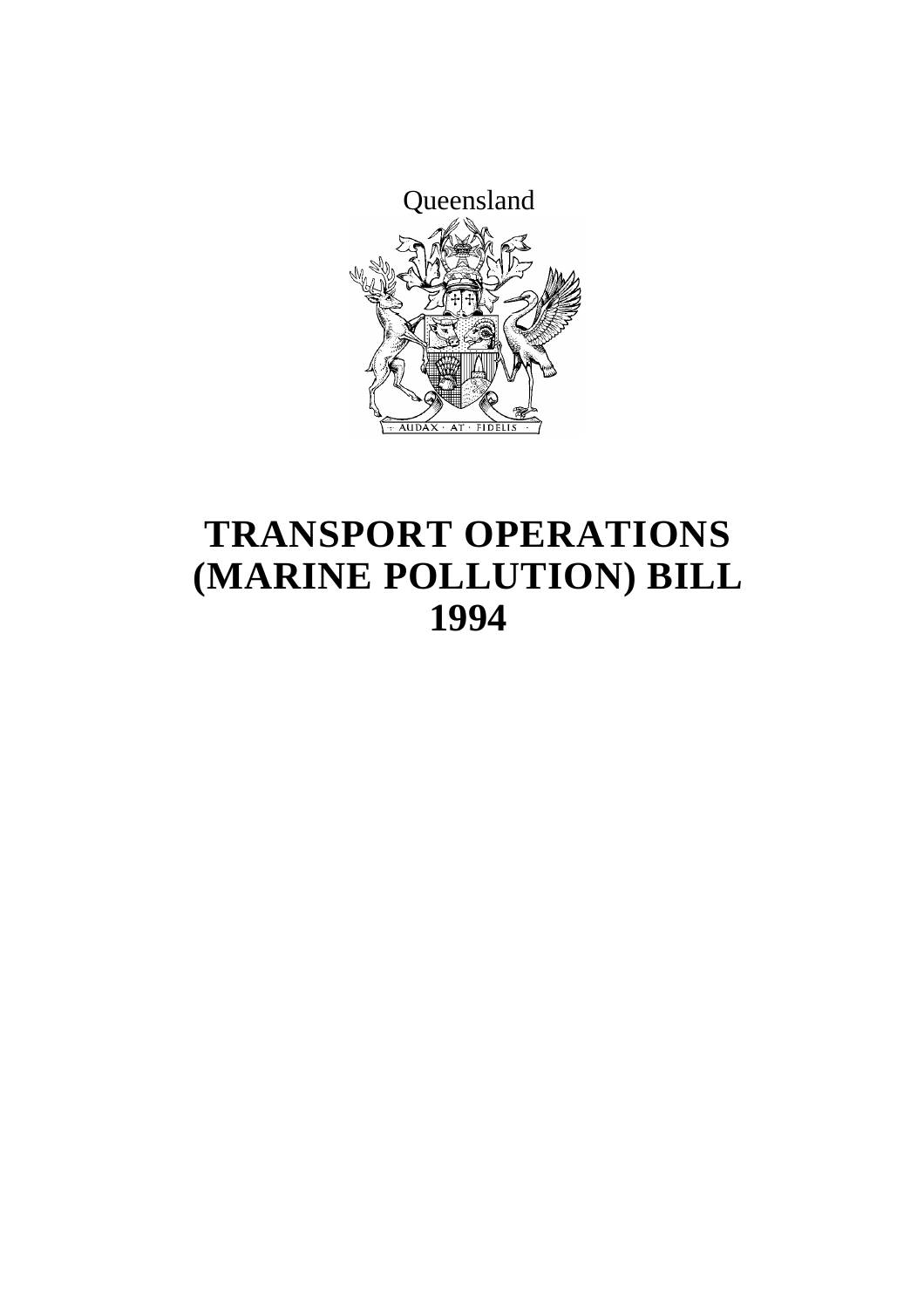**Queensland**

## **TRANSPORT OPERATIONS (MARINE POLLUTION) BILL 1994**

### **TABLE OF PROVISIONS**

#### Section Page

#### **PART 1—PRELIMINARY**

| Division 1-Introduction                           |                                           |  |
|---------------------------------------------------|-------------------------------------------|--|
| $\mathbf{1}$                                      |                                           |  |
| 2                                                 |                                           |  |
|                                                   | Division 2-Act's overall purpose          |  |
| 3                                                 |                                           |  |
|                                                   | Division 3-Interpretation                 |  |
| $\overline{4}$                                    |                                           |  |
| 5                                                 |                                           |  |
| 6                                                 |                                           |  |
| 7                                                 |                                           |  |
|                                                   | Division 4-Operation of Act               |  |
| 8                                                 |                                           |  |
| 9                                                 |                                           |  |
|                                                   | PART 2-INFORMATION ABOUT THIS ACT         |  |
| 10                                                |                                           |  |
| 11                                                |                                           |  |
| 12                                                |                                           |  |
| 13                                                |                                           |  |
| 14                                                |                                           |  |
|                                                   | <b>PART 3-MARINE POLLUTION STRATEGIES</b> |  |
| Division 1-Development and approval of strategies |                                           |  |

| 15 | Development and approval of marine pollution strategies 15 |  |
|----|------------------------------------------------------------|--|
|----|------------------------------------------------------------|--|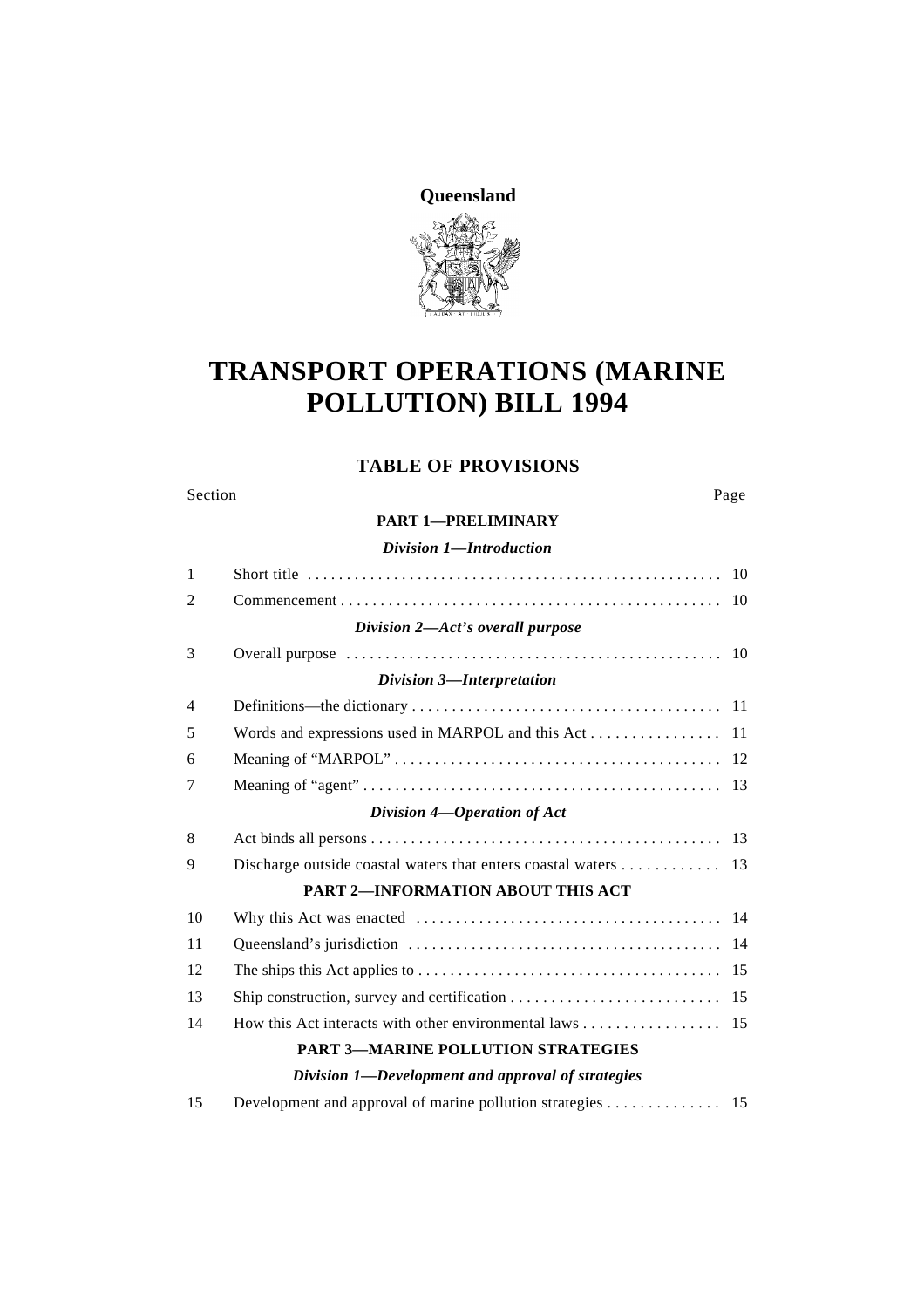*Transport Operations (Marine Pollution)*

| 16 |                                                                        |    |
|----|------------------------------------------------------------------------|----|
|    | Division 2-Marine pollution prevention and response programs           |    |
| 17 | Development and approval of marine pollution prevention and            |    |
| 18 |                                                                        |    |
|    |                                                                        |    |
| 19 | Report on operation of marine pollution prevention and response        | 18 |
|    | Division 3-Obligations of marine pollution strategies                  |    |
| 20 |                                                                        |    |
| 21 |                                                                        |    |
| 22 |                                                                        |    |
|    | PART 4-PREVENTION OF POLLUTION BY OIL                                  |    |
|    | Division 1-Purpose of Part                                             |    |
| 23 |                                                                        |    |
|    | Division 2-Interpretation                                              |    |
| 24 |                                                                        |    |
| 25 | Words and expressions used in Annex I to MARPOL and this Part  19      |    |
|    | Division 3-Discharge of oil prohibited                                 |    |
| 26 |                                                                        |    |
| 27 |                                                                        |    |
|    | <b>Division 4-Defences</b>                                             |    |
| 28 |                                                                        |    |
|    | Division 5-Exemptions                                                  |    |
| 29 |                                                                        |    |
|    | Division 6-General                                                     |    |
| 30 |                                                                        |    |
|    | PART 5-PREVENTION OF POLLUTION BY NOXIOUS LIQUID<br>SUBSTANCES IN BULK |    |
|    | Division 1-Purpose and application of Part                             |    |
| 31 |                                                                        | 22 |
| 32 |                                                                        |    |
|    | Division 2-Interpretation                                              |    |
| 33 |                                                                        |    |
|    |                                                                        |    |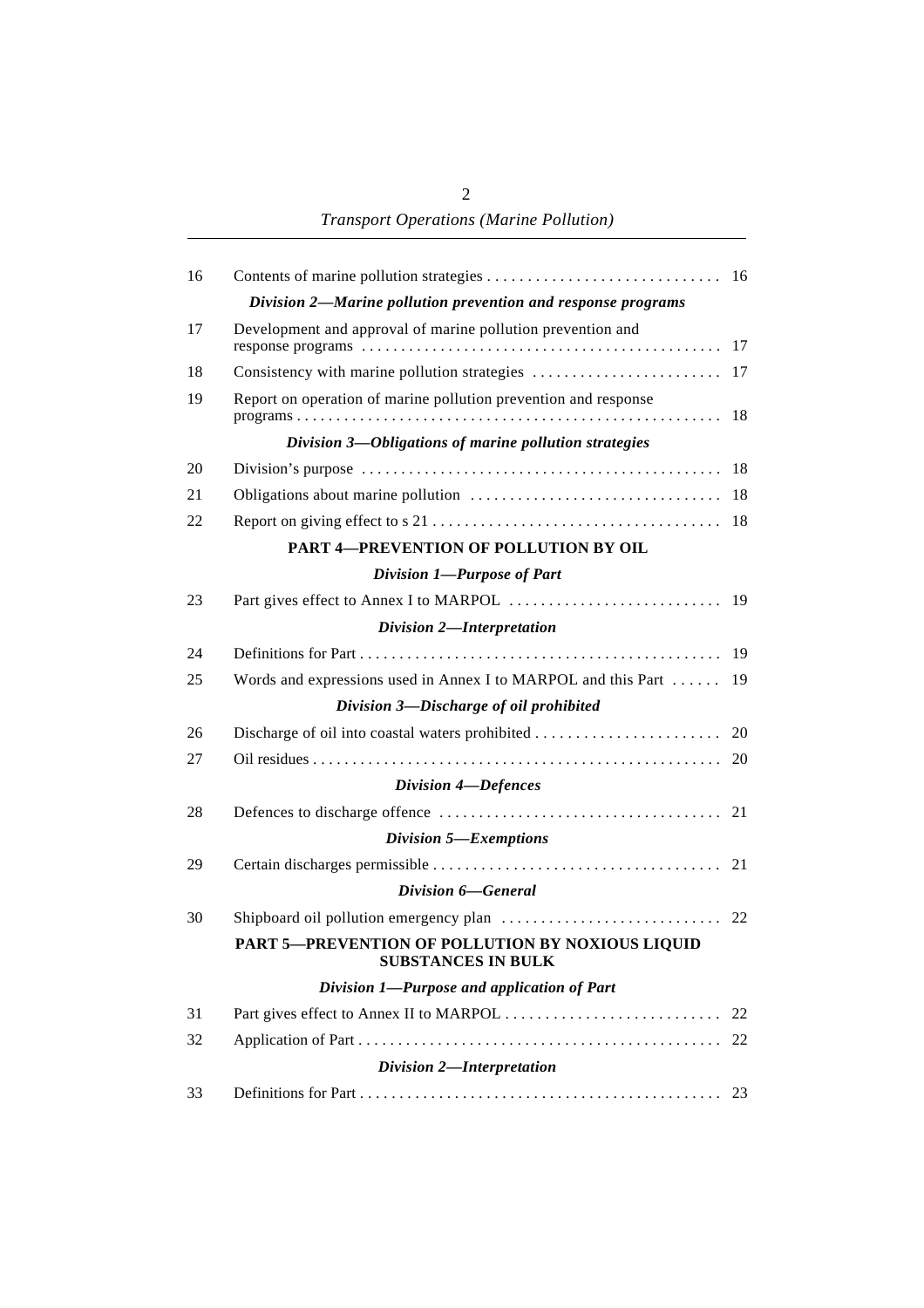*Transport Operations (Marine Pollution)*

| 34 | Words and expressions used in Annex II to MARPOL and this Part 23         |    |
|----|---------------------------------------------------------------------------|----|
|    | Division 3-Discharge of noxious liquid substances prohibited              |    |
| 35 | Discharge of noxious liquid substances into coastal waters prohibited  24 |    |
|    | <b>Division 4-Defences</b>                                                |    |
| 36 |                                                                           |    |
|    | Division 5-Exemptions                                                     |    |
| 37 |                                                                           |    |
|    | Division 6–General                                                        |    |
| 38 |                                                                           |    |
|    | PART 6-PREVENTION OF POLLUTION BY PACKAGED<br><b>HARMFUL SUBSTANCES</b>   |    |
|    | Division 1-Purpose of Part                                                |    |
| 39 |                                                                           |    |
|    | Division 2-Interpretation                                                 |    |
| 40 |                                                                           |    |
| 41 | Words and expressions used in Annex III to MARPOL and this Part           | 26 |
|    | Division 3-Jettisoning of harmful substance prohibited                    |    |
| 42 | Jettisoning of harmful substances into coastal waters prohibited  27      |    |
|    | Division 4-Defences                                                       |    |
| 43 |                                                                           |    |
|    | Division 5-Exemptions                                                     |    |
| 44 |                                                                           |    |
|    | <b>PART 7-PREVENTION OF POLLUTION BY SEWAGE</b>                           |    |
|    | Division 1-Interpretation                                                 |    |
| 45 |                                                                           |    |
| 46 |                                                                           |    |
|    | Division 2-Discharge of sewage prohibited                                 |    |
| 47 |                                                                           |    |
|    | Division 3-Defence                                                        |    |
| 48 |                                                                           | 30 |
|    | Division 4-Exemptions                                                     |    |
| 49 |                                                                           |    |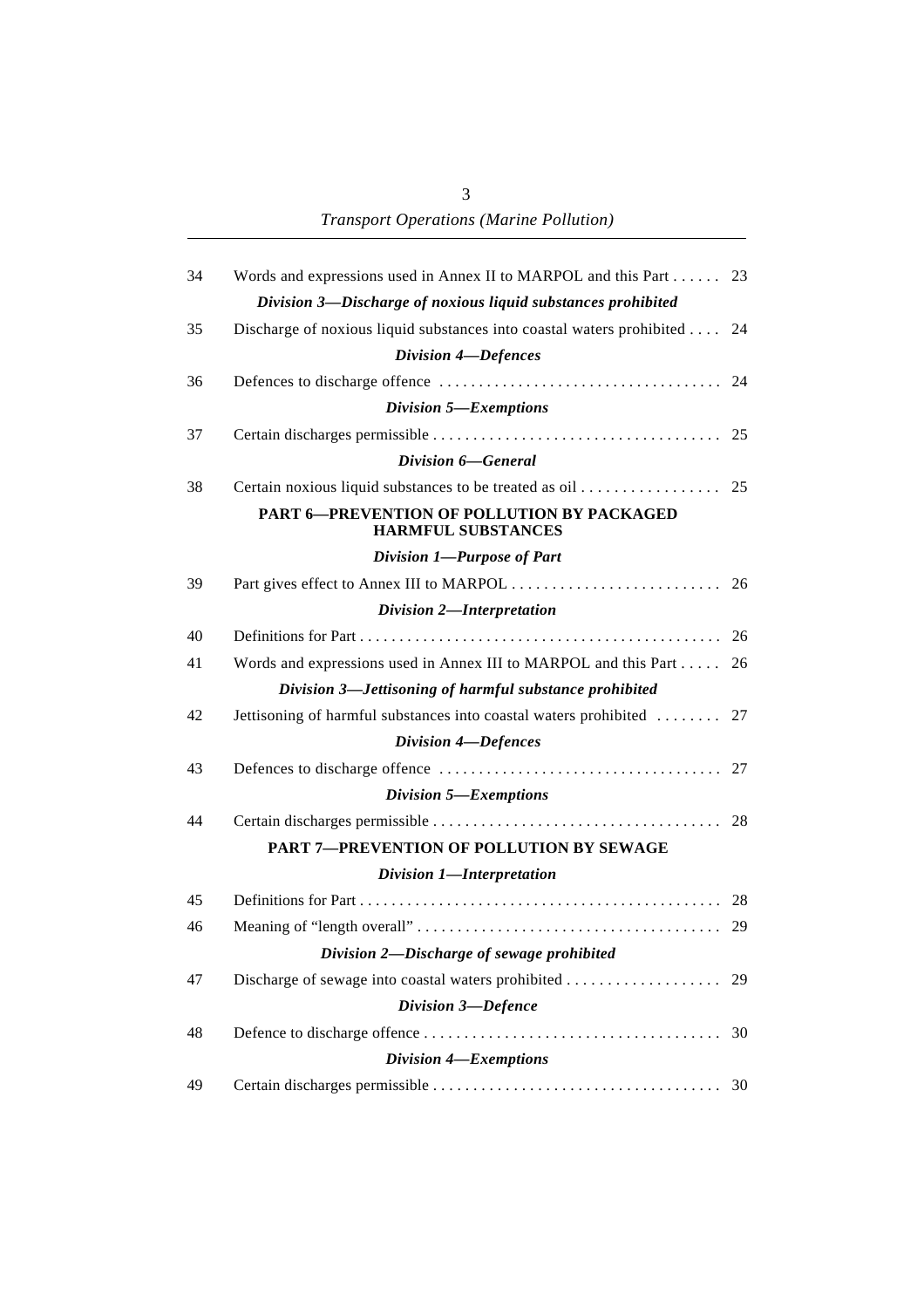4

### *Division 5—General*

| 50 |                                                                         |    |
|----|-------------------------------------------------------------------------|----|
| 51 |                                                                         |    |
|    | <b>PART 8-PREVENTION OF POLLUTION BY GARBAGE</b>                        |    |
|    | Division 1-Purpose                                                      |    |
| 52 |                                                                         |    |
|    | Division 2-Interpretation                                               |    |
| 53 |                                                                         |    |
| 54 | Words and expressions used in Annex V to MARPOL and this Part           | 32 |
|    | Division 3-Disposal of garbage prohibited                               |    |
| 55 | Disposal of garbage into coastal waters prohibited                      | 33 |
|    | Division 4-Defences                                                     |    |
| 56 |                                                                         |    |
|    | Division 5-Exemptions                                                   |    |
| 57 |                                                                         |    |
|    | <b>PART 9-TRANSFER OPERATIONS</b>                                       |    |
|    | Division 1-Purpose of Part                                              |    |
| 58 | Responsibility for pollution from transfer operations and other matters | 34 |
|    | Division 2-Interpretation                                               |    |
| 59 |                                                                         | 34 |
| 60 | Words and expressions used in Annex I or II to MARPOL and this Part     | 35 |
|    | Division 3-Discharge during transfer operation prohibited               |    |
| 61 |                                                                         | 35 |
|    | <b>Division 4-Defences</b>                                              |    |
| 62 |                                                                         | 36 |
|    | Division 5-Night operation restriction                                  |    |
| 63 |                                                                         |    |
|    | Division 6-General                                                      |    |
| 64 |                                                                         |    |
| 65 |                                                                         |    |
|    | <b>PART 10-RECEPTION FACILITIES</b>                                     |    |
| 66 |                                                                         |    |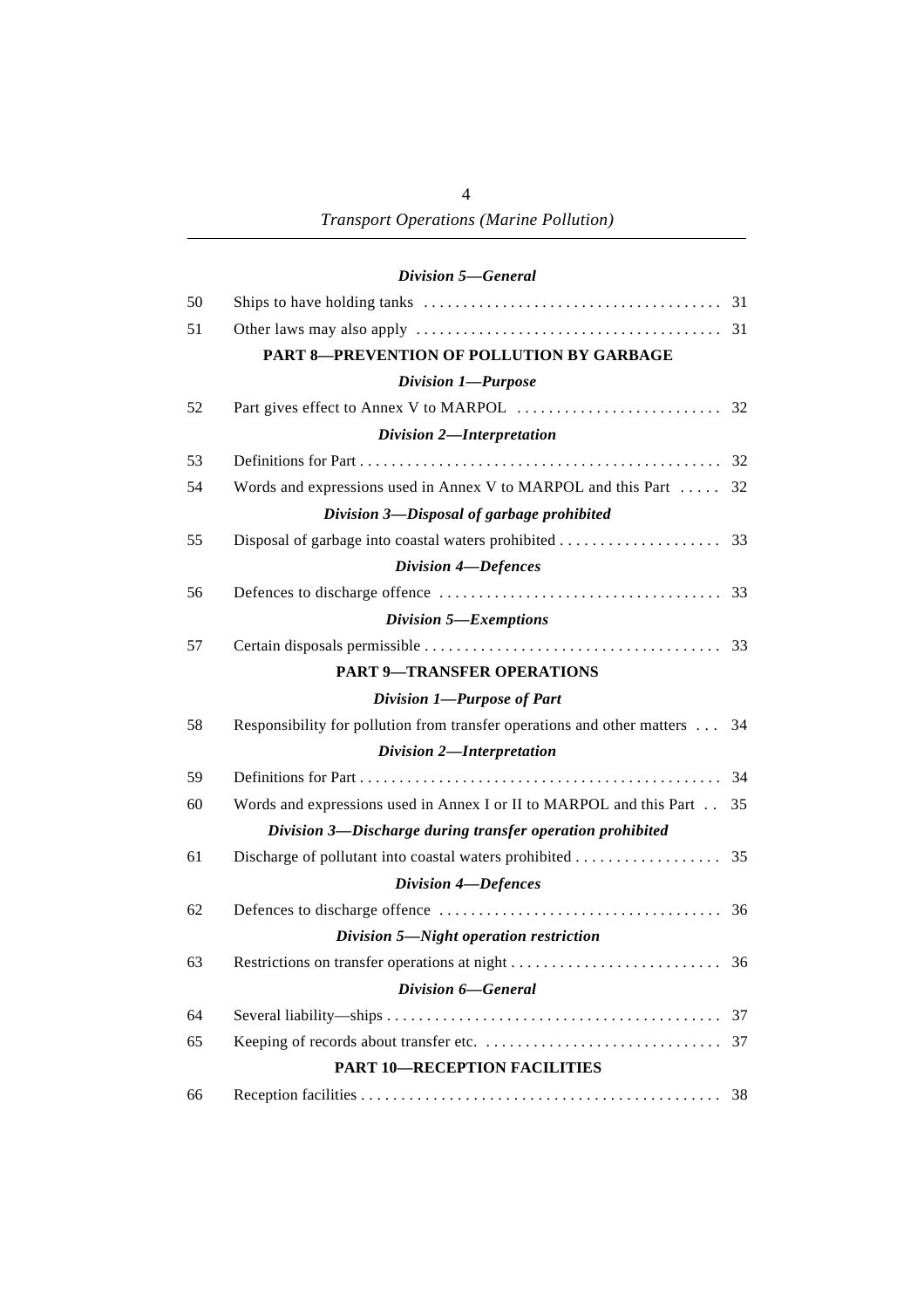|    | <b>PART 11-REPORTING REQUIREMENTS</b>                                  |    |
|----|------------------------------------------------------------------------|----|
| 67 |                                                                        | 40 |
|    | PART 12-INVESTIGATION, PREVENTION AND<br>MINIMISATION, AND ENFORCEMENT |    |
|    | Division 1-General                                                     |    |
| 68 |                                                                        | 41 |
| 69 | Authorised officers subject to directions from chief executive         | 41 |
| 70 |                                                                        | 41 |
| 71 |                                                                        | 42 |
|    | Division 2-Appointment of authorised officers and other matters        |    |
| 72 |                                                                        | 42 |
| 73 |                                                                        | 43 |
| 74 |                                                                        | 43 |
| 75 | Production or display of authorised officer's identity card            | 44 |
| 76 |                                                                        | 44 |
|    | Division 3-Powers of authorised officers                               |    |
| 77 |                                                                        | 45 |
| 78 |                                                                        | 45 |
| 79 | Warrants—applications made otherwise than in person                    | 46 |
| 80 |                                                                        | 47 |
| 81 | Authorised officer's general powers for ships and places               | 48 |
| 82 |                                                                        |    |
| 83 |                                                                        |    |
| 84 |                                                                        |    |
| 85 |                                                                        |    |
| 86 |                                                                        |    |
|    | Division 4-Other enforcement powers of authorised officers             |    |
| 87 |                                                                        |    |
| 88 |                                                                        | 54 |
| 89 |                                                                        | 55 |
|    | Division 5-Consent to entry of premises                                |    |
| 90 |                                                                        |    |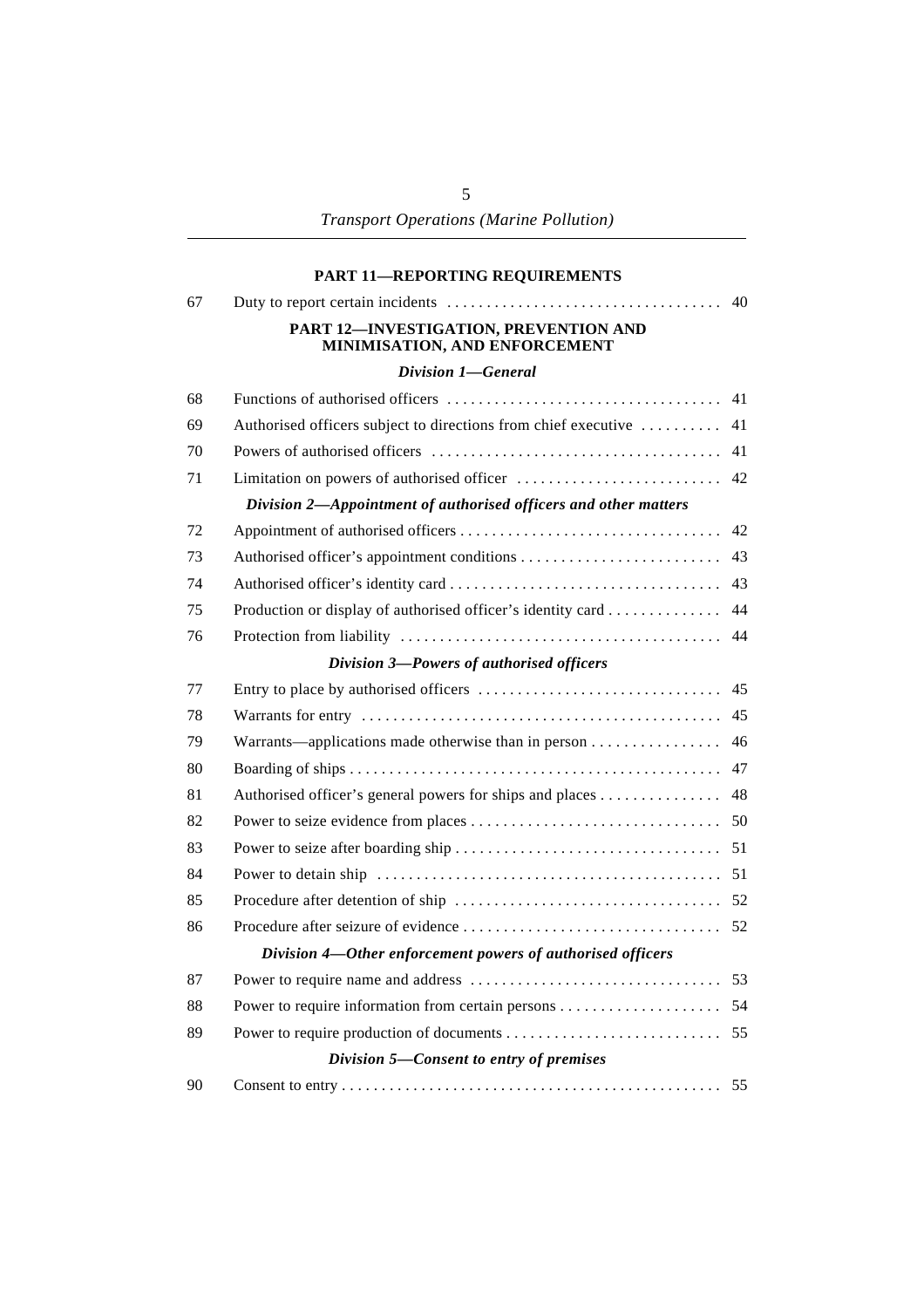*Transport Operations (Marine Pollution)*

| 91  |                                                                                      |    |
|-----|--------------------------------------------------------------------------------------|----|
|     | Division 6-Response action to discharge and authorised officer's<br>emergency powers |    |
| 92  |                                                                                      |    |
| 93  | State has prime responsibility for directing emergency response  57                  |    |
| 94  |                                                                                      |    |
| 95  |                                                                                      |    |
| 96  |                                                                                      |    |
|     | Division 7-Power of intervention                                                     |    |
| 97  |                                                                                      |    |
| 98  |                                                                                      |    |
| 99  |                                                                                      |    |
| 100 |                                                                                      |    |
|     | Division 8-Offences                                                                  |    |
| 101 |                                                                                      |    |
| 102 |                                                                                      |    |
| 103 |                                                                                      |    |
| 104 |                                                                                      |    |
| 105 |                                                                                      |    |
| 106 |                                                                                      |    |
| 107 |                                                                                      |    |
| 108 |                                                                                      |    |
|     | Division 9–General                                                                   |    |
| 109 |                                                                                      |    |
| 110 |                                                                                      |    |
|     | <b>PART 13-SECURITY</b>                                                              |    |
| 111 |                                                                                      |    |
| 112 |                                                                                      | 70 |
| 113 | Detained ship must be released on giving security                                    | 70 |
| 114 |                                                                                      | 71 |
| 115 |                                                                                      | 71 |
| 116 |                                                                                      | 73 |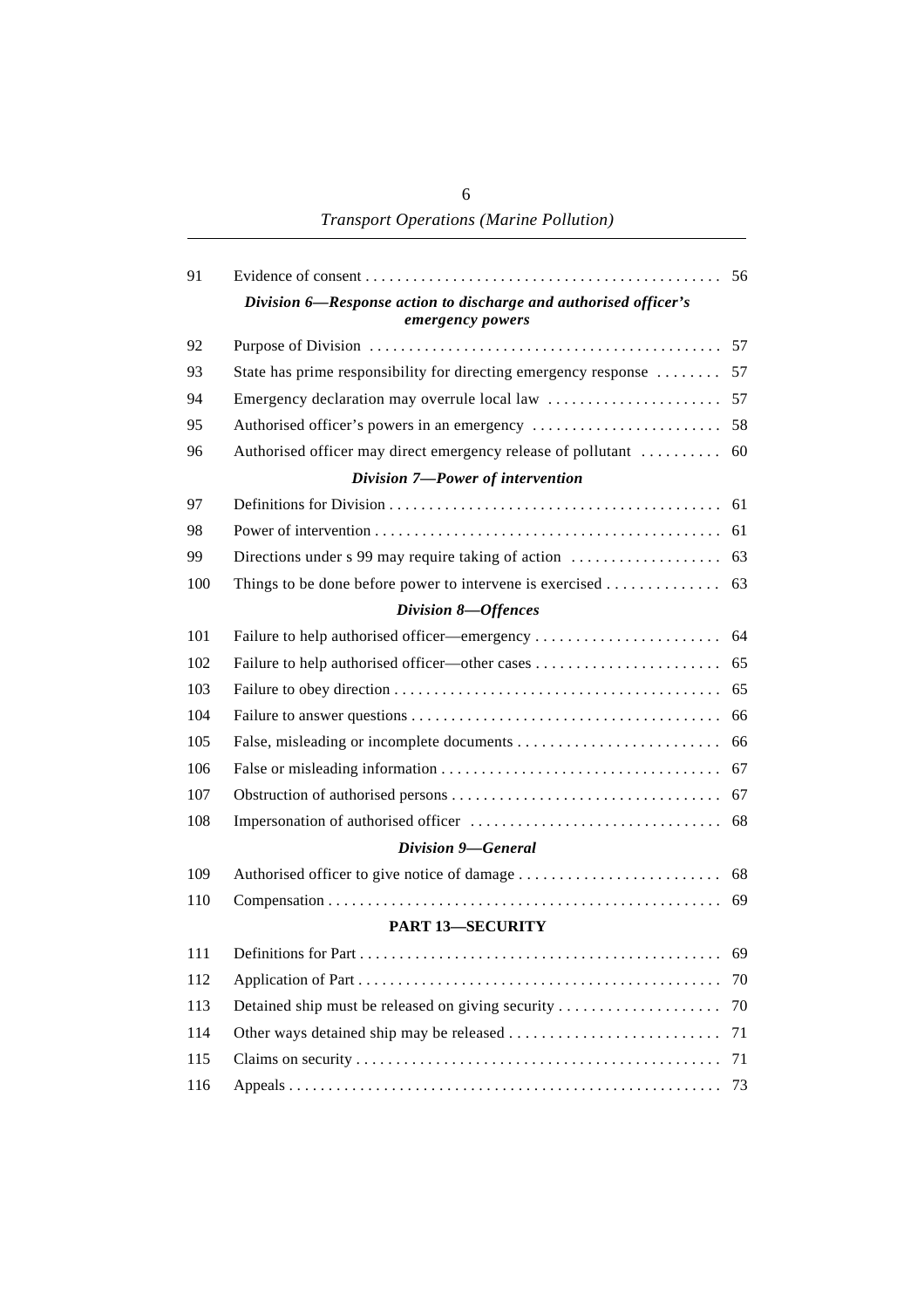| 117 |                                                                     | 73 |
|-----|---------------------------------------------------------------------|----|
|     | <b>PART 14-LEGAL PROCEEDINGS</b>                                    |    |
|     | Division 1-Evidence                                                 |    |
| 118 |                                                                     | 74 |
| 119 | Analyst's certificate or report produced by defendant               | 76 |
| 120 | Responsibility for acts or omissions of representatives             | 76 |
| 121 | Executive officers must ensure corporation complies with Act        | 77 |
|     | Division 2-Legal proceedings                                        |    |
| 122 |                                                                     | 77 |
| 123 |                                                                     | 78 |
| 124 |                                                                     | 78 |
| 125 | Limitation on who may summarily hear indictable offence proceedings | 79 |
| 126 | Limitation on time for starting summary proceedings                 | 79 |
| 127 | Court may make orders about compensation and other matters          | 79 |
|     | Division 3-Service                                                  |    |
| 128 |                                                                     |    |
|     | PART 15-ADMINISTRATION                                              |    |
|     | Division 1-Devolutions                                              |    |
| 129 |                                                                     | 81 |
|     | Division 2-Delegations                                              |    |
| 130 |                                                                     | 82 |
| 131 |                                                                     | 82 |
|     | Division 3-Miscellaneous                                            |    |
| 132 |                                                                     | 82 |
|     | <b>PART 16-MISCELLANEOUS</b>                                        |    |
| 133 |                                                                     |    |
| 134 |                                                                     |    |
| 135 |                                                                     | 84 |
|     | <b>PART 17-REPEALS</b>                                              |    |
| 136 |                                                                     | 85 |
|     | <b>SCHEDULE</b>                                                     |    |

#### **DICTIONARY**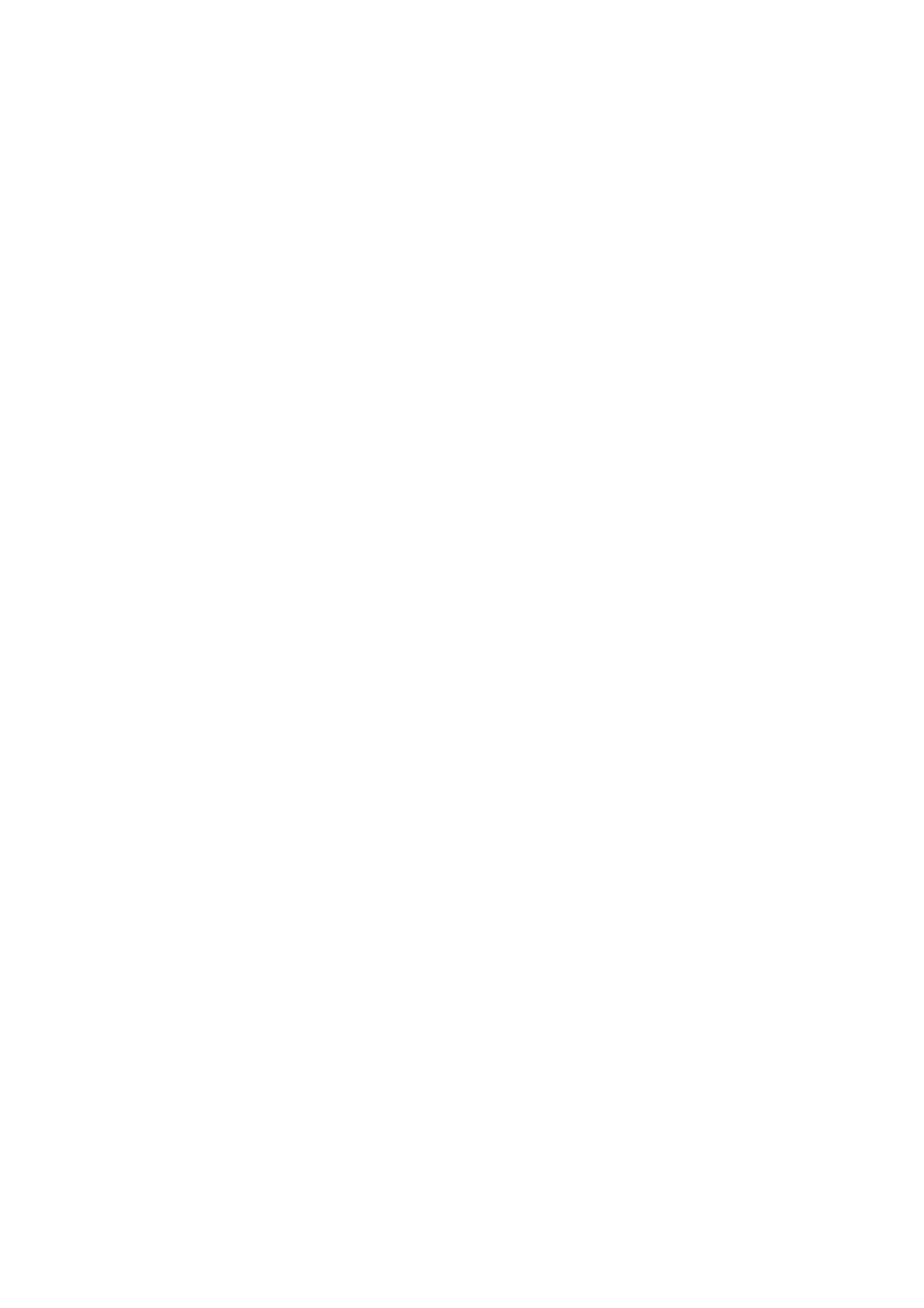# **1994**

## **A BILL**

## **FOR**

**An Act to protect Queensland's marine and coastal environment by minimising deliberate and negligent discharges of ship-sourced pollutants into coastal waters, and for related purposes**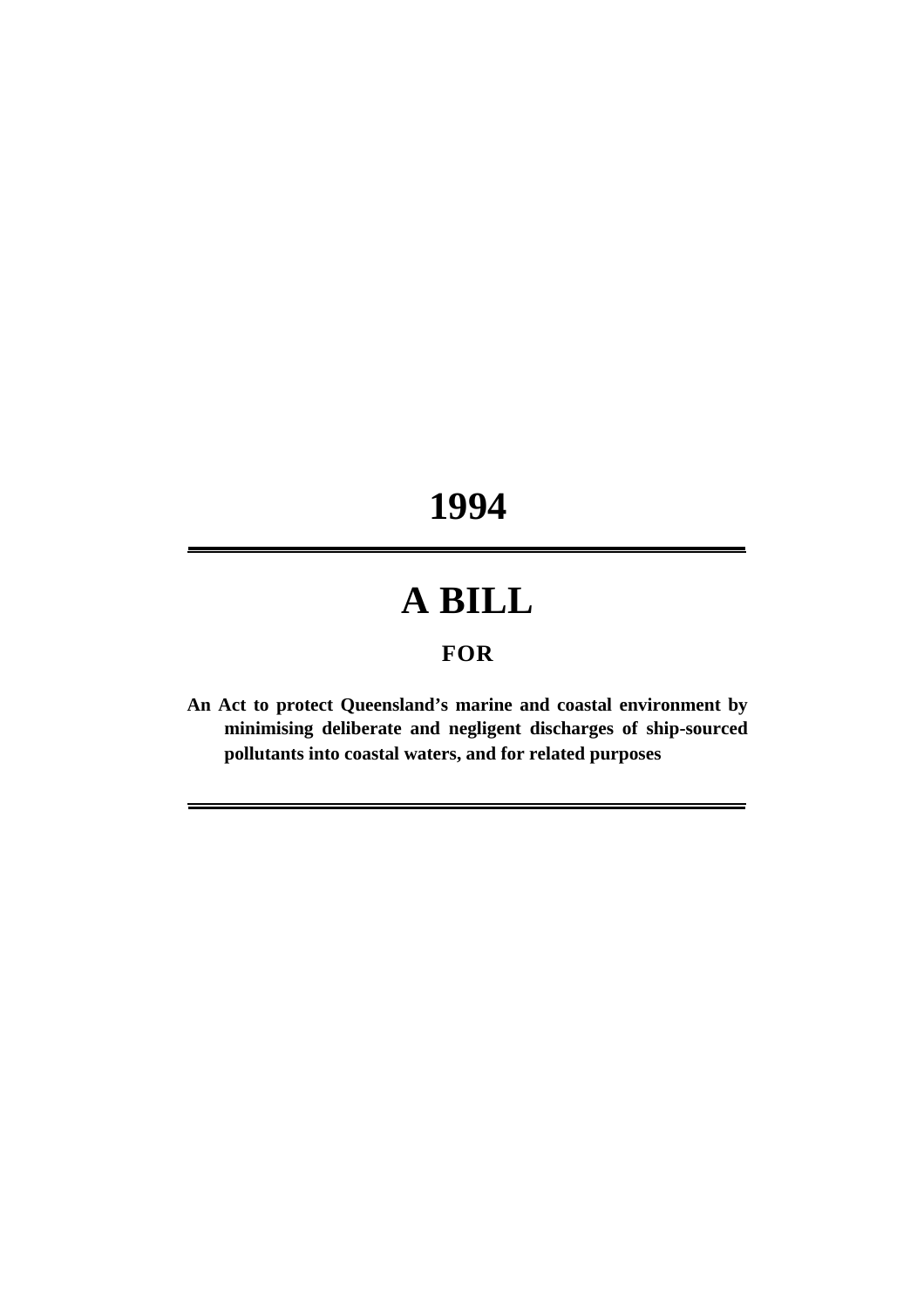**The Parliament of Queensland enacts—** 1

**s 3**

| <b>PART 1-PRELIMINARY</b>                                                                                                                                                                               | $\overline{2}$ |
|---------------------------------------------------------------------------------------------------------------------------------------------------------------------------------------------------------|----------------|
| Division 1-Introduction                                                                                                                                                                                 | 3              |
| <b>Short title</b>                                                                                                                                                                                      | 4              |
| <b>1.</b> This Act may be cited as the <i>Transport Operations</i> ( <i>Marine Pollution</i> )<br>Act 1994.                                                                                             | 5<br>6         |
| <b>Commencement</b>                                                                                                                                                                                     | 7              |
| <b>2.(1)</b> This Act, other than section $50(1)$ and (2) commences on a day to<br>be fixed by proclamation.                                                                                            | 8<br>9         |
| $(2)$ Section 50(1) commences on 1 January 1998.                                                                                                                                                        | 10             |
| $(3)$ Section 50(2) commences on 1 January 2000.                                                                                                                                                        | 11             |
| Division 2-Act's overall purpose                                                                                                                                                                        | 12             |
| <b>Overall purpose</b>                                                                                                                                                                                  | 13             |
| 3.(1) The overall purpose of this Act is to protect Queensland's marine<br>and coastal environment by minimising deliberate and negligent discharges<br>of ship-sourced pollutants into coastal waters. | 14<br>15<br>16 |
| (2) This purpose is to be achieved primarily by giving effect to relevant<br>provisions of the following Annexes of MARPOL—                                                                             | 17<br>18       |
| Annex I (which deals with pollution by oil)                                                                                                                                                             | 19             |
| Annex II (which deals with pollution by noxious liquid<br>٠<br>substances in bulk)                                                                                                                      | 20<br>21       |
| Anney III (which deals with pollution by harmful substances in                                                                                                                                          | 22             |

Annex III (which deals with pollution by harmful substances in packaged form) 23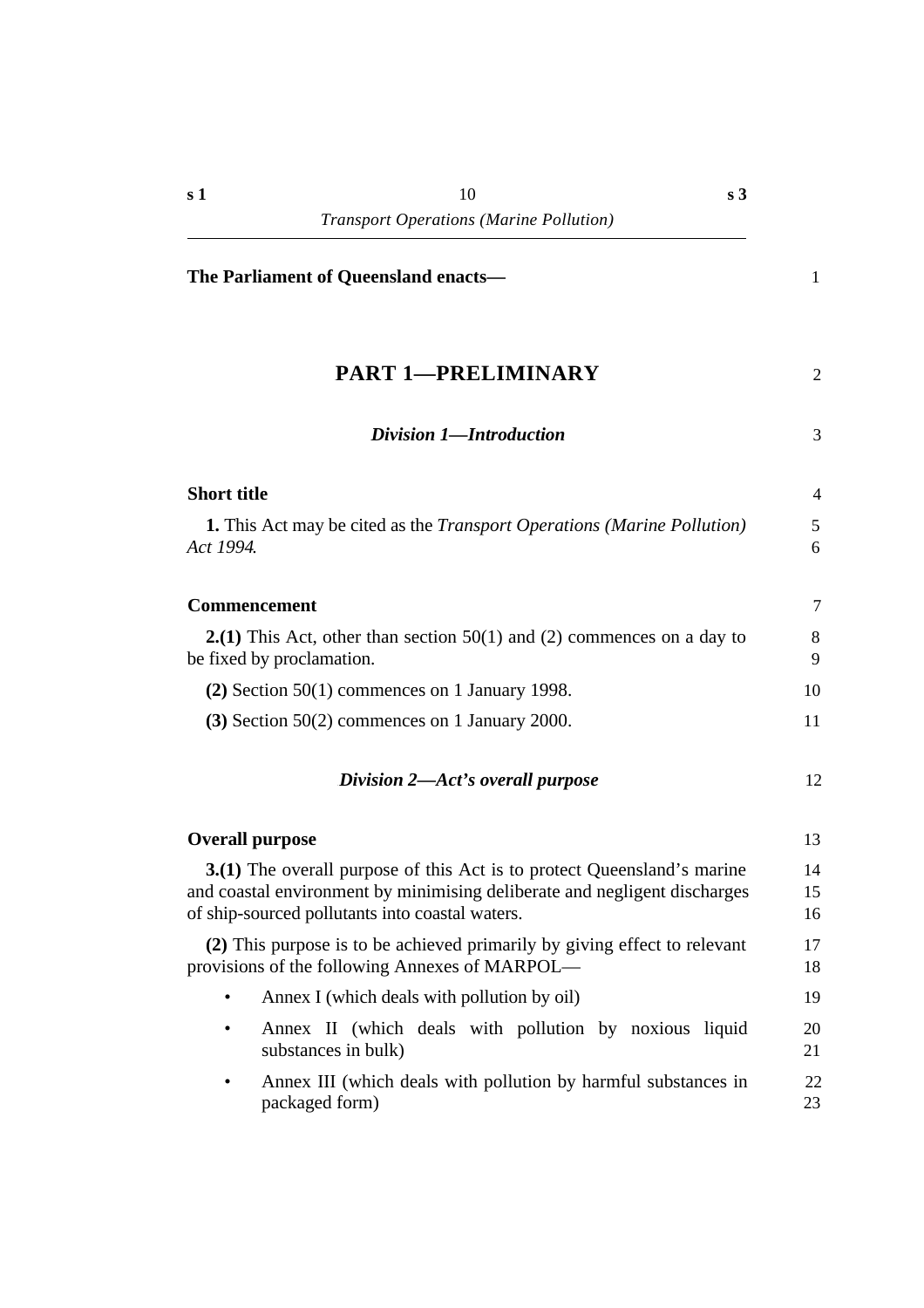|                          | Annex V (which deals with pollution by garbage).                                                                                            | $\mathbf{1}$        |
|--------------------------|---------------------------------------------------------------------------------------------------------------------------------------------|---------------------|
|                          | (3) The purpose is also to be achieved by—                                                                                                  | 2                   |
| (a)                      | providing an approach to protecting Queensland's marine and                                                                                 | 3                   |
|                          | coastal environment from ship-sourced pollutants complementary<br>to the approach of the Commonwealth and the other States; and             | $\overline{4}$<br>5 |
| (b)                      | making provision about the discharge of sewage from ships; and                                                                              | 6                   |
| (c)                      | giving power to deal with shipping casualties that are polluting, or<br>threatening to pollute, coastal waters; and                         | 7<br>8              |
| (d)                      | enhancing, through education processes, industry and community                                                                              | 9                   |
|                          | awareness of the effects of ship-sourced pollutants<br>on<br>Queensland's marine and coastal environment; and                               | 10<br>11            |
| (e)                      | providing for the imposition of severe penalties on persons who                                                                             | 12                  |
|                          | pollute Queensland's marine and coastal environment in<br>contravention of this Act.                                                        | 13<br>14            |
|                          | <b>Division 3-Interpretation</b>                                                                                                            | 15                  |
|                          | <b>Definitions—the dictionary</b>                                                                                                           | 16                  |
| Act.1                    | 4.(1) A dictionary in the Schedule defines particular words used in this                                                                    | 17<br>18            |
| dictionary. <sup>2</sup> | (2) Definitions found elsewhere in the Act are signposted in the                                                                            | 19<br>20            |
|                          |                                                                                                                                             |                     |
|                          | Words and expressions used in MARPOL and this Act                                                                                           | 21                  |
|                          | 5.(1) Words and expressions used in MARPOL (other than in an annex)<br>and this Act have the same meanings in this Act they have in MARPOL. | 22<br>23            |
|                          |                                                                                                                                             |                     |

<sup>1</sup> In some Acts, definitions are contained in a dictionary that appears as the last Schedule and forms part of the Act—*Acts Interpretation Act 1954*, section 14.

<sup>2</sup> The signpost definitions in the dictionary alert the reader to the terms defined elsewhere in the Act and tell the reader where the section definitions can be found. For example, the definition ' "MARPOL" see section 6' tells the reader that the term "MARPOL" is defined in section 6.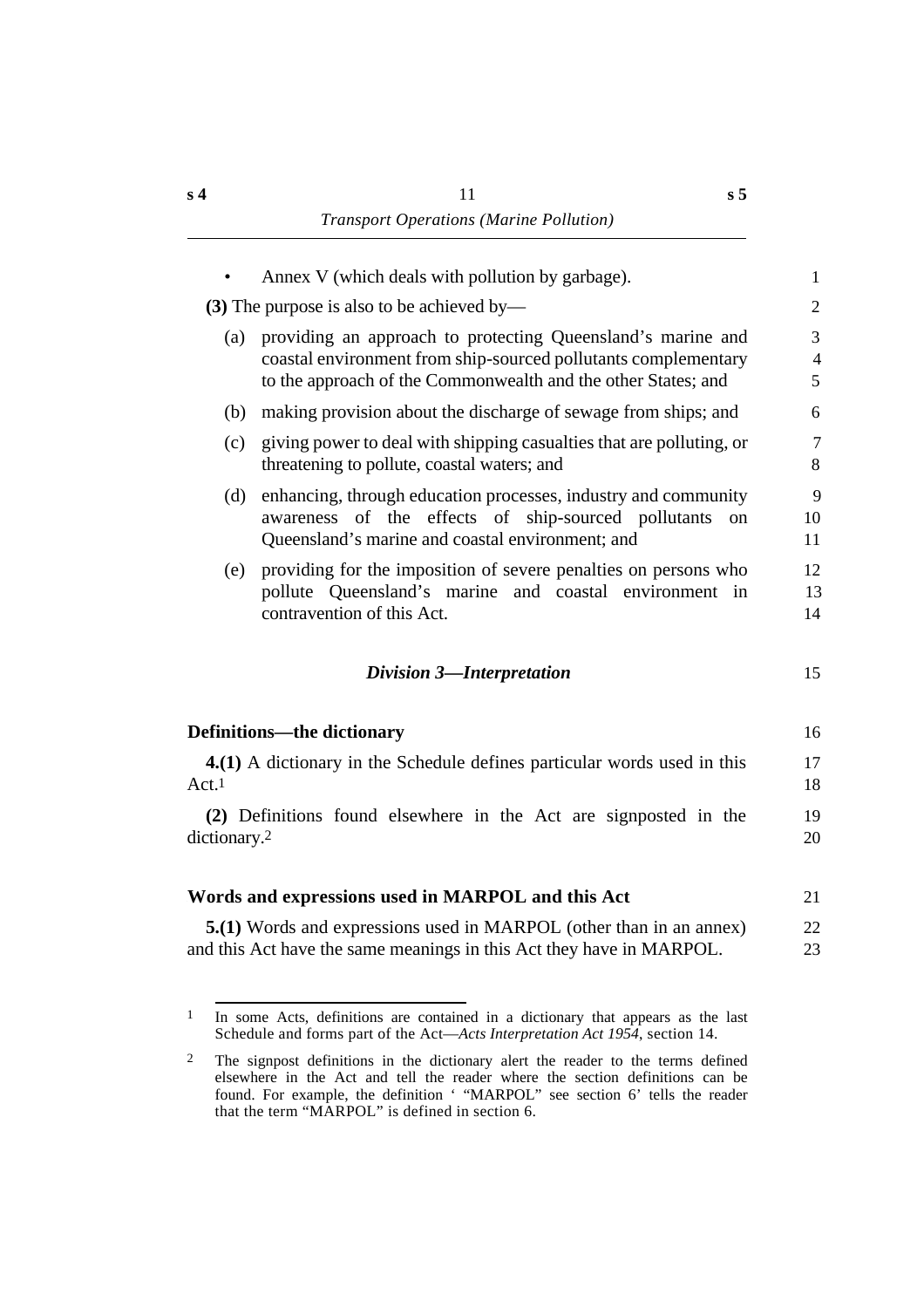|     | $(2)$ Subsection $(1)$ applies—                                                                                                                                                                                        | $\mathbf{1}$                     |
|-----|------------------------------------------------------------------------------------------------------------------------------------------------------------------------------------------------------------------------|----------------------------------|
| (a) | whether or not a particular word or expression is defined in<br>MARPOL; and                                                                                                                                            | $\overline{c}$<br>$\overline{3}$ |
| (b) | subject to sections $25$ , $34$ , $41$ , $54$ and $60$ .                                                                                                                                                               | $\overline{4}$                   |
|     | (3) Except as far as the context or subject matter otherwise indicates or<br>requires, if a word or expression is defined in MARPOL (other than in an<br>annex) and this Act-                                          | 5<br>6<br>$\overline{7}$         |
| (a) | this Act's definition does not limit or exclude, but may extend, the<br>meaning of the word or expression given under MARPOL; and                                                                                      | $8\,$<br>9                       |
| (b) | the definitions are to be read in the context of each other and the<br>other provisions of this Act, but, if the definitions so read are<br>inconsistent, the MARPOL definition is displaced.                          | 10<br>11<br>12                   |
|     | <b>Meaning of "MARPOL"</b>                                                                                                                                                                                             | 13                               |
|     | 6.(1) "MARPOL" is the International Convention for the Prevention of<br>Pollution from Ships, 1973—                                                                                                                    | 14<br>15                         |
| (a) | as corrected by the Procés-Verbal of Rectification dated 13 June<br>1978; and                                                                                                                                          | 16<br>17                         |
| (b) | as modified and added to by the 1978 Pollution Protocol relating<br>to the Convention; and                                                                                                                             | 18<br>19                         |
| (c) | as affected by any amendment made under Article 16 of the<br>Convention and accepted by Australia.                                                                                                                     | 20<br>21                         |
|     | (2) A regulation must be made before the commencement of this Act<br>setting out a copy of the English text of the provisions of MARPOL as in<br>force at the commencement.                                            | 22<br>23<br>24                   |
|     | (3) If an amendment to MARPOL is made under Article 16 of the<br>Convention and accepted by Australia, a regulation must be made setting<br>out the English text of the provisions of MARPOL as in force at that time. | 25<br>26<br>27                   |
|     | (4) However, in interpreting this Act, MARPOL is taken to be the copy<br>of the English text from time to time set out in the regulations.                                                                             | 28<br>29                         |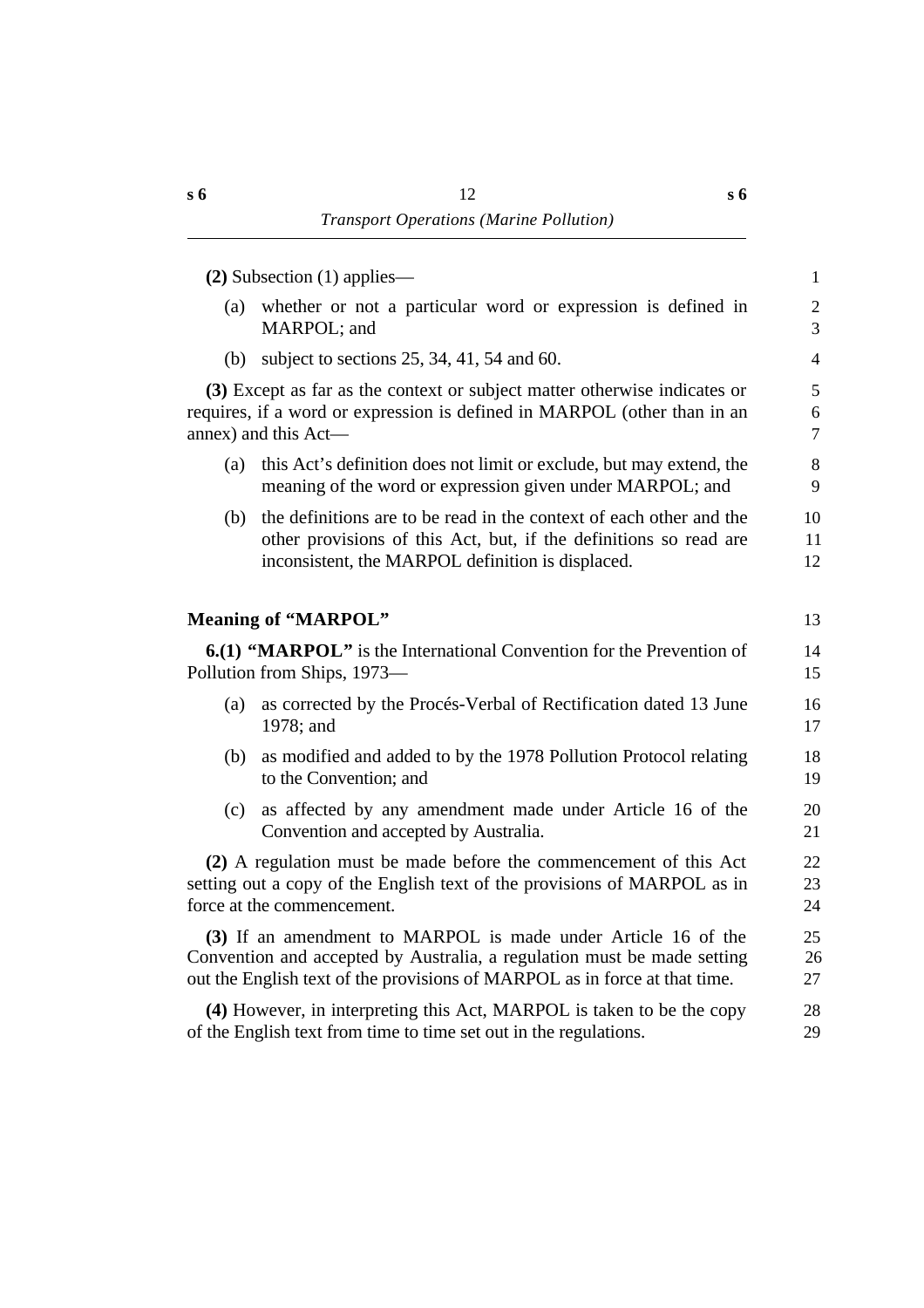|                 | Meaning of "agent"                                                                                                                                                                                                                     | $\mathbf{1}$   |
|-----------------|----------------------------------------------------------------------------------------------------------------------------------------------------------------------------------------------------------------------------------------|----------------|
|                 | <b>7.(1)</b> An "agent" of a ship owner is the person who, for the owner—                                                                                                                                                              | 2              |
| (a)             | performs a function under the <i>Marine Safety Act 1994</i> or<br>Chapter 5A (Port Infrastructure) of the Transport Infrastructure<br>Act 1994; or                                                                                     | 3<br>4<br>5    |
| (b)             | makes an arrangement for berthing the ship, or loading or<br>unloading cargo on or from the ship, in the State; or                                                                                                                     | 6<br>$\tau$    |
| (c)             | makes an arrangement for the ship to load bunkers or stores in the<br>State.                                                                                                                                                           | 8<br>9         |
|                 | $(2)$ The person remains the ship owner's agent until—                                                                                                                                                                                 | 10             |
| (a)             | the person, or the ship owner, gives the chief executive written<br>notice that the person is no longer the ship's agent; or                                                                                                           | 11<br>12       |
| (b)             | someone else in the State is appointed by the ship owner as agent;<br><b>or</b>                                                                                                                                                        | 13<br>14       |
| (c)             | the ship goes outside coastal waters.                                                                                                                                                                                                  | 15             |
|                 | (3) If subsection $(2)(a)$ and (b) do not apply, the person again becomes<br>the ship owner's agent when the ship returns to coastal waters.                                                                                           | 16<br>17       |
|                 | Division 4—Operation of Act                                                                                                                                                                                                            | 18             |
|                 | Act binds all persons                                                                                                                                                                                                                  | 19             |
| other States.   | 8. This Act binds all persons, including the State, and, so far as the<br>legislative power of the Parliament permits, the Commonwealth and the                                                                                        | 20<br>21<br>22 |
|                 | Discharge outside coastal waters that enters coastal waters                                                                                                                                                                            | 23             |
|                 | <b>9.(1)</b> The discharge of a pollutant, whether or not in packaged form, that<br>happens outside coastal waters is taken to be a discharge into coastal waters<br>under this Act if the discharged pollutant enters coastal waters. | 24<br>25<br>26 |
| coastal waters. | (2) The discharge is taken to happen when the discharged pollutant enters                                                                                                                                                              | 27<br>28       |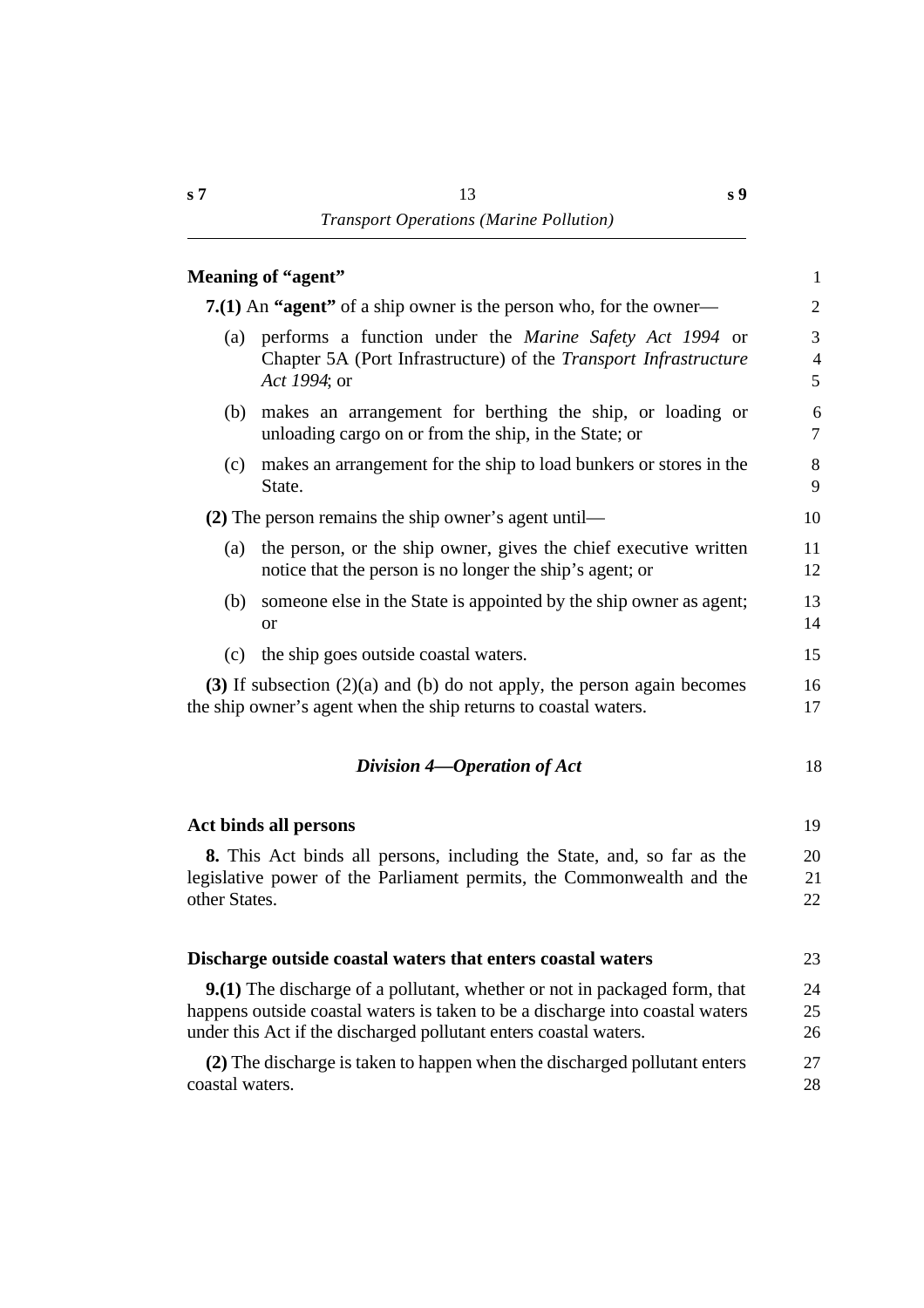## **†PART 2—INFORMATION ABOUT THIS ACT** 1

#### **The Why this Act was enacted** 2

**10.(1)** In 1973, the international community responded to worldwide 3 concern about the threat to the marine environment and coastlines posed by 4 the discharge of ship-sourced pollutants. 5

**(2)** The international community's response was the International 6 Convention for the Prevention of Pollution from Ships, 1973.

**(3)** The Convention, for the first time, set international standards for the 8 proper construction of ships designed to carry oil and noxious substances 9 and laid down rules about the level of discharges that may be made into the 10 sea without risk to the marine environment.

| $(4)$ The Convention, as amended, is known as MARPOL. <sup>3</sup>       | 12. |
|--------------------------------------------------------------------------|-----|
| (5) MARPOL was ratified by Australia in 1987.                            | 13  |
| (6) This Act gives effect to MARPOL by—                                  |     |
| enacting as part of Queensland's law provisions to give effect to<br>(a) | 15  |

- relevant provisions of MARPOL; and 16 (b) providing a legislative framework in which the provisions can be 17
- enforced. 18

**(7)** This approach complements the approach adopted by the 19 Commonwealth and the other States. 20

#### **Oueensland's jurisdiction** 21

**11.(1)** The body of law governing Australian waters is extremely 22 complex and this section is intended to provide only a very general 23 overview of the State's jurisdiction in the territorial sea. 24

**(2)** Queensland's jurisdiction in the territorial sea is limited under the 25 *Coastal Waters (State Powers) Act 1980* (Cwlth). 26

**(3)** Because of this limitation, this Act only deals with discharges from 27 ships that happen, or are taken to happen, in the first 3 n miles of the 28

<sup>3</sup> See section 6 for the precise meaning of MARPOL for this Act.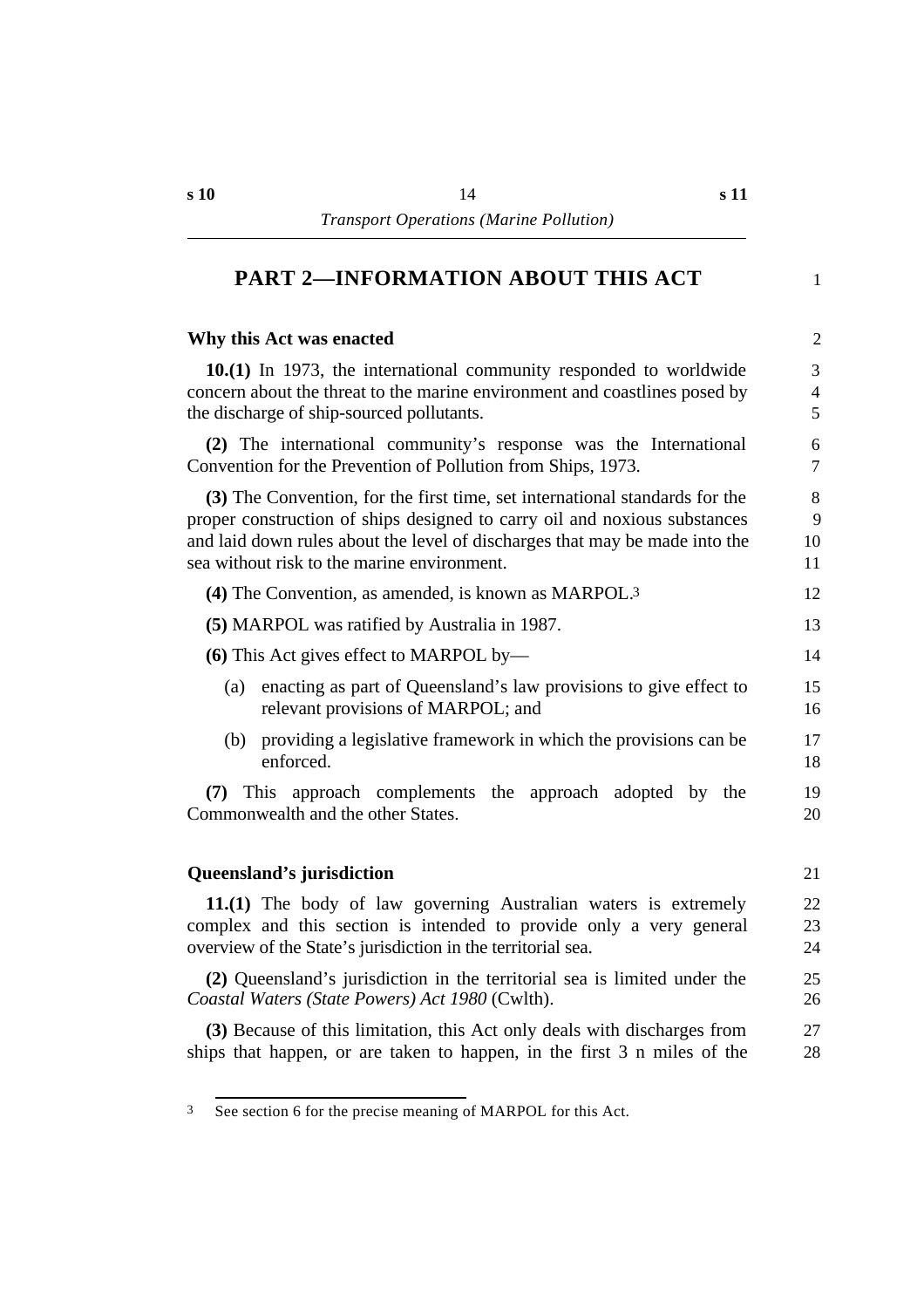| $\mathbf{1}$   |
|----------------|
| $\overline{2}$ |
| 3<br>4         |
| 5              |
| 6              |
| $\tau$         |
| 8<br>9         |
| 10             |
| 11<br>12       |
| 13<br>14       |
| 15             |
|                |

| Division 1—Development and approval of strategies |  |
|---------------------------------------------------|--|
|---------------------------------------------------|--|

| Development and approval of marine pollution strategies |  |
|---------------------------------------------------------|--|
|                                                         |  |

**15.(1)** The chief executive must, from time to time, develop for the 18 Minister's approval strategies designed to give effect to the Transport 19

<sup>4</sup> See the dictionary in the Schedule for the precise meaning of coastal waters for this Act.

<sup>5</sup> See, for example, the *Environmental Protection Act 1994*.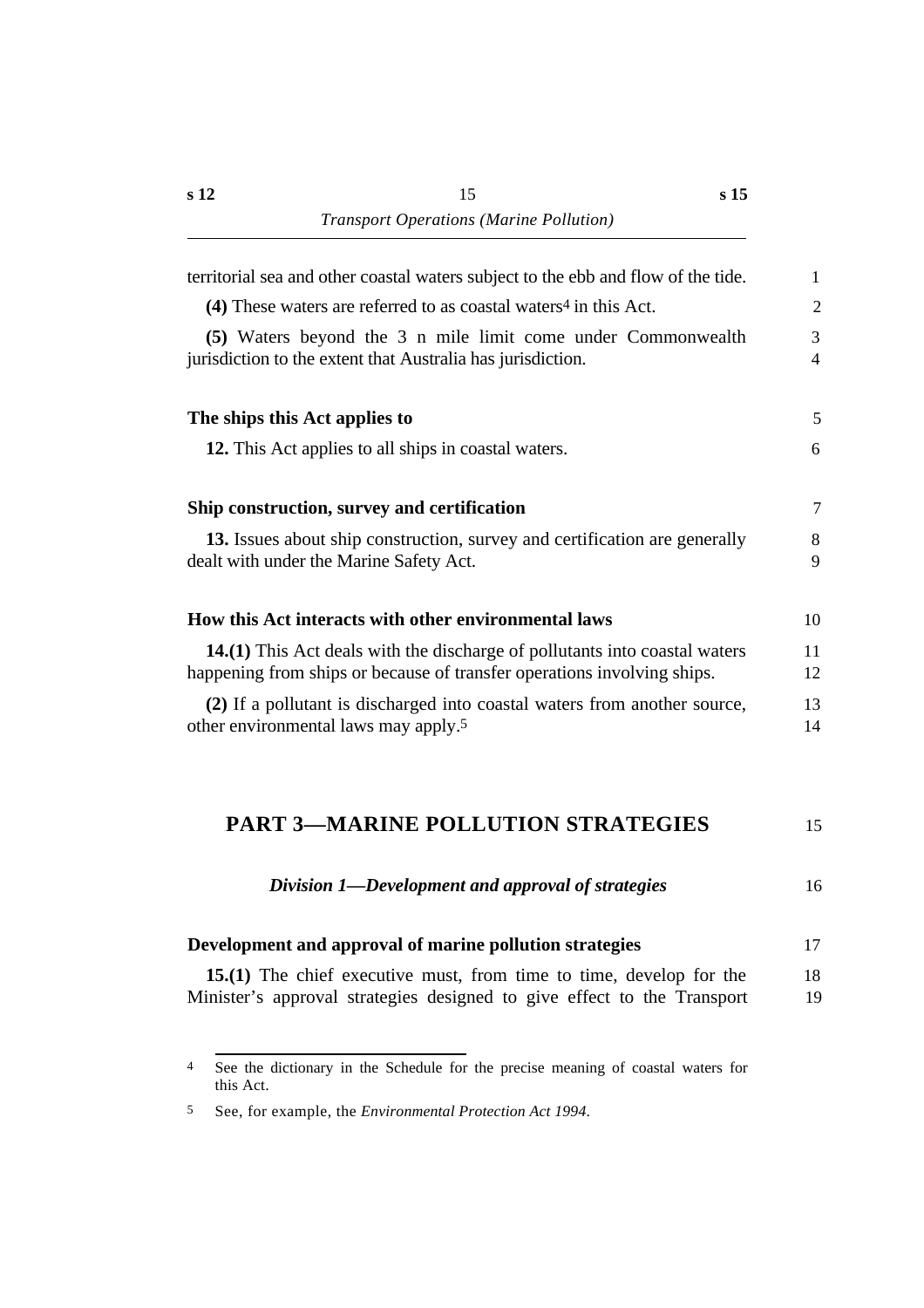| Coordination Plan to protect Queensland's marine and coastal environment<br>from the effects of the deliberate, negligent or accidental discharge of<br>ship-sourced pollutants into coastal waters.                          | $\mathbf{1}$<br>$\mathbf{2}$<br>$\overline{3}$ |
|-------------------------------------------------------------------------------------------------------------------------------------------------------------------------------------------------------------------------------|------------------------------------------------|
| (2) In developing marine pollution strategies, the chief executive must<br>take reasonable steps to engage in public consultation.                                                                                            | $\overline{4}$<br>5                            |
| (3) The Minister may, at any time, direct the chief executive to prepare<br>new marine pollution strategies for the Minister's approval or to amend<br>marine pollution strategies in the way the Minister directs.           | 6<br>$\tau$<br>$8\,$                           |
| (4) The Minister may approve marine pollution strategies submitted for<br>approval or require the chief executive to amend the strategies in the way the<br>Minister directs.                                                 | 9<br>10<br>11                                  |
| (5) The Minister must table a copy of each marine pollution strategy, and<br>each amendment of a marine pollution strategy, approved by the Minister in<br>the Legislative Assembly within 5 sitting days after its approval. | 12<br>13<br>14                                 |
| <b>Contents of marine pollution strategies</b>                                                                                                                                                                                | 15                                             |
| 16.(1) Marine pollution strategies must include—                                                                                                                                                                              | 16                                             |
| a statement of the specific objectives sought to be achieved; and<br>(a)                                                                                                                                                      | 17                                             |
| proposals for the provision of marine pollution prevention<br>(b)<br>initiatives and related marine operational initiatives; and                                                                                              | 18<br>19                                       |
| criteria for deciding priorities for government spending on marine<br>(c)<br>pollution prevention initiatives and related marine operational<br>initiatives, and options for raising the necessary finance; and               | 20<br>21<br>22                                 |
| appropriate performance indicators for deciding whether, and to<br>(d)<br>what extent, the objectives of the strategies have been achieved.                                                                                   | 23<br>24                                       |
| (2) Marine pollution strategies must take account of-                                                                                                                                                                         | 25                                             |
| Australia's international obligations about marine pollution<br>(a)<br>prevention, including its obligations under MARPOL; and                                                                                                | 26<br>27                                       |
| (b)<br>agreements or arrangements between the State and the<br>Commonwealth, other States and local governments about marine<br>pollution prevention initiatives.                                                             | 28<br>29<br>30                                 |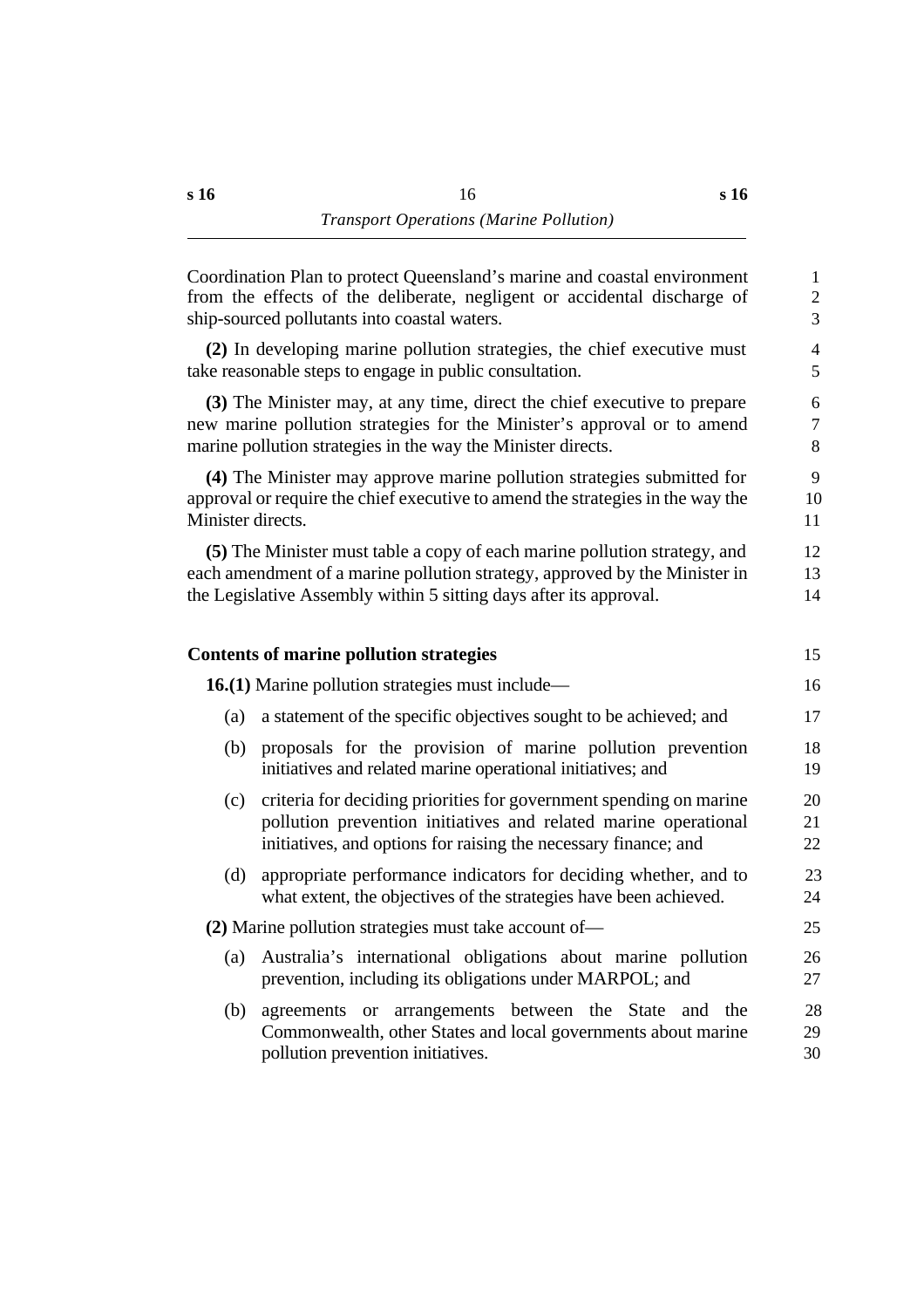| Division 2—Marine pollution prevention and response programs                                                | $\mathbf{1}$   |
|-------------------------------------------------------------------------------------------------------------|----------------|
| Development and approval of marine pollution prevention and                                                 | $\overline{2}$ |
| response programs                                                                                           | 3              |
| 17.(1) Before the start of each financial year, the chief executive must                                    | $\overline{4}$ |
| develop for the Minister's approval marine pollution prevention and                                         | 5              |
| response programs for the year and for 1 or more later years.                                               | 6              |
| (2) Marine pollution prevention and response programs must include—                                         | 7              |
| the policies, projects and financial provisions for carrying out<br>(a)<br>marine pollution strategies; and | 8<br>9         |
| the performance targets to be achieved.<br>(b)                                                              | 10             |
| (3) Marine pollution prevention and response programs may include                                           | 11             |
| proposals to spend amounts on programs other than marine pollution if the                                   | 12             |
| spending may contribute to the minimisation of marine pollution in coastal                                  | 13             |
| waters.                                                                                                     | 14             |
| (4) In developing marine pollution prevention and response programs,                                        | 15             |
| the chief executive must take reasonable steps to consult with government                                   | 16             |
| agencies, port authorities, local governments, sectors of the maritime                                      | 17             |
| industry and community and interest groups that, in the chief executive's                                   | 18             |
| opinion, would be affected by the programs.                                                                 | 19             |
| (5) Marine pollution prevention and response programs are to be made                                        | 20             |
| publicly available in the way decided by the Minister.                                                      | 21             |
| (6) The Minister may at any time direct the chief executive to amend                                        | 22             |
| marine pollution prevention and response programs.                                                          | 23             |
| (7) The Minister may approve marine pollution prevention and response                                       | 24             |
| programs that are submitted for approval or require the chief executive to                                  | 25             |
| amend the programs in the way the Minister directs.                                                         | 26             |
| <b>Consistency with marine pollution strategies</b>                                                         | 27             |
| <b>18.(1)</b> Subject to directions of the Minister, marine pollution prevention                            | 28             |
| and response programs must be consistent with marine pollution strategies.                                  | 29             |
| (2) If the Minister gives a direction under this section that results in a                                  | 30             |
| marine pollution prevention and response program being inconsistent with a                                  | 31             |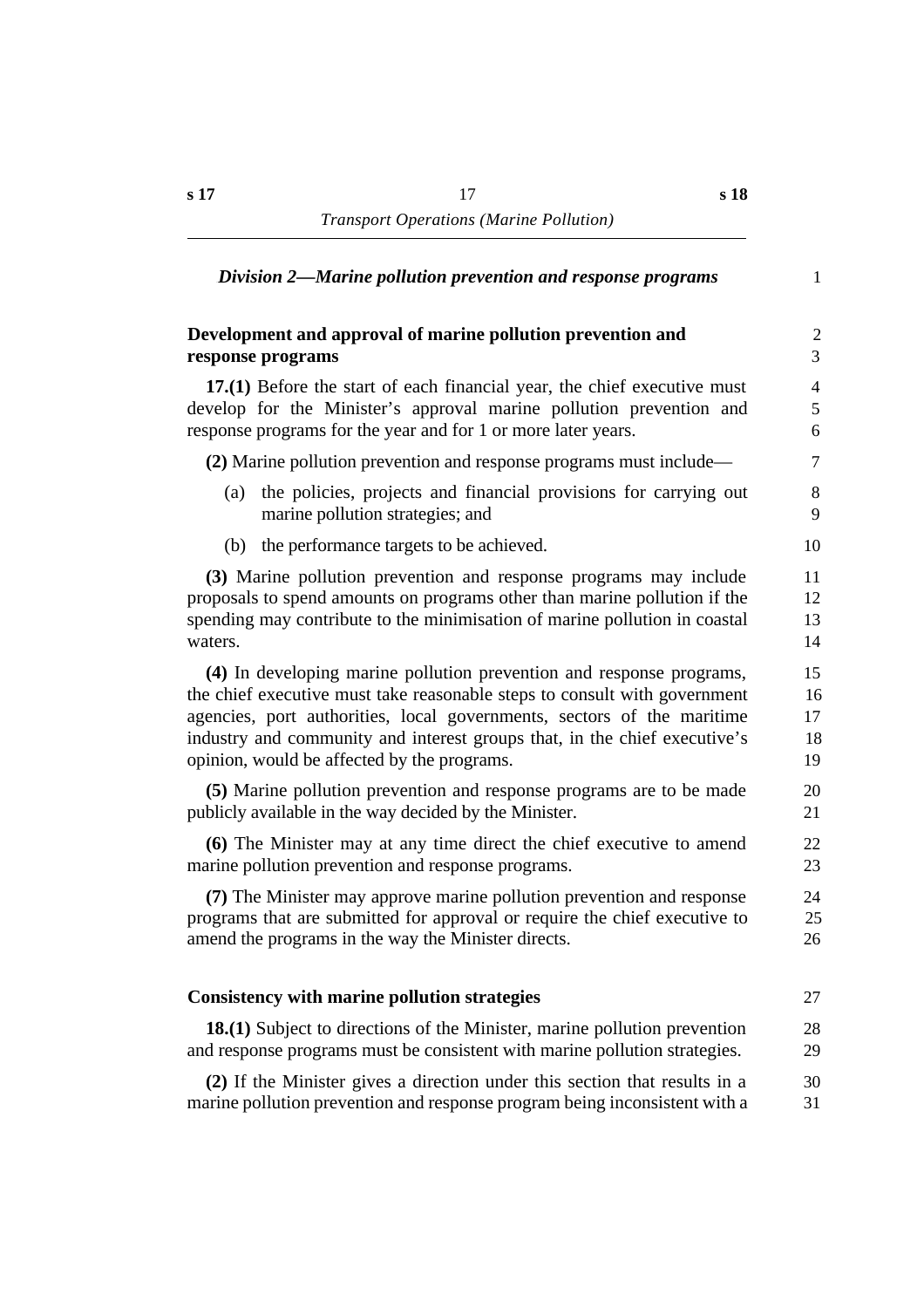|                     | marine pollution strategy, the Minister must table a copy of the direction in<br>the Legislative Assembly within 5 sitting days after it is given.                                                           | $\mathbf{1}$<br>$\overline{2}$        |
|---------------------|--------------------------------------------------------------------------------------------------------------------------------------------------------------------------------------------------------------|---------------------------------------|
| programs            | Report on operation of marine pollution prevention and response                                                                                                                                              | 3<br>$\overline{4}$                   |
|                     | 19. Each annual report of the department must include a report on the<br>operation of the marine pollution prevention and response programs during<br>the financial year to which the annual report relates. | 5 <sup>5</sup><br>6<br>$\overline{7}$ |
|                     | Division 3-Obligations of marine pollution strategies                                                                                                                                                        | 8                                     |
|                     | <b>Division's purpose</b>                                                                                                                                                                                    | 9                                     |
|                     | 20. This Division is intended to ensure value for money for resources<br>applied to preventing marine pollution.                                                                                             | 10<br>11                              |
|                     | <b>Obligations about marine pollution</b>                                                                                                                                                                    | 12                                    |
|                     | 21. The chief executive must ensure marine pollution strategies are<br>developed in a way that—                                                                                                              | 13<br>14                              |
| (a)                 | takes into account national and international benchmarks and<br>international best practice; and                                                                                                             | 15<br>16                              |
| (b)                 | promotes, within overall transport operations, the safe transport of<br>persons and goods and the protection and conservation of<br>Queensland's marine and coastal environment.                             | 17<br>18<br>19                        |
|                     | Report on giving effect to s 21                                                                                                                                                                              | 20                                    |
| the report relates. | 22. The department's annual report must include a report on the way in<br>which effect has been given to section 21 during the financial year to which                                                       | 21<br>22<br>23                        |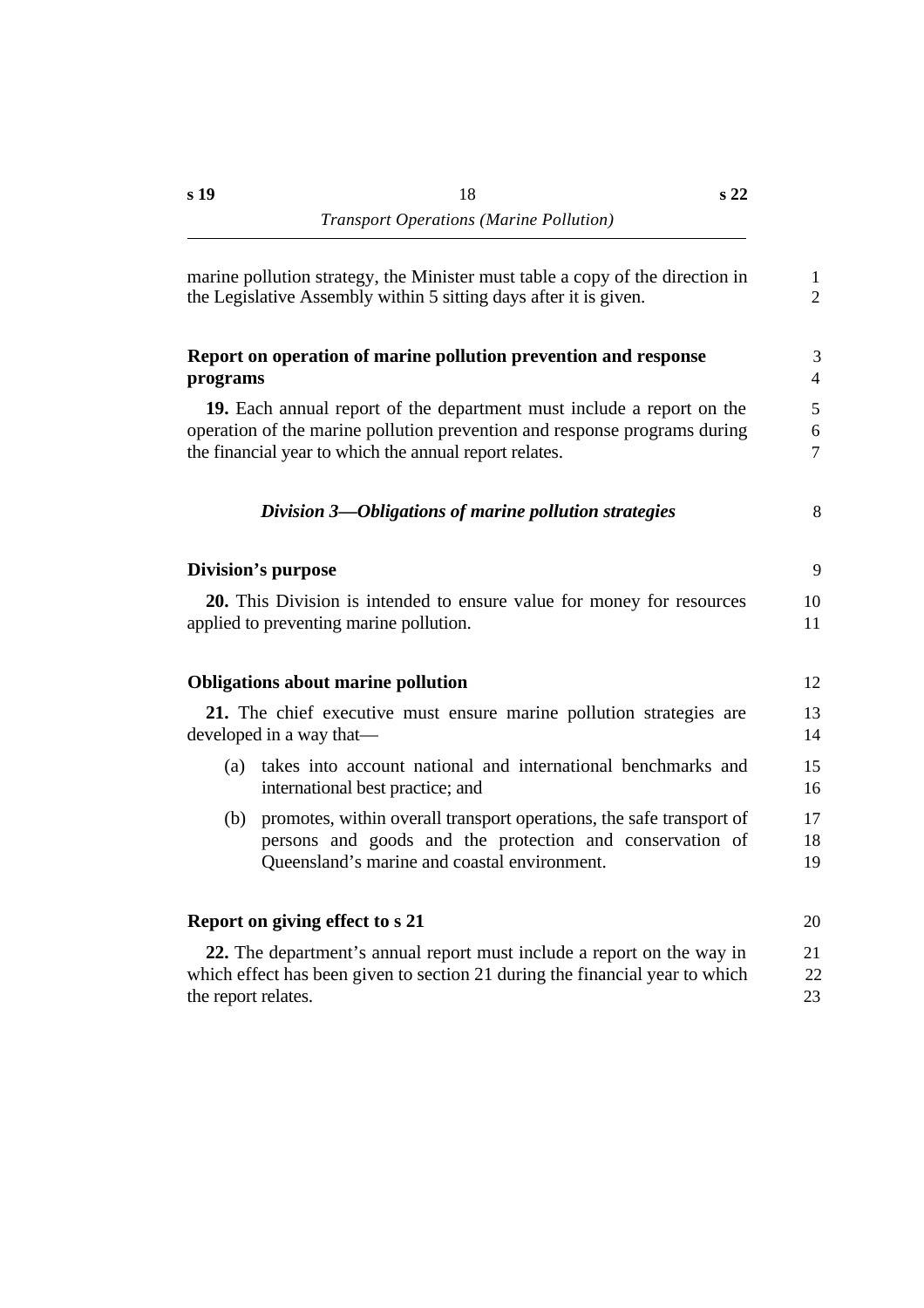| <b>PART 4-PREVENTION OF POLLUTION BY OIL</b>                                                                                                                                                          |                     |
|-------------------------------------------------------------------------------------------------------------------------------------------------------------------------------------------------------|---------------------|
| Division 1-Purpose of Part                                                                                                                                                                            | $\overline{2}$      |
| Part gives effect to Annex I to MARPOL                                                                                                                                                                | 3                   |
| 23. The purpose of this Part is to give effect to relevant provisions of<br>Annex I to MARPOL.                                                                                                        | $\overline{4}$<br>5 |
| <b>Division 2-Interpretation</b>                                                                                                                                                                      | 6                   |
| <b>Definitions for Part</b>                                                                                                                                                                           | $\overline{7}$      |
| 24. In this Part—                                                                                                                                                                                     | 8                   |
| "discharge offence" means an offence against section $26(1)$ or $27(1)$ .                                                                                                                             | 9                   |
| "oil" includes an oily mixture.                                                                                                                                                                       | 10                  |
| Words and expressions used in Annex I to MARPOL and this Part                                                                                                                                         | 11                  |
| 25.(1) Words and expressions used in Annex I to MARPOL and this<br>Part have the same meanings in this Part they have in the Annex.                                                                   | 12<br>13            |
| (2) Subsection (1) applies whether or not a particular word or expression<br>is defined in Annex I.                                                                                                   | 14<br>15            |
| (3) Except as far as the context or subject matter otherwise indicates or<br>requires, if a word or expression is defined in Annex I to MARPOL and<br>this Part—                                      | 16<br>17<br>18      |
| this Part's definition does not limit or exclude, but may extend,<br>(a)<br>the meaning of the word or expression given under Annex I; and                                                            | 19<br>20            |
| the definitions are to be read in the context of each other and the<br>(b)<br>other provisions of this Act, but, if the definitions so read are<br>inconsistent, the Annex I definition is displaced. | 21<br>22<br>23      |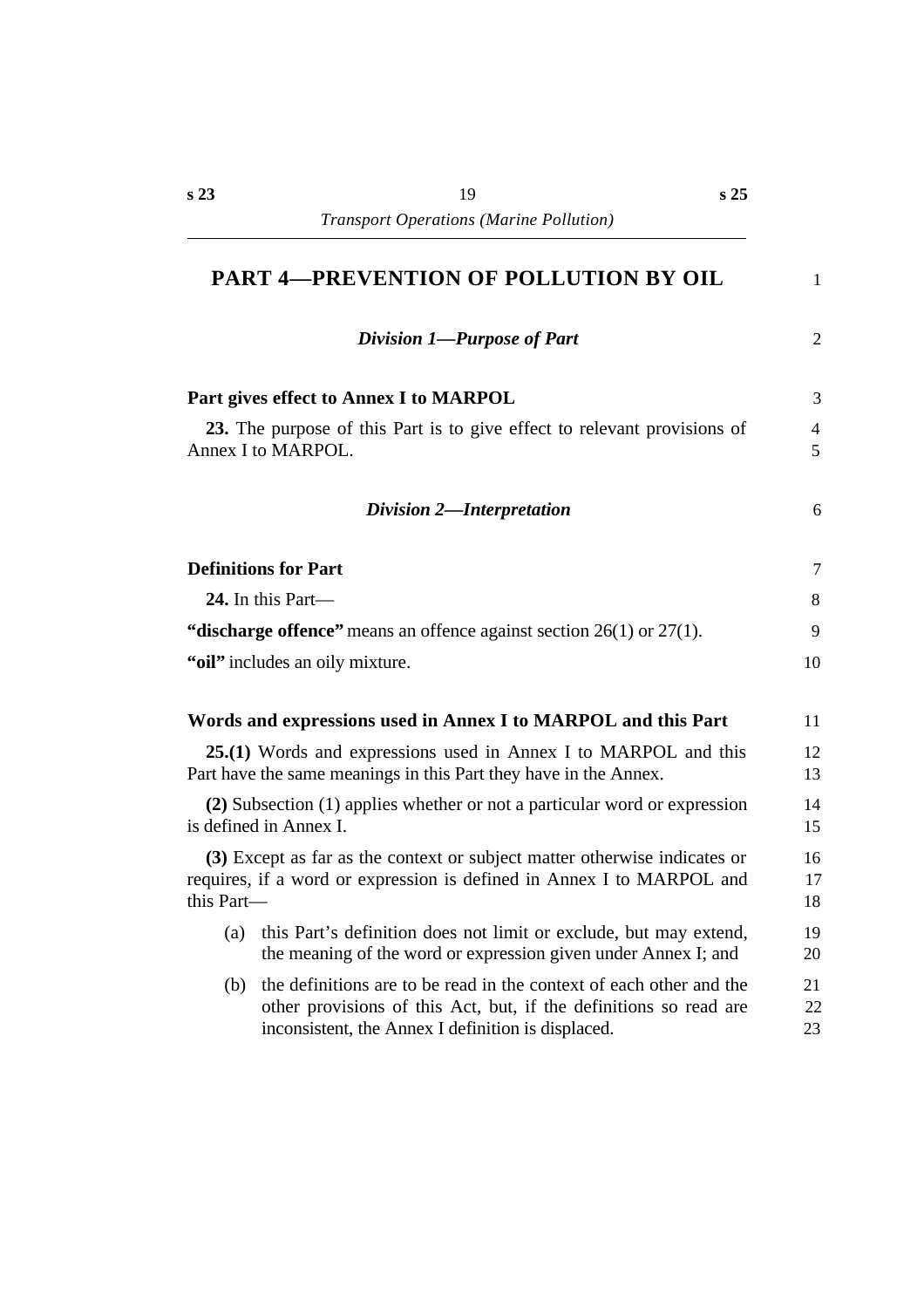## $*Division 3—Discharge of oil prohibited* 1$

| Discharge of oil into coastal waters prohibited                                                                                                                                                                                                                                                      | 2                    |
|------------------------------------------------------------------------------------------------------------------------------------------------------------------------------------------------------------------------------------------------------------------------------------------------------|----------------------|
| <b>26.(1)</b> If oil is discharged from a ship into coastal waters, the ship's<br>owner and master each commit an offence. <sup>6</sup>                                                                                                                                                              | 3<br>4               |
| Maximum penalty—3 500 penalty units.                                                                                                                                                                                                                                                                 | 5                    |
| (2) Subsection (1) applies despite sections 23 and 24 of the Criminal<br>Code. <sup>7</sup>                                                                                                                                                                                                          | 6<br>7               |
| Oil residues                                                                                                                                                                                                                                                                                         | 8                    |
| $27(1)$ If any oil residues that cannot be discharged from a ship into<br>coastal waters without contravening section $26(1)$ are not retained on board<br>the ship while the ship is in coastal waters, the ship's master and owner<br>each commit an offence. <sup>8</sup>                         | 9<br>10<br>11<br>12  |
| Maximum penalty—3 500 penalty units.                                                                                                                                                                                                                                                                 | 13                   |
| Example-                                                                                                                                                                                                                                                                                             | 14                   |
| A ship leaves Port A with a quantity of oil residues held in a tank or space and,<br>without leaving coastal waters, arrives at Port B with a lesser quantity in the tank or<br>space. This subsection places an onus on the ship's master to explain why there is a<br>discrepancy in the quantity. | 15<br>16<br>17<br>18 |
| (2) If an event contravenes subsection (1) and section $26(1)$ , the ship's<br>owner and master cannot be punished for the event under both provisions.                                                                                                                                              | 19<br>20             |
|                                                                                                                                                                                                                                                                                                      |                      |

6 See Annex I, regulation 9(1). For other substances treated as oil, see section 38.

<sup>7</sup> Section 23 of the Code deals with a person's criminal responsibility for an act or omission that happens independently of the person's will or for an event which is accidental. Section 24 of the Code deals with a person's criminal responsibility for an act or omission done under an honest and reasonable, but mistaken, belief in the state of things.

<sup>8</sup> See Annex I, regulation 9(6).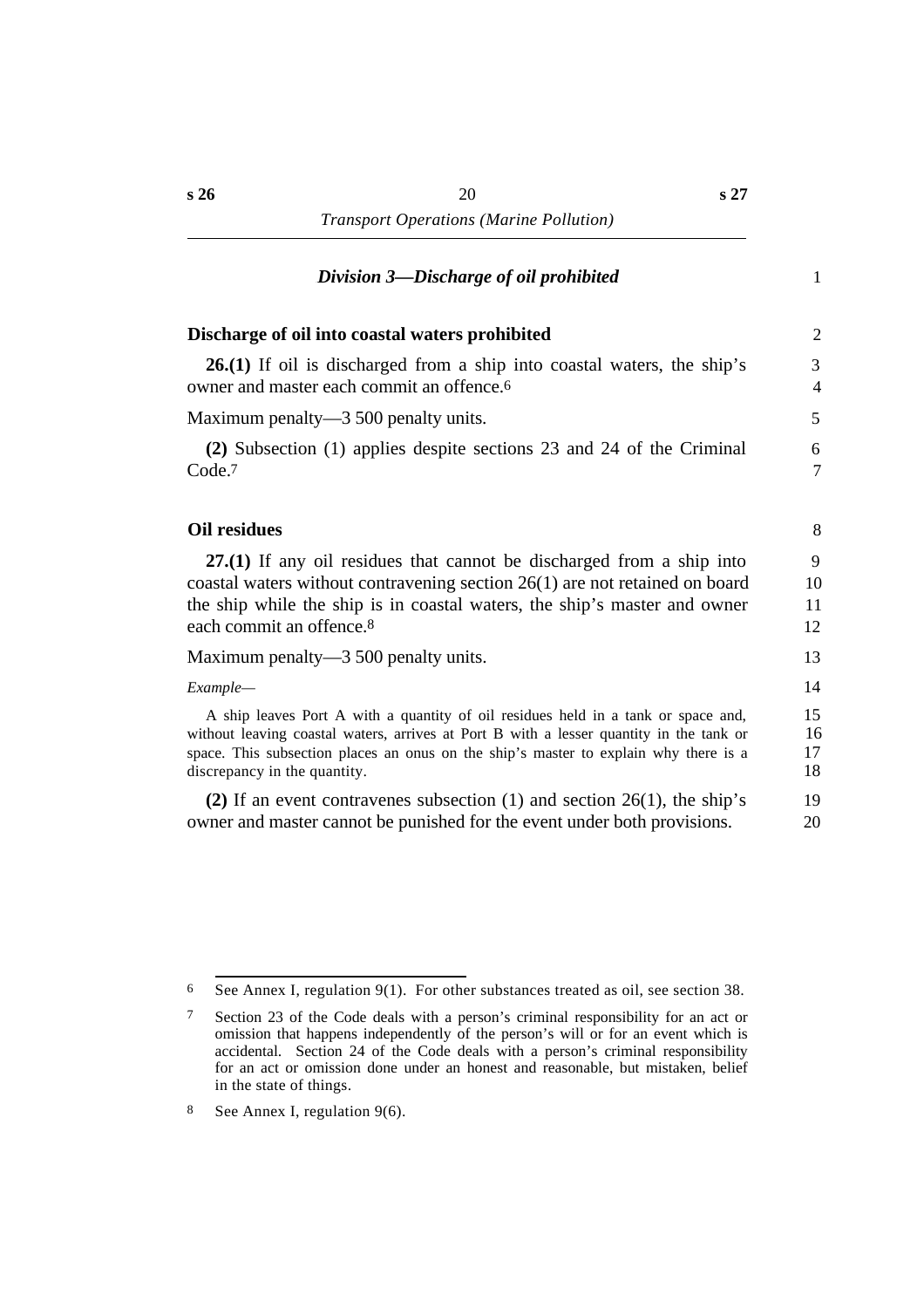## *†Division 4—Defences* 1

|          | Defences to discharge offence                                                                                                                                                                                                                                    | $\overline{2}$                       |
|----------|------------------------------------------------------------------------------------------------------------------------------------------------------------------------------------------------------------------------------------------------------------------|--------------------------------------|
| offence— | <b>28.(1)</b> Each of the following is a defence to a prosecution for a discharge                                                                                                                                                                                | 3<br>$\overline{4}$                  |
| (a)      | the discharge was necessary for the purpose of securing the safety<br>of a ship or saving life at sea;                                                                                                                                                           | 5<br>6                               |
| (b)      | the discharge resulted from damage, other than intentional<br>damage, to the ship or its equipment and all reasonable<br>precautions were taken after the damage happened or the<br>discharge was discovered to prevent or minimise the discharge of<br>the oil; | $\overline{7}$<br>8<br>9<br>10<br>11 |
| (c)      | for an oily mixture—the discharge was made to combat specific<br>pollution incidents to minimise the damage from pollution and<br>was approved by an authorised officer;                                                                                         | 12<br>13<br>14                       |
| (d)      | the discharge was authorised by an authorised officer for training<br>purposes.                                                                                                                                                                                  | 15<br>16                             |
|          | $(2)$ For subsection $(1)(b)$ , damage to a ship or its equipment is intentional<br>damage only if the damage arose in circumstances in which the ship's<br>owner or master-                                                                                     | 17<br>18<br>19                       |
| (a)      | acted with intent to cause damage; or                                                                                                                                                                                                                            | 20                                   |
| (b)      | acted recklessly and with knowledge that damage would probably<br>result.                                                                                                                                                                                        | 21<br>22                             |
|          | Division 5-Exemptions                                                                                                                                                                                                                                            | 23                                   |
|          | Certain discharges permissible                                                                                                                                                                                                                                   | 24                                   |
|          | $29(1)$ The regulations may exempt discharges from the operation of the<br>discharge offences.                                                                                                                                                                   | 25<br>26                             |
|          | (2) However, a regulation may be made only if it gives effect to an                                                                                                                                                                                              | 27                                   |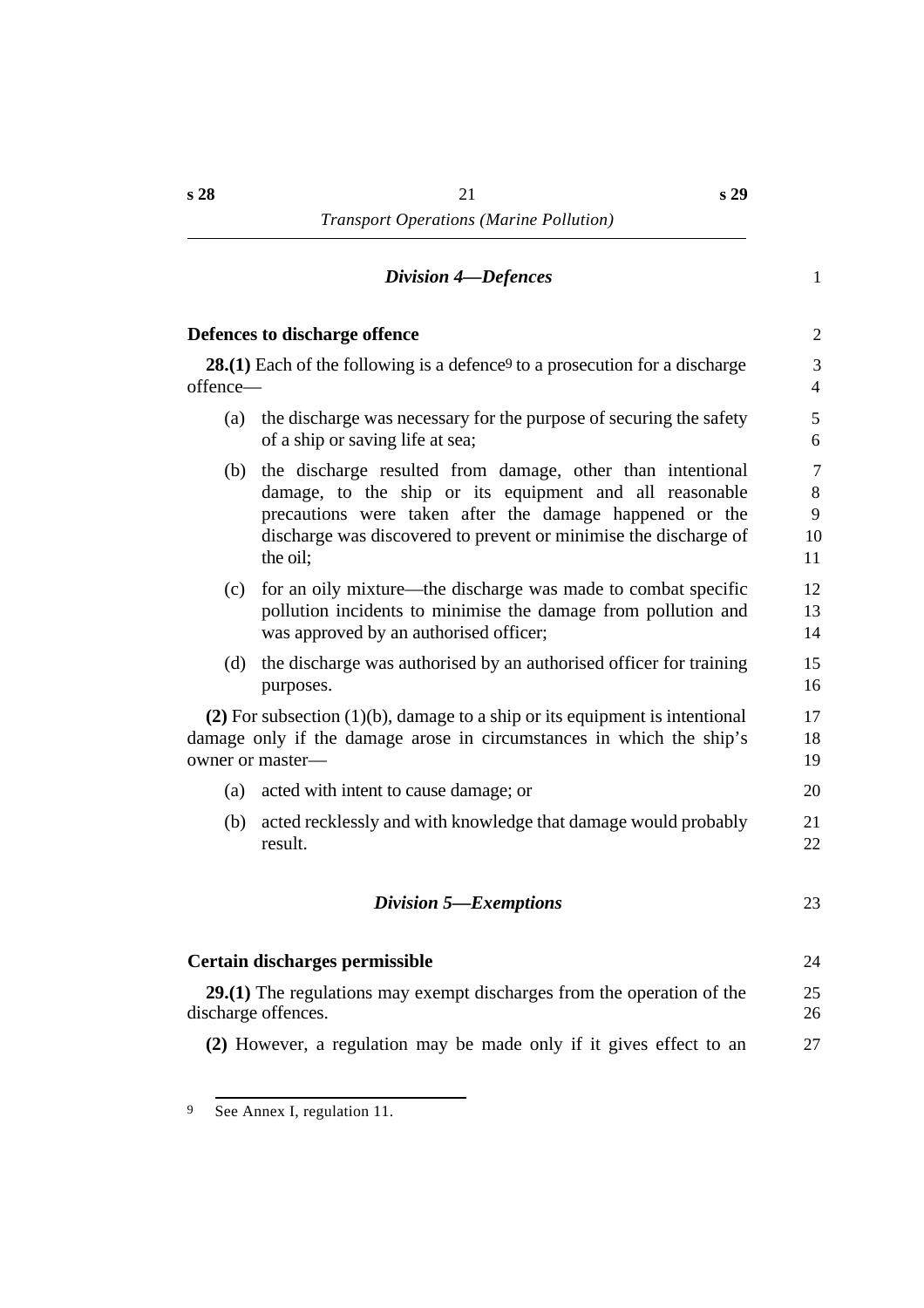| exemption allowed under MARPOL.                                                                                                                                                                                                                                                | $\mathbf{1}$                  |
|--------------------------------------------------------------------------------------------------------------------------------------------------------------------------------------------------------------------------------------------------------------------------------|-------------------------------|
| Example-                                                                                                                                                                                                                                                                       | $\overline{c}$                |
| The regulations may prescribe that oil may be discharged outside specified areas,<br>at a rate and under conditions prescribed under MARPOL. A discharge made outside<br>the area, at the prescribed rate and under the prescribed conditions does not<br>contravene this Act. | 3<br>$\overline{4}$<br>5<br>6 |
| Division 6–General                                                                                                                                                                                                                                                             | $\overline{7}$                |
| Shipboard oil pollution emergency plan                                                                                                                                                                                                                                         | 8                             |
| <b>30.</b> If a ship does not have on board a shipboard oil pollution emergency<br>plan, the ship's owner and master each commit an offence.                                                                                                                                   | 9<br>10                       |
| Maximum penalty—850 penalty units.                                                                                                                                                                                                                                             | 11                            |
| <b>PART 5-PREVENTION OF POLLUTION BY</b><br><b>NOXIOUS LIQUID SUBSTANCES IN BULK</b>                                                                                                                                                                                           | 12<br>13                      |
| Division 1-Purpose and application of Part                                                                                                                                                                                                                                     | 14                            |
| Part gives effect to Annex II to MARPOL                                                                                                                                                                                                                                        | 15                            |
| 31. The purpose of this Part is to give effect to relevant provisions of<br>Annex II to MARPOL.                                                                                                                                                                                | 16<br>17                      |
| <b>Application of Part</b>                                                                                                                                                                                                                                                     | 18                            |
| 32. This Part applies to all ships carrying noxious liquid substances in<br>bulk.                                                                                                                                                                                              | 19<br>20                      |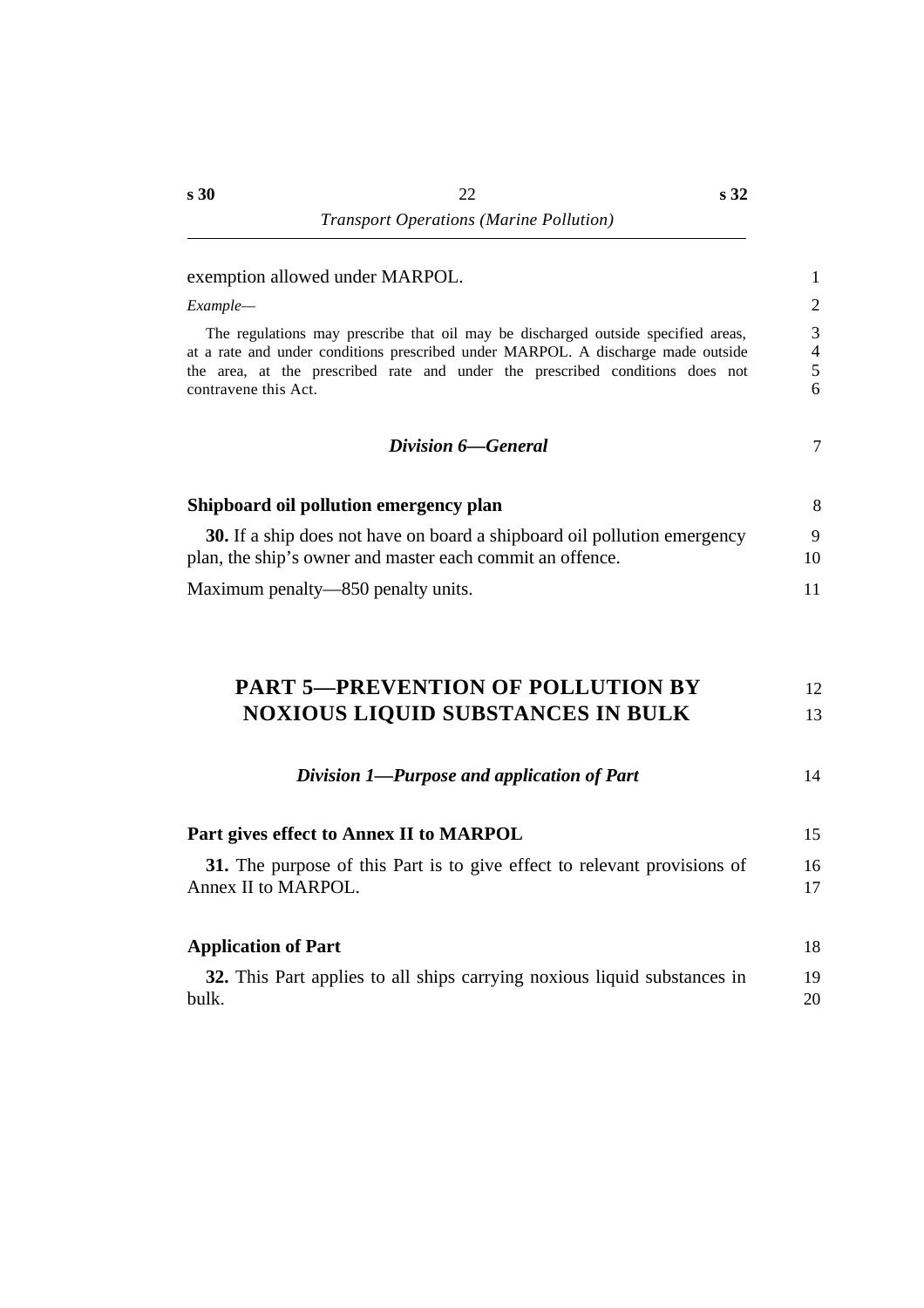## *†Division 2—Interpretation* 1

|            | <b>Definitions for Part</b>                                                                                                                                                                     | $\sqrt{2}$          |
|------------|-------------------------------------------------------------------------------------------------------------------------------------------------------------------------------------------------|---------------------|
|            | 33. In this Part—                                                                                                                                                                               | 3                   |
|            | "Annex II" means Annex II to MARPOL.                                                                                                                                                            | $\overline{4}$      |
|            | "discharge offence" means an offence against section 35(1).                                                                                                                                     | 5                   |
|            | "mixture" includes ballast water, tank washings and bilge and other<br>residues.                                                                                                                | 6<br>$\overline{7}$ |
|            | "noxious liquid substance" includes-                                                                                                                                                            | 8                   |
| (a)        | a liquid substance declared by regulation to be designated in<br>Appendix II to Annex II and categorised as a Category A, B, C or<br>D substance; and                                           | 9<br>10<br>11       |
| (b)        | a mixture containing a noxious liquid substance.                                                                                                                                                | 12                  |
|            | "oil" has the meaning it has in Part 4.10                                                                                                                                                       | 13                  |
|            | Words and expressions used in Annex II to MARPOL and this Part                                                                                                                                  | 14                  |
|            | 34.(1) Words and expressions used in Annex II to MARPOL and this<br>Part have the same meanings in this Part they have in the Annex.                                                            | 15<br>16            |
|            | (2) Subsection (1) applies whether or not a particular word or expression<br>is defined in Annex II.                                                                                            | 17<br>18            |
| this Part- | (3) Except as far as the context or subject matter otherwise indicates or<br>requires, if a word or expression is defined in Annex II to MARPOL and                                             | 19<br>20<br>21      |
| (a)        | this Part's definition does not limit or exclude, but may extend,<br>the meaning of the word or expression given under Annex II; and                                                            | 22<br>23            |
| (b)        | the definitions are to be read in the context of each other and the<br>other provisions of this Act, but, if the definitions so read are<br>inconsistent, the Annex II definition is displaced. | 24<br>25<br>26      |
|            |                                                                                                                                                                                                 |                     |

<sup>10</sup> Part 4 is about prevention of pollution by oil—see section 24.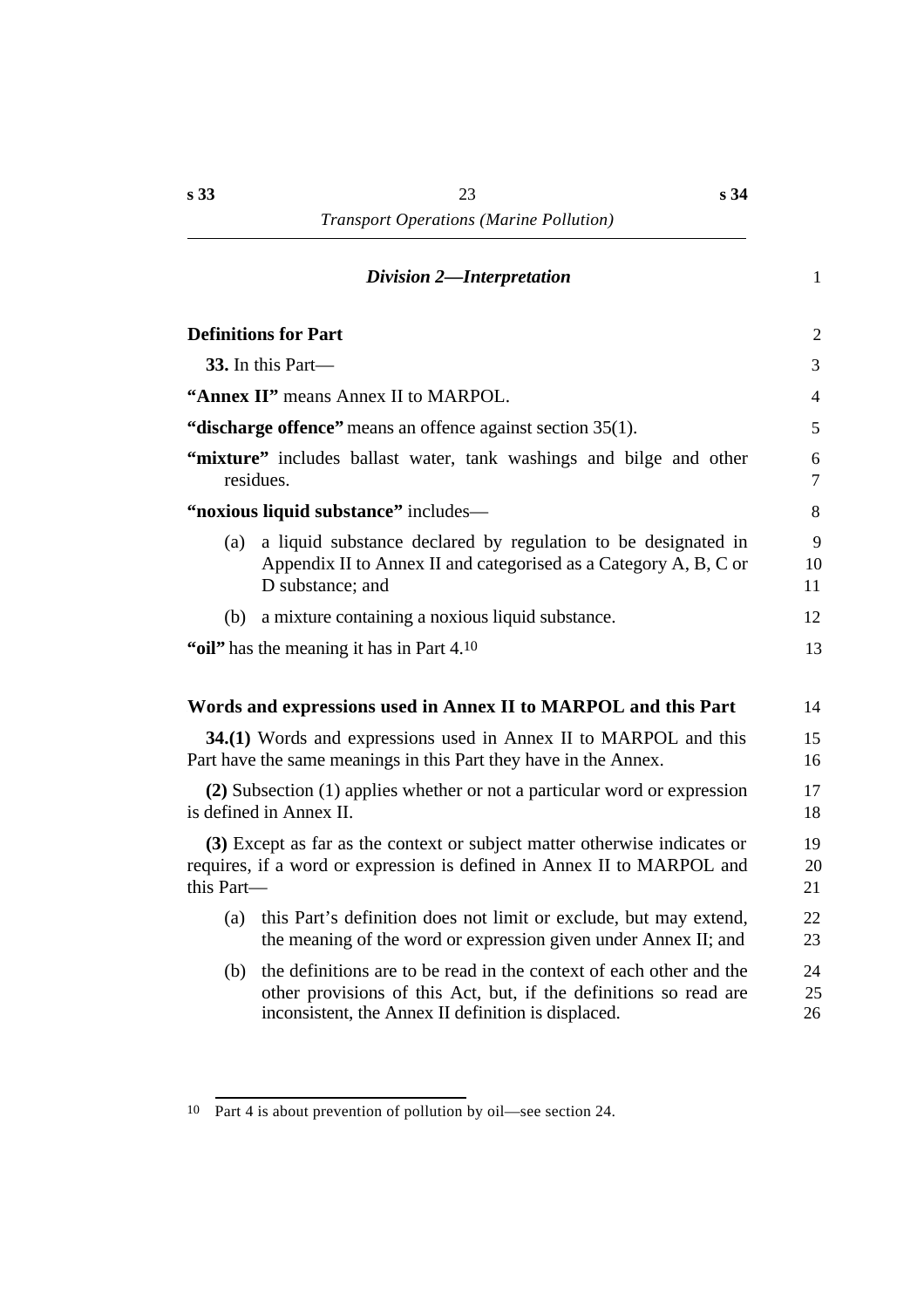|                     | Division 3—Discharge of noxious liquid substances prohibited                                                                                                                                                                                                                          | $\mathbf{1}$                     |
|---------------------|---------------------------------------------------------------------------------------------------------------------------------------------------------------------------------------------------------------------------------------------------------------------------------------|----------------------------------|
|                     | Discharge of noxious liquid substances into coastal waters prohibited                                                                                                                                                                                                                 | $\overline{2}$                   |
|                     | 35.(1) If a noxious liquid substance is discharged from a ship into coastal<br>waters, the ship's owner and master each commit an offence. <sup>11</sup>                                                                                                                              | $\overline{3}$<br>$\overline{4}$ |
|                     | Maximum penalty—3 500 penalty units.                                                                                                                                                                                                                                                  | 5                                |
| Code <sub>.12</sub> | (2) Subsection (1) applies despite sections 23 and 24 of the Criminal                                                                                                                                                                                                                 | 6<br>$\overline{7}$              |
|                     | <b>Division 4-Defences</b>                                                                                                                                                                                                                                                            | 8                                |
|                     | Defences to discharge offence                                                                                                                                                                                                                                                         | 9                                |
|                     | <b>36.(1)</b> Each of the following is a defence <sup>13</sup> to a prosecution for a<br>discharge offence—                                                                                                                                                                           | 10<br>11                         |
| (a)                 | the discharge was necessary for the purpose of securing the safety<br>of a ship or saving life at sea;                                                                                                                                                                                | 12<br>13                         |
| (b)                 | the discharge resulted from damage, other than intentional<br>damage, to the ship or its equipment and all reasonable<br>precautions were taken after the damage happened or the<br>discharge was discovered to prevent or minimise the discharge of<br>the noxious liquid substance; | 14<br>15<br>16<br>17<br>18       |
| (c)                 | the discharge was for the purpose of combating specific pollution<br>incidents to minimise the damage from pollution and was<br>approved by an authorised officer.                                                                                                                    | 19<br>20<br>21                   |
|                     | $(2)$ For subsection $(1)(b)$ , damage to a ship or its equipment is taken to<br>be intentional damage only if the damage arose in circumstances in which<br>the ship's owner or master—                                                                                              | 22<br>23<br>24                   |
|                     | (a) acted with intent to cause damage; or                                                                                                                                                                                                                                             | 25                               |
|                     |                                                                                                                                                                                                                                                                                       |                                  |

<sup>11</sup> See Annex II, regulations  $5(1)$ ,  $(2)$ ,  $(3)$  and  $(4)$ .

<sup>12</sup> See footnote 7 for information about sections 23 and 24 of the Code.

<sup>13</sup> See Annex II, regulation 6.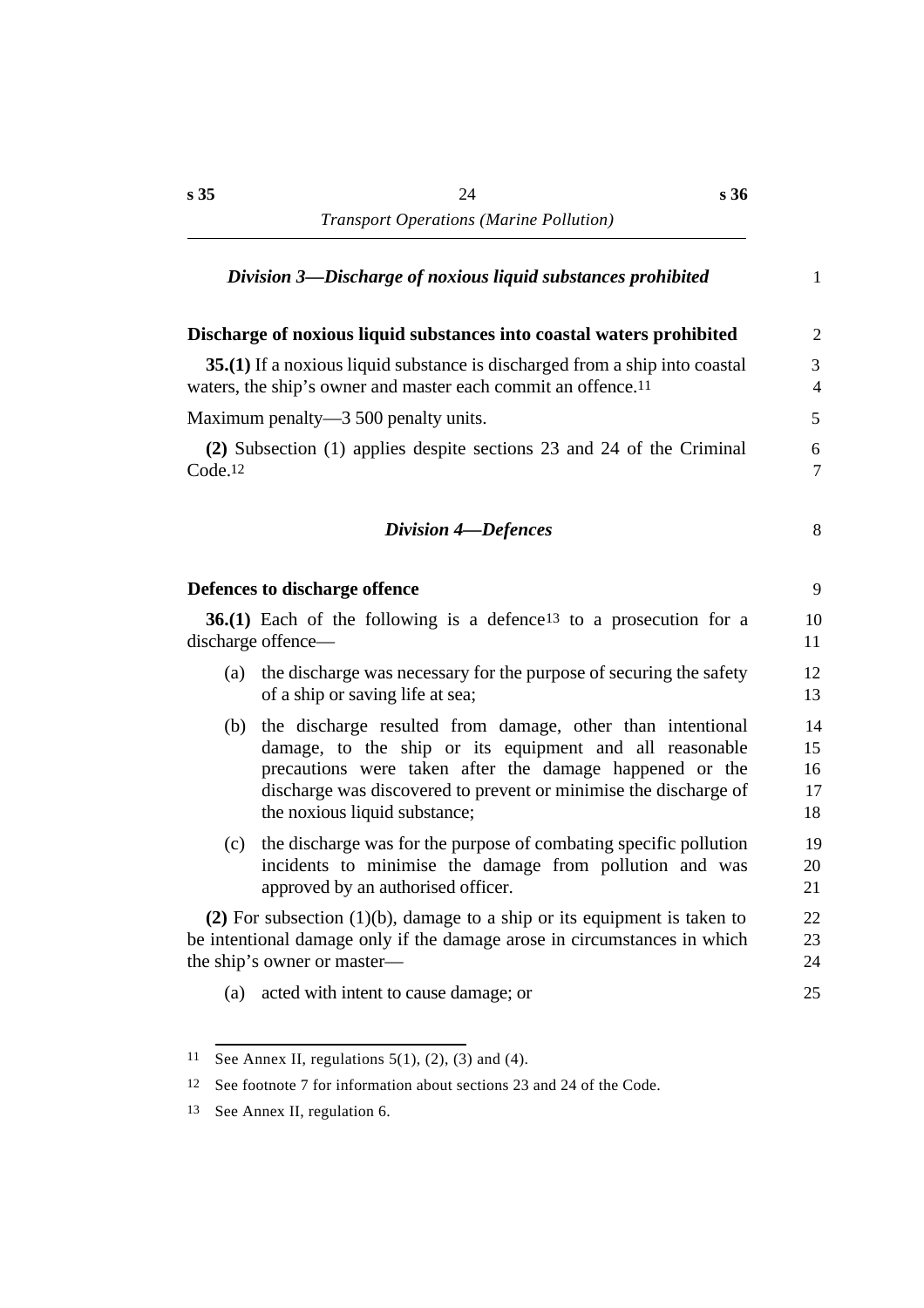#### *†Division 5—Exemptions* 3

#### **˙Certain discharges permissible** 4

**37.(1)** The regulations may exempt discharges from the operation of the 5 discharge offence. 6

**(2)** However, a regulation may be made only if it gives effect to an 7 exemption allowed under MARPOL. 8

*Example—* 9

The regulations may prescribe that noxious liquid substances may be discharged 10 outside specified areas, at a rate and under conditions prescribed under MARPOL. A 11 discharge made outside the area, at the prescribed rate and under the prescribed 12 conditions does not contravene this Act. 13

| Division 6–General |  |
|--------------------|--|
|                    |  |

| Certain noxious liquid substances to be treated as oil                                       | 15 |
|----------------------------------------------------------------------------------------------|----|
| <b>38.(1)</b> The regulations may prescribe a Category C or D substance as an                | 16 |
| oil-like substance (the " <b>prescribed oil-like substance</b> ") that may be carried        | 17 |
| on an oil tanker if conditions prescribed under the regulations are satisfied. <sup>14</sup> | 18 |
| (2) However, the regulations may only prescribe a Category C or D                            | 19 |
| substance identified by the IMO as an oil-like substance.                                    | 20 |
| (3) If a prescribed oil-like substance is carried on an oil tanker, section 26               | 21 |
| applies to a discharge of the substance as if the substance were oil.                        | 22 |
| (4) If an oil tanker carrying a prescribed oil-like substance contravenes                    | 23 |
| the conditions prescribed under the regulations, the ship's owner and master                 | 24 |
| each commit an offence.                                                                      | 25 |
| Maximum penalty—850 penalty units.                                                           | 26 |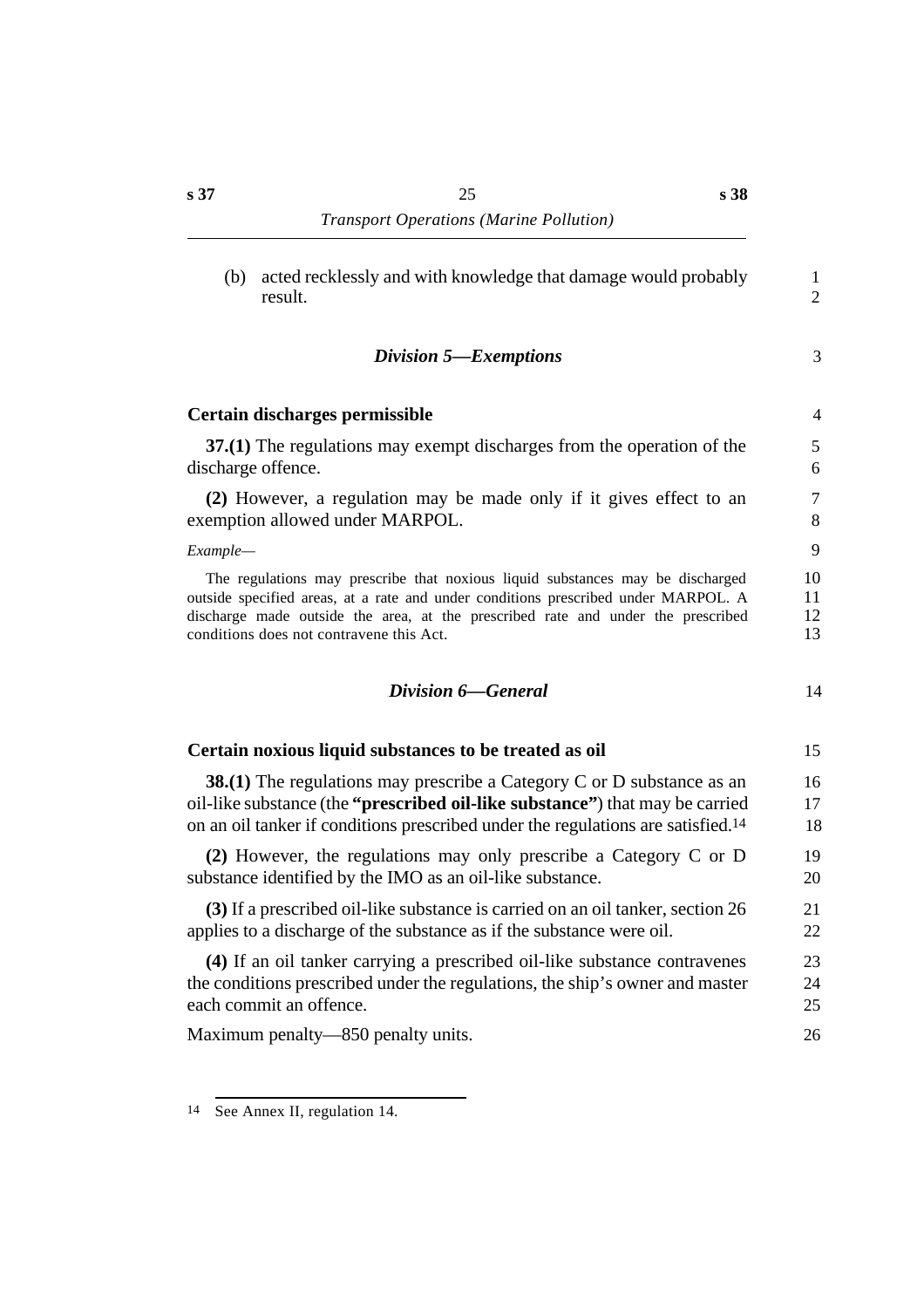| <b>PART 6-PREVENTION OF POLLUTION BY</b><br>PACKAGED HARMFUL SUBSTANCES                                                                                            | 1<br>$\overline{2}$ |
|--------------------------------------------------------------------------------------------------------------------------------------------------------------------|---------------------|
| Division 1-Purpose of Part                                                                                                                                         | 3                   |
| Part gives effect to Annex III to MARPOL                                                                                                                           | $\overline{4}$      |
| 39. The purpose of this Part is to give effect to relevant provisions of<br>Annex III to MARPOL.                                                                   | 5<br>6              |
| Division 2-Interpretation                                                                                                                                          | $\overline{7}$      |
| <b>Definitions for Part</b>                                                                                                                                        | 8                   |
| 40. In this Part—                                                                                                                                                  | 9                   |
| "discharge offence" means an offence against section $42(1)$ .                                                                                                     | 10                  |
| "harmful substance" see MARPOL.15                                                                                                                                  | 11                  |
| Words and expressions used in Annex III to MARPOL and this Part                                                                                                    | 12                  |
| 41.(1) Words and expressions used in Annex III to MARPOL and this<br>Part have the same meanings in this Part they have in the Annex.                              | 13<br>14            |
| (2) Subsection (1) applies whether or not a particular word or expression<br>is defined in Annex III.                                                              | 15<br>16            |
| (3) Except as far as the context or subject matter otherwise indicates or<br>requires, if a word or expression is defined in Annex III to MARPOL and<br>this Part- | 17<br>18<br>19      |
| (a)<br>this Part's definition does not limit or exclude, but may extend,<br>the meaning of the word or expression given under Annex III;<br>and                    | 20<br>21<br>22      |
| (b) the definitions are to be read in the context of each other and the                                                                                            | 23                  |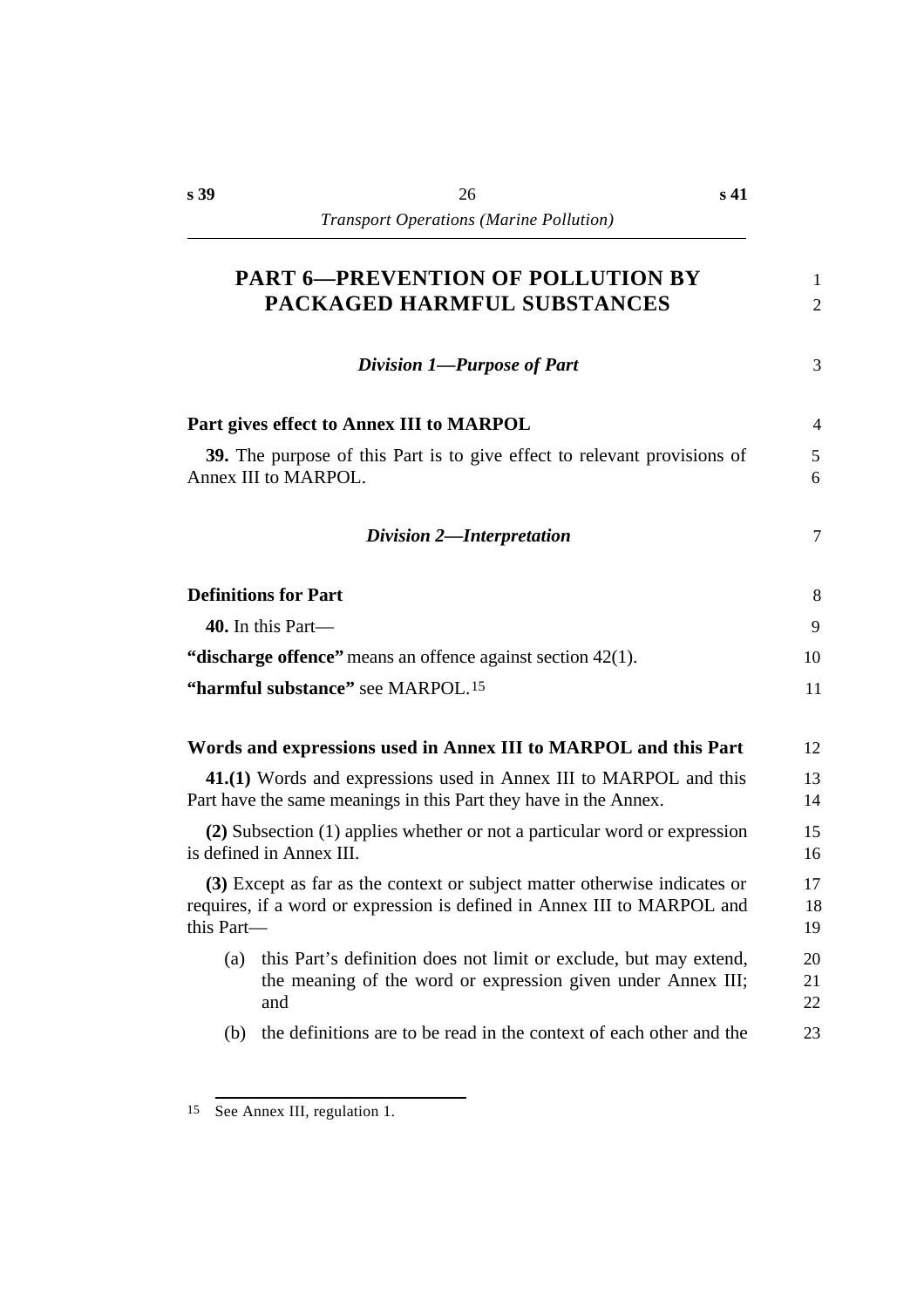| other provisions of this Act, but, if the definitions so read are<br>inconsistent, the Annex III definition is displaced.                                                                                                | $\mathbf{1}$<br>$\overline{2}$ |
|--------------------------------------------------------------------------------------------------------------------------------------------------------------------------------------------------------------------------|--------------------------------|
| Division 3—Jettisoning of harmful substance prohibited                                                                                                                                                                   | 3                              |
| Jettisoning of harmful substances into coastal waters prohibited                                                                                                                                                         | $\overline{4}$                 |
| 42.(1) If a harmful substance carried as cargo in packaged form is<br>jettisoned from a ship into coastal waters, the ship's owner and master each<br>commit an offence. <sup>16</sup>                                   | 5<br>6<br>$\tau$               |
| Maximum penalty—3 500 penalty units.                                                                                                                                                                                     | 8                              |
| (2) A harmful substance is taken to have been jettisoned if it is<br>discharged into coastal waters because of a leakage of the substance.                                                                               | 9<br>10                        |
| (3) Subsection (1) applies despite sections 23 and 24 of the Criminal<br>Code <sub>.17</sub>                                                                                                                             | 11<br>12                       |
| <b>Division 4-Defences</b>                                                                                                                                                                                               | 13                             |
| Defences to discharge offence                                                                                                                                                                                            | 14                             |
| 43. The following are defences <sup>18</sup> to a prosecution for a discharge<br>offence-                                                                                                                                | 15<br>16                       |
| the jettisoning was made for the purpose of securing the safety of<br>(a)<br>a ship or saving life at sea;                                                                                                               | 17<br>18                       |
| if the jettisoning was the washing of leakages overboard—the<br>(b)<br>jettisoning in accordance with procedures prescribed by regulation<br>would have impaired the safety of the ship or persons on board<br>the ship. | 19<br>20<br>21<br>22           |

<sup>16</sup> See Annex III, regulation 7(1).

<sup>17</sup> See footnote 7 for information about sections 23 and 24 of the Code.

<sup>18</sup> See Annex III, regulation 7(1) and (2).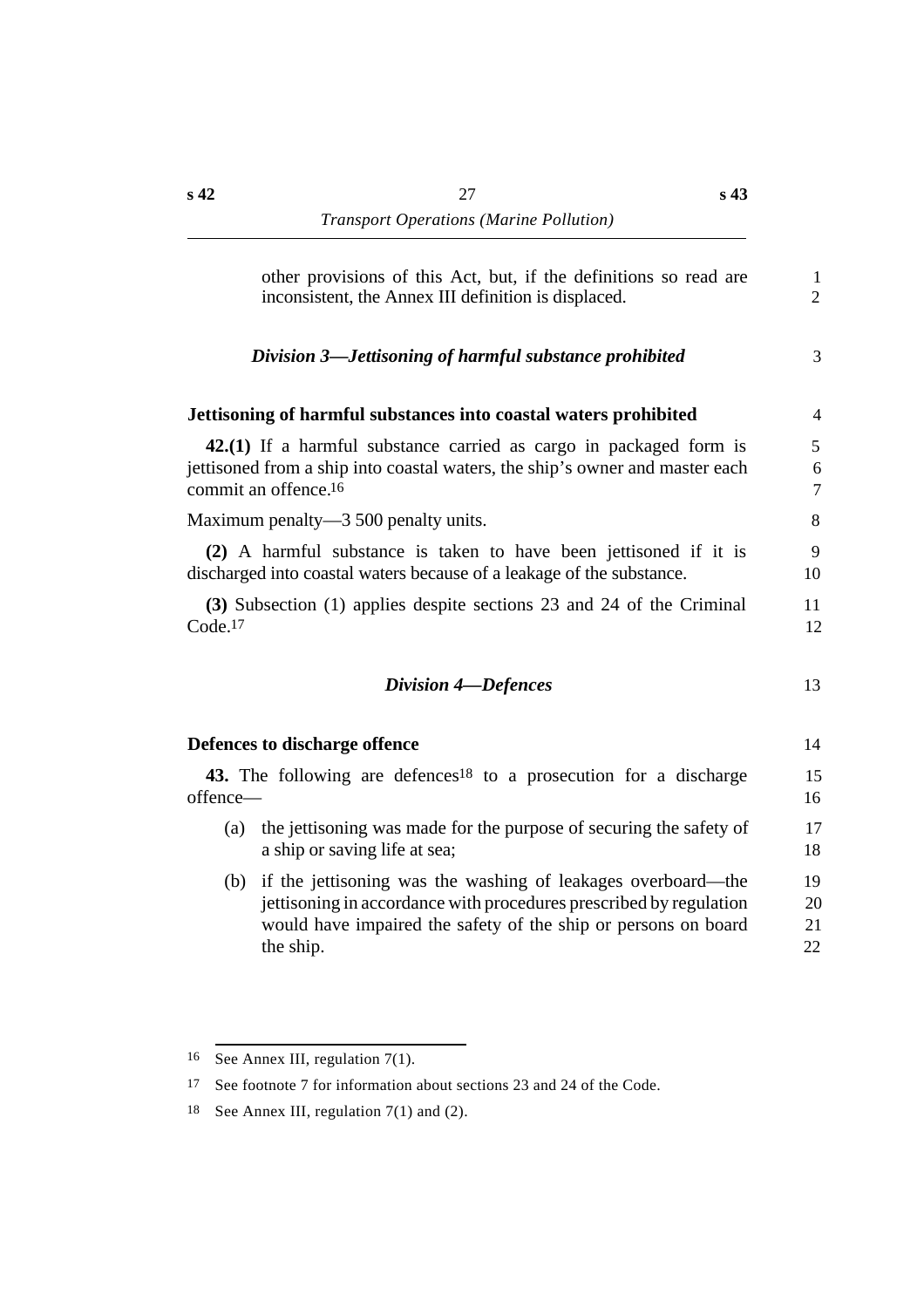| <b>Division 5—Exemptions</b>                                                                                                                                        | 1                   |
|---------------------------------------------------------------------------------------------------------------------------------------------------------------------|---------------------|
| Certain discharges permissible                                                                                                                                      | 2                   |
| 44. The regulations may exempt discharges from the operation of the<br>discharge offence.                                                                           | 3<br>$\overline{4}$ |
| <b>PART 7-PREVENTION OF POLLUTION BY</b><br><b>SEWAGE</b>                                                                                                           | 5<br>6              |
| Division 1-Interpretation                                                                                                                                           | 7                   |
| <b>Definitions for Part</b>                                                                                                                                         | 8                   |
| 45. In this Part—                                                                                                                                                   | 9                   |
| "commencement" means the commencement of Part 1, Divisions 2 to 4.                                                                                                  | 10                  |
| "discharge offence" means an offence against section 47.                                                                                                            | 11                  |
| "existing ship" means a ship other than a new ship.                                                                                                                 | 12                  |
| "high sensitivity zone" means an area of coastal waters declared by<br>regulation to be a high sensitivity zone.                                                    | 13<br>14            |
| "holding tank" means a container or receptacle on a ship designed and<br>constructed to receive waste from a toilet on the ship and keep the<br>waste for disposal. | 15<br>16<br>17      |
| "large ship" means a ship of 200 tons gross tonnage and above.                                                                                                      | 18                  |
| "length overall" of a ship see section 46.                                                                                                                          | 19                  |
| "low sensitivity zone" means the area of coastal waters not declared to be<br>high or moderate sensitivity zones.                                                   | 20<br>21            |
| "medium ship" means a ship that is not a large ship or small ship.                                                                                                  | 22                  |
| "moderate sensitivity zone" means an area of coastal waters declared by<br>regulation to be a moderate sensitivity zone.                                            | 23<br>24            |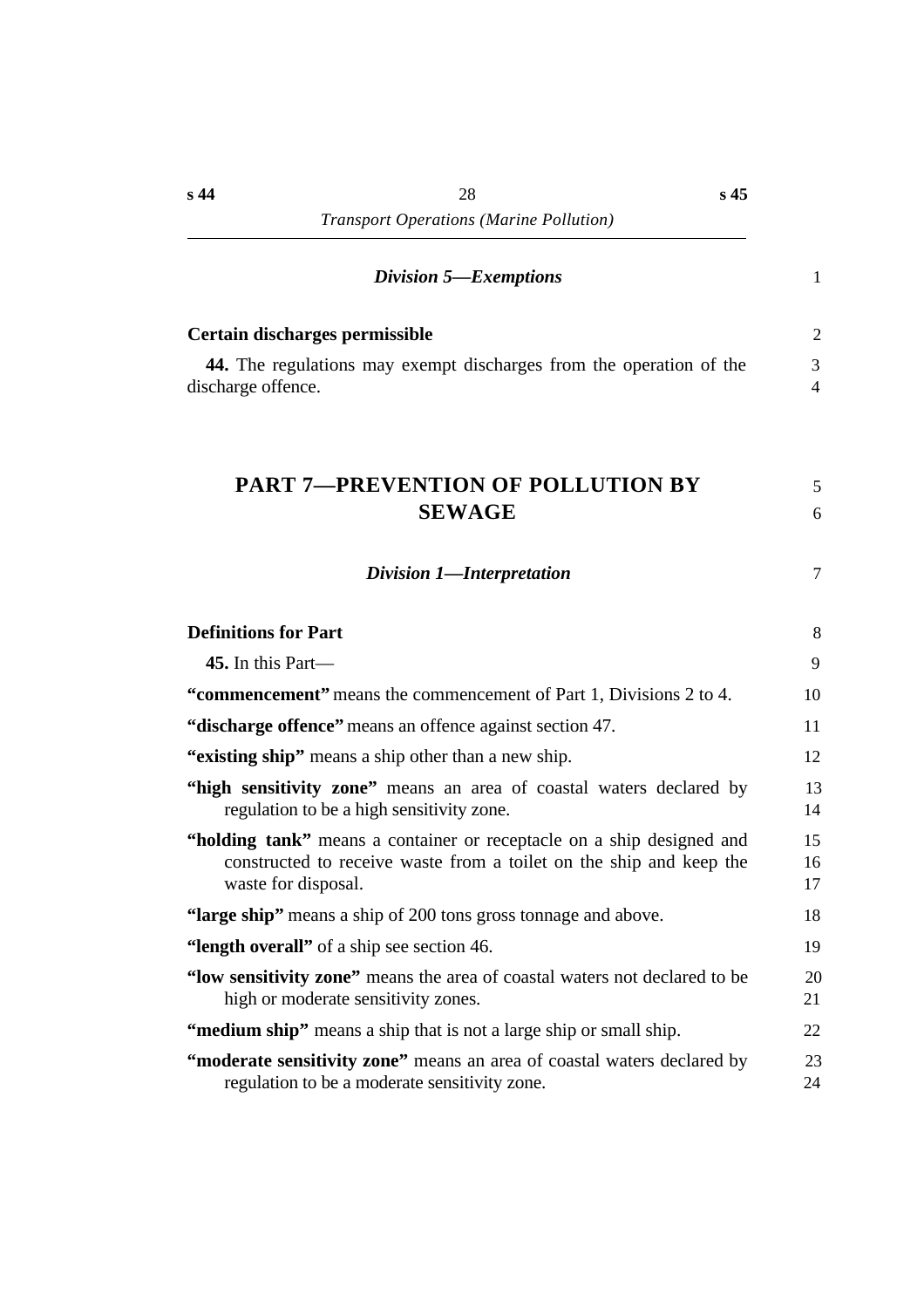|                 | "new ship" means a ship-                                                                                                                                                                                                                               | $\mathbf{1}$         |
|-----------------|--------------------------------------------------------------------------------------------------------------------------------------------------------------------------------------------------------------------------------------------------------|----------------------|
| (a)             | for which a building contract is placed; or                                                                                                                                                                                                            | $\mathfrak{2}$       |
| (b)             | if there is no building contract—the keel of which is laid; or                                                                                                                                                                                         | 3                    |
| (c)             | if there is no building contract and no keel is laid—for which hull<br>construction has started on or after the commencement; or                                                                                                                       | $\overline{4}$<br>5  |
| (d)             | that is under construction, but the delivery for which is at least<br>3 years after the commencement.                                                                                                                                                  | 6<br>7               |
|                 | "small ship" means a ship less than 10 m in length overall.                                                                                                                                                                                            | 8                    |
|                 | "toilet" includes urinal.                                                                                                                                                                                                                              | 9                    |
|                 | Meaning of "length overall"                                                                                                                                                                                                                            | 10                   |
| of the gunwale. | <b>46.(1)</b> The "length overall" of a ship is the distance in the fore and aft<br>line from the foremost part of the hull to the aftermost part of the hull of the<br>ship taken at the upper weather tight deck or, for an open ship, at the height | 11<br>12<br>13<br>14 |
|                 | (2) However, the length overall of the ship does not include the length of<br>appendages to the hull.                                                                                                                                                  | 15<br>16             |
| Example-        |                                                                                                                                                                                                                                                        | 17                   |
|                 | A bowsprit or boarding platform is not taken into account when measuring the<br>overall length of a ship.                                                                                                                                              | 18<br>19             |
|                 | Division 2—Discharge of sewage prohibited                                                                                                                                                                                                              | 20                   |
|                 | Discharge of sewage into coastal waters prohibited                                                                                                                                                                                                     | 21                   |
|                 | 47.(1) If sewage is discharged from a ship into a high sensitivity zone,<br>the ship's owner and master each commit an offence.                                                                                                                        | 22<br>23             |
|                 | Maximum penalty—                                                                                                                                                                                                                                       | 24                   |
| (a)             | for a large or medium ship—850 penalty units; and                                                                                                                                                                                                      | 25                   |
| (b)             | for a small ship—40 penalty units.                                                                                                                                                                                                                     | 26                   |
|                 | (2) If sewage is discharged from a ship into a moderate sensitivity zone,<br>the ship's owner and master each commit an offence.                                                                                                                       | 27<br>28             |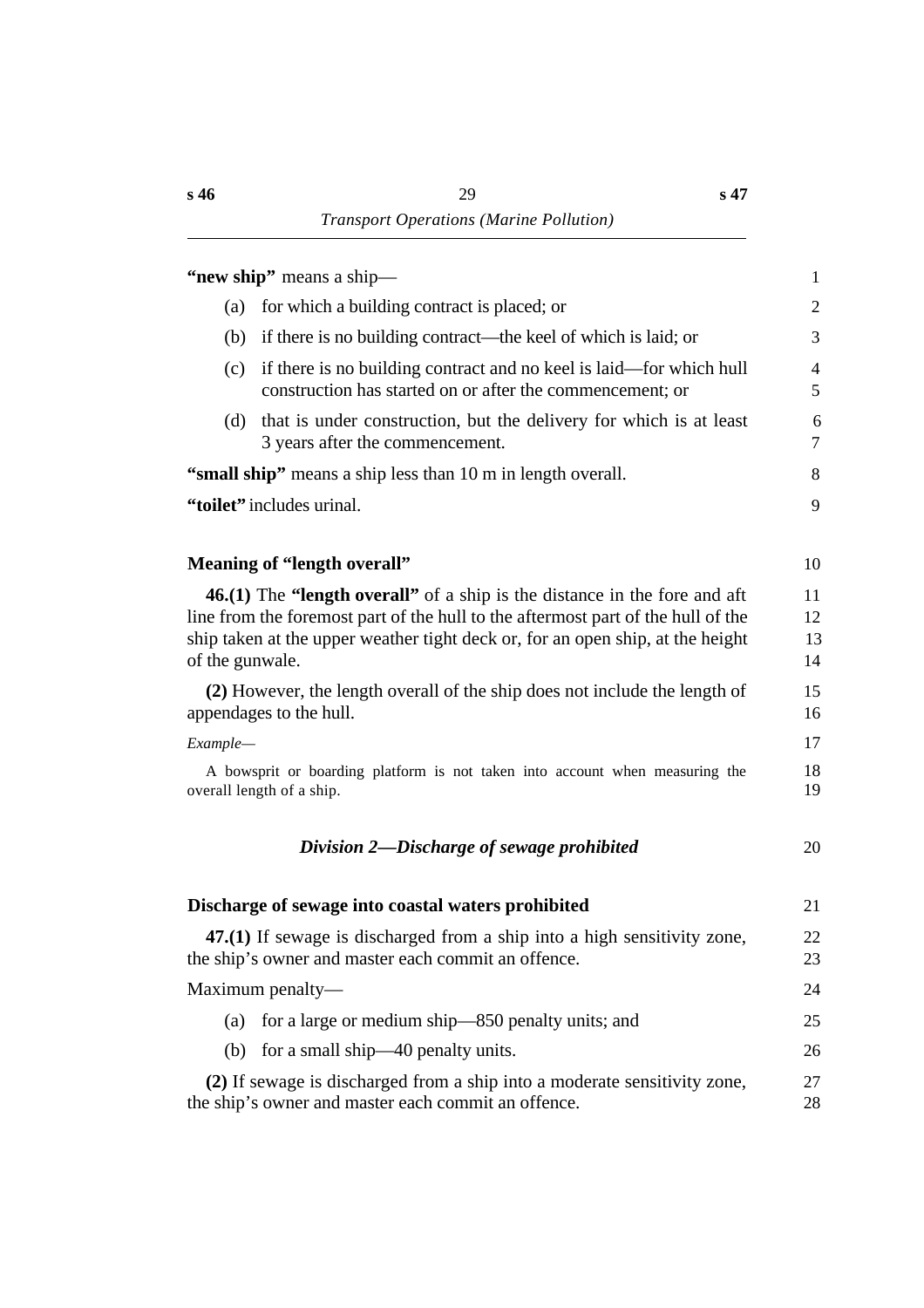| Maximum penalty—                                                                                                                                                                                                                  | $\mathbf{1}$        |
|-----------------------------------------------------------------------------------------------------------------------------------------------------------------------------------------------------------------------------------|---------------------|
| for a large or medium ship—600 penalty units; and<br>(a)                                                                                                                                                                          | 2                   |
| (b) for a small ship— $10$ penalty units.                                                                                                                                                                                         | 3                   |
| (3) If sewage is discharged from a large ship into a low sensitivity zone,<br>the ship's owner and master each commit an offence.                                                                                                 | $\overline{4}$<br>5 |
| Maximum penalty—350 penalty units.                                                                                                                                                                                                | 6                   |
| (4) This section applies despite sections 23 and 24 of the Criminal<br>Code <sub>.19</sub>                                                                                                                                        | $\overline{7}$<br>8 |
| <b>Division 3-Defence</b>                                                                                                                                                                                                         | 9                   |
| Defence to discharge offence                                                                                                                                                                                                      | 10                  |
| <b>48.</b> It is a defence to a prosecution for a discharge offence if—                                                                                                                                                           | 11                  |
| the discharge happened because of damage to the ship or its<br>(a)<br>equipment; and                                                                                                                                              | 12<br>13            |
| all reasonable precautions were taken before and after the damage<br>(b)<br>happened to prevent or minimise the escape of the sewage.                                                                                             | 14<br>15            |
| <b>Division 4–Exemptions</b>                                                                                                                                                                                                      | 16                  |
| Certain discharges permissible                                                                                                                                                                                                    | 17                  |
| 49. The regulations may exempt discharges from the operation of<br>discharge offences.                                                                                                                                            | 18<br>19            |
| Example-                                                                                                                                                                                                                          | 20                  |
| The regulations may prescribe that sewage may be discharged at a prescribed rate<br>and under prescribed conditions. A discharge made at the prescribed rate and under<br>the prescribed conditions does not contravene this Act. | 21<br>22<br>23      |

<sup>19</sup> See footnote 7 for information about sections 23 and 24 of the Code.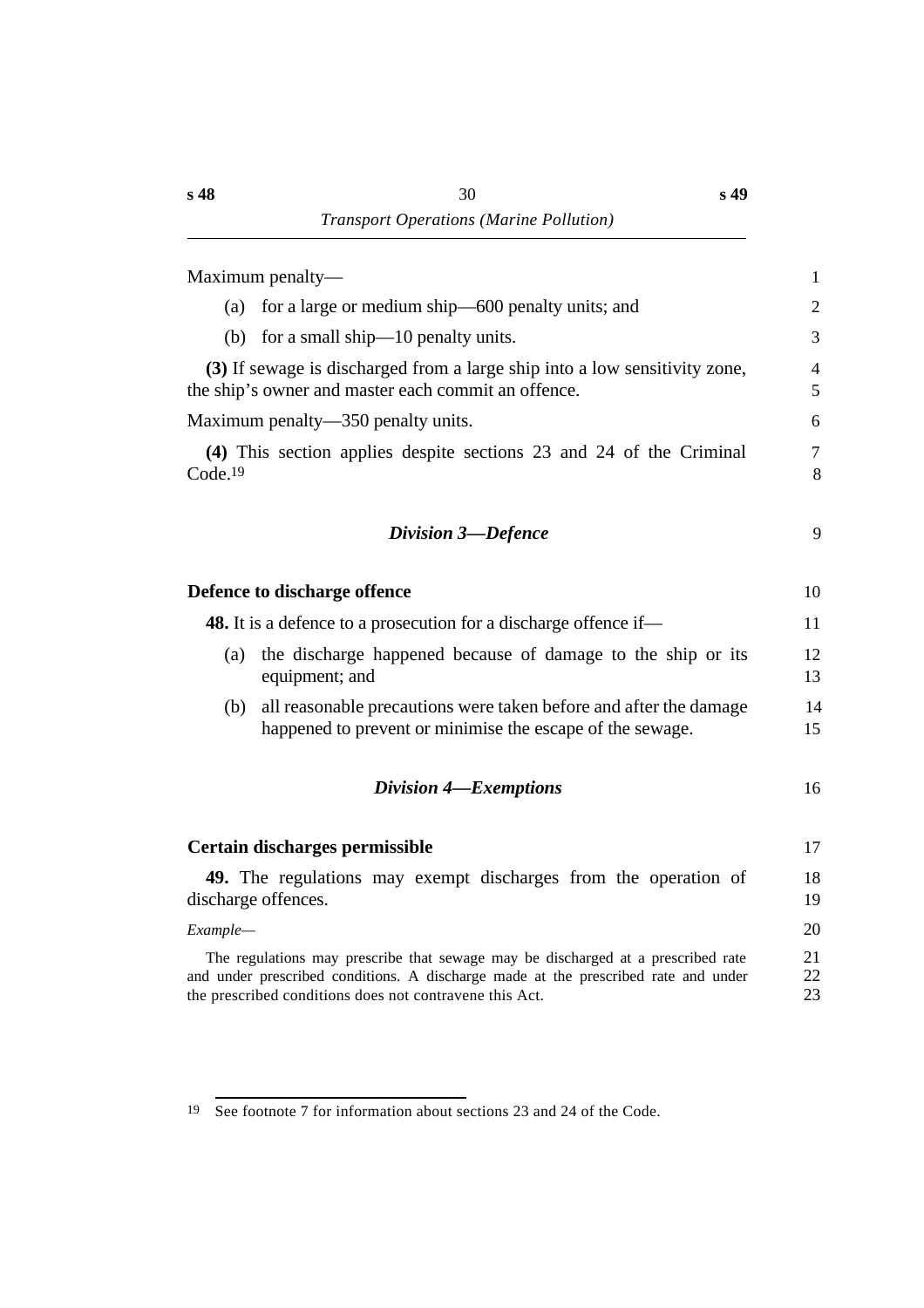### *†Division 5—General* 1

| Ships to have holding tanks                                                    | 2  |
|--------------------------------------------------------------------------------|----|
| $50(1)$ A new ship, other than a small ship, must be fitted with a toilet      | 3  |
| and a holding tank connected to the toilet. <sup>20</sup>                      | 4  |
| Maximum penalty—850 penalty units.                                             | 5  |
| (2) An existing ship, other than a small ship, must be fitted with a toilet    | 6  |
| and a holding tank connected to the toilet. <sup>21</sup>                      | 7  |
| Maximum penalty—850 penalty units.                                             | 8  |
| (3) An existing ship may be exempted from subsection (2) if the ship's         | 9  |
| owner produces to the chief executive a certificate from a ship designer, ship | 10 |
| builder or marine surveyor certifying the ship as unsuitable to be fitted with | 11 |
| a holding tank.                                                                | 12 |
| (4) The regulations may prescribe the grounds for certifying a ship as         | 13 |
| unsuitable to be fitted with a holding tank.                                   | 14 |
| Other laws may also apply                                                      | 15 |
| <b>51.</b> This Part does not limit another law imposing more stringent        | 16 |
| requirements about the discharge of sewage into coastal waters.                | 17 |

<sup>20</sup> Section 50(1) commences on 1 January 1998—see section 2(2).

<sup>21</sup> Section 50(2) commences on 1 January 2000—see section 2(3).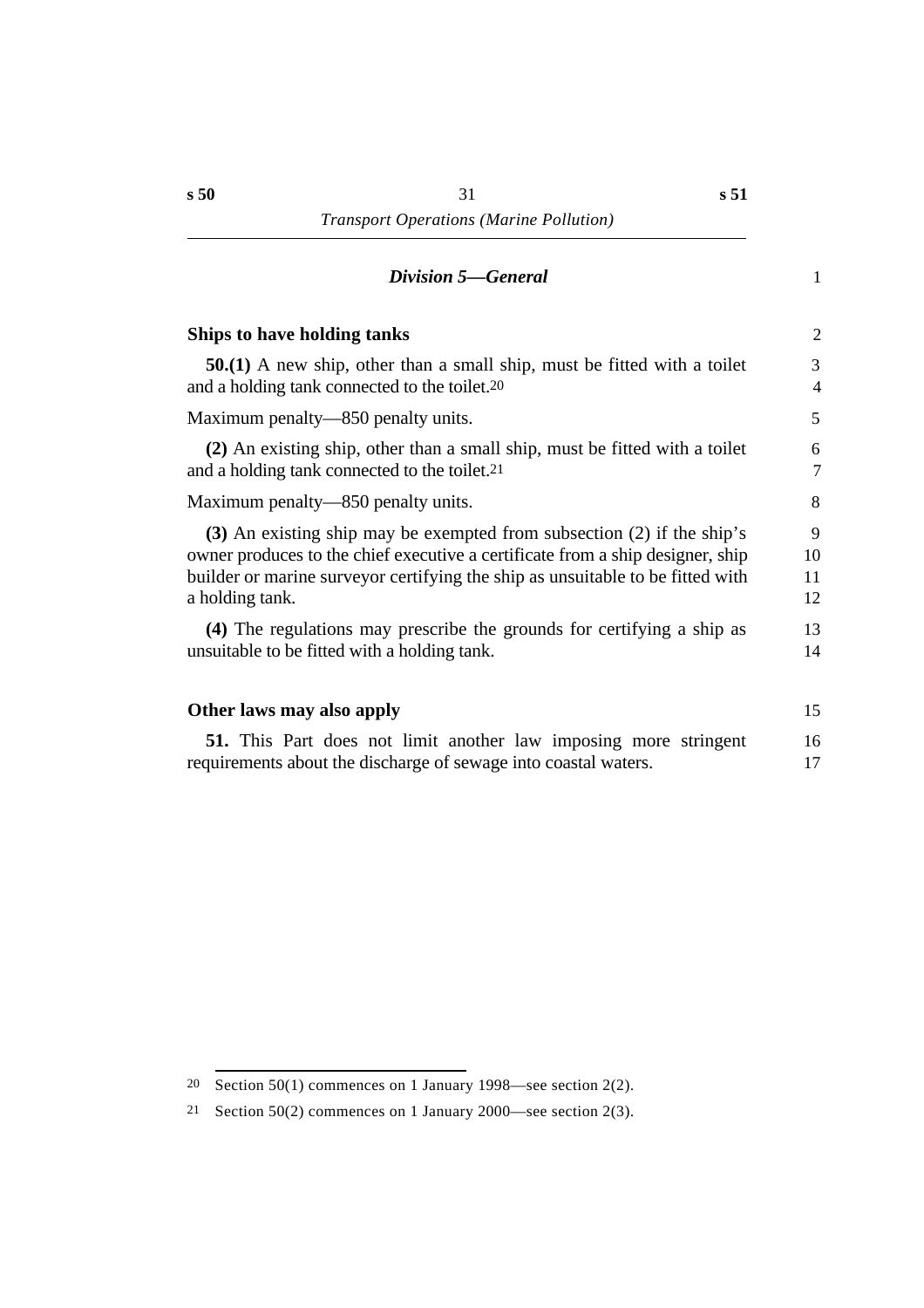| <b>PART 8-PREVENTION OF POLLUTION BY</b><br><b>GARBAGE</b>                                                                                                                                            | 1<br>$\overline{2}$ |
|-------------------------------------------------------------------------------------------------------------------------------------------------------------------------------------------------------|---------------------|
| Division 1-Purpose                                                                                                                                                                                    | 3                   |
| Part gives effect to Annex V to MARPOL                                                                                                                                                                | $\overline{4}$      |
| 52. The purpose of this Part is to give effect to relevant provisions of<br>Annex V to MARPOL.                                                                                                        | 5<br>6              |
| Division 2-Interpretation                                                                                                                                                                             | 7                   |
| <b>Definitions for Part</b>                                                                                                                                                                           | 8                   |
| 53. In this Part—                                                                                                                                                                                     | 9                   |
| "discharge offence" means an offence against section 55(1).                                                                                                                                           | 10                  |
| "garbage" includes plastics.                                                                                                                                                                          | 11                  |
| Words and expressions used in Annex V to MARPOL and this Part                                                                                                                                         | 12                  |
| 54.(1) Words and expressions used in Annex V to MARPOL and this<br>Part have the same meanings in this Part they have in the Annex.                                                                   | 13<br>14            |
| (2) Subsection (1) applies whether or not a particular word or expression<br>is defined in Annex V.                                                                                                   | 15<br>16            |
| (3) Except as far as the context or subject matter otherwise indicates or<br>requires, if a word or expression is defined in Annex V to MARPOL and<br>this Part-                                      | 17<br>18<br>19      |
| this Part's definition does not limit or exclude, but may extend,<br>(a)<br>the meaning of the word or expression given under Annex V; and                                                            | 20<br>21            |
| the definitions are to be read in the context of each other and the<br>(b)<br>other provisions of this Act, but, if the definitions so read are<br>inconsistent, the Annex V definition is displaced. | 22<br>23<br>24      |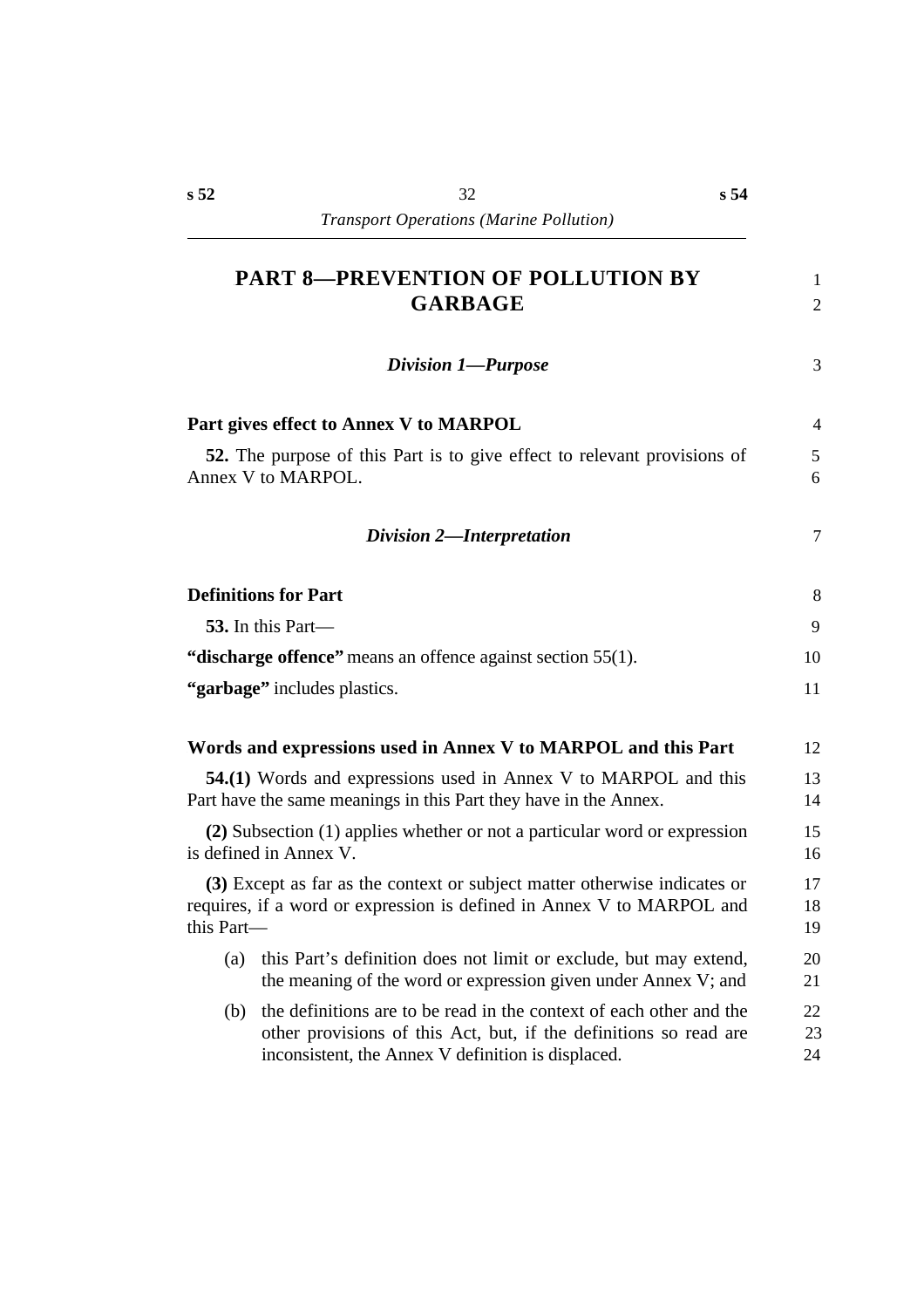## $Division 3$ *—Disposal of garbage prohibited* 1

| Disposal of garbage into coastal waters prohibited                                                                                                                                                                       | $\overline{2}$      |
|--------------------------------------------------------------------------------------------------------------------------------------------------------------------------------------------------------------------------|---------------------|
| 55.(1) If garbage is disposed of from a ship into coastal waters, the<br>ship's owner and master each commit an offence. <sup>22</sup>                                                                                   | 3<br>$\overline{4}$ |
| Maximum penalty—3 500 penalty units.                                                                                                                                                                                     | 5                   |
| (2) Subsection (1) applies despite sections 23 and 24 of the Criminal<br>Code <sub>.23</sub>                                                                                                                             | 6<br>$\overline{7}$ |
| <b>Division 4-Defences</b>                                                                                                                                                                                               | 8                   |
| Defences to discharge offence                                                                                                                                                                                            | 9                   |
| <b>56.</b> Each of the following is a defence <sup>24</sup> to a prosecution for a discharge<br>offence-                                                                                                                 | 10<br>11            |
| the disposal was made for the purpose of securing the safety of<br>(a)<br>the ship and the persons on board the ship or saving life at sea;                                                                              | 12<br>13            |
| the disposal happened because of damage to the ship or its<br>(b)<br>equipment and all reasonable precautions were taken before and<br>after the damage happened to prevent or minimise the disposal;                    | 14<br>15<br>16      |
| the disposal was the accidental loss at sea of a synthetic fishing<br>(c)<br>net, or synthetic material used in the repair of a synthetic fishing<br>net, and all reasonable precautions were taken to prevent the loss. | 17<br>18<br>19      |
| Division 5-Exemptions                                                                                                                                                                                                    | 20                  |
| Certain disposals permissible                                                                                                                                                                                            | 21                  |
| 57.(1) The regulations may exempt disposals from the operation of the                                                                                                                                                    | 22                  |

<sup>22</sup> See Annex V, regulation 3(1).

<sup>23</sup> See footnote 7 for information about sections 23 and 24 of the Code.

<sup>24</sup> See Annex V, regulation 6.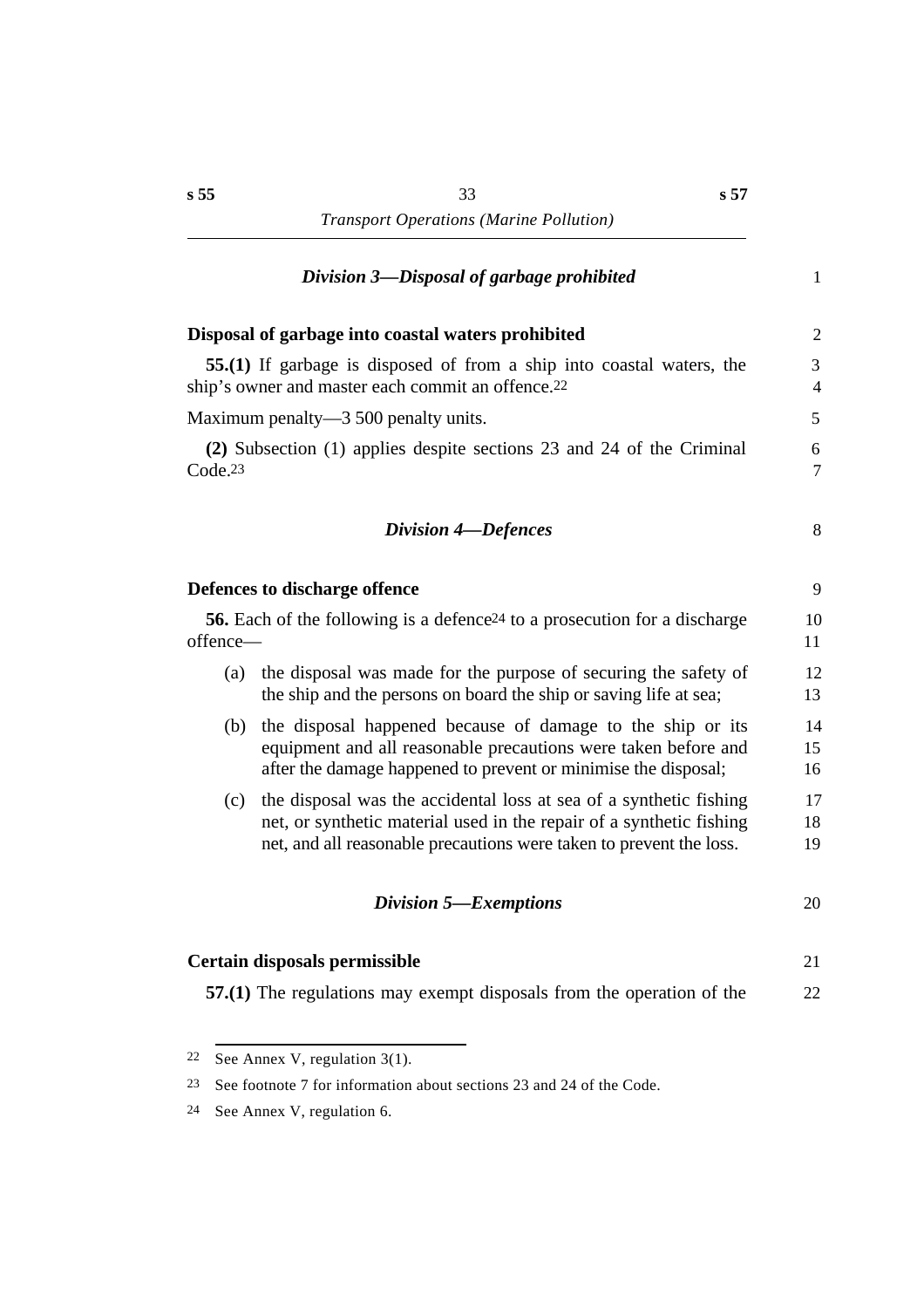|                                          | discharge offence.                                                                                                                     | $\mathbf{1}$                      |
|------------------------------------------|----------------------------------------------------------------------------------------------------------------------------------------|-----------------------------------|
| operations.                              | (2) However, a regulation may be made only if it gives effect to an<br>exemption allowed under MARPOL or relates to fishing or tourism | $\sqrt{2}$<br>3<br>$\overline{4}$ |
|                                          | <b>PART 9-TRANSFER OPERATIONS</b>                                                                                                      | 5                                 |
|                                          | Division 1-Purpose of Part                                                                                                             | 6                                 |
| matters                                  | Responsibility for pollution from transfer operations and other                                                                        | $\overline{7}$<br>8               |
| <b>58.</b> The purpose of this Part is — |                                                                                                                                        | 9                                 |
| (a)                                      | to state when a ship's owner and master are responsible for a<br>discharge happening during or because of a transfer operation;<br>and | 10<br>11<br>12                    |
| (b)                                      | to make provision for other matters about transfer operations.                                                                         | 13                                |
|                                          | <b>Division 2-Interpretation</b>                                                                                                       | 14                                |
|                                          | <b>Definitions for Part</b>                                                                                                            | 15                                |
|                                          | 59. In this Part—                                                                                                                      | 16                                |
|                                          | "discharge offence" means an offence against section 61(1).                                                                            | 17                                |
|                                          | "noxious liquid substance" has the meaning it has in Part 5,25 and<br>includes a mixture containing a noxious liquid substance.        | 18<br>19                          |
|                                          | "oil" has the meaning it has in Part 4.26                                                                                              | 20                                |

<sup>25</sup> Part 5 is about prevention of pollution by noxious liquid substances in bulk—see section 33.

<sup>26</sup> Part 4 is about prevention of pollution by oil—see section 24.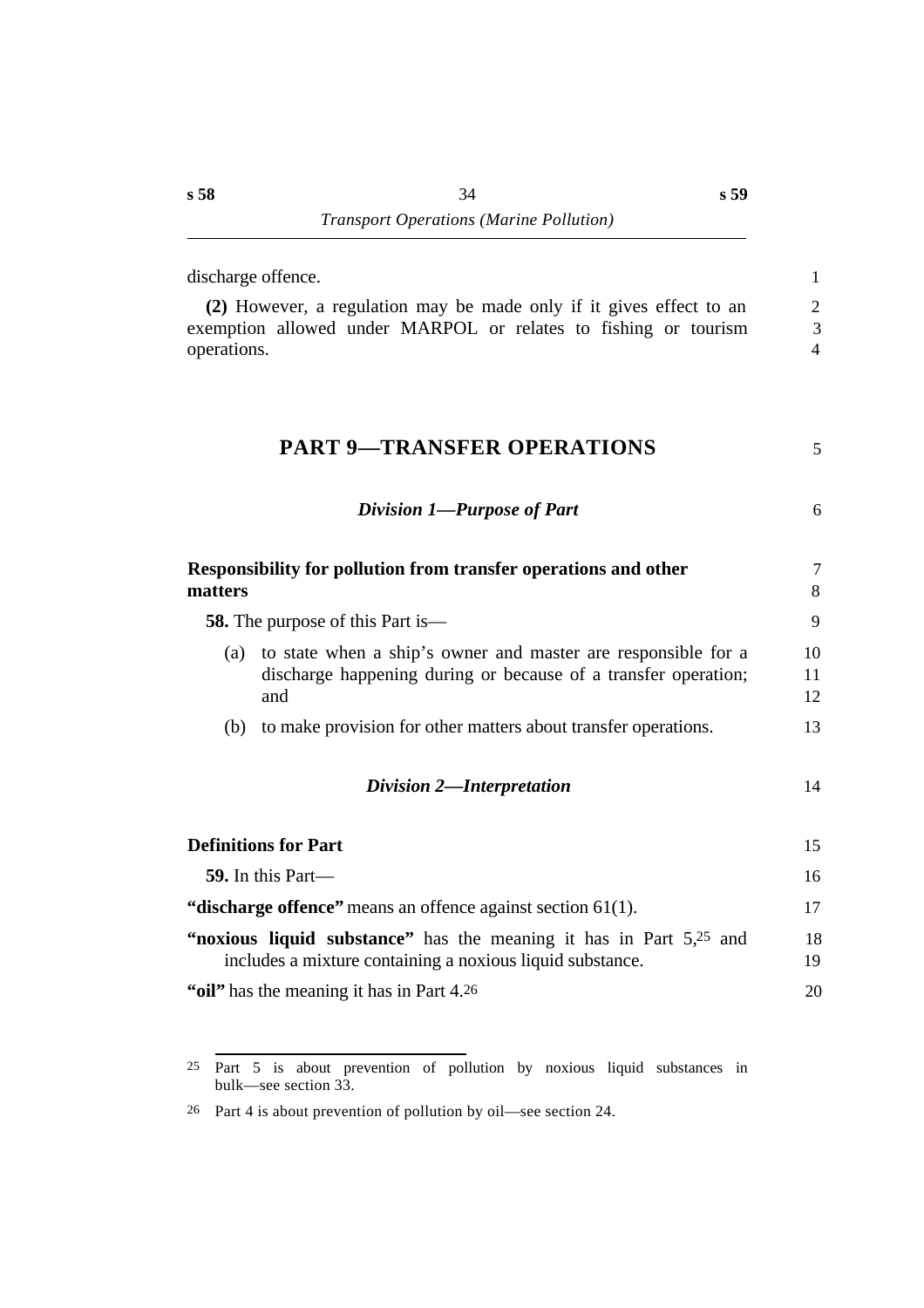| "transfer apparatus", for a ship, means apparatus used in the transfer of a<br>pollutant between a ship and another ship or place.                                     |                                                                                                                                                                                                      | $\mathbf{1}$<br>$\overline{2}$        |
|------------------------------------------------------------------------------------------------------------------------------------------------------------------------|------------------------------------------------------------------------------------------------------------------------------------------------------------------------------------------------------|---------------------------------------|
|                                                                                                                                                                        | "transfer operation", for a ship, means any operation involved in<br>preparing for, or starting, carrying on or finishing, a transfer of a<br>pollutant between a ship and another ship or place.    | $\overline{3}$<br>$\overline{4}$<br>5 |
| Part                                                                                                                                                                   | Words and expressions used in Annex I or II to MARPOL and this                                                                                                                                       | 6<br>$\overline{7}$                   |
| 60.(1) Words and expressions used in Annex I or II to MARPOL and<br>this Part have the same meanings in this Part they have in the Annex.                              |                                                                                                                                                                                                      | $8\,$<br>9                            |
| (2) Subsection (1) applies whether or not a particular word or expression<br>is defined in Annex I or II.                                                              |                                                                                                                                                                                                      | 10<br>11                              |
| (3) Except as far as the context or subject matter otherwise indicates or<br>requires, if a word or expression is defined in Annex I or II to MARPOL<br>and this Part- |                                                                                                                                                                                                      | 12<br>13<br>14                        |
| (a)                                                                                                                                                                    | this Part's definition does not limit or exclude, but may extend,<br>the meaning of the word or expression given under Annex I or II;<br>and                                                         | 15<br>16<br>17                        |
| (b)                                                                                                                                                                    | the definitions are to be read in the context of each other and the<br>other provisions of this Act, but, if the definitions so read are<br>inconsistent, the Annex I or II definition is displaced. | 18<br>19<br>20                        |
|                                                                                                                                                                        | Division 3—Discharge during transfer operation prohibited                                                                                                                                            | 21                                    |
|                                                                                                                                                                        | Discharge of pollutant into coastal waters prohibited                                                                                                                                                | 22                                    |
| 61.(1) If a pollutant is discharged into coastal waters during a transfer<br>operation, the ship's owner and master each commit an offence.                            |                                                                                                                                                                                                      | 23<br>24                              |
| Maximum penalty—3 500 penalty units.                                                                                                                                   |                                                                                                                                                                                                      | 25                                    |
| (2) Subsection (1) applies despite sections 23 and 24 of the Criminal<br>Code <sub>.27</sub>                                                                           |                                                                                                                                                                                                      | 26<br>27                              |
|                                                                                                                                                                        |                                                                                                                                                                                                      |                                       |

<sup>27</sup> See footnote 7 for information about sections 23 and 24 of the Code.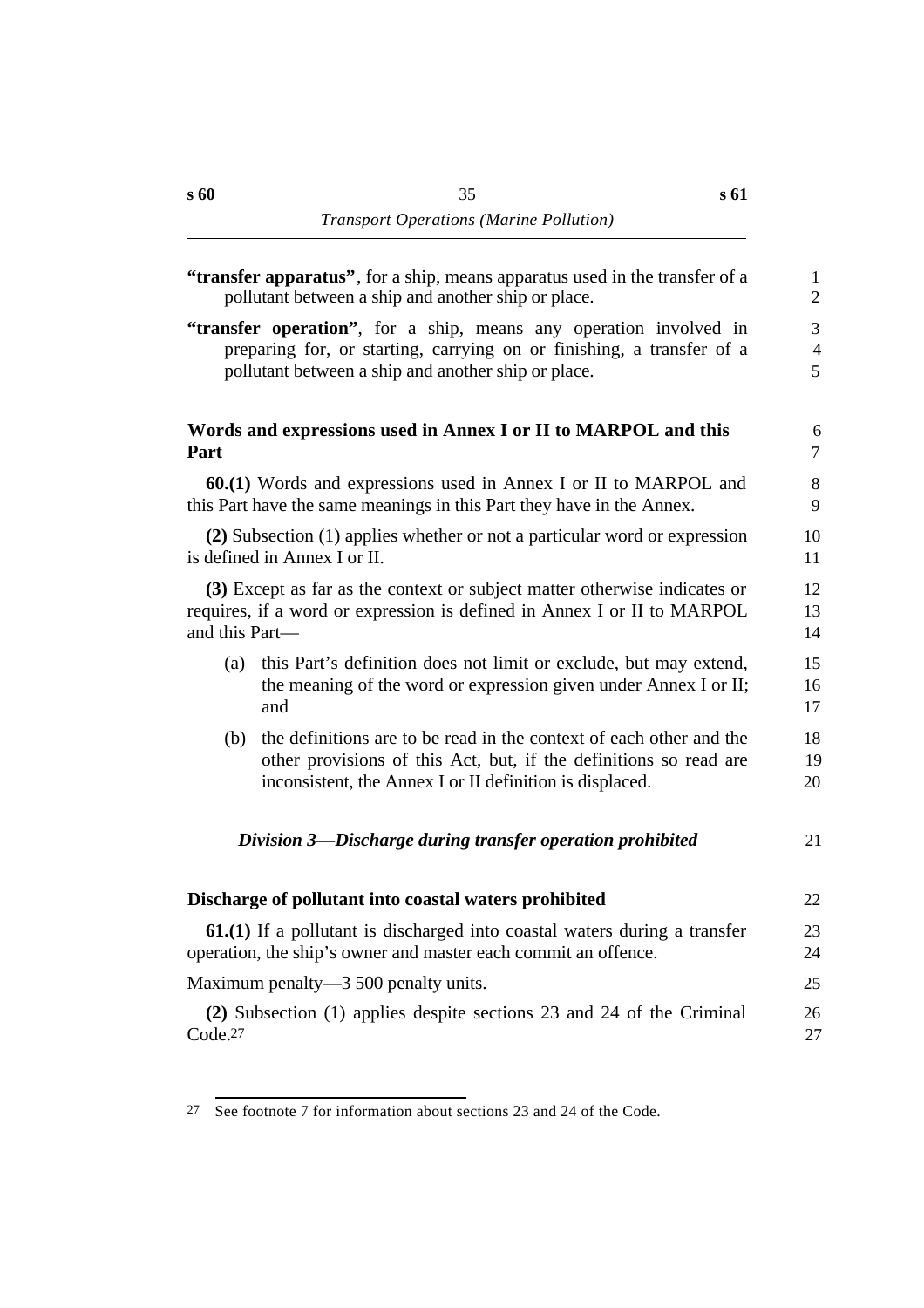#### *†Division 4—Defences* 1

### **Defences to discharge offence** 2

**62.** Each of the following is a defence to a prosecution for a discharge 3 offence— 4

- (a) the discharge happened because of operator error by someone not 5 under the master's direction and the master took all reasonable 6 precautions after the discharge happened or was discovered to 7 prevent or minimise the discharge; 8
- (b) the discharge happened because of a fault in transfer apparatus not 9 operated at the master's direction and the master took all 10 reasonable precautions after the discharge happened or was 11 discovered to prevent or minimise the discharge; 12
- (c) the discharge happened because of a fault in transfer apparatus 13 brought onto the ship and operated at the master's direction if— 14
	- (i) the master took all reasonable steps to ensure that the 15 apparatus was in good working order immediately before the 16 transfer operation started; and 17
	- (ii) the master took all reasonable precautions after the discharge 18 happened or was discovered to prevent or minimise the 19 discharge; 20
- (d) a defence available under another Part of this Act for a discharge 21 of the relevant pollutant. 22

#### *†Division 5—Night operation restriction* 23

| Restrictions on transfer operations at night<br><b>63.(1)</b> A transfer operation must not be conducted between sunset and<br>sunrise, unless an authorised officer— |    |
|-----------------------------------------------------------------------------------------------------------------------------------------------------------------------|----|
|                                                                                                                                                                       |    |
| has given written approval for it.<br>(b)                                                                                                                             | 28 |
| (2) However, an authorised officer may give a general approval for                                                                                                    |    |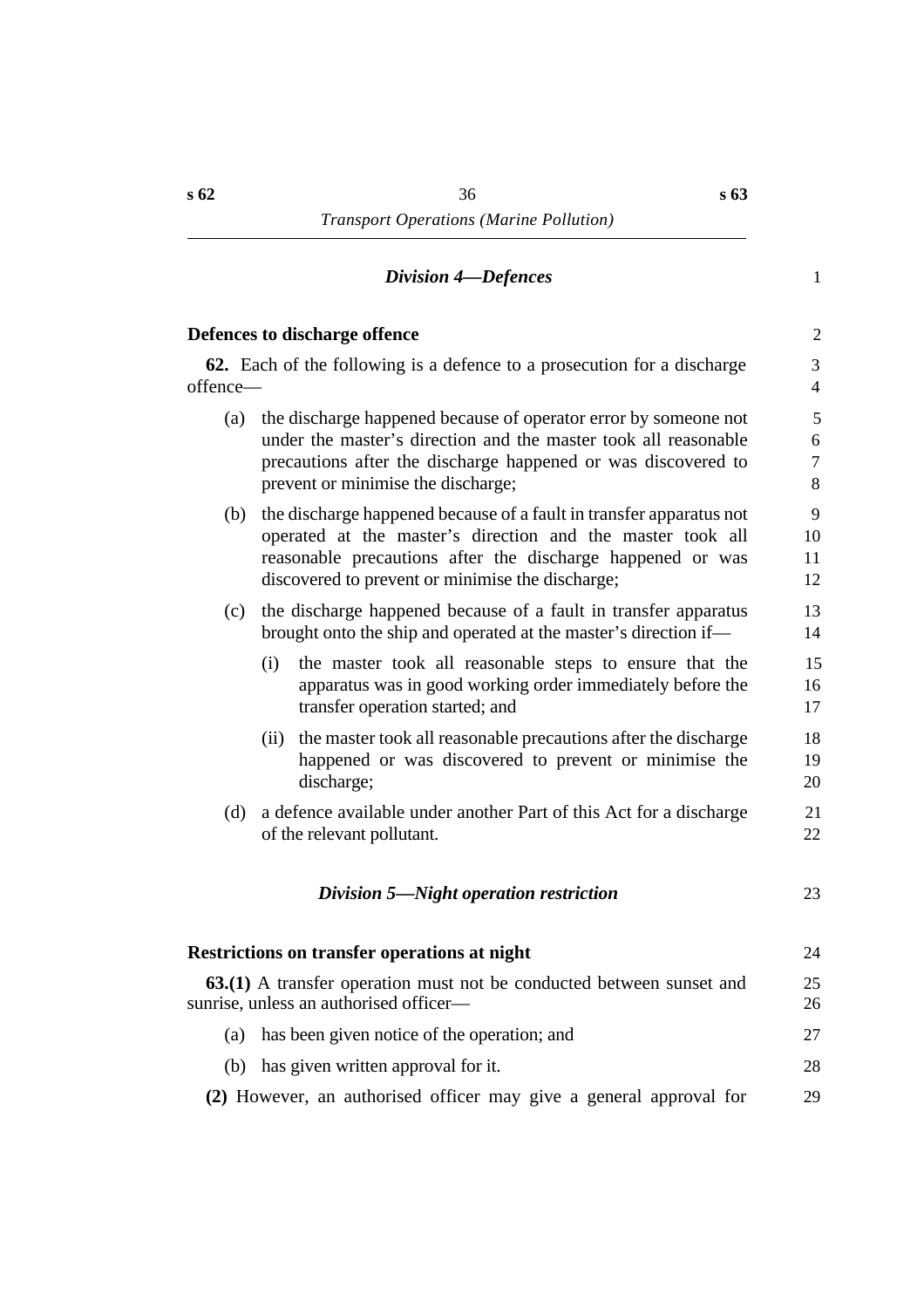| transfer operations to be carried out at a place where transfers are frequently<br>and regularly carried out. |                                                                                                                                                                                                                          |                  |
|---------------------------------------------------------------------------------------------------------------|--------------------------------------------------------------------------------------------------------------------------------------------------------------------------------------------------------------------------|------------------|
|                                                                                                               | $(3)$ The approval may—                                                                                                                                                                                                  | 3                |
| (a)                                                                                                           | be given for a period stated in the notice; and                                                                                                                                                                          | $\overline{4}$   |
| (b)                                                                                                           | be subject to the conditions the authorised officer decides.                                                                                                                                                             | 5                |
|                                                                                                               | (4) If a transfer operation is done in contravention of this section, or if a<br>condition attached to an approval given under this section is not complied<br>with, the ship's owner and master each commit an offence. | 6<br>$\tau$<br>8 |
|                                                                                                               | Maximum penalty—850 penalty units.                                                                                                                                                                                       | 9                |
|                                                                                                               | <b>Division 6–General</b>                                                                                                                                                                                                | 10               |
|                                                                                                               | <b>Several liability—ships</b>                                                                                                                                                                                           | 11               |
|                                                                                                               | <b>64.(1)</b> This section applies to a transfer operation involving oil or noxious<br>liquid substances in bulk.                                                                                                        | 12<br>13         |
| $(2)$ If —                                                                                                    |                                                                                                                                                                                                                          | 14               |
| (a)                                                                                                           | a discharge happens from 2 or more ships; and                                                                                                                                                                            | 15               |
| (b)                                                                                                           | it is not reasonably practicable to identify the oil or noxious liquid<br>substance that has discharged from a particular ship;                                                                                          | 16<br>17         |
| the ships.                                                                                                    | all of the oil or noxious liquid substance discharged is taken, for this Part<br>and sections 113, 115, 122 and 127,28 to have been discharged from each of                                                              | 18<br>19<br>20   |
|                                                                                                               | Keeping of records about transfer etc.                                                                                                                                                                                   | 21               |
|                                                                                                               | <b>65.(1)</b> This section applies to —                                                                                                                                                                                  | 22               |
| (a)                                                                                                           | a ship's owner; and                                                                                                                                                                                                      | 23               |
| (b)                                                                                                           | a ship's master; and                                                                                                                                                                                                     | 24               |
| (c)                                                                                                           | the occupier of a place to or from which a pollutant is transferred.                                                                                                                                                     | 25               |

<sup>&</sup>lt;sup>28</sup> Sections 113, 115, 122 and 127 are concerned with the giving of security, the recovery of costs and awards of compensation for discharges.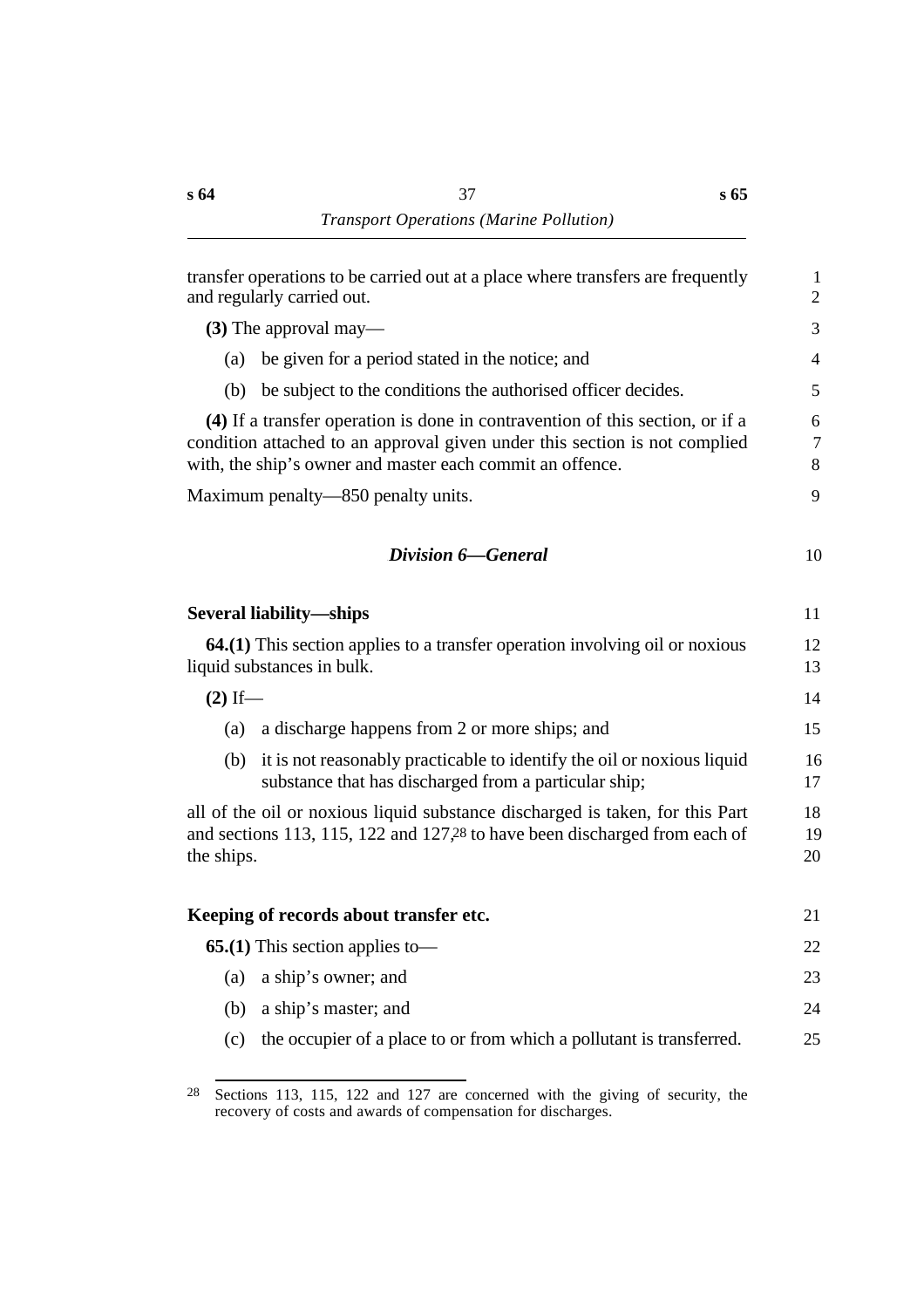**(2)** A person to whom this section applies must keep the records the 1 person is required to keep by regulation. 2

Maximum penalty—350 penalty units. 3

**(3)** If a happening required under the regulations to be recorded by a 4 person happens, the person must record, without delay, the happening in the 5 way prescribed under the regulations. 6

Maximum penalty—350 penalty units. 7

# **†PART 10—RECEPTION FACILITIES** 8

|             | <b>Reception facilities</b>                                                                                                                                                                                                                     | 9                    |  |  |  |  |
|-------------|-------------------------------------------------------------------------------------------------------------------------------------------------------------------------------------------------------------------------------------------------|----------------------|--|--|--|--|
| facilities- | <b>66.(1)</b> The chief executive may provide, join with someone else in<br>providing, arrange for the provision of, or direct the providing of reception                                                                                       | 10<br>11<br>12       |  |  |  |  |
| (a)         | under Regulation 12 of Annex I, Regulation 7 of Annex II and<br>Regulation 7 of Annex V to MARPOL; or                                                                                                                                           | 13<br>14             |  |  |  |  |
| (b)         | under Part 7.29                                                                                                                                                                                                                                 |                      |  |  |  |  |
|             | (2) The chief executive may give a notice under subsection $(3)$ to-                                                                                                                                                                            | 16                   |  |  |  |  |
| (a)         | the owner or occupier of a port or terminal; or                                                                                                                                                                                                 |                      |  |  |  |  |
| (b)         | the owner or occupier of an establishment at which ships—                                                                                                                                                                                       | 18                   |  |  |  |  |
|             | are repaired or other work is performed on ships if the repair<br>(i)<br>or work involves the disposal of oily mixtures, mixtures<br>containing noxious liquid substances, oil residues, residues<br>of noxious liquid substances or sewage; or | 19<br>20<br>21<br>22 |  |  |  |  |
|             | are berthed, docked or otherwise at the establishment.<br>(i)                                                                                                                                                                                   | 23                   |  |  |  |  |
|             | (3) A notice may direct an owner or occupier of a port, terminal or<br>establishment to-                                                                                                                                                        | 24<br>25             |  |  |  |  |
| (a)         | provide facilities for the reception or disposal of residues by ships                                                                                                                                                                           | 26                   |  |  |  |  |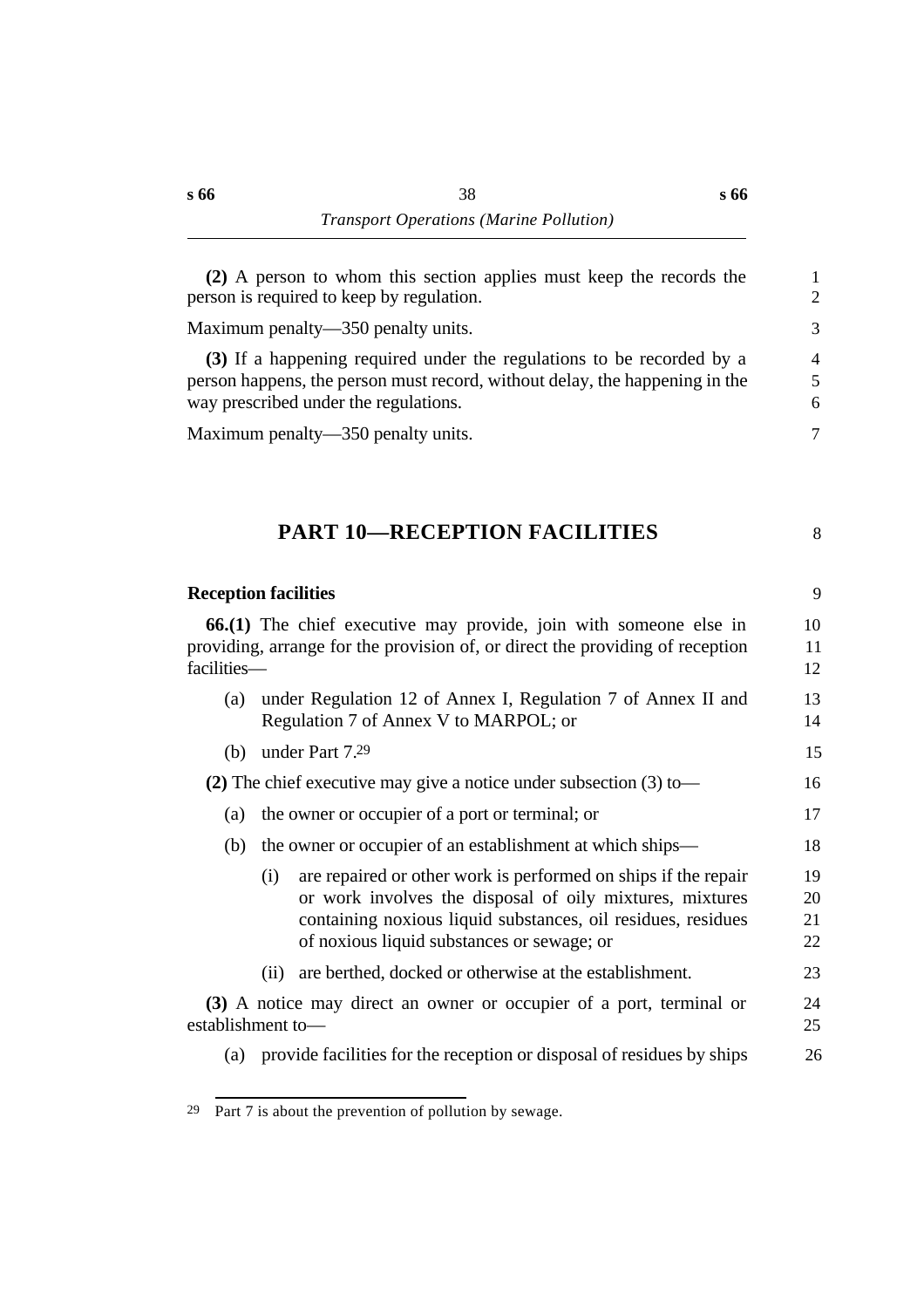|     | docked or otherwise at the port, terminal or<br>berthed,<br>establishment; and                                                                                                                                                                                      | $\mathbf{1}$<br>$\overline{2}$ |  |  |  |  |
|-----|---------------------------------------------------------------------------------------------------------------------------------------------------------------------------------------------------------------------------------------------------------------------|--------------------------------|--|--|--|--|
| (b) | maintain the facilities in good order and condition; and                                                                                                                                                                                                            |                                |  |  |  |  |
| (c) | make the facilities available to enable ships to dispose of the<br>residues.                                                                                                                                                                                        |                                |  |  |  |  |
|     | $(4)$ A notice—                                                                                                                                                                                                                                                     | 6                              |  |  |  |  |
| (a) | may state a time within which a direction is to be complied with;<br>and                                                                                                                                                                                            |                                |  |  |  |  |
| (b) | must be signed by the chief executive.                                                                                                                                                                                                                              | 9                              |  |  |  |  |
|     | (5) An owner or occupier must comply with a notice.                                                                                                                                                                                                                 | 10                             |  |  |  |  |
|     | Maximum penalty—                                                                                                                                                                                                                                                    | 11                             |  |  |  |  |
| (a) | for the first offence—1 750 penalty units; and                                                                                                                                                                                                                      | 12                             |  |  |  |  |
| (b) | if the contravention continues after conviction—1 750 penalty<br>units and an additional penalty of 20 penalty units for each day<br>after the last conviction that the contravention continues.                                                                    | 13<br>14<br>15                 |  |  |  |  |
|     | (6) An owner's or occupier's obligation to comply with a notice<br>continues until the direction given by the notice is complied with even<br>though, in a particular case, the notice specifies a time by which compliance<br>is required and the time has passed. | 16<br>17<br>18<br>19           |  |  |  |  |
|     | (7) A charge against an owner or occupier for a contravention of<br>subsection (5) continuing after conviction may state the date of the last<br>conviction and the day or period during which the contravention continued.                                         | 20<br>21<br>22                 |  |  |  |  |
|     | (8) Charges under subsection (7) for a particular continuing contravention<br>may be prosecuted from time to time.                                                                                                                                                  | 23<br>24                       |  |  |  |  |
|     | $(9)$ In this section—                                                                                                                                                                                                                                              | 25                             |  |  |  |  |
|     | "residues" include oil, noxious liquid substances, sewage and garbage.                                                                                                                                                                                              | 26                             |  |  |  |  |
|     | "terminal" includes an oil depot, oil installation or other place used for the<br>loading or unloading in bulk of oil or noxious liquid substances.                                                                                                                 | 27<br>28                       |  |  |  |  |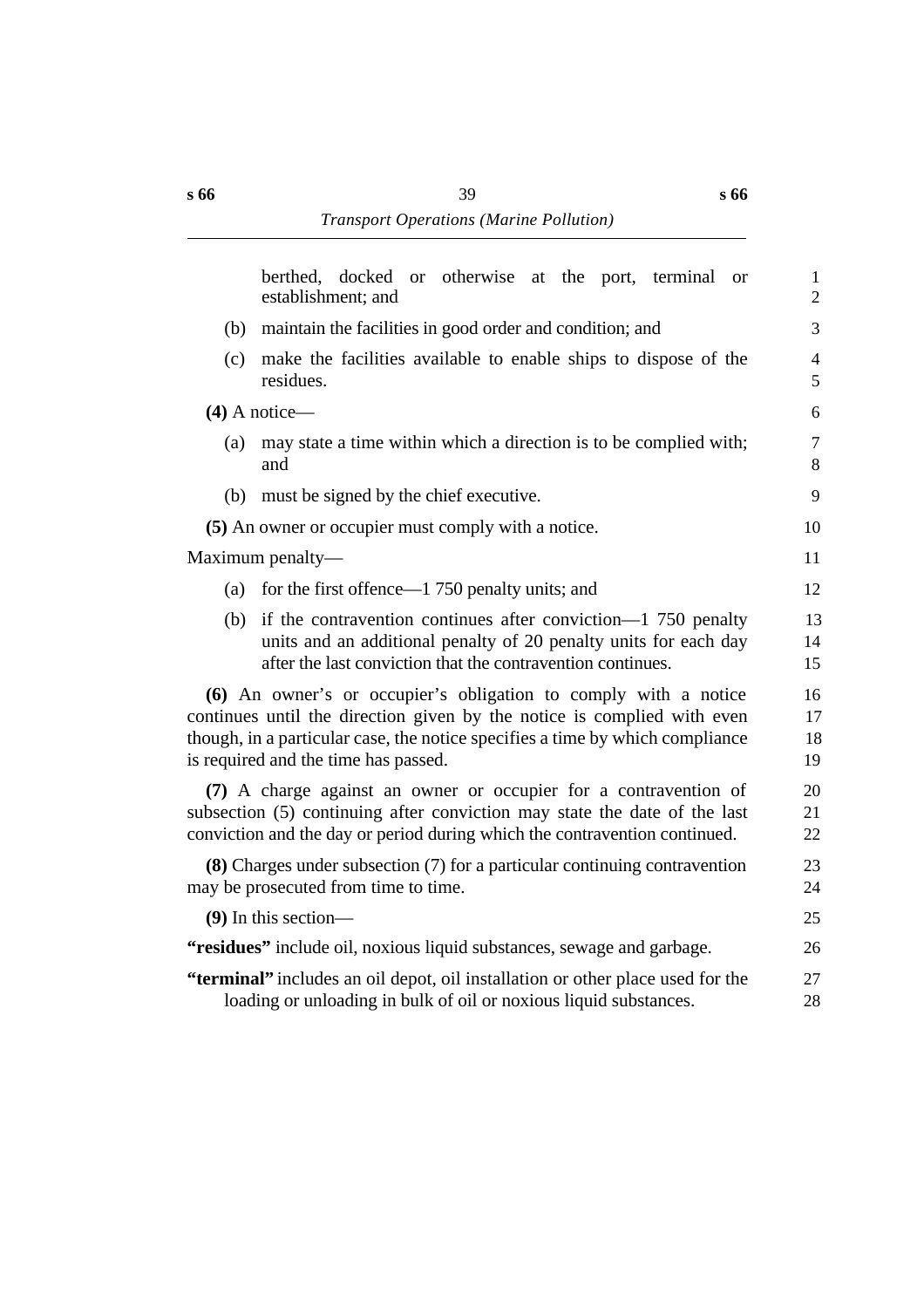# **†PART 11—REPORTING REQUIREMENTS** 1

| Duty to report certain incidents                                                                                                                                                                                                                                                        | $\overline{2}$         |
|-----------------------------------------------------------------------------------------------------------------------------------------------------------------------------------------------------------------------------------------------------------------------------------------|------------------------|
| $67(1)$ In this section—                                                                                                                                                                                                                                                                | 3                      |
| "discharge offence" has the meaning it has in Parts 4 to 9.                                                                                                                                                                                                                             | $\overline{4}$         |
| "harmful substance" has the meaning it has in Part 6.                                                                                                                                                                                                                                   | 5                      |
| "noxious liquid substance" has the meaning it has in Part 5.                                                                                                                                                                                                                            | 6                      |
| "oil" has the meaning it has in Part 4.                                                                                                                                                                                                                                                 | $\tau$                 |
| "reportable incident" means a discharge or probable discharge of oil, a<br>noxious liquid substance or the jettisoning of a harmful substance<br>carried in packaged form from a ship that happens in coastal waters,<br>but does not include a discharge exempted by regulation.       | $8\,$<br>9<br>10<br>11 |
| (2) A ship's master must notify, without delay, an authorised officer of a<br>reportable incident <sup>30</sup> in the way prescribed by regulation.                                                                                                                                    | 12<br>13               |
| Maximum penalty—850 penalty units.                                                                                                                                                                                                                                                      | 14                     |
| (3) If the ship's master cannot comply with subsection (2), the ship's<br>owner or the owner's agent must notify, without delay, an authorised officer<br>of the reportable incident in the way prescribed by regulation, unless the<br>owner or owner's agent has a reasonable excuse. | 15<br>16<br>17<br>18   |
| Maximum penalty—850 penalty units.                                                                                                                                                                                                                                                      | 19                     |
| (4) A person mentioned in subsection $(2)$ or $(3)$ who has notified an<br>authorised officer of the reportable incident must give a report to an<br>authorised officer about the incident if asked by an authorised officer.                                                           | 20<br>21<br>22         |
| Maximum penalty—850 penalty units.                                                                                                                                                                                                                                                      | 23                     |
| (5) The report must be given to an authorised officer in the approved<br>form and within the time prescribed by regulation.                                                                                                                                                             | 24<br>25               |
| (6) A notice given to an authorised officer under subsection $(2)$ or $(3)$ ,<br>and a report given to an authorised officer under subsection (4), must not,<br>without the consent of the person charged, be admitted in evidence in a<br>prosecution for a discharge offence.         | 26<br>27<br>28<br>29   |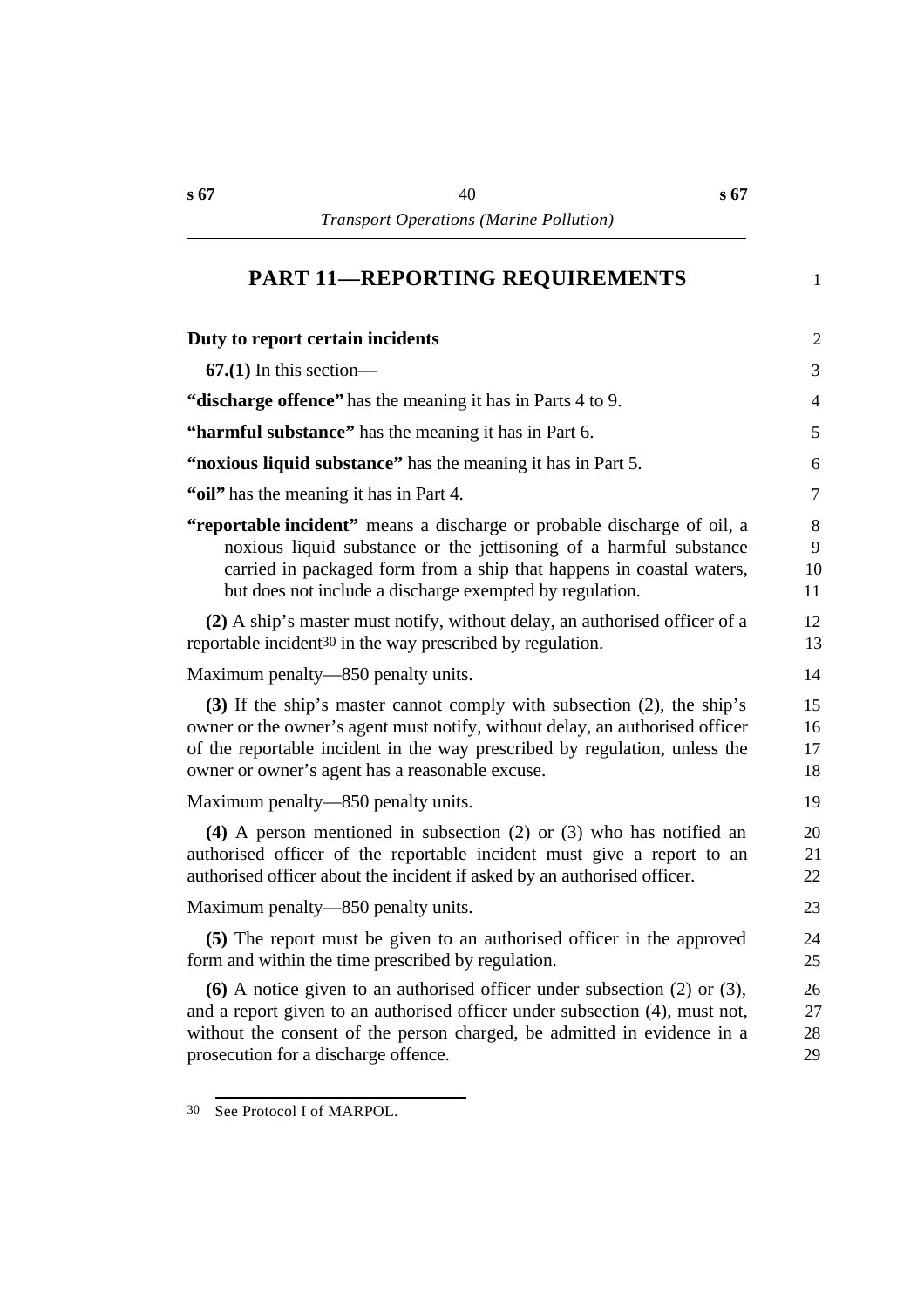# **PART 12—INVESTIGATION, PREVENTION AND** 1 **MINIMISATION, AND ENFORCEMENT** 2

*†Division 1—General* 3

|      | <b>Functions of authorised officers</b>                                                                                                                                                        | 4              |  |
|------|------------------------------------------------------------------------------------------------------------------------------------------------------------------------------------------------|----------------|--|
|      | 68. Authorised officers have the following functions—                                                                                                                                          | 5              |  |
|      |                                                                                                                                                                                                |                |  |
| (a)  | to investigate discharges prohibited by this Act;                                                                                                                                              | 6              |  |
| (b)  | to monitor compliance with this Act;                                                                                                                                                           | $\tau$         |  |
| (c)  | to monitor transfer operations;                                                                                                                                                                | 8              |  |
| (d)  | to examine ships using coastal waters to minimise discharges;                                                                                                                                  | 9              |  |
| (e)  | to take action to remove a pollutant discharged into coastal waters<br>or mitigate its effect on Queensland's marine and coastal<br>environment.                                               | 10<br>11<br>12 |  |
|      | Authorised officers subject to directions from chief executive                                                                                                                                 | 13             |  |
|      | 69. An authorised officer is subject to the directions of—                                                                                                                                     | 14             |  |
| (a)  | the chief executive in exercising powers of an authorised officer;<br>and                                                                                                                      | 15<br>16       |  |
| (b)  | if the authorised officer is appointed by the chief executive officer<br>of a port authority—the chief executive officer.                                                                      | 17<br>18       |  |
|      | <b>Powers of authorised officers</b>                                                                                                                                                           | 19             |  |
| Act. | <b>70.(1)</b> An authorised officer has the powers given under this or another                                                                                                                 | 20<br>21       |  |
|      | (2) A person appointed as an authorised officer by the chief executive<br>may exercise powers for the administration and enforcement of a matter<br>inside and outside the limits of any port. | 22<br>23<br>24 |  |
|      | (3) A person appointed as an authorised officer by the chief executive<br>officer of a port authority may exercise powers only for the administration                                          | 25<br>26       |  |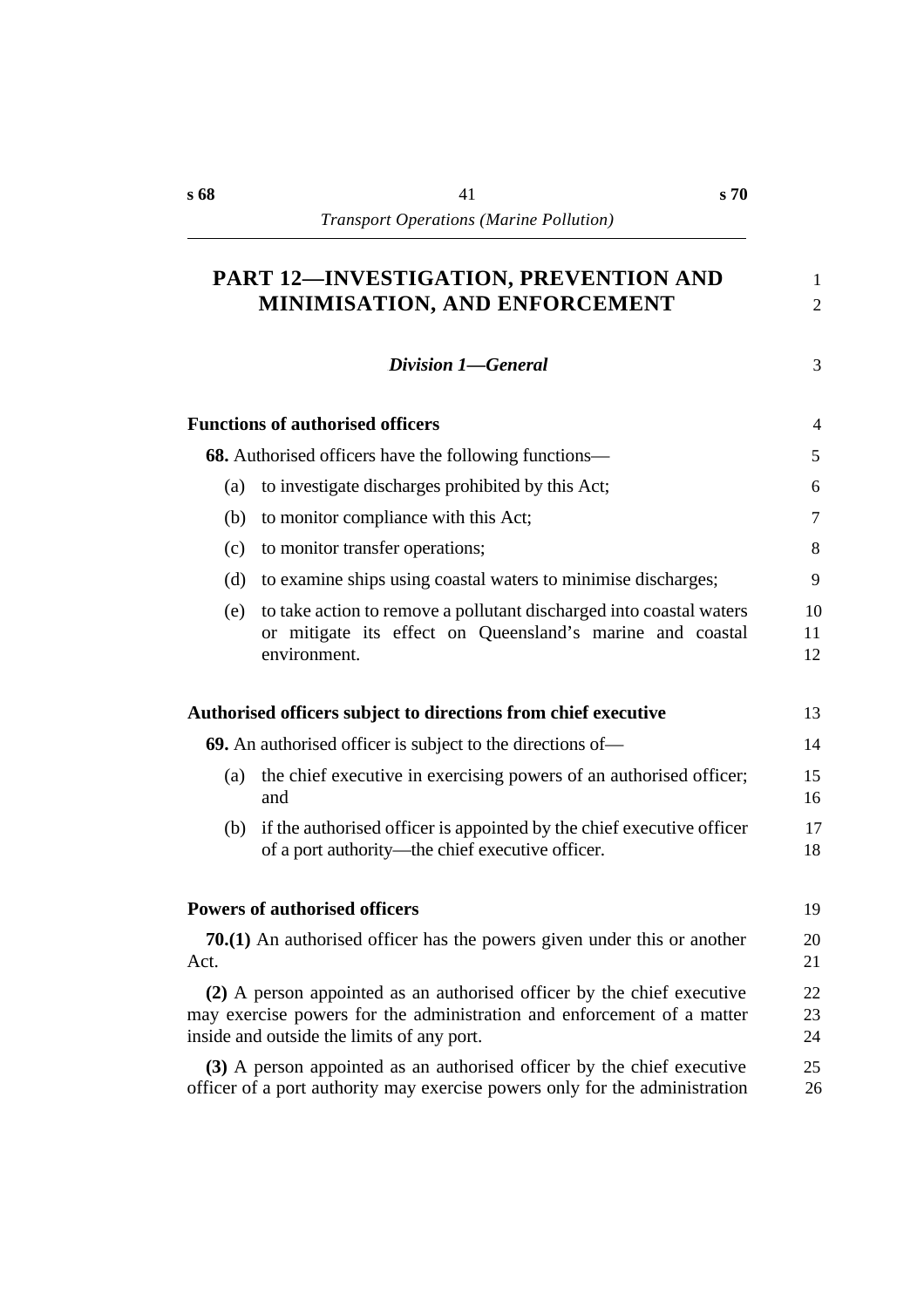| and enforcement of a matter devolved under section 12931 within the port<br>limits. |                                                                                                                                                                                                                                                               |                      |  |  |
|-------------------------------------------------------------------------------------|---------------------------------------------------------------------------------------------------------------------------------------------------------------------------------------------------------------------------------------------------------------|----------------------|--|--|
|                                                                                     | <b>Limitation on powers of authorised officer</b>                                                                                                                                                                                                             | 3                    |  |  |
| <b>71.(1)</b> The powers of an authorised officer may be limited—                   |                                                                                                                                                                                                                                                               |                      |  |  |
| under the regulations; or<br>(a)                                                    |                                                                                                                                                                                                                                                               |                      |  |  |
| (b)                                                                                 | under a condition of appointment; or                                                                                                                                                                                                                          | 6                    |  |  |
| (c)                                                                                 | by notice of-                                                                                                                                                                                                                                                 | 7                    |  |  |
|                                                                                     | the chief executive given to the authorised officer; and<br>(i)                                                                                                                                                                                               | 8                    |  |  |
|                                                                                     | if the authorised officer is appointed by the chief executive<br>(ii)<br>officer of the port authority—the chief executive officer<br>given to the authorised officer.                                                                                        | 9<br>10<br>11        |  |  |
|                                                                                     | (2) Notice under subsection $(1)(c)$ may be given orally, but must be<br>confirmed in writing as soon as practicable.                                                                                                                                         | 12<br>13             |  |  |
|                                                                                     | Division 2-Appointment of authorised officers and other matters                                                                                                                                                                                               | 14                   |  |  |
|                                                                                     | <b>Appointment of authorised officers</b>                                                                                                                                                                                                                     | 15                   |  |  |
|                                                                                     | 72.(1) The chief executive may appoint any of the following persons as<br>authorised officers-                                                                                                                                                                | 16<br>17             |  |  |
| (a)                                                                                 | officers of the public service;                                                                                                                                                                                                                               | 18                   |  |  |
| (b)                                                                                 | employees of a port authority;                                                                                                                                                                                                                                | 19                   |  |  |
| (c)                                                                                 | other persons prescribed under the regulations.                                                                                                                                                                                                               | 20                   |  |  |
|                                                                                     | (2) If, within its port limits, the administration and enforcement of a<br>matter is devolved to a port authority under section 129, the chief executive<br>officer of the port authority may appoint any of the following persons as<br>authorised officers- | 21<br>22<br>23<br>24 |  |  |

<sup>31</sup> Section 129 is about how the administration and enforcement of this Act within a port authority may be devolved to the port authority board by the Governor in Council.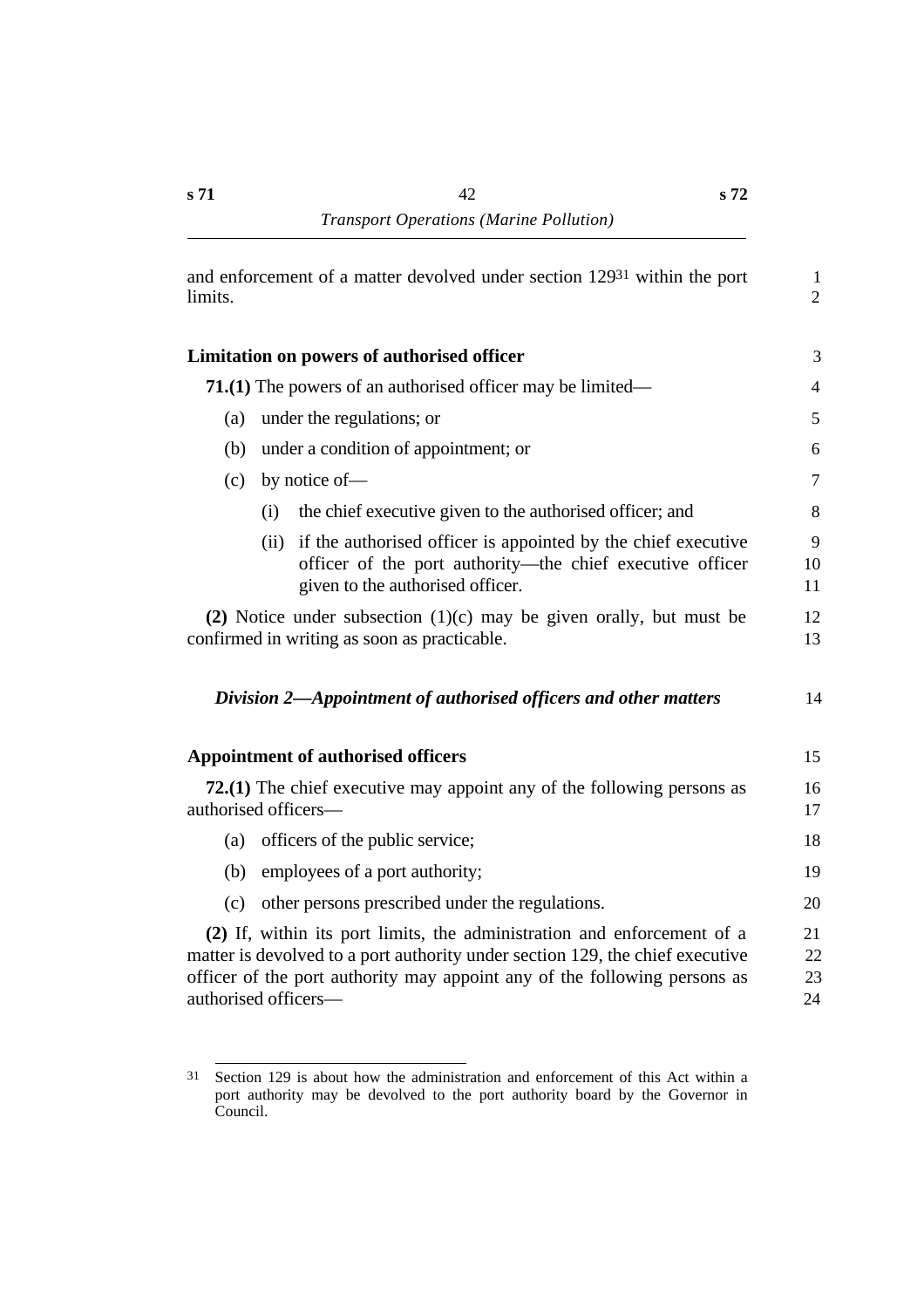| employees of the port authority;<br>(a)                                                                                                                                                                                                                                              | $\mathbf{1}$             |
|--------------------------------------------------------------------------------------------------------------------------------------------------------------------------------------------------------------------------------------------------------------------------------------|--------------------------|
| other persons prescribed under the regulations.<br>(b)                                                                                                                                                                                                                               | $\overline{2}$           |
| (3) A person may be appointed to be an authorised officer only if, in the<br>administering executive's opinion, the person has the necessary expertise or<br>experience to be an authorised officer.                                                                                 | 3<br>$\overline{4}$<br>5 |
| Authorised officer's appointment conditions                                                                                                                                                                                                                                          | 6                        |
| <b>73.(1)</b> An authorised officer holds office on the conditions stated in the<br>instrument of appointment.                                                                                                                                                                       | $\tau$<br>8              |
| (2) An authorised officer—                                                                                                                                                                                                                                                           | 9                        |
| (a) if the appointment provides for a term of appointment—ceases<br>holding office at the end of the term; and                                                                                                                                                                       | 10<br>11                 |
| may resign by signed notice of resignation given to the<br>(b)<br>administering executive; and                                                                                                                                                                                       | 12<br>13                 |
| if the conditions of appointment provide—ceases holding office<br>(c)<br>as an authorised officer on ceasing to hold another office stated in<br>the appointment conditions (the "main office").                                                                                     | 14<br>15<br>16           |
| (3) However, an authorised officer may not resign from the office of<br>authorised officer (the "secondary office") under subsection $(2)(b)$ if a<br>term of the authorised officer's employment to the main office requires the<br>authorised person to hold the secondary office. | 17<br>18<br>19<br>20     |
| Authorised officer's identity card                                                                                                                                                                                                                                                   | 21                       |
| 74.(1) The administering executive must give each authorised officer an<br>identity card.                                                                                                                                                                                            | 22<br>23                 |
| $(2)$ The identity card must—                                                                                                                                                                                                                                                        | 24                       |
| contain a recent photograph of the authorised officer; and<br>(a)                                                                                                                                                                                                                    | 25                       |
| be signed by the authorised officer; and<br>(b)                                                                                                                                                                                                                                      | 26                       |
| include an expiry date.<br>(c)                                                                                                                                                                                                                                                       | 27                       |
| (3) If the authorised officer is appointed by the chief executive, the<br>identity card must state the officer is an authorised officer for the State.                                                                                                                               | 28<br>29                 |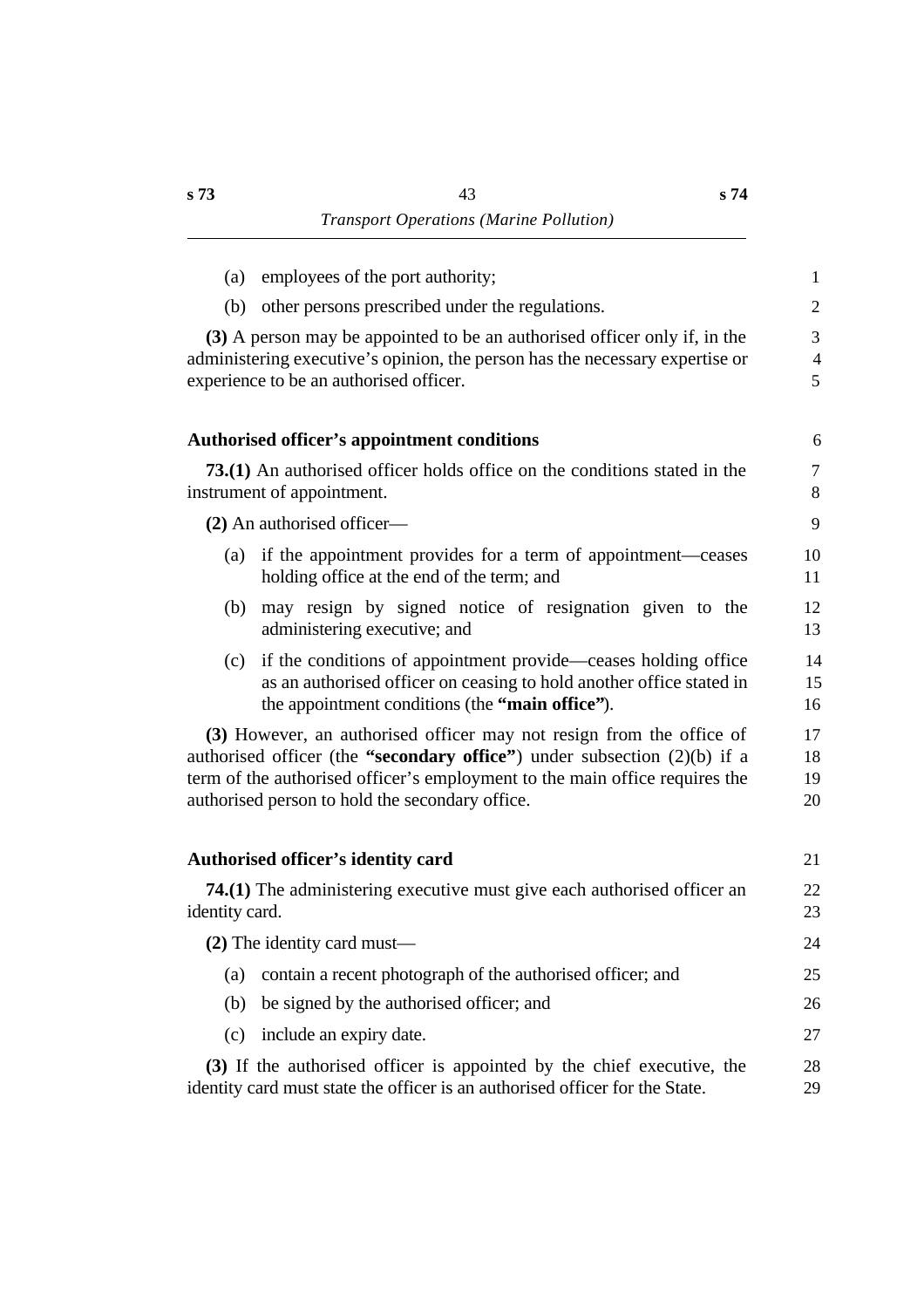**(4)** If the authorised officer is appointed by the chief executive officer of a 1 port authority, the identity card must state the officer is an authorised officer 2 for the (name of port) port authority. 3

**(5)** A person who ceases to be an authorised officer must return the 4 identity card to the administering executive within 21 days after the person 5 ceases to be an authorised officer, unless the person has a reasonable 6 excuse. The contract of the contract of the contract of the contract of the contract of the contract of the contract of the contract of the contract of the contract of the contract of the contract of the contract of the co

Maximum penalty—40 penalty units. 8

**(6)** This section does not prevent the giving of a single identity card to a 9 person under this section and for other provisions, Acts or purposes. 10

# **The Production or display of authorised officer's identity card** 11

| <b>75.(1)</b> An authorised officer may exercise a power in relation to some one |  |
|----------------------------------------------------------------------------------|--|
| else if the officer—                                                             |  |

- (a) first produces the officer's identity card for the person's 14 inspection; or 15
- (b) has the identity card displayed so it is clearly visible to the person. 16

**(2)** If, for any reason, it is not practicable to comply with subsection (1), 17 the authorised officer must produce the identity card for inspection by the 18 person at the first reasonable opportunity. 19

#### **The Protection from liability** 20

**76.(1)** An authorised officer or a person acting under the direction of an 21 authorised officer is not civilly liable for an act or omission done honestly 22 and without negligence under this Act. 23

**(2)** If subsection (1) prevents a civil liability attaching to an authorised 24 officer or person, the liability attaches instead to— 25

- (a) if the person is an authorised officer appointed by the chief 26 executive officer of a port authority—the port authority; or 27
- (b) if the person is acting under the direction of an authorised officer 28 appointed by the chief executive officer of a port authority—the 29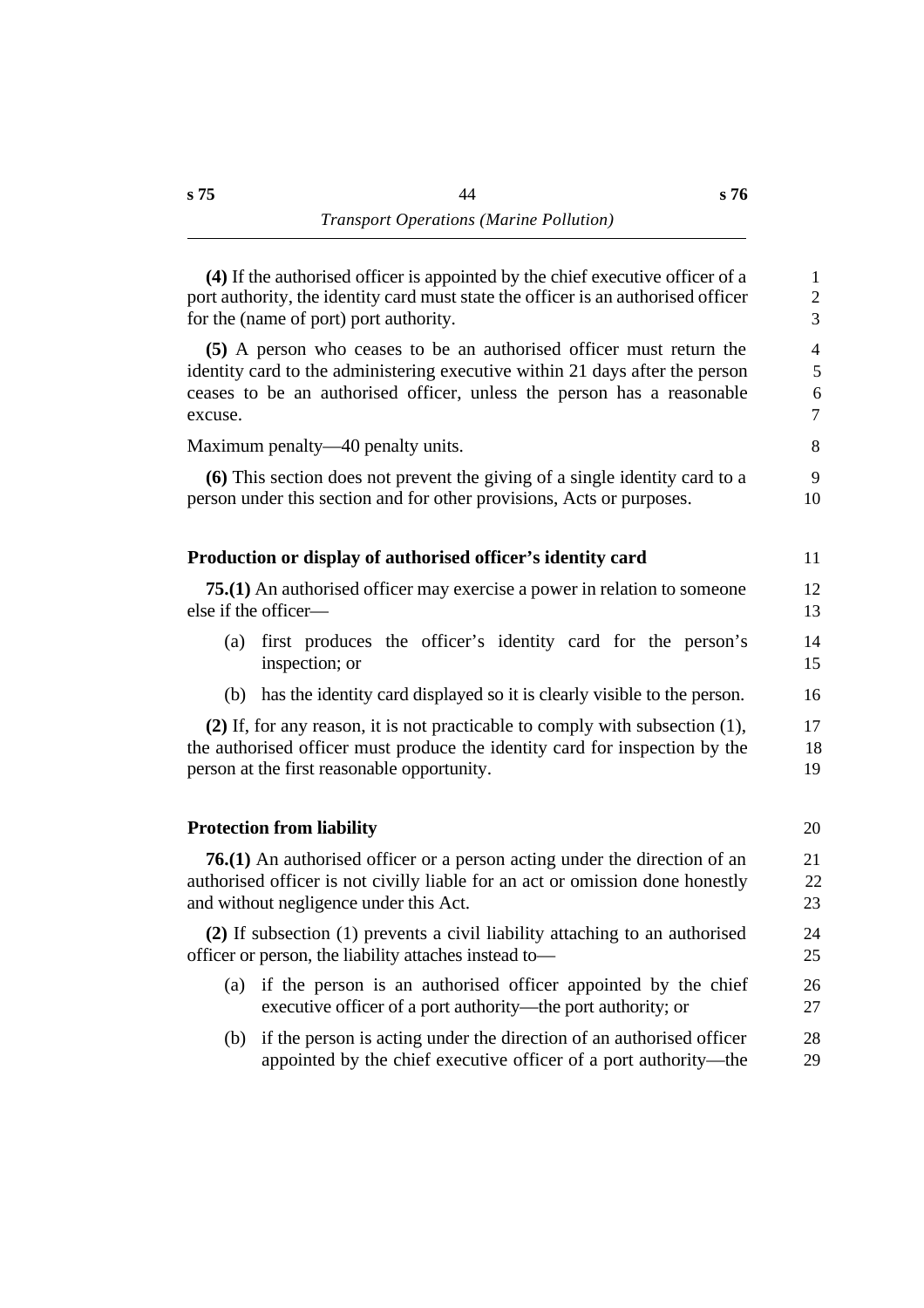| port authority; or                                                                                                                                                                                                           | $\mathbf{1}$   |
|------------------------------------------------------------------------------------------------------------------------------------------------------------------------------------------------------------------------------|----------------|
| if paragraphs (a) and (b) do not apply—the State.<br>(c)                                                                                                                                                                     | $\mathfrak{2}$ |
| Division 3-Powers of authorised officers                                                                                                                                                                                     | 3              |
| <b>Entry to place by authorised officers</b>                                                                                                                                                                                 | $\overline{4}$ |
| 77.(1) An authorised officer may enter a place under this section if—                                                                                                                                                        | 5              |
| its occupier consents to the entry; or<br>(a)                                                                                                                                                                                | 6              |
| the entry is authorised by a warrant.<br>(b)                                                                                                                                                                                 | $\overline{7}$ |
| (2) An authorised officer, without the occupier's consent or a warrant,<br>may-                                                                                                                                              | $8\,$<br>9     |
| enter a public place when the place is open to the public; or<br>(a)                                                                                                                                                         | 10             |
| (b)<br>enter the land (including the curtilage) around premises to ask the<br>occupier of the premises for consent to enter the premises.                                                                                    | 11<br>12       |
| (3) The power of entry given to an authorised officer under this section is<br>in addition to the powers of entry given to an authorised officer under other<br>provisions of this Part.                                     | 13<br>14<br>15 |
| (4) Unless entry is authorised by warrant, an authorised officer may only<br>exercise the powers mentioned in section 8132 for a place if its occupier<br>consents to the use of the powers when consent for entry is given. | 16<br>17<br>18 |
| <b>Warrants for entry</b>                                                                                                                                                                                                    | 19             |
| <b>78.(1)</b> An authorised officer may apply to a Magistrate for a warrant for a<br>place.                                                                                                                                  | 20<br>21       |
| (2) The application must be sworn and state the grounds on which the<br>warrant is sought.                                                                                                                                   | 22<br>23       |
| (3) The Magistrate may refuse to consider the application until the<br>authorised officer gives the Magistrate all the information the Magistrate<br>requires about the application in the way the Magistrate requires.      | 24<br>25<br>26 |

<sup>32</sup> Section 81 is about an authorised officer's general powers for ships and places.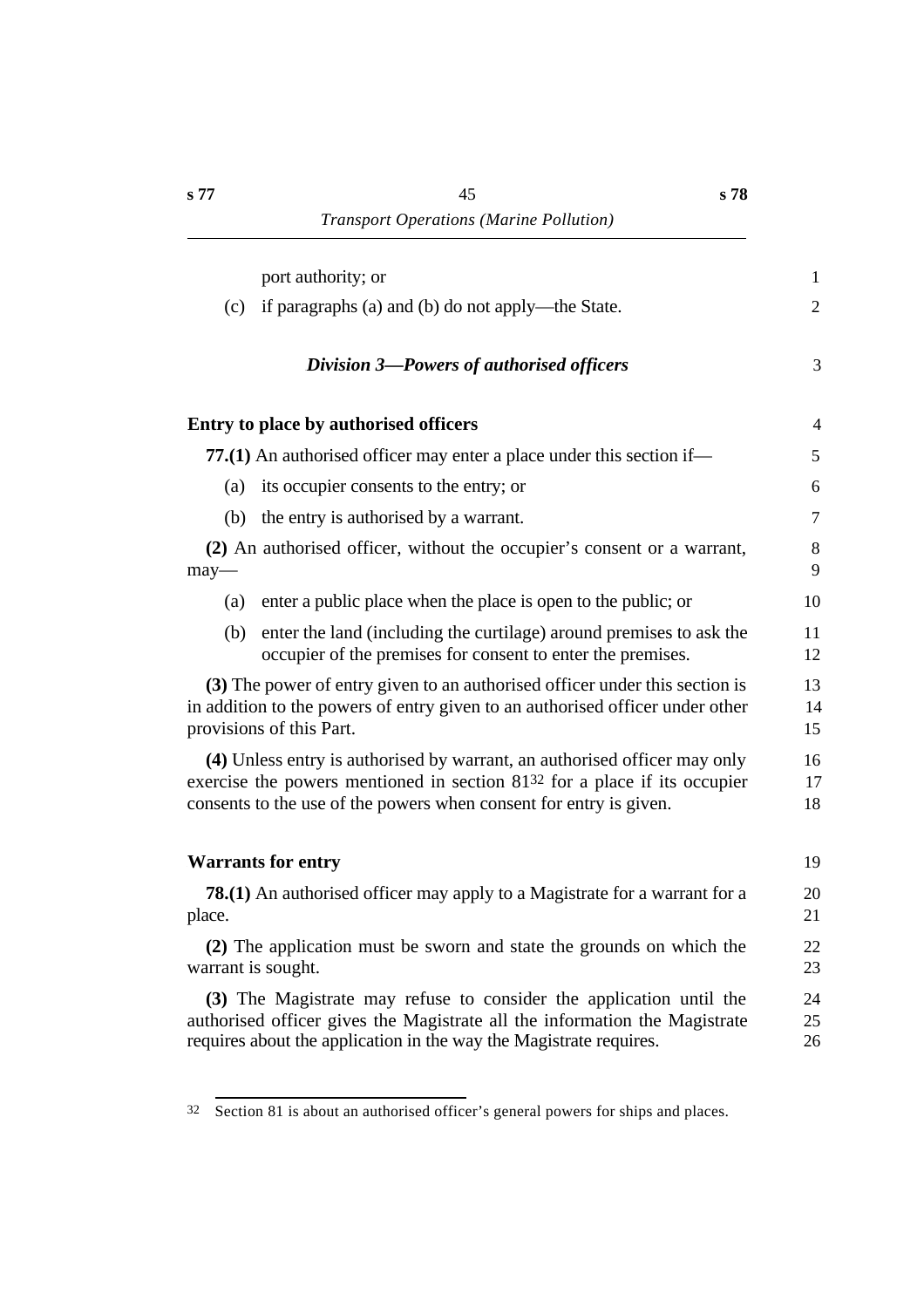| Example- |                                                                                                                                                                                                                                                                                         | $\mathbf{1}$                 |
|----------|-----------------------------------------------------------------------------------------------------------------------------------------------------------------------------------------------------------------------------------------------------------------------------------------|------------------------------|
|          | The Magistrate may require additional information supporting the application be<br>given by statutory declaration.                                                                                                                                                                      | $\overline{\mathbf{c}}$<br>3 |
|          | (4) The Magistrate may issue the warrant only if the Magistrate is<br>satisfied there are reasonable grounds for suspecting—                                                                                                                                                            | $\overline{4}$<br>5          |
| (a)      | there is a particular thing or activity (the "evidence") that may<br>provide evidence of an offence against this Act; and                                                                                                                                                               | 6<br>$\overline{7}$          |
| (b)      | the evidence is, or may be within the next 7 days, at the place.                                                                                                                                                                                                                        | 8                            |
|          | $(5)$ A warrant must state—                                                                                                                                                                                                                                                             | 9                            |
| (a)      | that the authorised officer may, with necessary and reasonable<br>help and force, enter the place and exercise the authorised officer's<br>powers under this Act; and                                                                                                                   | 10<br>11<br>12               |
| (b)      | the evidence for which the warrant is issued; and                                                                                                                                                                                                                                       | 13                           |
| (c)      | the hours when entry may be made; and                                                                                                                                                                                                                                                   | 14                           |
| (d)      | the day, within 14 days after the warrant's issue, the warrant ends.                                                                                                                                                                                                                    | 15                           |
|          | (6) The Magistrate must record the reasons for issuing the warrant.                                                                                                                                                                                                                     | 16                           |
|          | Warrants—applications made otherwise than in person                                                                                                                                                                                                                                     | 17                           |
|          | <b>79.(1)</b> An authorised officer may apply for a warrant by phone, fax, radio<br>or another form of communication if the officer considers it necessary<br>because of urgent circumstances or other special circumstances, including,<br>for example, the officer's remote location. | 18<br>19<br>20<br>21         |
|          | (2) Before applying for the warrant, the authorised officer must prepare<br>an application stating the grounds on which the warrant is sought.                                                                                                                                          | 22<br>23                     |
|          | (3) The authorised officer may apply for the warrant before the<br>application is sworn.                                                                                                                                                                                                | 24<br>25                     |
|          | (4) After issuing the warrant, the Magistrate must immediately fax a<br>copy to the authorised officer if it is reasonably practicable to fax the copy.                                                                                                                                 | 26<br>27                     |
|          | (5) If it is not reasonably practicable to fax a copy of the warrant to the<br>authorised officer-                                                                                                                                                                                      | 28<br>29                     |
| (a)      | the Magistrate must—                                                                                                                                                                                                                                                                    | 30                           |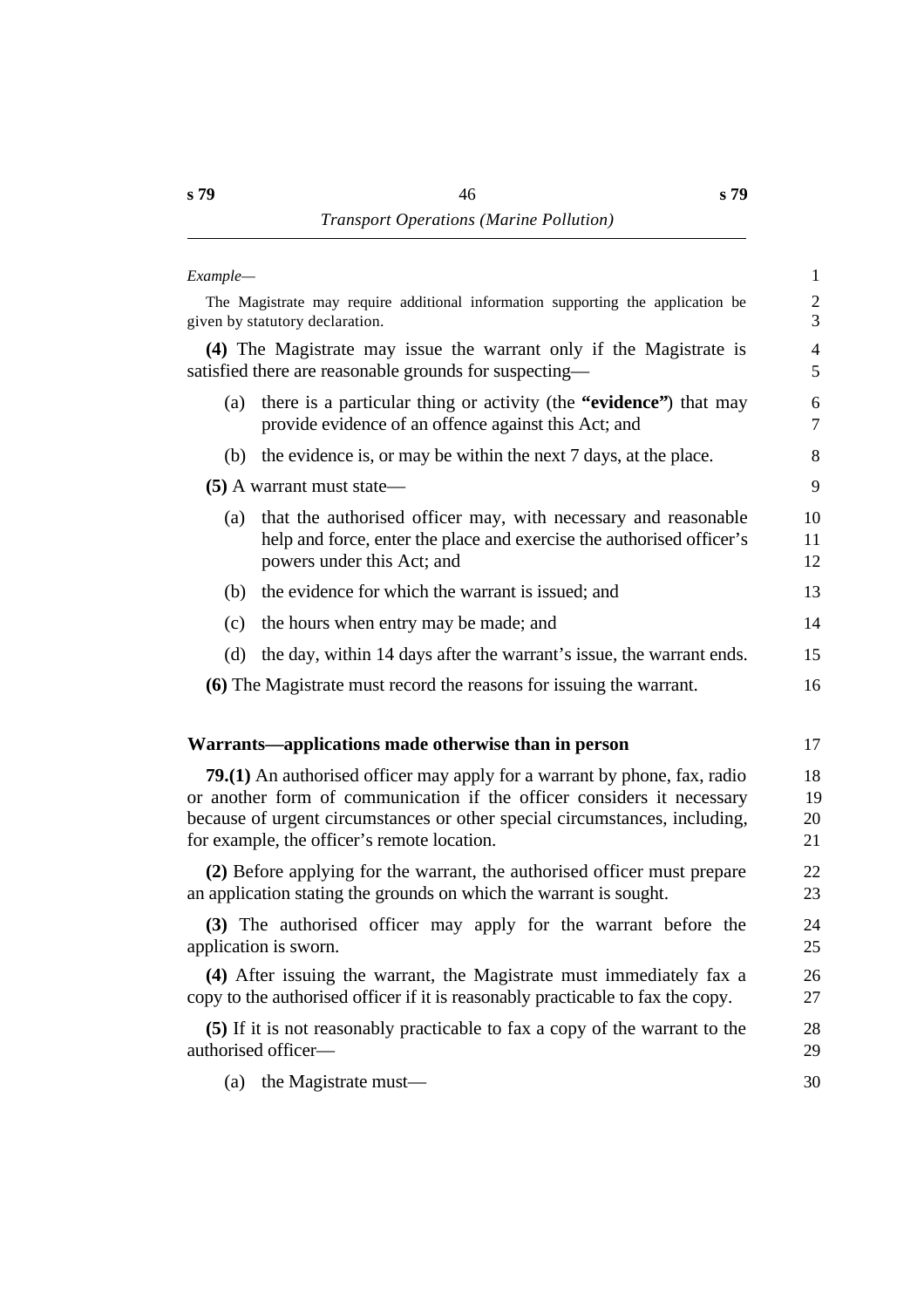|                          | (i)  | record on the warrant the reasons for issuing the warrant;<br>and                                                                                                                                               | $\mathbf{1}$<br>$\mathbf{2}$ |
|--------------------------|------|-----------------------------------------------------------------------------------------------------------------------------------------------------------------------------------------------------------------|------------------------------|
|                          | (ii) | tell the authorised officer the date and time the warrant was<br>signed; and                                                                                                                                    | 3<br>$\overline{4}$          |
|                          |      | (iii) tell the authorised officer the warrant's terms; and                                                                                                                                                      | 5                            |
| (b)                      |      | the authorised officer must write on a form of warrant (the<br>"warrant form")—                                                                                                                                 | 6<br>$\tau$                  |
|                          | (i)  | the Magistrate's name; and                                                                                                                                                                                      | 8                            |
|                          | (ii) | the date and time the Magistrate signed the warrant; and                                                                                                                                                        | 9                            |
|                          |      | (iii) the warrant's terms.                                                                                                                                                                                      | 10                           |
|                          |      | (6) The facsimile warrant, or the warrant form properly completed by the<br>authorised officer, authorises the entry and the exercise of the other powers<br>mentioned in the warrant issued by the Magistrate. | 11<br>12<br>13               |
| to the Magistrate—       |      | (7) The authorised officer must, at the first reasonable opportunity, send                                                                                                                                      | 14<br>15                     |
|                          |      | (a) the sworn application; and                                                                                                                                                                                  | 16                           |
| (b)                      |      | if a warrant form was completed by the authorised officer—the<br>completed warrant form.                                                                                                                        | 17<br>18                     |
| warrant.                 |      | (8) On receiving the documents, the Magistrate must attach them to the                                                                                                                                          | 19<br>20                     |
| under this section if-   |      | (9) Unless the contrary is proven, a court must presume a power<br>exercised by an authorised officer was not authorised by a warrant issued                                                                    | 21<br>22<br>23               |
| (a)                      |      | a question arises, in a proceeding before the court, whether the<br>exercise of power was authorised by a warrant; and                                                                                          | 24<br>25                     |
| (b)                      |      | the warrant is not produced in evidence.                                                                                                                                                                        | 26                           |
| <b>Boarding of ships</b> |      |                                                                                                                                                                                                                 | 27                           |
|                          |      | <b>80.(1)</b> An authorised officer may board a ship at any time to find out<br>whether this Act is being or has been complied with.                                                                            | 28<br>29                     |
|                          |      | (2) An authorised officer may also board a ship at any time if the officer                                                                                                                                      | 30                           |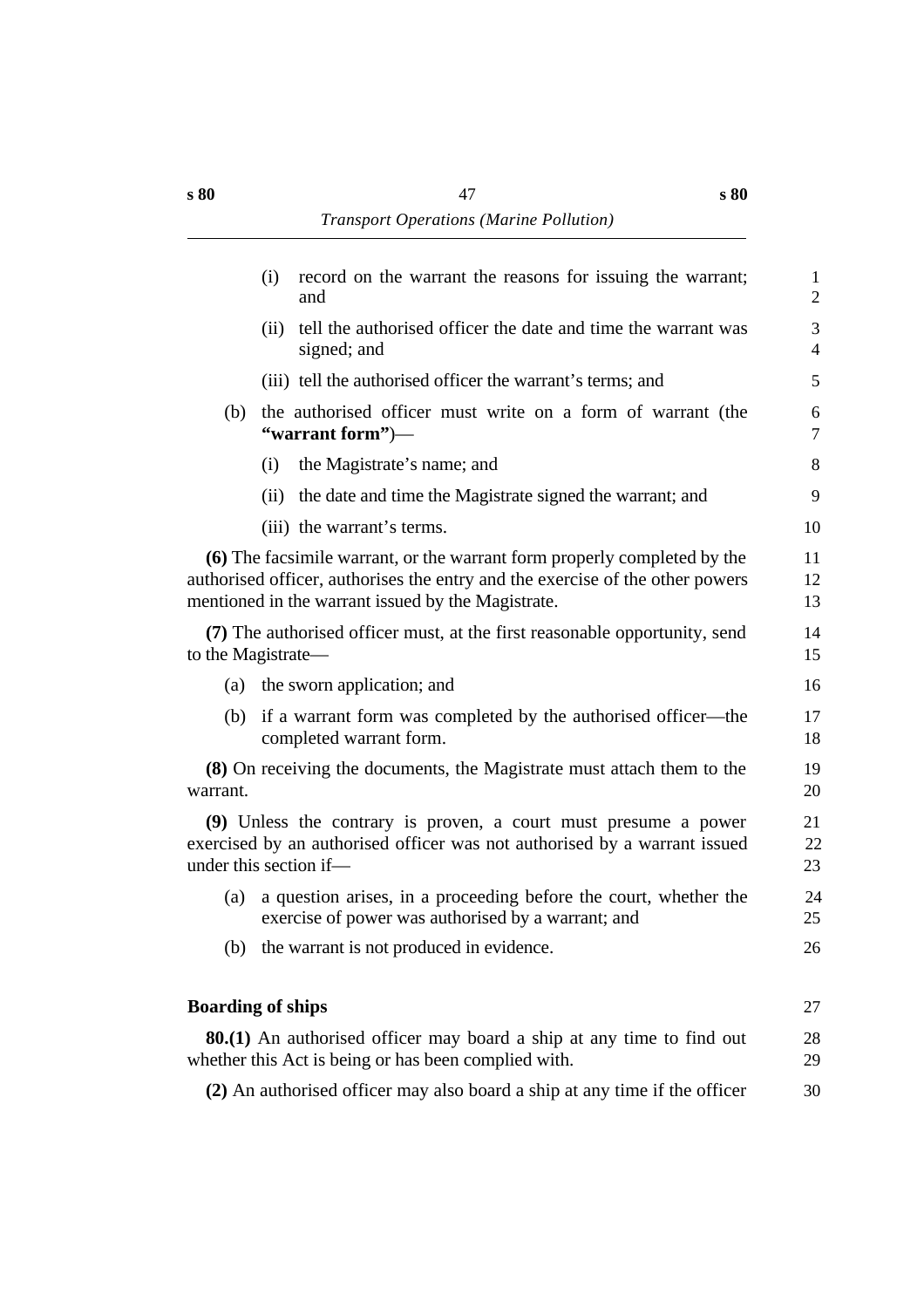|                      | has reasonable grounds for suspecting that—                                                                                                                                                                                             | $\mathbf{1}$             |
|----------------------|-----------------------------------------------------------------------------------------------------------------------------------------------------------------------------------------------------------------------------------------|--------------------------|
| (a)                  | the ship is being, or has been, used in the commission of an<br>offence against this Act; or                                                                                                                                            | $\overline{2}$<br>3      |
| (b)                  | the ship, or a document or other thing in or on the ship, may<br>provide evidence of the commission of an offence against this<br>Act.                                                                                                  | $\overline{4}$<br>5<br>6 |
|                      | (3) However, an authorised officer must not board a ship if to do so<br>would put the ship, or someone on the ship, at risk from damage or injury.                                                                                      | $\tau$<br>8              |
|                      | (4) If the ship is moving or about to move, the authorised officer may<br>signal the person in command of the ship or, if no person is in command of<br>the ship, the person in control of the ship to stop the ship or not to move it. | 9<br>10<br>11            |
|                      | (5) To enable the ship to be boarded, the authorised officer may—                                                                                                                                                                       | 12                       |
| (a)                  | act with any necessary and reasonable help and force; and                                                                                                                                                                               | 13                       |
| (b)                  | require the person in control of the ship to give reasonable help to<br>the officer.                                                                                                                                                    | 14<br>15                 |
|                      | $(6)$ A person must obey a signal under subsection $(4)$ , unless the person<br>has a reasonable excuse.                                                                                                                                | 16<br>17                 |
|                      | Maximum penalty—350 penalty units.                                                                                                                                                                                                      | 18                       |
|                      | (7) A person must comply with a requirement under subsection $(5)(b)$ ,<br>unless the person has a reasonable excuse.                                                                                                                   | 19<br>20                 |
|                      | Maximum penalty—350 penalty units.                                                                                                                                                                                                      | 21                       |
| subsection $(4)$ if- | (8) It is a reasonable excuse for a person to disobey a signal under                                                                                                                                                                    | 22<br>23                 |
| (a)                  | the person reasonably believes that to obey the signal immediately<br>would put the ship, or someone on the ship, at risk from damage<br>or injury; and                                                                                 | 24<br>25<br>26           |
| (b)                  | the person obeys the signal as soon as it is practicable to obey the<br>signal.                                                                                                                                                         | 27<br>28                 |
|                      | Authorised officer's general powers for ships and places                                                                                                                                                                                | 29                       |
| this Part may—       | <b>81.(1)</b> An authorised officer who boards a ship or enters a place under                                                                                                                                                           | 30<br>31                 |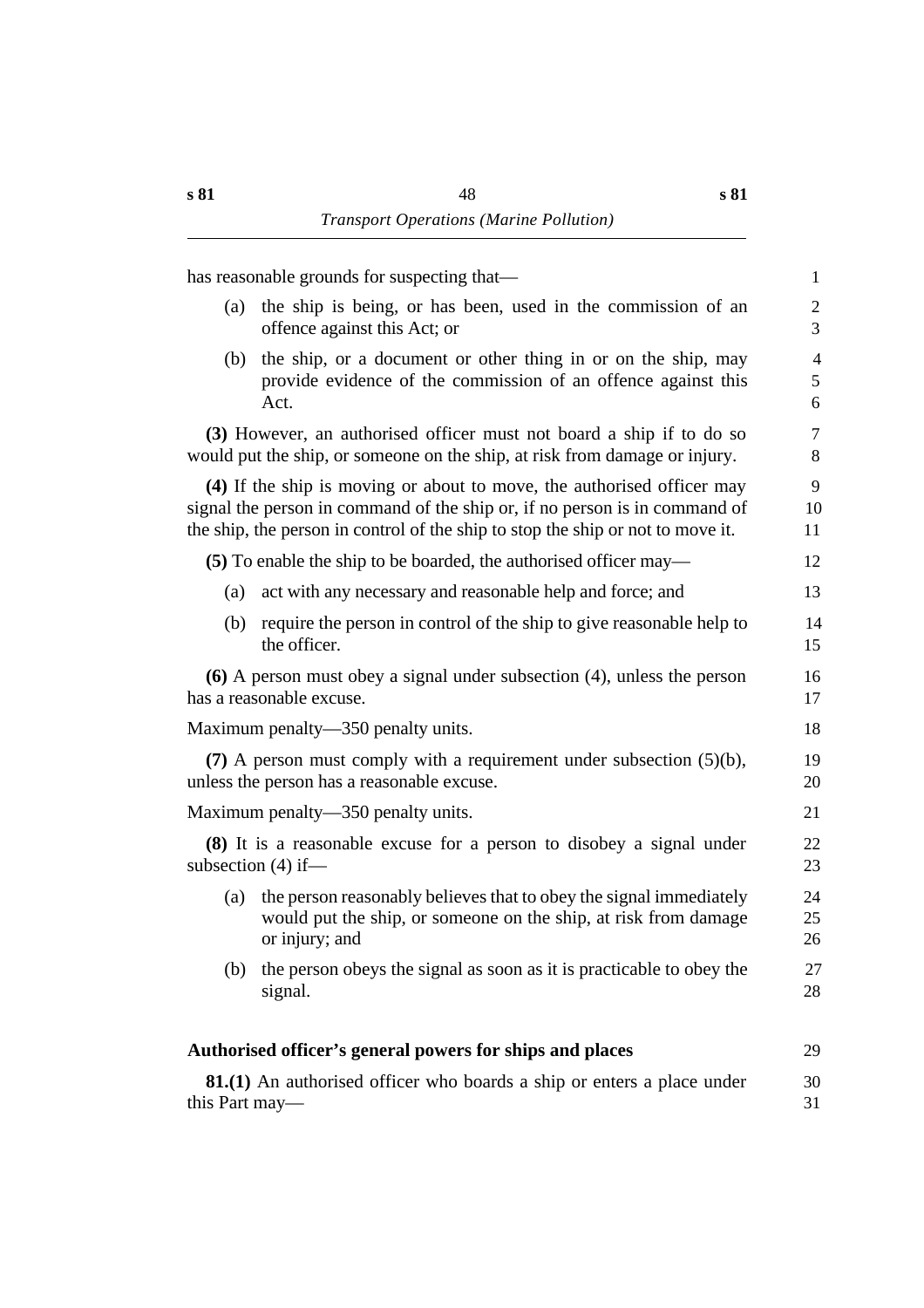| (a) | search any part of the ship or place; or                                                                                                                                                                                                                                                 | 1                    |
|-----|------------------------------------------------------------------------------------------------------------------------------------------------------------------------------------------------------------------------------------------------------------------------------------------|----------------------|
| (b) | inspect, examine, test, measure, photograph or film anything in or<br>on the ship or place or require a thing to be tested or measured; or                                                                                                                                               | 2<br>3               |
| (c) | take samples of any pollutant, substance or thing in or on the ship<br>or place; or                                                                                                                                                                                                      | $\overline{4}$<br>5  |
| (d) | record, measure, test or analyse the release of pollutants into<br>coastal waters from the ship; or                                                                                                                                                                                      | 6<br>$\tau$          |
| (e) | copy a document in or on the ship or place; or                                                                                                                                                                                                                                           | 8                    |
| (f) | take onto or into the ship or place any persons, equipment and<br>materials the authorised officer reasonably requires for exercising<br>a power under this Act; or                                                                                                                      | 9<br>10<br>11        |
| (g) | install or maintain any equipment and materials in or on the ship<br>or place the authorised officer reasonably requires for a<br>monitoring program for the release of pollutants into coastal<br>waters from the ship; or                                                              | 12<br>13<br>14<br>15 |
| (h) | require the ship's master, or any person in or on the ship, or<br>occupier of the place to give the authorised officer reasonable help<br>for the exercise of the powers mentioned in paragraphs (a) to $(g)$ ;<br><b>or</b>                                                             | 16<br>17<br>18<br>19 |
| (i) | for a ship—by written notice given to the person in control of the<br>ship, require the person—                                                                                                                                                                                          | 20<br>21             |
|     | to bring the ship to a stated place; and<br>(i)                                                                                                                                                                                                                                          | 22                   |
|     | (ii) to remain in control of the ship at the place for a reasonable<br>time;                                                                                                                                                                                                             | 23<br>24             |
|     | to enable the officer to exercise the powers mentioned in<br>paragraphs (a) to $(g)$ .                                                                                                                                                                                                   | 25<br>26             |
|     | (2) If, for any reason, it is not practicable to make a requirement under<br>subsection (1)(i) by written notice, the requirement may be made orally and<br>confirmed by written notice as soon as practicable.                                                                          | 27<br>28<br>29       |
|     | (3) An authorised officer must not enter a part of a ship that is used only<br>as a living area, or exercise powers under subsection $(1)(a)$ to $(g)$ in relation<br>to the part, unless the authorised officer is accompanied by the master or<br>other person in control of the ship. | 30<br>31<br>32<br>33 |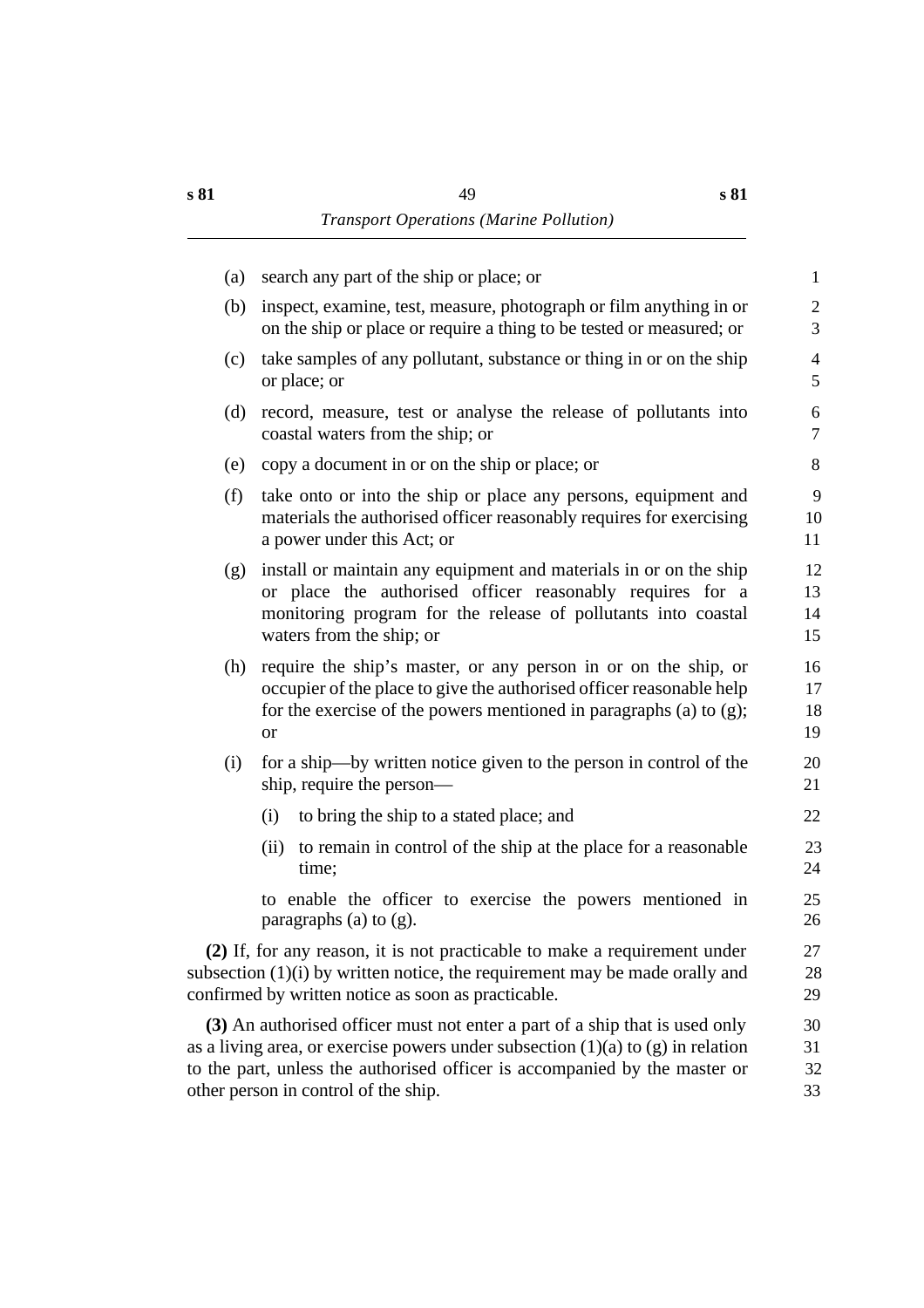**(4)** Subsection (3) does not apply if the master or other person is 1 unavailable or unwilling to accompany the authorised officer or the 2 authorised officer is unable for another reason to comply with the 3 subsection. 4

#### **Power to seize evidence from places** 5 5 5 5 5 5 6 7 7 8 7 7 8 7 7 8 7 7 8 7 7 8 7 8 7 7 8 7 7 8 7 8 7 8 7 7 8 7 8 7 8 7 8 7 8 7 8 7 8 7 8 7 8 7 8 7 8 7 8 7 8 7 8 7 8 7 8 7 8 7 8 7 8 7 8 7 8 7 8 7 8 7 8 7 8 7 8 7 8 7 8 7

**82.(1)** An authorised officer who enters a place under this Part with a 6 warrant may seize the evidence for which the warrant was issued.  $\frac{7}{2}$ 

**(2)** An authorised officer who enters a place under this Part with the 8 occupier's consent may seize a thing if— 9

- (a) the authorised officer believes on reasonable grounds the thing is 10 evidence of an offence against this Act; and 11
- (b) seizure of the thing is consistent with the purpose of entry as told 12 to the occupier in seeking the occupier's consent. 13

**(3)** An authorised officer may also seize another thing if the officer 14 believes on reasonable grounds— 15

- (a) the thing is evidence of an offence against this Act; and 16
- (b) the seizure is necessary to prevent the thing being— 17
- (i) concealed, lost or destroyed; or 18 (ii) used to commit, continue or repeat the offence. 19 **(4)** Having seized a thing, an authorised officer may— 20
	- (a) remove the thing from the place where the thing was seized (the 21 **"place of seizure"**) to another place; or 22
	- (b) leave the thing at the place of seizure but restrict access to the 23 thing. 24

*Example of subsection (4)(b)—* 25

An authorised officer may— 26

- (a) seal a thing and mark it to show it has been seized; or 27
- (b) seal the entrance to a room where the seized thing is situated and mark it 28 to show it contains a thing that has been seized. 29

**(5)** If an authorised officer restricts access to a seized thing, a person 30 must not tamper with the thing without the approval of the administering 31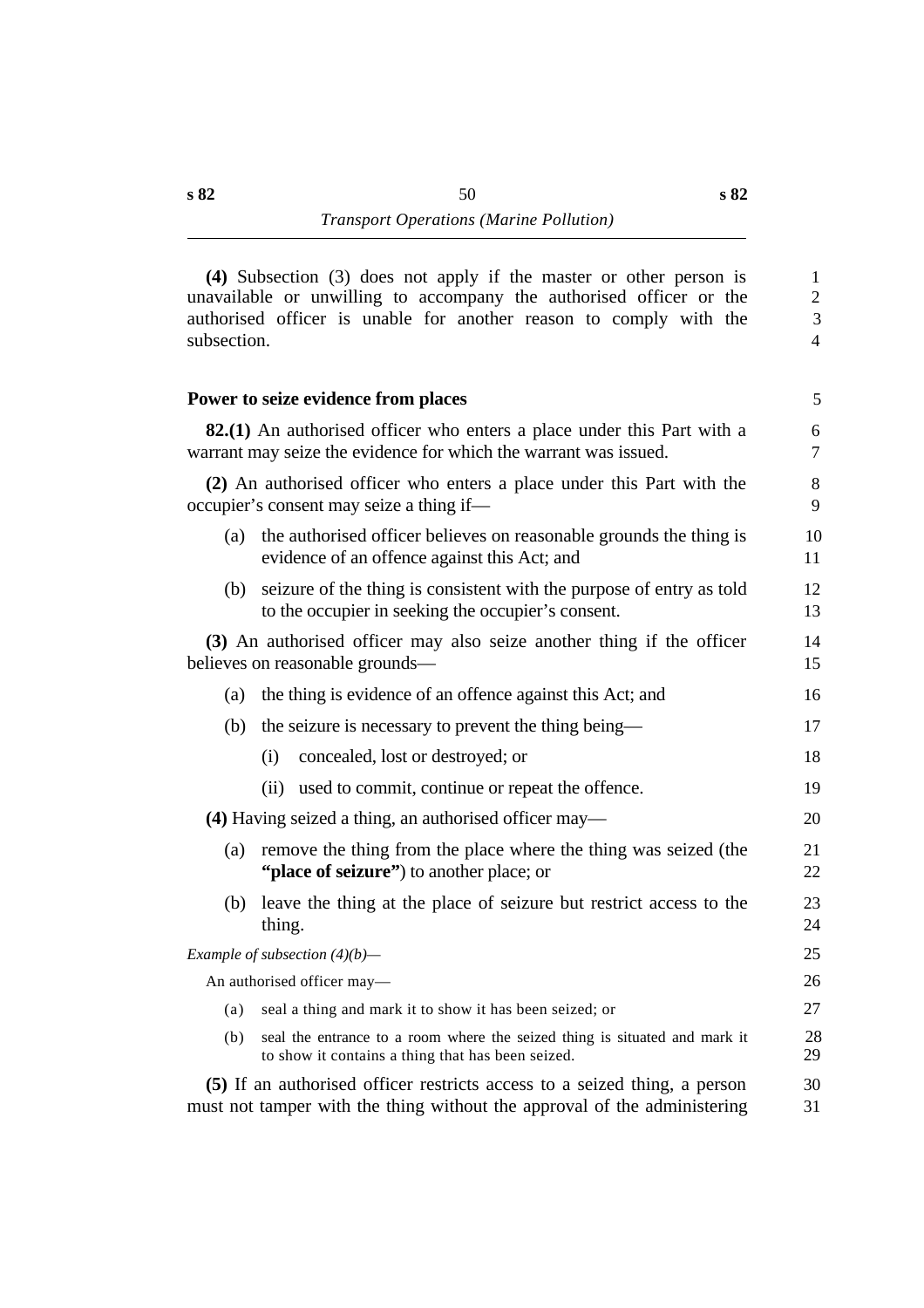| executive. |                                                                                                                                                              | $\mathbf{1}$        |
|------------|--------------------------------------------------------------------------------------------------------------------------------------------------------------|---------------------|
|            | Maximum penalty—350 penalty units.                                                                                                                           | $\overline{2}$      |
|            | Power to seize after boarding ship                                                                                                                           | 3                   |
|            | <b>83.(1)</b> An authorised officer who boards a ship under this Part may seize<br>a thing in or on the ship if the officer believes, on reasonable grounds— | $\overline{4}$<br>5 |
| (a)        | the thing is evidence of an offence against this Act; and                                                                                                    | 6                   |
| (b)        | the seizure is necessary to prevent the thing being—                                                                                                         | $\tau$              |
|            | concealed, lost or destroyed; or<br>(i)                                                                                                                      | 8                   |
|            | (ii) used to commit, continue or repeat the offence.                                                                                                         | 9                   |
|            | (2) Having seized a thing, an authorised officer may—                                                                                                        | 10                  |
| (a)        | remove the thing from the place where the thing was seized (the<br>"place of seizure") to another place; or                                                  | 11<br>12            |
| (b)        | leave the thing at the place of seizure but restrict access to the<br>thing.                                                                                 | 13<br>14            |
|            | Example of subsection $(2)(b)$ —                                                                                                                             | 15                  |
|            | An authorised officer may-                                                                                                                                   | 16                  |
| (a)        | seal a thing and mark it to show it has been seized; or                                                                                                      | 17                  |
| (b)        | seal the entrance to a room where the seized thing is situated and mark it<br>to show it contains a thing that has been seized.                              | 18<br>19            |
| executive. | (3) If an authorised officer restricts access to a seized thing, a person<br>must not tamper with the thing without the approval of the administering        | 20<br>21<br>22      |
|            | Maximum penalty—350 penalty units.                                                                                                                           | 23                  |
|            | Power to detain ship                                                                                                                                         | 24                  |
|            | <b>84.(1)</b> An authorised officer for the State may detain a ship if the officer                                                                           | 25                  |

**84.(1)** An authorised officer for the State may detain a ship if the officer 25 has clear grounds for believing<sup>33</sup> a discharge offence has happened because 26

<sup>33</sup> See Article 220(2) of the United Nations Convention on the Law of the Sea 1982.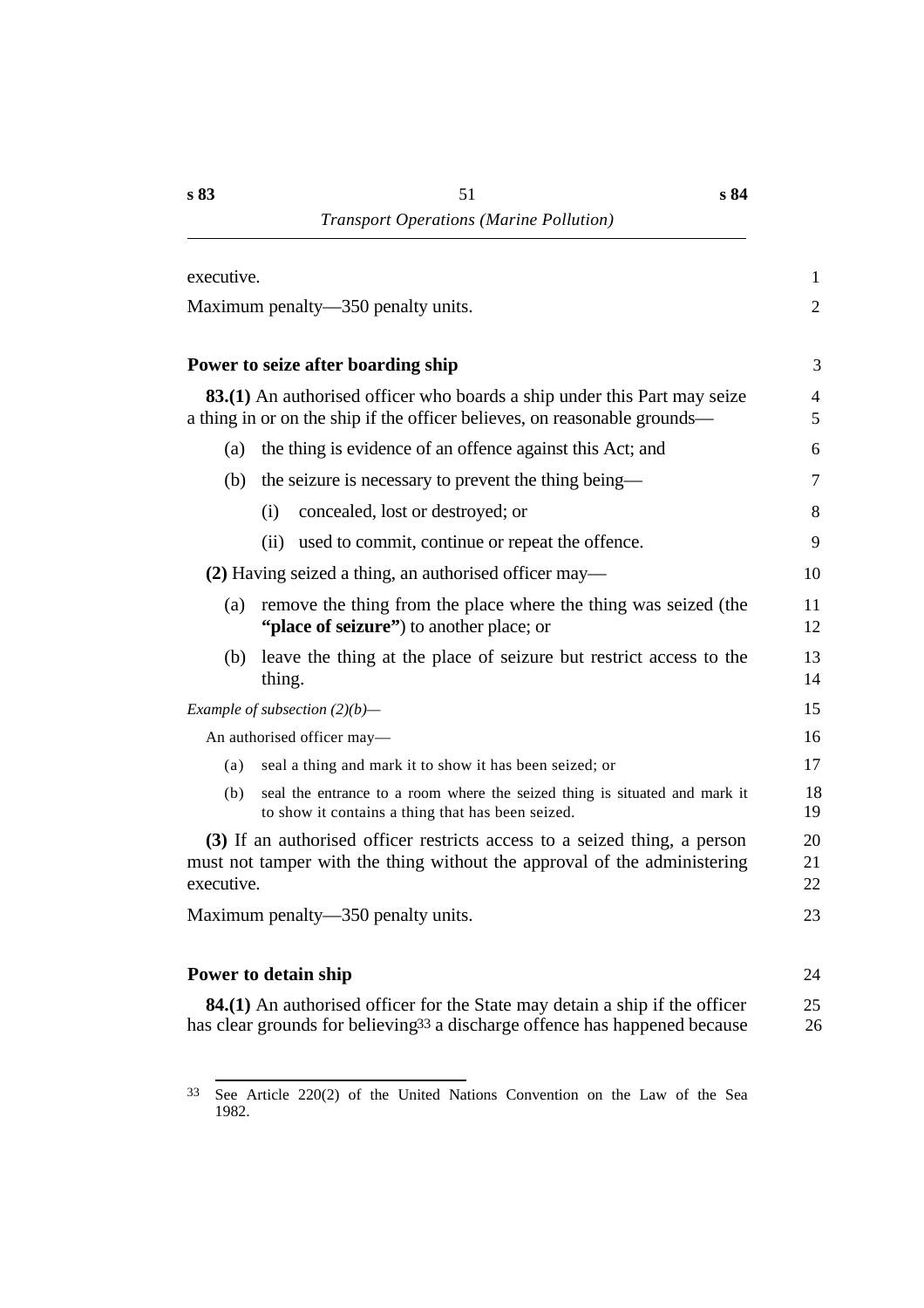| of acts or omissions in relation to the ship in coastal waters.                                                                                                                                               | $\mathbf{1}$        |
|---------------------------------------------------------------------------------------------------------------------------------------------------------------------------------------------------------------|---------------------|
| (2) The authorised officer may, after detaining a ship, order the ship's<br>master to move the ship to a reasonable stated place.                                                                             | $\overline{2}$<br>3 |
| (3) The ship's master must comply with the order, unless the master has<br>a reasonable excuse.                                                                                                               | $\overline{4}$<br>5 |
| Maximum penalty—3 500 penalty units.                                                                                                                                                                          | 6                   |
| (4) The authorised officer may, acting with any necessary and reasonable<br>help and force, escort the ship to the place.                                                                                     | $\tau$<br>8         |
| (5) If, before the ship is released from detention, the ship leaves the place,<br>the ship's owner and master each commit an offence, unless there was a<br>reasonable excuse for the ship leaving the place. | 9<br>10<br>11       |
| Maximum penalty—3 500 penalty units.                                                                                                                                                                          | 12                  |
| $(6)$ In this section—                                                                                                                                                                                        | 13                  |
| "discharge offence" means a discharge offence within the meaning of<br>Part 4, 5, 6, 7, 8 or 9.                                                                                                               | 14<br>15            |
| <b>Procedure after detention of ship</b>                                                                                                                                                                      | 16                  |
| <b>85.</b> As soon as practicable after a ship is detained by an authorised officer<br>under section 84, the officer must give to the ship's master an approved<br>notice stating that the ship—              | 17<br>18<br>19      |
| is detained; and<br>(a)                                                                                                                                                                                       | 20                  |
| may be released on giving security worked out under<br>(b)<br>section 113.34                                                                                                                                  | 21<br>22            |
| Procedure after seizure of evidence                                                                                                                                                                           | 23                  |
| <b>86.(1)</b> This section does not apply to a ship detained under section 84.                                                                                                                                | 24                  |
| (2) As soon as practicable after a thing is seized by an authorised officer<br>under this Part, the officer must give a receipt for it to the person from<br>whom it was seized.                              | 25<br>26<br>27      |
|                                                                                                                                                                                                               |                     |

<sup>34</sup> Section 113 is about how a detained ship may be released on giving security.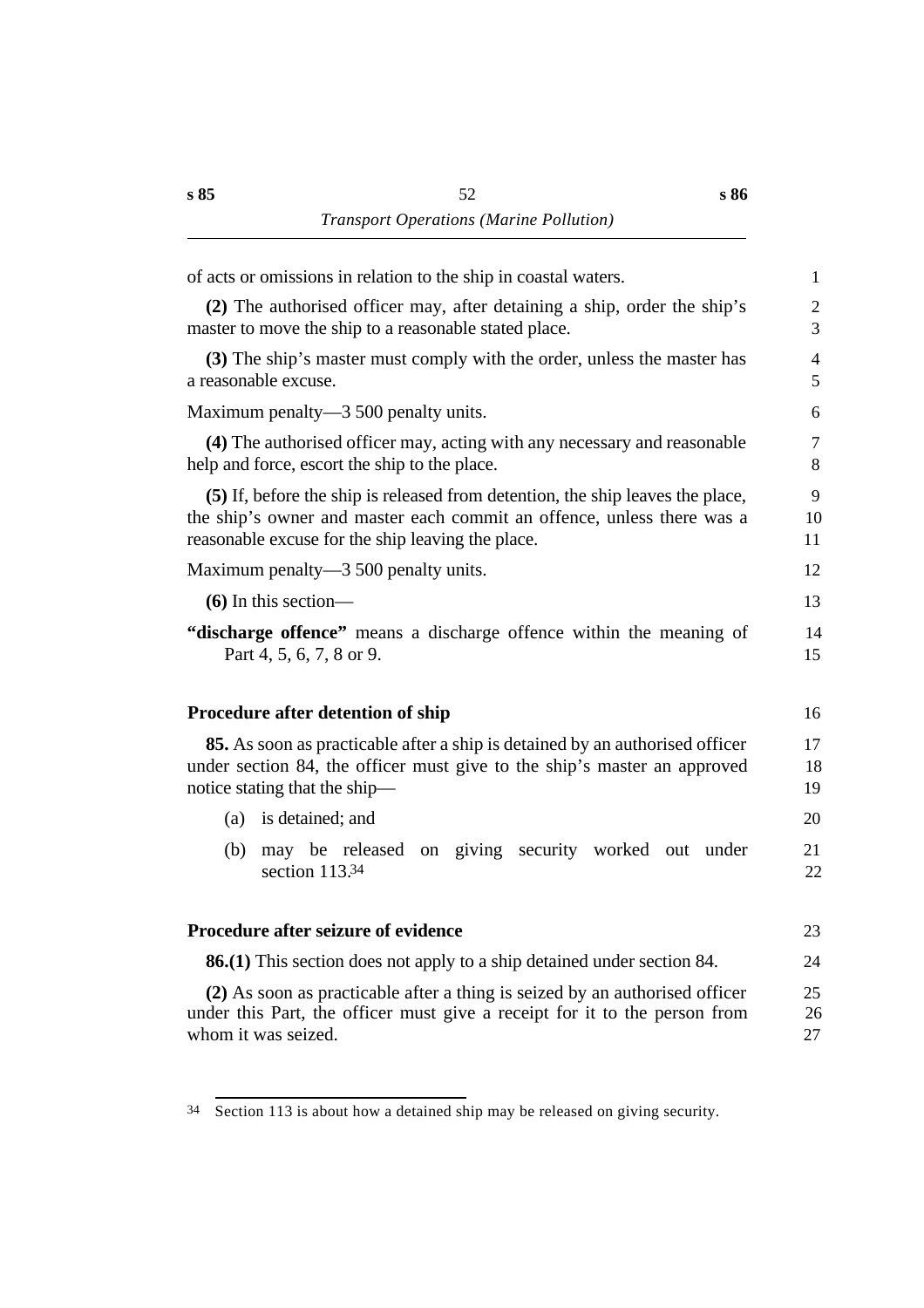**s 87**

| condition.    | (3) The receipt must describe generally each thing seized and its                                                                                                                                            | $\mathbf{1}$<br>$\overline{2}$ |
|---------------|--------------------------------------------------------------------------------------------------------------------------------------------------------------------------------------------------------------|--------------------------------|
|               | $(4)$ If, for any reason, it is not practicable to comply with subsection $(2)$ ,<br>the officer must leave the receipt at the place of seizure in a reasonably<br>secure way and in a conspicuous position. | 3<br>4<br>5                    |
|               | $(5)$ Subsection $(2)$ does not apply if—                                                                                                                                                                    | 6                              |
| (a)           | the thing is unattended when seized; and                                                                                                                                                                     | $\tau$                         |
| (b)           | the thing's owner is unknown; and                                                                                                                                                                            | 8                              |
| (c)           | the owner cannot be found after reasonable inquiries (given the<br>thing's value) have been made.                                                                                                            | 9<br>10                        |
|               | (6) Until a seized thing is returned or otherwise finally dealt with, an<br>authorised officer must allow a person who would be entitled to a seized<br>thing if it were not in the officer's possession—    | 11<br>12<br>13                 |
| (a)           | to inspect it; and                                                                                                                                                                                           | 14                             |
|               | (b) if it is a document—to make copies of it.                                                                                                                                                                | 15                             |
|               | (7) The officer must return a seized thing to the person at the end of—                                                                                                                                      | 16                             |
| (a)           | 6 months; or                                                                                                                                                                                                 | 17                             |
|               | (b) if a prosecution for an offence involving it is started within<br>6 months—the prosecution for the offence and any appeal from<br>the prosecution.                                                       | 18<br>19<br>20                 |
| is necessary. | $(8)$ Despite subsection $(7)$ , the officer must return the seized thing to the<br>person immediately the officer stops being satisfied its retention as evidence                                           | 21<br>22<br>23                 |
|               | (9) However, the officer need not return the seized thing if the officer<br>believes, on reasonable grounds, it is necessary to retain it to prevent its use<br>in committing an offence.                    | 24<br>25<br>26                 |
|               | Division 4—Other enforcement powers of authorised officers                                                                                                                                                   | 27                             |
|               | Power to require name and address                                                                                                                                                                            | 28                             |
|               | 87.(1) An authorised officer may require a person to state the person's                                                                                                                                      | 29                             |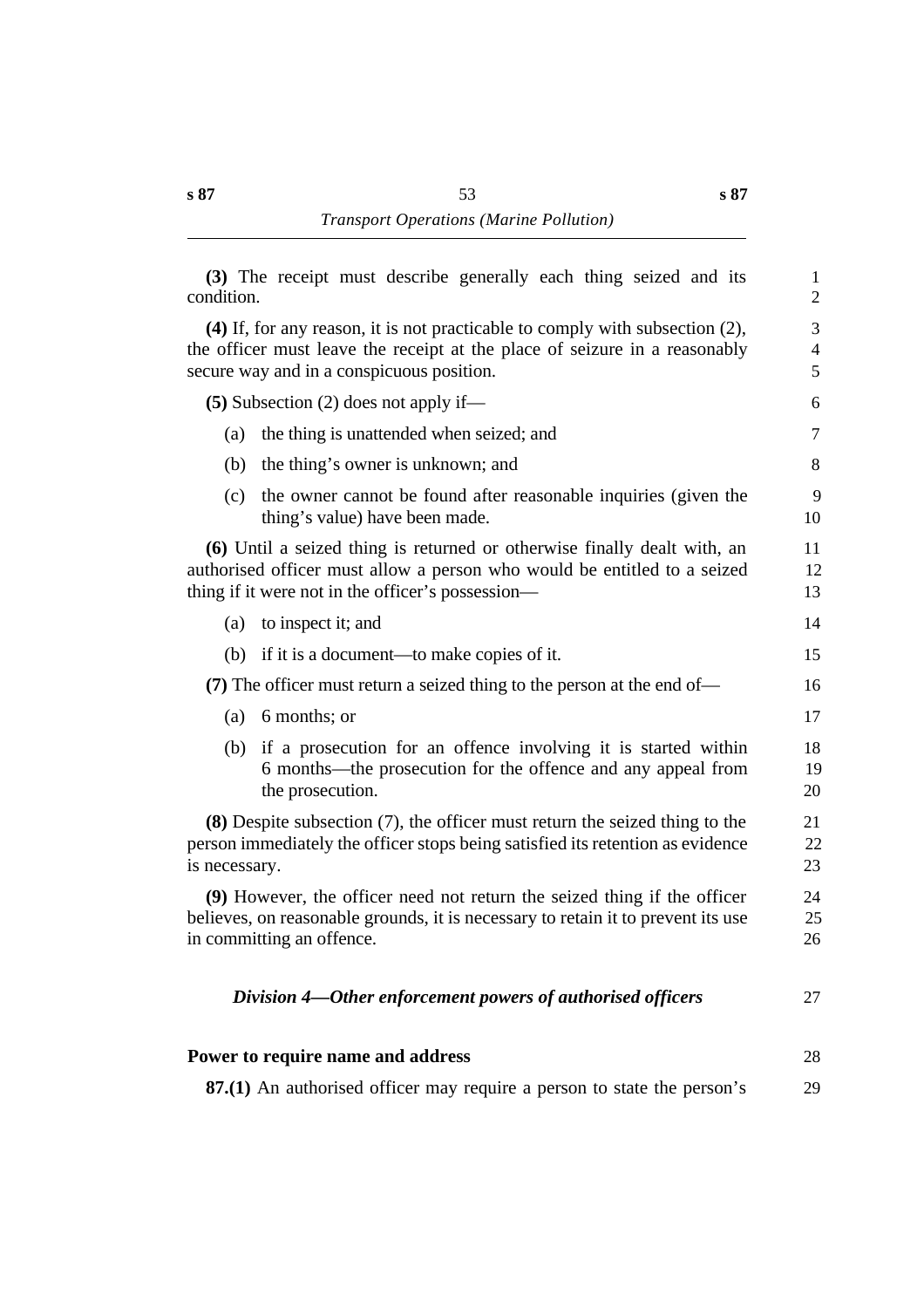| name and address if the officer-                                                                                                                                                                                      | $\mathbf{1}$             |
|-----------------------------------------------------------------------------------------------------------------------------------------------------------------------------------------------------------------------|--------------------------|
| finds the person committing an offence against this Act; or<br>(a)                                                                                                                                                    | $\overline{2}$           |
| finds the person in circumstances that lead, or has information<br>(b)<br>that leads, the officer to suspect on reasonable grounds the person<br>has just committed an offence against this Act.                      | 3<br>$\overline{4}$<br>5 |
| (2) When making the requirement, the authorised officer must warn the<br>person it is an offence to fail to state the person's name and address unless<br>the person has a reasonable excuse.                         | 6<br>$\tau$<br>8         |
| (3) The authorised officer may require the person to give evidence of the<br>correctness of the person's name or address if the officer suspects, on<br>reasonable grounds, that the stated name or address is false. | 9<br>10<br>11            |
| $(4)$ A person must comply with a requirement under subsection $(1)$ or<br>(3), unless the person has a reasonable excuse.                                                                                            | 12<br>13                 |
| Maximum penalty—200 penalty units.                                                                                                                                                                                    | 14                       |
| (5) The person does not commit an offence against this section if—                                                                                                                                                    | 15                       |
| the authorised officer required the person to state the person's<br>(a)<br>name and address on suspicion of the person having committed<br>an offence against this Act; and                                           | 16<br>17<br>18           |
| the person is not proved to have committed the offence.<br>(b)                                                                                                                                                        | 19                       |
| Power to require information from certain persons                                                                                                                                                                     | 20                       |
| <b>88.(1)</b> This section applies if an authorised officer suspects, on<br>reasonable grounds-                                                                                                                       | 21<br>22                 |
| an offence against this Act has happened; and<br>(a)                                                                                                                                                                  | 23                       |
| (b)<br>a person may be able to give information about the offence.                                                                                                                                                    | 24                       |
| (2) The authorised officer may require the person to give information<br>about the suspected offence.                                                                                                                 | 25<br>26                 |
| (3) When making the requirement, the authorised officer must warn the<br>person it is an offence to fail to give the information unless the person has a<br>reasonable excuse.                                        | 27<br>28<br>29           |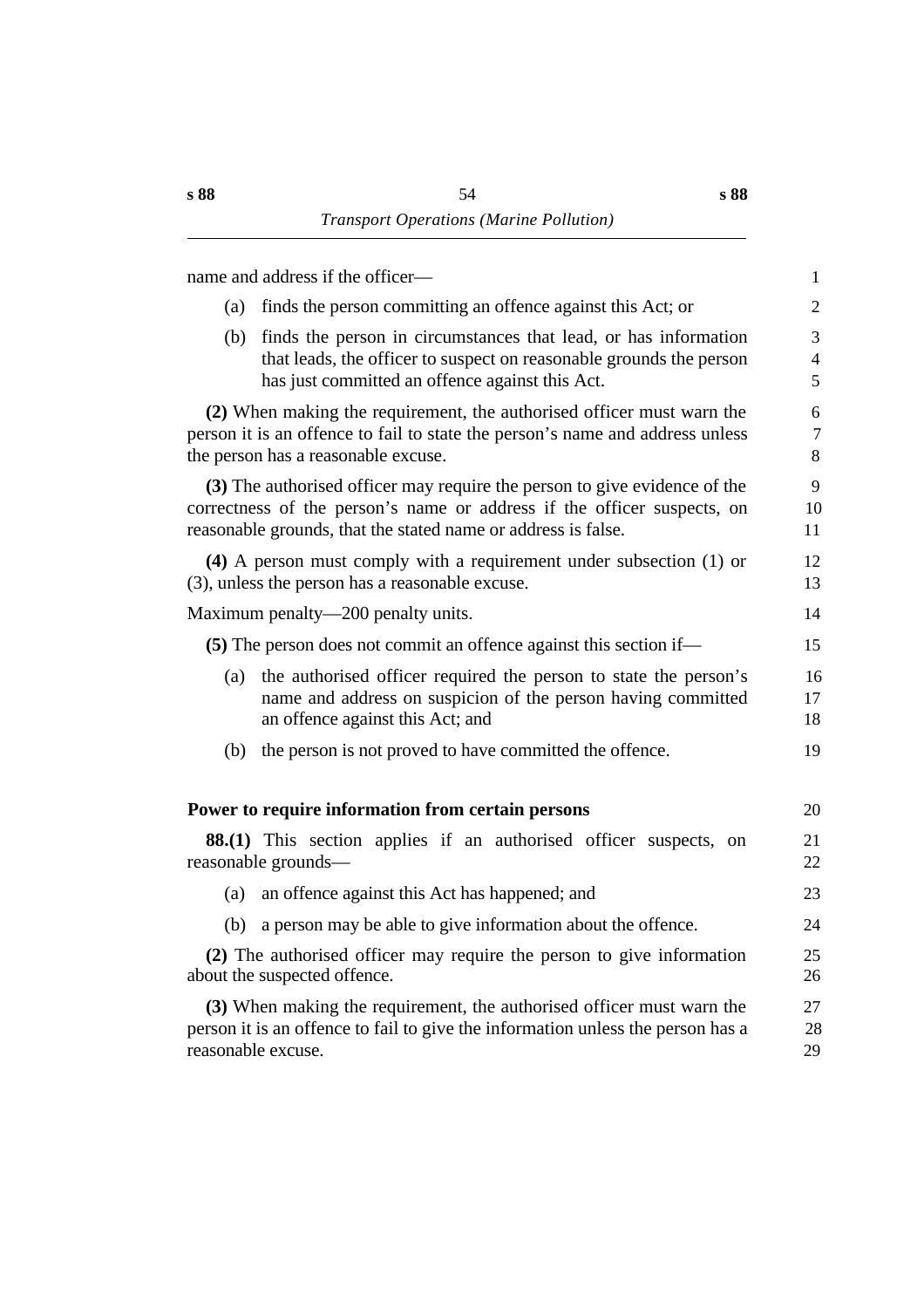| Power to require production of documents                                                                                                                                                                                            | $\mathbf{1}$        |
|-------------------------------------------------------------------------------------------------------------------------------------------------------------------------------------------------------------------------------------|---------------------|
| <b>89.(1)</b> An authorised officer may require a person to produce to the<br>officer for inspection a document required to be kept by the person-                                                                                  | $\mathfrak{2}$<br>3 |
| under this Act; or<br>(a)                                                                                                                                                                                                           | $\overline{4}$      |
| under the Commonwealth Navigation Act or the <i>Protection of the</i><br>(b)<br>Sea (Prevention of Pollution from Ships) Act 1983 (Cwlth).                                                                                          | 5<br>6              |
| (2) The person must produce the document for inspection, unless the<br>person has a reasonable excuse.                                                                                                                              | $\tau$<br>8         |
| Maximum penalty—200 penalty units.                                                                                                                                                                                                  | 9                   |
| (3) The authorised officer may keep the document to make a copy of it.                                                                                                                                                              | 10                  |
| (4) If the authorised officer makes a copy of the document, or an entry in<br>the document, the officer may require the person responsible for keeping the<br>document to certify the copy as a true copy of the document or entry. | 11<br>12<br>13      |
| (5) The person responsible for keeping the document must comply with<br>a requirement made under subsection (4), unless the person has a<br>reasonable excuse.                                                                      | 14<br>15<br>16      |
| Maximum penalty—200 penalty units.                                                                                                                                                                                                  | 17                  |
| (6) The authorised officer must return the document to the person as<br>soon as practicable after making the copy.                                                                                                                  | 18<br>19            |
| Division 5—Consent to entry of premises                                                                                                                                                                                             | 20                  |
| <b>Consent to entry</b>                                                                                                                                                                                                             | 21                  |
| <b>90.(1)</b> This section applies if an authorised officer intends to seek the<br>consent of an occupier of a place to an authorised officer entering the place<br>under this Part.                                                | 22<br>23<br>24      |
| (2) Before seeking the consent, the authorised officer must inform the<br>occupier-                                                                                                                                                 | 25<br>26            |
| of the purpose of the entry; and<br>(a)                                                                                                                                                                                             | 27                  |
| that anything found and seized may be used in evidence in court;<br>(b)<br>and                                                                                                                                                      | 28<br>29            |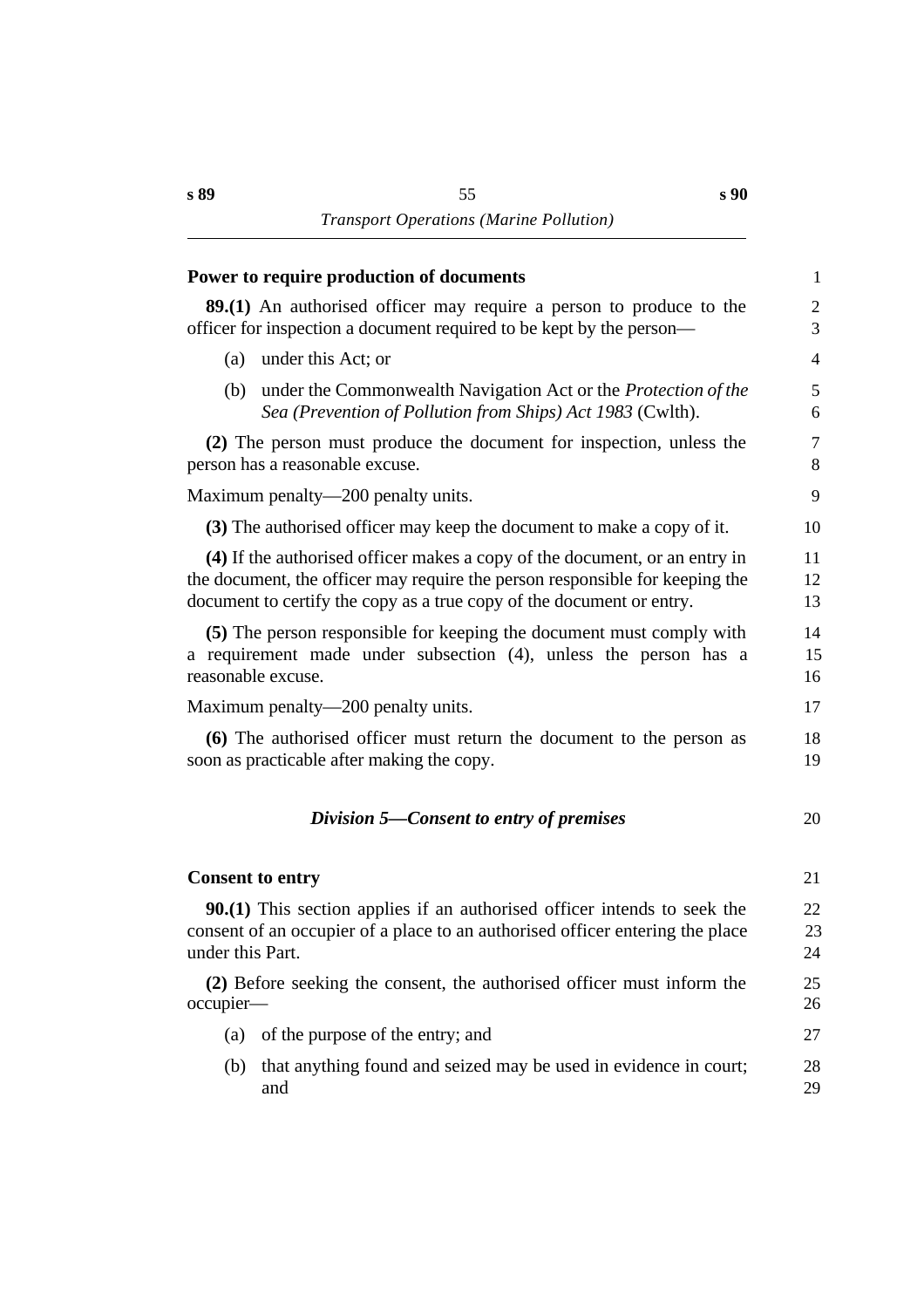| (c) | that the occupier is not required to consent.                                                                                                            | $\mathbf{1}$        |
|-----|----------------------------------------------------------------------------------------------------------------------------------------------------------|---------------------|
|     | (3) If the consent is given, the authorised officer may ask the occupier to<br>sign an acknowledgment of the consent.                                    | $\overline{c}$<br>3 |
|     | (4) The acknowledgment must—                                                                                                                             | 4                   |
| (a) | state the occupier was informed—                                                                                                                         | 5                   |
|     | of the purpose of the entry; and<br>(i)                                                                                                                  | 6                   |
|     | that anything found and seized may be used in evidence in<br>(ii)<br>court; and                                                                          | $\overline{7}$<br>8 |
|     | (iii) that the occupier was not required to consent; and                                                                                                 | 9                   |
| (b) | state the occupier gave the authorised officer consent under this<br>Part to enter the place and exercise the powers mentioned in<br>section $81;35$ and | 10<br>11<br>12      |
| (c) | state the time and date the consent was given.                                                                                                           | 13                  |
|     | (5) If the occupier signs an acknowledgment of consent, the authorised<br>officer must immediately give a copy to the occupier.                          | 14<br>15            |
|     | <b>Evidence of consent</b>                                                                                                                               | 16                  |
|     | <b>91.(1)</b> This section applies to a proceeding if—                                                                                                   | 17                  |
| (a) | a question arises whether an occupier of a place consented to the<br>entry of the place by an authorised officer under this Part; and                    | 18<br>19            |
| (b) | an acknowledgment under section 90 is not produced in evidence.                                                                                          | 20                  |
|     | (2) In a proceeding to which this section applies, the court may presume<br>the occupier did not consent, unless the contrary is proved.                 | 21<br>22            |

<sup>35</sup> Section 81 is about an authorised officer's general powers for ships and places.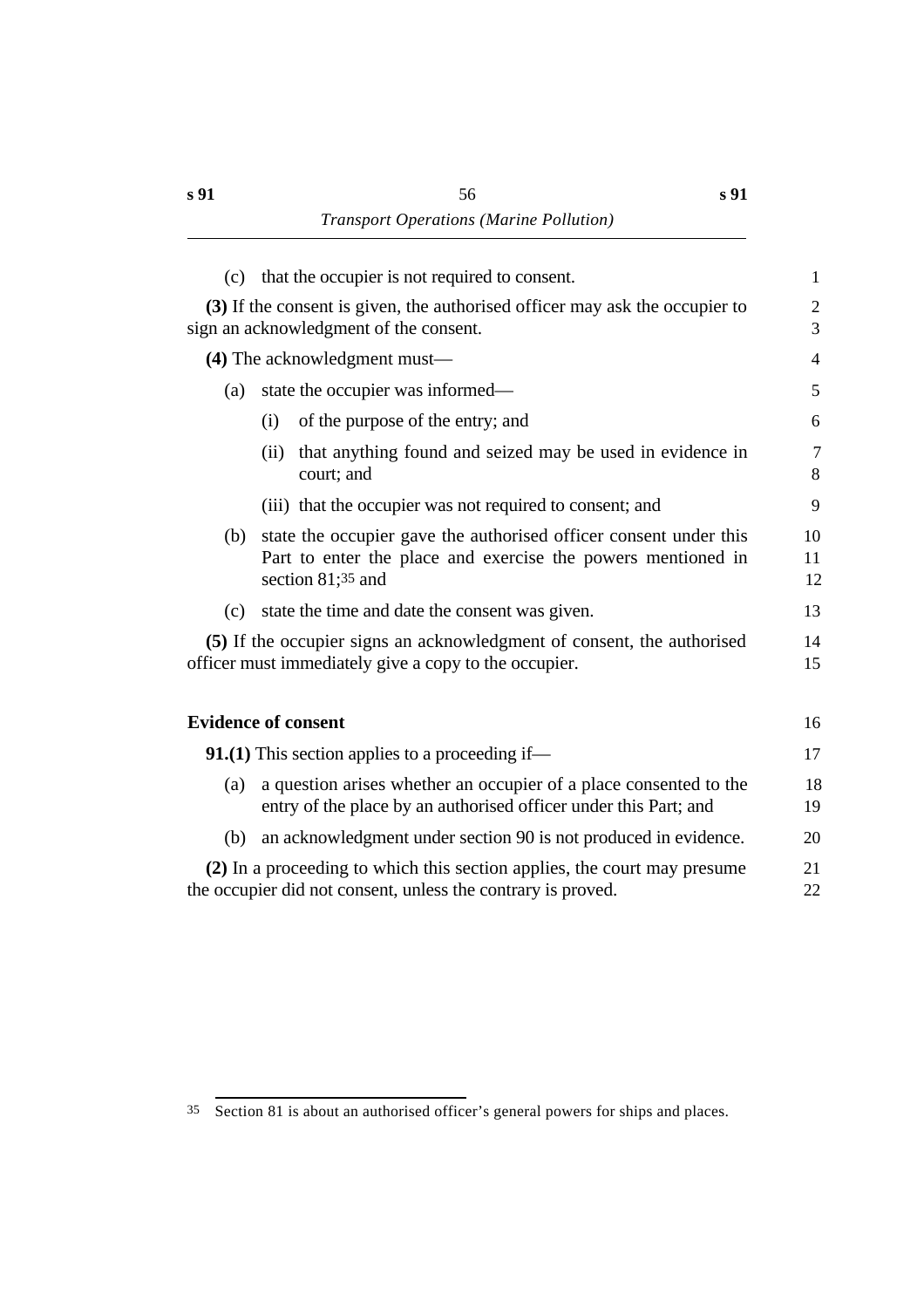# *Division 6—Response action to discharge and authorised officer's* 1 *emergency powers* 2

## **Purpose of Division** 3

**92.** The purpose of this Division is to enable a port authority (within its 4 port limits) or the State (generally), through powers given to authorised 5 officers under this Act, to direct and coordinate the response to a discharge 6 or probable discharge of pollutant into coastal waters. 7

| State has prime responsibility for directing emergency response                       | 8  |
|---------------------------------------------------------------------------------------|----|
| <b>93.(1)</b> This section applies if there is a discharge or probable discharge of   | 9  |
| pollutant into coastal waters (the "discharge").                                      | 10 |
| (2) The State has prime responsibility for directing and coordinating the             | 11 |
| response to the discharge.                                                            | 12 |
| (3) However, if there is a discharge within the limits of a port and the              | 13 |
| port authority has responsibility for the administration and enforcement of           | 14 |
| this Act, <sup>36</sup> the port authority has prime responsibility for directing and | 15 |
| coordinating the response.                                                            | 16 |
| (4) Subsection (3) does not apply if the State, by signed notice given by             | 17 |
| the chief executive to the chief executive officer of the port authority,             | 18 |
| assumes prime responsibility for directing and coordinating the response.             | 19 |
| (5) The State or port authority may consult with other interested agencies            | 20 |
| and entities and local governments in preparing a response to the discharge.          | 21 |
| <b>Emergency declaration may overrule local law</b>                                   | 22 |
| <b>94.(1)</b> The Minister may, by emergency declaration, declare a local law         | 23 |
| that is inconsistent with, or hinders, the State or port authority's response to      | 24 |
| a serious discharge of pollutant into coastal waters is of no effect to the           | 25 |
| extent, and for the period (not longer than 14 days), mentioned in the                | 26 |
| Minister's declaration.                                                               | 27 |
| (2) However, the Minister may make the emergency declaration only if                  | 28 |

#### 36 See section 129 (Devolution of powers).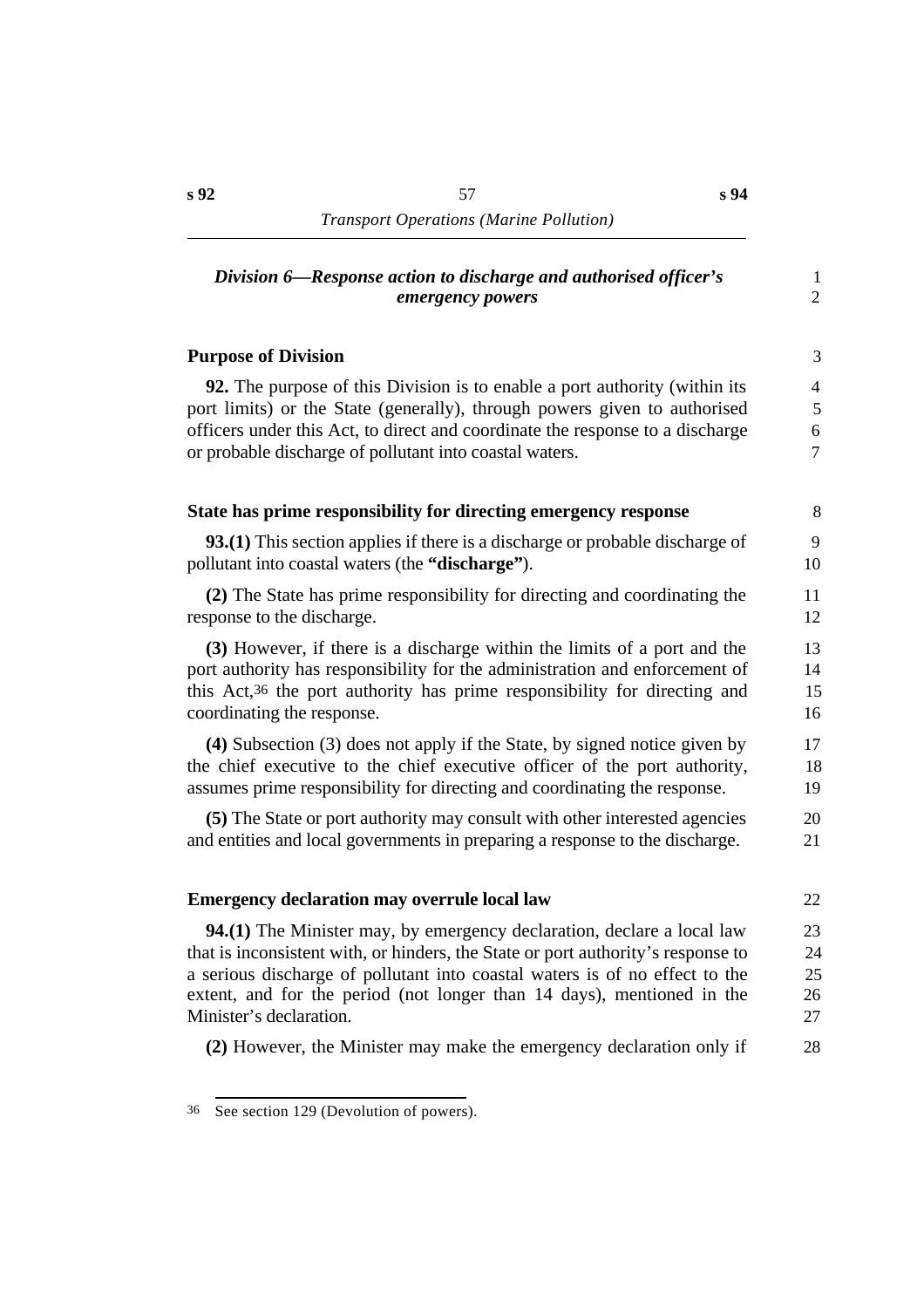| discharge.     | the Minister is satisfied that urgent action is needed to deal with the                                                                             | $\mathbf{1}$<br>$\overline{2}$ |
|----------------|-----------------------------------------------------------------------------------------------------------------------------------------------------|--------------------------------|
|                | (3) The declaration must state it is an emergency declaration and outline<br>the nature of the emergency.                                           | 3<br>$\overline{4}$            |
| declaration.   | (4) The Minister is not required to engage in consultation about the                                                                                | 5<br>6                         |
| the emergency. | (5) The Minister must notify the declaration in the Gazette and may<br>publish it in other ways the Minister considers appropriate having regard to | $\overline{7}$<br>8<br>9       |
|                | (6) The Minister must repeal the declaration as soon as possible after the<br>Minister is satisfied the emergency no longer exists.                 | 10<br>11                       |
| gazetted.      | (7) Unless it is earlier repealed, the declaration expires 14 days after it is                                                                      | 12<br>13                       |
|                | (8) An emergency declaration is subordinate legislation.                                                                                            | 14                             |
|                | Authorised officer's powers in an emergency                                                                                                         | 15                             |
|                | <b>95.(1)</b> This section applies if an authorised officer is satisfied on<br>reasonable grounds that—                                             | 16<br>17                       |
| (a)            | a discharge of pollutant into coastal waters has happened, or is<br>likely to happen; and                                                           | 18<br>19                       |
| (b)            | urgent action is necessary to prevent or minimise the discharge<br>and its effect on Queensland's marine and coastal environment.                   | 20<br>21                       |
|                | $(2)$ An authorised officer may—                                                                                                                    | 22                             |
| (a)            | direct any person to take stated reasonable action within a stated<br>reasonable time; or                                                           | 23<br>24                       |
|                | (b) take the action, or authorise someone else to take the action.                                                                                  | 25                             |
|                | (3) Without limiting subsection (2), reasonable action includes action—                                                                             | 26                             |
| (a)            | to remove, destroy or disperse a discharged pollutant; and                                                                                          | 27                             |
| (b)            | to prevent the pollutant from reaching a stated place on water or<br>land; and                                                                      | 28<br>29                       |
| (c)            | to mitigate damage or injury caused to a stated place or thing on                                                                                   | 30                             |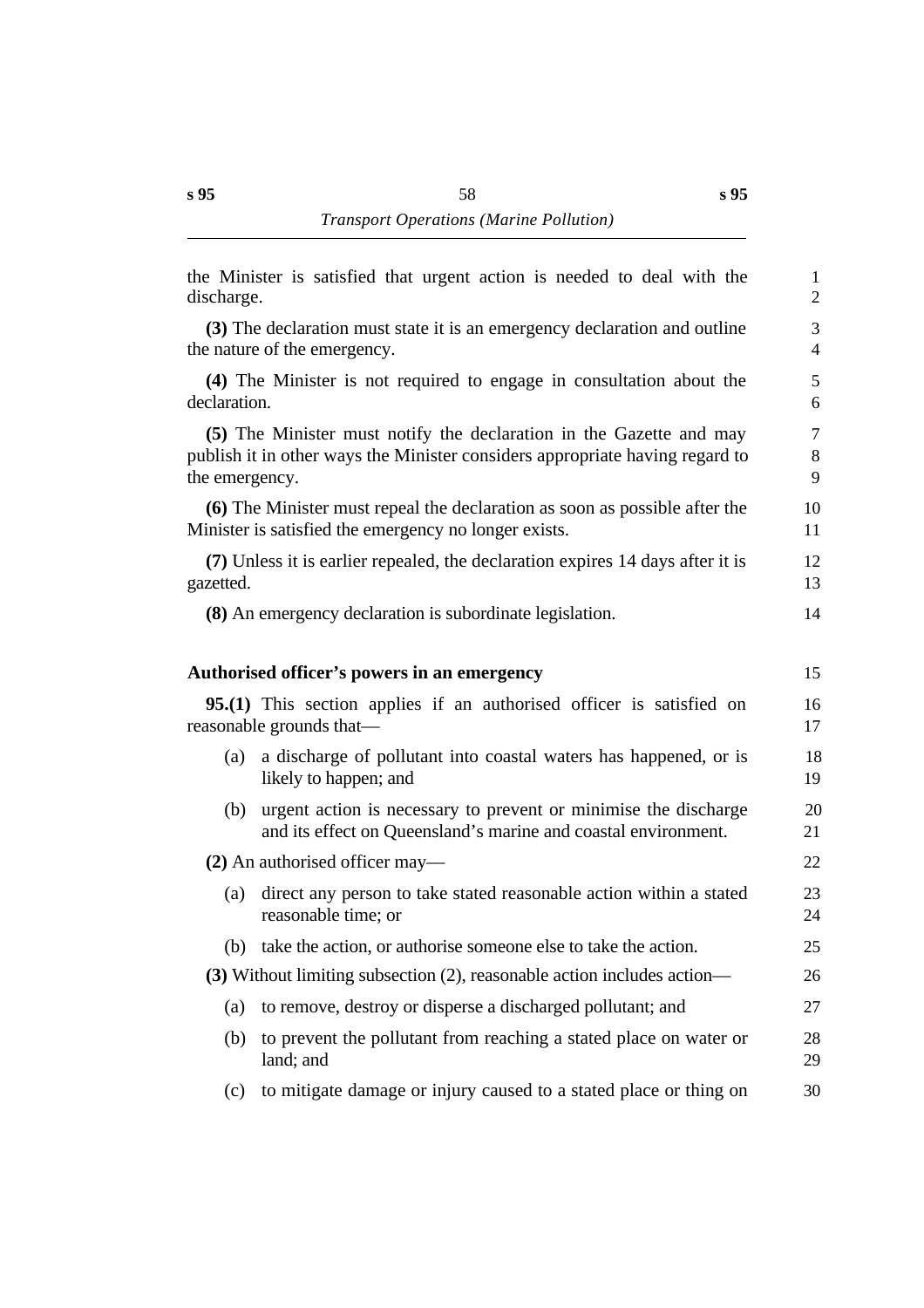**s 95**

| water or land by the pollutant; and                                                                                                                                                                                                                                                                                                                                     | $\mathbf{1}$               |
|-------------------------------------------------------------------------------------------------------------------------------------------------------------------------------------------------------------------------------------------------------------------------------------------------------------------------------------------------------------------------|----------------------------|
| (d)<br>to require any person-                                                                                                                                                                                                                                                                                                                                           | $\overline{2}$             |
| to do something that assists with action mentioned in<br>(i)<br>paragraph $(a)$ , $(b)$ or $(c)$ ; or                                                                                                                                                                                                                                                                   | 3<br>$\overline{4}$        |
| (ii) to stop doing something that may interfere with action<br>mentioned in paragraph $(a)$ , $(b)$ or $(c)$ .                                                                                                                                                                                                                                                          | 5<br>6                     |
| (4) The direction may be given orally or by written notice.                                                                                                                                                                                                                                                                                                             | $\tau$                     |
| (5) If the direction is given orally, the authorised officer must, as soon as<br>practicable, confirm the direction by written notice given to the person.                                                                                                                                                                                                              | 8<br>9                     |
| (6) A person to whom a direction is given under subsection $(2)(a)$ must<br>comply with the direction, unless the person has a reasonable excuse.                                                                                                                                                                                                                       | 10<br>11                   |
| Maximum penalty—350 penalty units.                                                                                                                                                                                                                                                                                                                                      | 12                         |
| (7) If the authorised officer decides to take the action, the officer may—                                                                                                                                                                                                                                                                                              | 13                         |
| board any ship or, without a warrant, enter any place and take the<br>(a)<br>action; and                                                                                                                                                                                                                                                                                | 14<br>15                   |
| in taking the action, exercise any of the powers (other than<br>(b)<br>investigatory powers) under this Part.                                                                                                                                                                                                                                                           | 16<br>17                   |
| (8) The authorised officer may exercise the powers mentioned in<br>subsection (7) ("emergency powers") with any necessary and reasonable<br>help and force.                                                                                                                                                                                                             | 18<br>19<br>20             |
| (9) If a person or thing is obstructing or preventing an authorised officer<br>from boarding a ship or entering a place or taking action on or at any ship or<br>place while the authorised officer is exercising or attempting to exercise<br>emergency powers, a police officer may, if asked by the authorised officer,<br>using any necessary and reasonable force— | 21<br>22<br>23<br>24<br>25 |
| remove the person or thing from the place; and<br>(a)                                                                                                                                                                                                                                                                                                                   | 26                         |
| take all reasonable measures to ensure the person or thing does<br>(b)<br>not again obstruct or prevent the action being taken.                                                                                                                                                                                                                                         | 27<br>28                   |
| (10) In exercising or attempting to exercise emergency powers, an<br>authorised officer must take all reasonable steps to ensure the officer causes<br>as little inconvenience, and does as little damage, as is practicable in the<br>circumstances.                                                                                                                   | 29<br>30<br>31<br>32       |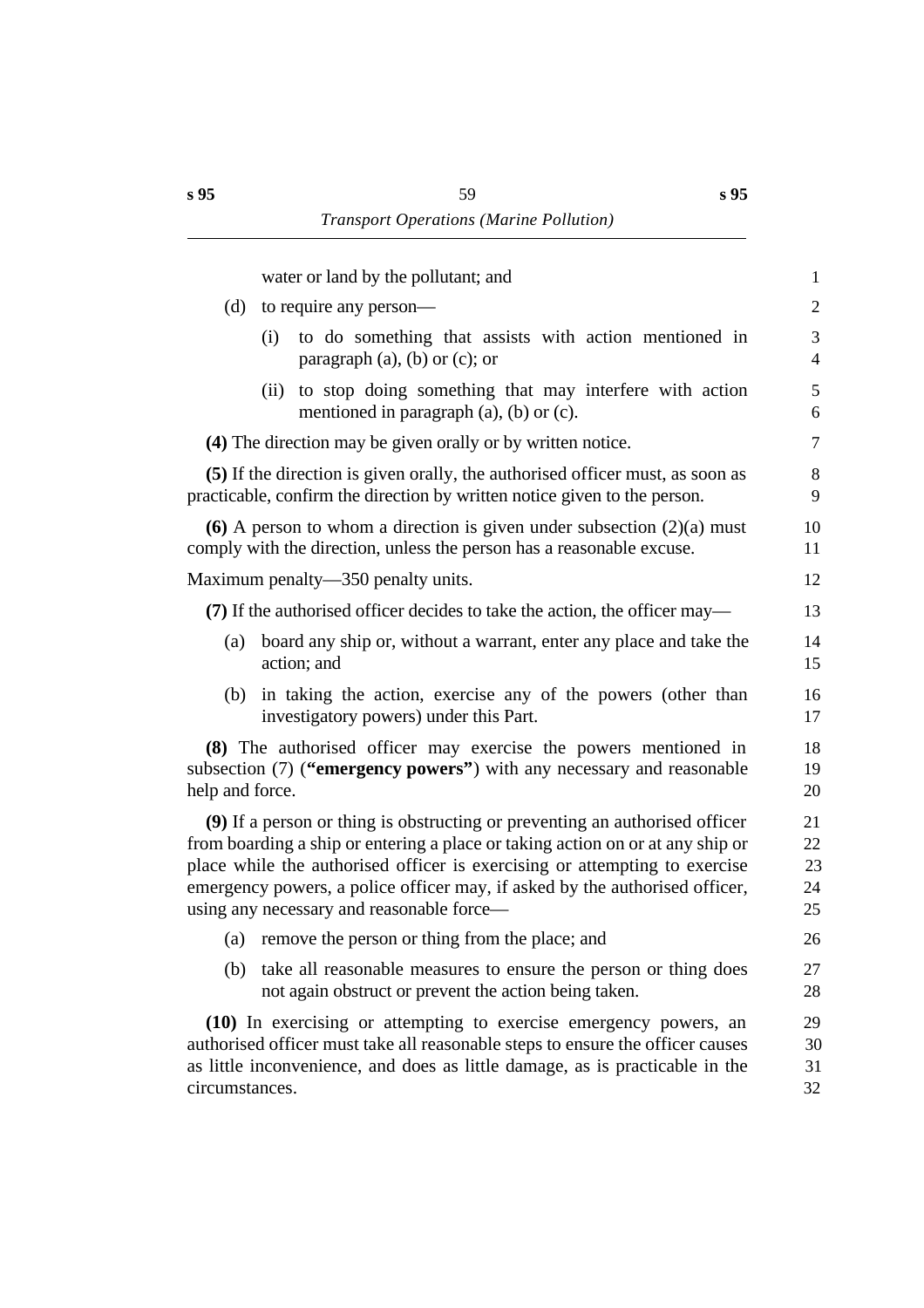| from this section. | (11) This section does not limit any power an authorised officer has apart                                                                                                        | $\mathbf{1}$<br>$\overline{2}$ |
|--------------------|-----------------------------------------------------------------------------------------------------------------------------------------------------------------------------------|--------------------------------|
|                    | (12) If an authorised officer authorises a person to take action under<br>subsection $(2)(b)$ —                                                                                   | 3<br>$\overline{4}$            |
| (a)                | the<br>mentioned<br>the<br>person<br>may<br>exercise<br>powers<br>in<br>subsection $(7)(a)$ ; and                                                                                 | 5<br>6                         |
| (b)                | the officer must inform the person—                                                                                                                                               | $\overline{7}$                 |
|                    | of the action the person is authorised to take; and<br>(i)                                                                                                                        | 8                              |
|                    | (ii) of the person's powers under this section; and                                                                                                                               | 9                              |
|                    | (iii) in general terms, of section 109;37 and                                                                                                                                     | 10                             |
| (c)                | subsections $(8)$ , $(9)$ and $(10)$ (so far as they relate to the power<br>mentioned in subsection $(7)(a)$ apply to the person as if the<br>person were the authorised officer. | 11<br>12<br>13                 |
|                    | Authorised officer may direct emergency release of pollutant                                                                                                                      | 14                             |
|                    | <b>96.(1)</b> An authorised officer may give a written direction to a person to<br>release a pollutant into coastal waters if the officer is satisfied—                           | 15<br>16                       |
| (a)                | it is necessary and reasonable to release the pollutant because of<br>an emergency; and                                                                                           | 17<br>18                       |
| (b)                | there is no other practicable alternative to the release.                                                                                                                         | 19                             |
| direction.         | (2) The authorised officer may impose reasonable conditions on the                                                                                                                | 20<br>21                       |
|                    | (3) A person to whom a direction is given must—                                                                                                                                   | 22                             |
| (a)                | comply with the direction, unless the person has a reasonable<br>excuse; and                                                                                                      | 23<br>24                       |
| (b)                | take all reasonable and practicable precautions to prevent or<br>minimise-                                                                                                        | 25<br>26                       |
|                    | harm being caused to Queensland's marine and coastal<br>(i)<br>environment; and                                                                                                   | 27<br>28                       |

<sup>37</sup> Section 109 imposes on an authorised officer a requirement to give notice of any damage done in the exercise of a power.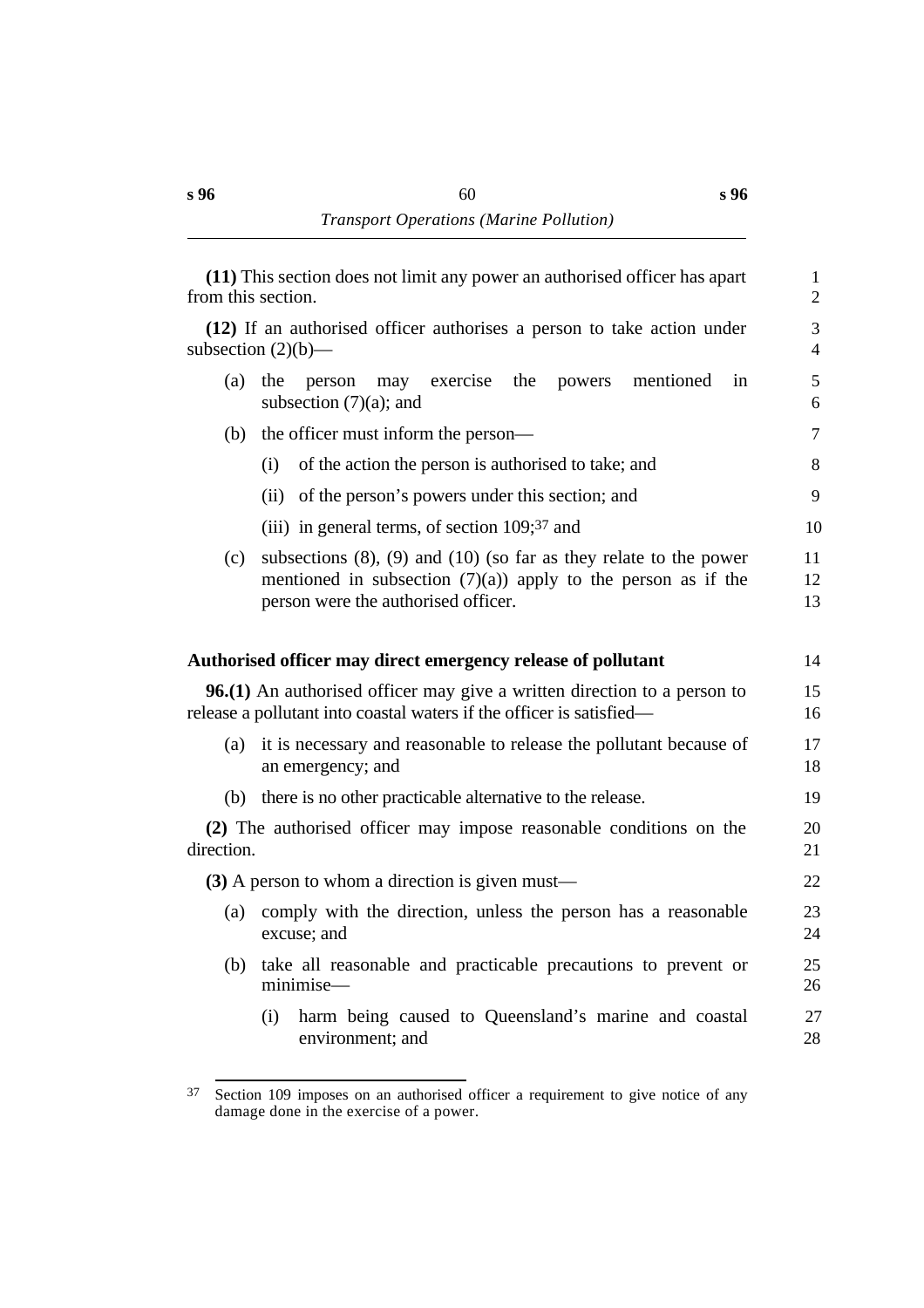| (ii) loss or damage to property.                                                                                                                                                                                                                                                                                                                                                                                          | $\mathbf{1}$                     |
|---------------------------------------------------------------------------------------------------------------------------------------------------------------------------------------------------------------------------------------------------------------------------------------------------------------------------------------------------------------------------------------------------------------------------|----------------------------------|
| Maximum penalty—200 penalty units.                                                                                                                                                                                                                                                                                                                                                                                        | $\overline{2}$                   |
| (4) A person to whom a direction is given does not contravene this Act<br>merely because the person complies with the direction.                                                                                                                                                                                                                                                                                          | 3<br>$\overline{4}$              |
| Division 7-Power of intervention                                                                                                                                                                                                                                                                                                                                                                                          | 5                                |
| <b>Definitions for Division</b>                                                                                                                                                                                                                                                                                                                                                                                           | 6                                |
| 97. In this Division—                                                                                                                                                                                                                                                                                                                                                                                                     | 7                                |
| "Australian Maritime Safety Authority" has the meaning given by the<br>Australian Maritime Safety Authority Act 1990 (Cwlth).                                                                                                                                                                                                                                                                                             | 8<br>9                           |
| "cargo" includes ballast and ship's stores and fuel.                                                                                                                                                                                                                                                                                                                                                                      | 10                               |
| "Intervention Convention" means the International Convention Relating<br>to Intervention on the High Seas in Cases of Oil Pollution Casualties.                                                                                                                                                                                                                                                                           | 11<br>12                         |
| "maritime casualty" means a collision of ships, stranding or other incident<br>of navigation, or other happening on board a ship or external to it<br>resulting in material damage or imminent threat of material damage to<br>a ship or cargo.                                                                                                                                                                           | 13<br>14<br>15<br>16             |
| <b>Power of intervention</b>                                                                                                                                                                                                                                                                                                                                                                                              | 17                               |
| <b>98.(1)</b> This section applies if the chief executive is satisfied, following a<br>maritime casualty or acts related to a maritime casualty, that there is grave<br>and imminent danger to the Queensland coastline, or to related Queensland<br>interests, from the discharge or threat of discharge of pollutant into coastal<br>waters that may reasonably be expected to result in major harmful<br>consequences. | 18<br>19<br>20<br>21<br>22<br>23 |
| (2) Without limiting subsection (1), the chief executive may take<br>measures the chief executive considers necessary to prevent, minimise or<br>eliminate the danger, including, for example—                                                                                                                                                                                                                            | 24<br>25<br>26                   |
| taking action, whether or not directions have been issued under<br>(a)<br>paragraph (b) in relation to the ship—                                                                                                                                                                                                                                                                                                          | 27<br>28                         |
| to move the ship or part of the ship to another place; or<br>(i)                                                                                                                                                                                                                                                                                                                                                          | 29                               |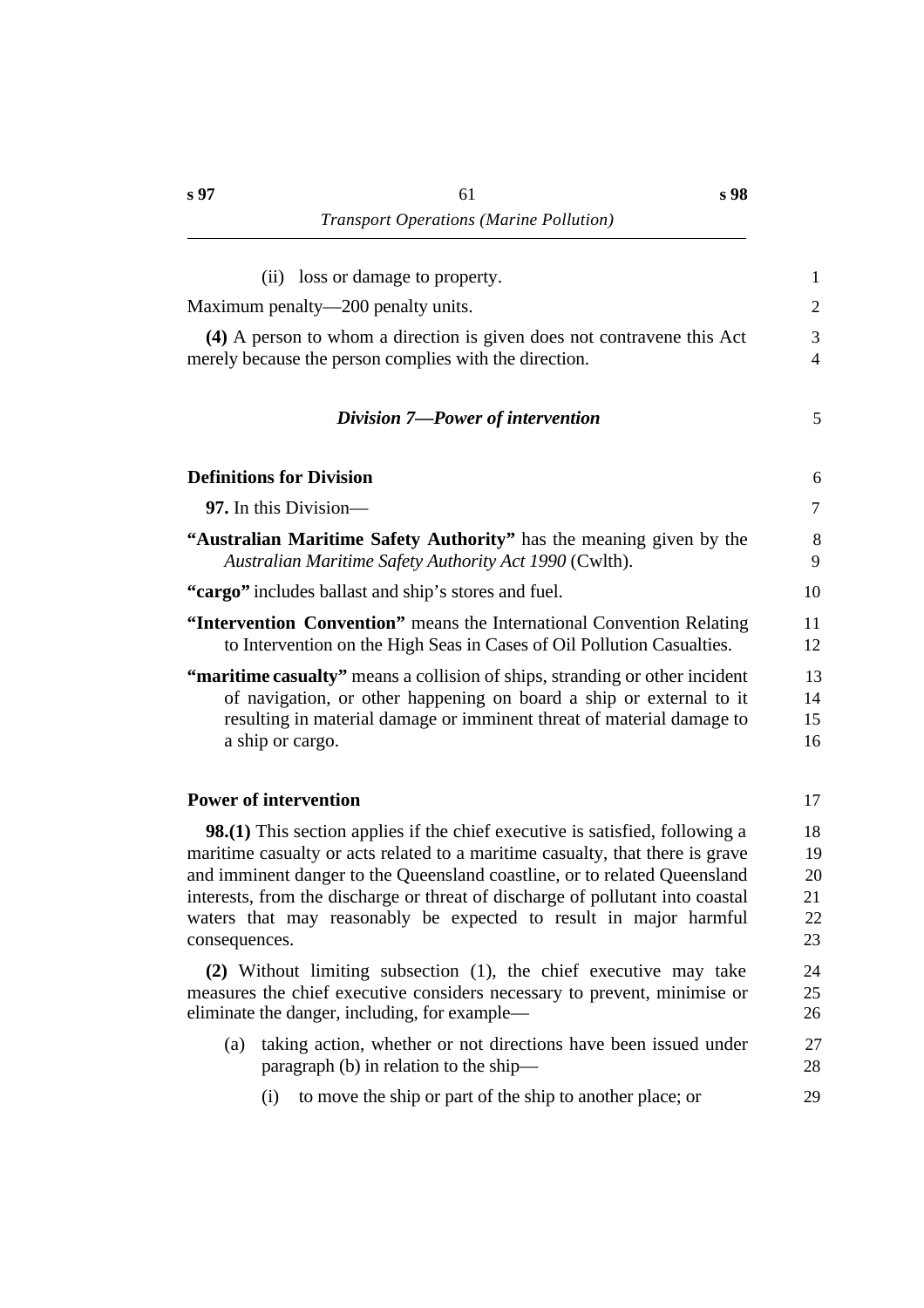|                    |      | (ii) to remove cargo from the ship; or                                                                                                                                                                           | $\mathbf{1}$        |
|--------------------|------|------------------------------------------------------------------------------------------------------------------------------------------------------------------------------------------------------------------|---------------------|
|                    |      | (iii) to salvage the ship, part of the ship or any of the ship's<br>cargo; or                                                                                                                                    | $\overline{2}$<br>3 |
|                    |      | (iv) to sink or destroy the ship or part of the ship; or                                                                                                                                                         | $\overline{4}$      |
|                    |      | (v) to take over control of the ship or part of the ship; and                                                                                                                                                    | 5                   |
| (b)                |      | issuing directions of the kind authorised by section 99 to-                                                                                                                                                      | 6                   |
|                    | (i)  | the ship's owner; or                                                                                                                                                                                             | $\tau$              |
|                    |      | (ii) the ship's master; or                                                                                                                                                                                       | 8                   |
|                    |      | (iii) any salvor in possession of the ship.                                                                                                                                                                      | 9                   |
|                    |      | (3) The chief executive must not exercise the chief executive's powers<br>under subsection (2)(a)(iv) without the Minister's written approval.                                                                   | 10<br>11            |
|                    |      | (4) This section does not authorise the taking of measures against a<br>warship or other ship owned or operated by a foreign country and used, for<br>the time being, only on government non-commercial service. | 12<br>13<br>14      |
|                    |      | (5) The Minister and the chief executive must, in and in relation to the<br>exercise of a power under this section—                                                                                              | 15<br>16            |
| (a)                |      | act in accordance with section 100;38 and                                                                                                                                                                        | 17                  |
| (b)                |      | have regard to-                                                                                                                                                                                                  | 18                  |
|                    | (i)  | the extent and probability of imminent damage if the power<br>is not exercised; and                                                                                                                              | 19<br>20            |
|                    | (ii) | the likelihood of the exercise of the power being effective;<br>and                                                                                                                                              | 21<br>22            |
|                    |      | (iii) the extent of the damage likely to be caused by the exercise<br>of the power.                                                                                                                              | 23<br>24            |
| from this section. |      | (6) This section does not limit any other right or power the State has apart                                                                                                                                     | 25<br>26            |
|                    |      |                                                                                                                                                                                                                  |                     |

<sup>38</sup> Section 100 sets out the things that must be done before the power is exercised.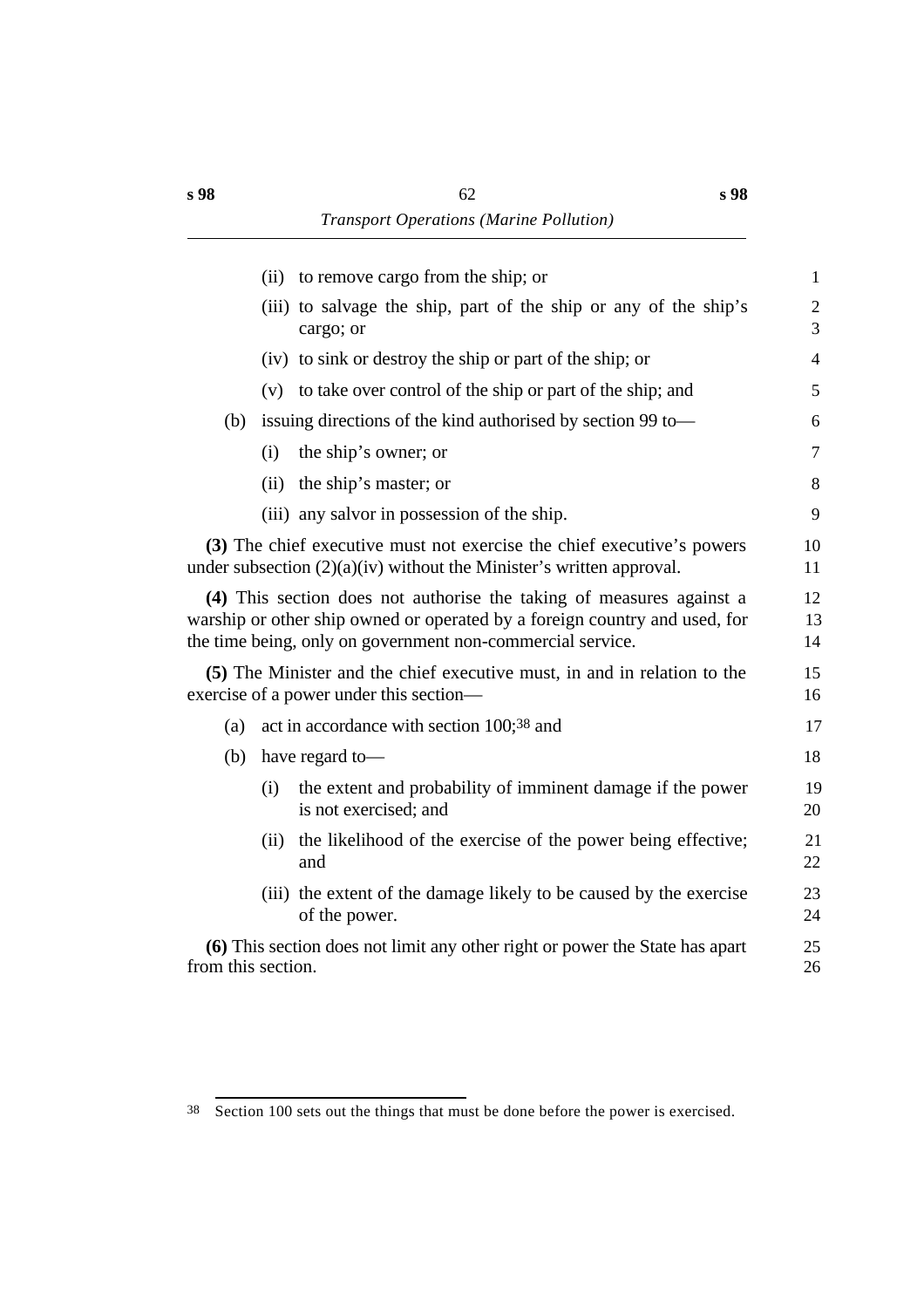**s 100**

|     | Directions under s 99 may require taking of action                                                                                                                                       | $\mathbf{1}$                          |
|-----|------------------------------------------------------------------------------------------------------------------------------------------------------------------------------------------|---------------------------------------|
|     | <b>99.(1)</b> A direction under section 98 issued in relation to a ship may<br>require the doing, or prohibit the doing, of anything in relation to the ship,<br>including, for example— | $\overline{c}$<br>3<br>$\overline{4}$ |
| (a) | the movement of the ship or part of the ship; and                                                                                                                                        | 5                                     |
| (b) | the removal of cargo from the ship; and                                                                                                                                                  | 6                                     |
| (c) | the taking of salvage measures in relation to the ship, part of the<br>ship or any of the ship's cargo; and                                                                              | $\tau$<br>8                           |
| (d) | the sinking or destruction of the ship or part of the ship; and                                                                                                                          | 9                                     |
| (e) | the sinking, destruction or discharging into the sea of any of the<br>ship's cargo; and                                                                                                  | 10<br>11                              |
| (f) | the handing over of control of the ship or part of the ship.                                                                                                                             | 12                                    |
|     | (2) The chief executive must not issue a direction under subsection $(1)(d)$<br>without the Minister's written approval.                                                                 | 13<br>14                              |
|     | $(3)$ Without limiting subsection $(1)$ , a direction may—                                                                                                                               | 15                                    |
| (a) | require that anything be done in accordance with the direction,<br>with the approval, or in accordance with the instructions, of a<br>stated person; or                                  | 16<br>17<br>18                        |
| (b) | prohibit the doing of anything other than in accordance with the<br>direction, with the approval, or in accordance with the<br>instructions, of a stated person.                         | 19<br>20<br>21                        |
|     | Things to be done before power to intervene is exercised                                                                                                                                 | 22                                    |
|     | <b>100.(1)</b> Before exercising the power of intervention under section 98, the<br>chief executive must—                                                                                | 23<br>24                              |
|     | (a) to the greatest extent practicable, ensure the exercise of the power<br>will not involve a threat to human life; and                                                                 | 25<br>26                              |
| (b) | have regard to Australia's obligations under the Intervention<br>Convention; and                                                                                                         | 27<br>28                              |
| (c) | consult with the Australian Maritime Safety Authority; and                                                                                                                               | 29                                    |
| (d) | consult with the relevant ship's owner.                                                                                                                                                  | 30                                    |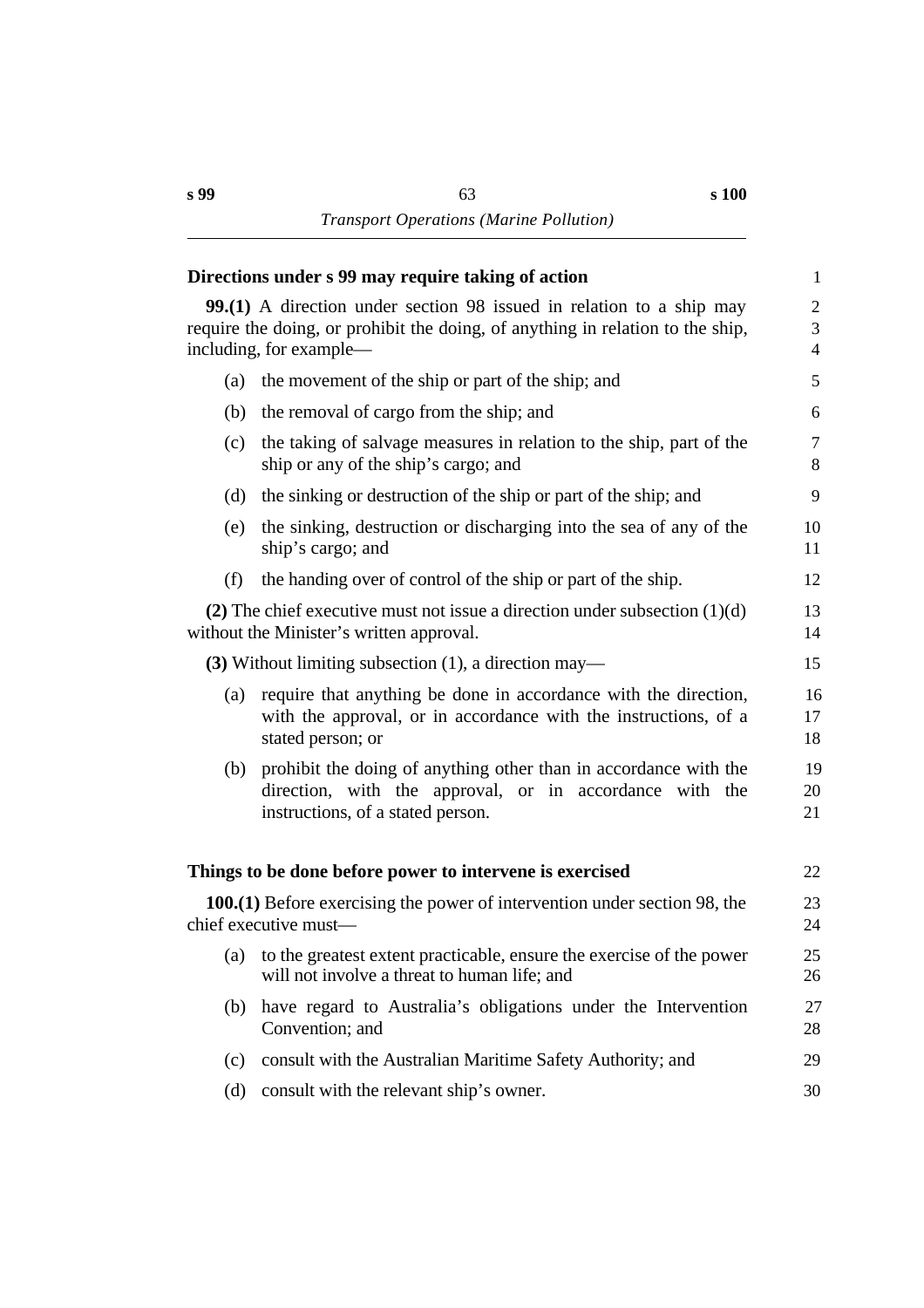| <b>Division 8-Offences</b>                                                                                                                                                                                                                                                                                                                                                               | $\overline{4}$             |
|------------------------------------------------------------------------------------------------------------------------------------------------------------------------------------------------------------------------------------------------------------------------------------------------------------------------------------------------------------------------------------------|----------------------------|
| <b>Failure to help authorised officer—emergency</b>                                                                                                                                                                                                                                                                                                                                      | 5                          |
| 101.(1) This section applies if—                                                                                                                                                                                                                                                                                                                                                         | 6                          |
| an authorised officer is taking action under section 95;39 and<br>(a)                                                                                                                                                                                                                                                                                                                    | $\overline{7}$             |
| the officer requires a person to give reasonable help to the officer<br>(b)<br>under section $81(1)(h)^{40}$ for the exercise of a power.                                                                                                                                                                                                                                                | $8\,$<br>9                 |
| (2) The person must comply with the requirement, unless the person has<br>a reasonable excuse for not complying with it.                                                                                                                                                                                                                                                                 | 10<br>11                   |
| Maximum penalty—350 penalty units.                                                                                                                                                                                                                                                                                                                                                       | 12                         |
| (3) If the help required is the answering of a question or producing of a<br>document (other than a document required to be held, kept or produced by<br>the person under this Act), it is not a reasonable excuse for the person to fail<br>to answer the question, or produce the document, on the ground that<br>complying with the requirement might tend to incriminate the person. | 13<br>14<br>15<br>16<br>17 |
| $(4)$ When making a requirement mentioned in subsection $(3)$ , the<br>authorised officer must inform the person of the following—                                                                                                                                                                                                                                                       | 18<br>19                   |
| the person is obliged to answer the question or produce the<br>(a)<br>document despite the rule of law about privilege against<br>self-incrimination;                                                                                                                                                                                                                                    | 20<br>21<br>22             |
| the person may answer the question or produce the document<br>(b)<br>subject to the objection that complying with the requirement<br>might tend to incriminate the person;                                                                                                                                                                                                               | 23<br>24<br>25             |
| if the person makes the objection—the answer or producing of the<br>(c)<br>document may not be admitted in evidence against the person in a<br>prosecution for an offence against this Act, other than an offence                                                                                                                                                                        | 26<br>27<br>28             |

3

<sup>39</sup> Section 95 is about an authorised officer's powers in an emergency.

<sup>40</sup> Section 81 is about an authorised officer's powers for ships and places.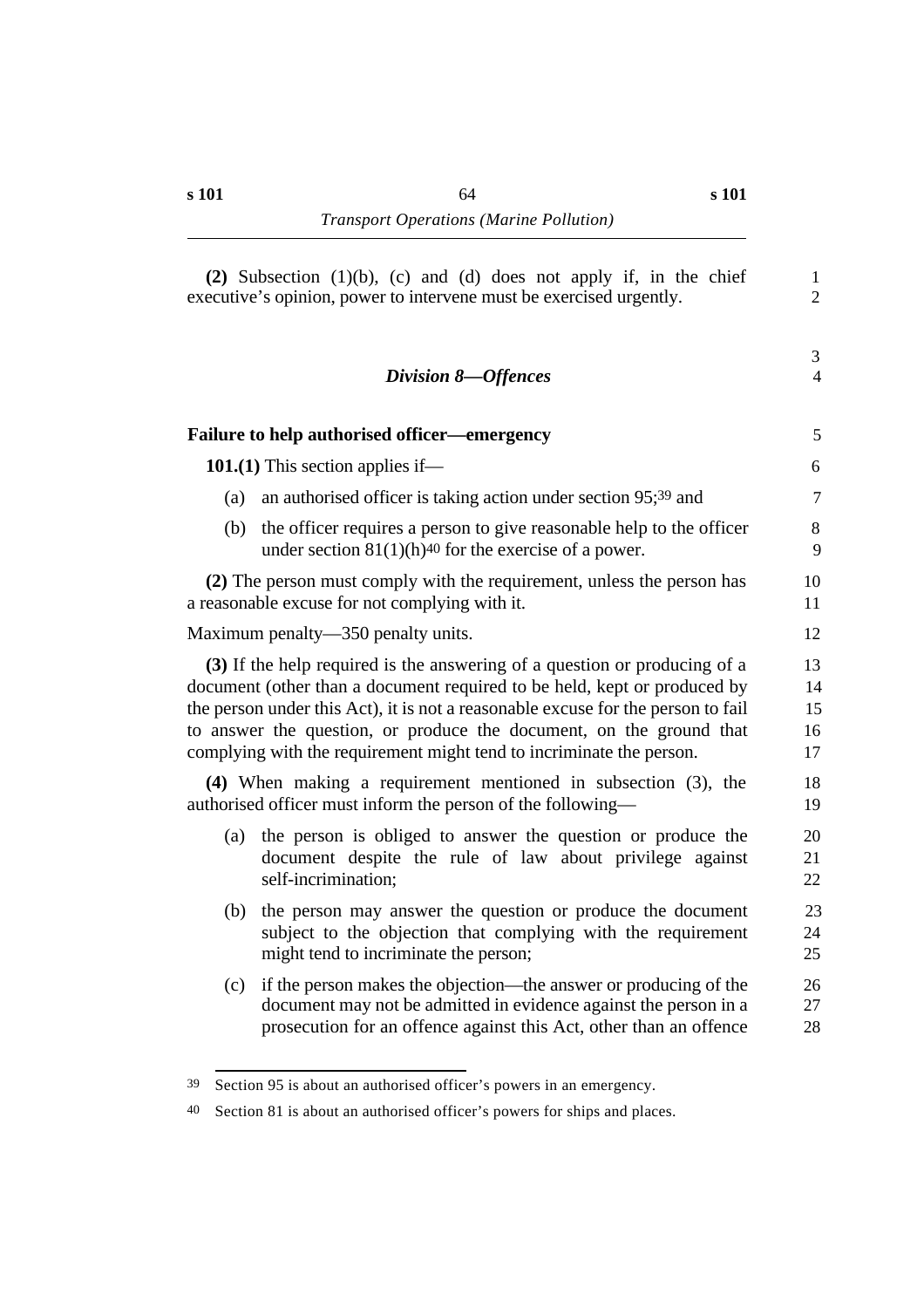(constituted by the giving of the answer or producing of the 1 document) against section 105 or 106.41 2

**(5)** If, before giving the answer or producing the document, the person 3 makes the objection, the answer or producing of the document is not 4 admissible in evidence against the person in a prosecution for an offence 5 against this Act, other than an offence (constituted by the giving of the 6 answer or producing of the document) against section 105 or 106.  $\frac{7}{9}$ 

|     | Failure to help authorised officer—other cases                                                                                                                                                                                                                                                                                                                       | 8                          |
|-----|----------------------------------------------------------------------------------------------------------------------------------------------------------------------------------------------------------------------------------------------------------------------------------------------------------------------------------------------------------------------|----------------------------|
|     | 102.(1) This section applies if—                                                                                                                                                                                                                                                                                                                                     | 9                          |
| (a) | an authorised officer requires a person under section $81(1)(h)$ to<br>give reasonable help to the officer in relation to the exercise of a<br>power; and                                                                                                                                                                                                            | 10<br>11<br>12             |
| (b) | section 103 does not apply. <sup>42</sup>                                                                                                                                                                                                                                                                                                                            | 13                         |
|     | (2) The person must comply with the requirement, unless the person has<br>a reasonable excuse.                                                                                                                                                                                                                                                                       | 14<br>15                   |
|     | Maximum penalty—200 penalty units.                                                                                                                                                                                                                                                                                                                                   | 16                         |
|     | (3) If the help required is the answering of a question or producing of a<br>document (other than a document required to be held, kept or produced by<br>the person under this Act), it is a reasonable excuse for the person to fail to<br>answer the question, or produce the document, if complying with the<br>requirement might tend to incriminate the person. | 17<br>18<br>19<br>20<br>21 |
|     | <b>Failure to obey direction</b>                                                                                                                                                                                                                                                                                                                                     | 22                         |
|     | 103.(1) This section applies if—                                                                                                                                                                                                                                                                                                                                     | 23                         |
| (a) | an authorised officer requires a person to do something under<br>section $81(1)(i)$ ; and                                                                                                                                                                                                                                                                            | 24<br>25                   |
| (b) | section 101 does not apply.                                                                                                                                                                                                                                                                                                                                          | 26                         |

<sup>41</sup> Section 105 is about false and misleading documents and section 106 is about false and misleading information.

<sup>42</sup> Section 101 deals with emergency situations.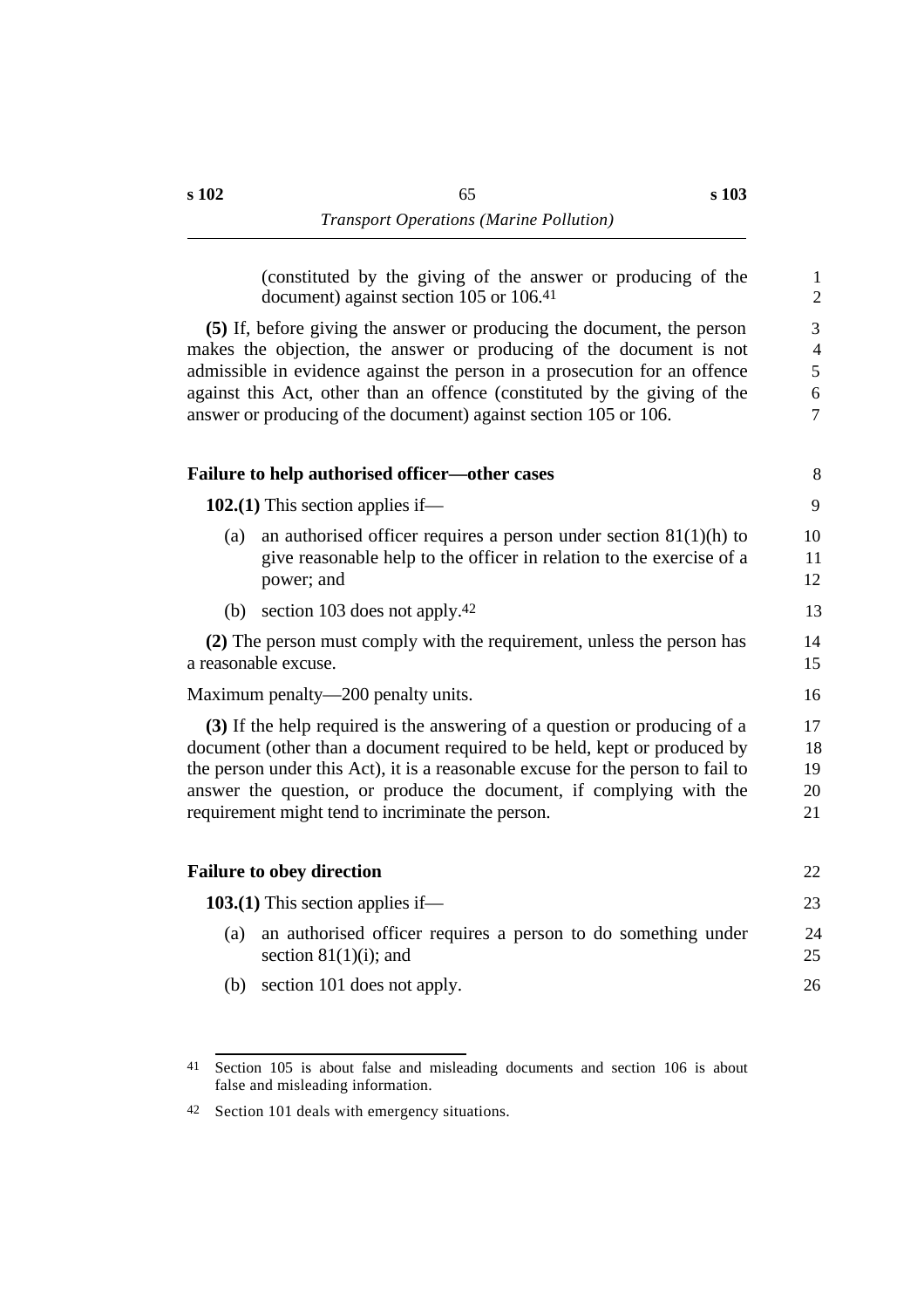| (2) The person must comply with the requirement, unless the person has<br>a reasonable excuse.                                                                                       | $\mathbf{1}$<br>$\overline{2}$ |
|--------------------------------------------------------------------------------------------------------------------------------------------------------------------------------------|--------------------------------|
| Maximum penalty—200 penalty units.                                                                                                                                                   | 3                              |
| <b>Failure to answer questions</b>                                                                                                                                                   | 4                              |
| 104.(1) This section applies if—                                                                                                                                                     | 5                              |
| the officer requires a person to answer a question under<br>(a)<br>section $88(2)$ ; <sup>43</sup> and                                                                               | 6<br>$\tau$                    |
| section 101 does not apply.<br>(b)                                                                                                                                                   | 8                              |
| (2) The person must comply with the requirement, unless the person has<br>a reasonable excuse.                                                                                       | 9<br>10                        |
| Maximum penalty—200 penalty units.                                                                                                                                                   | 11                             |
| (3) It is a reasonable excuse for the person to fail to answer the question<br>if complying with the requirement might tend to incriminate the person.                               | 12<br>13                       |
| (4) The person does not commit an offence against this section if the<br>information sought by the authorised officer—                                                               | 14<br>15                       |
| is not in fact relevant to an offence that happened; or<br>(a)                                                                                                                       | 16                             |
| is about a suspected offence that did not happen.<br>(b)                                                                                                                             | 17                             |
| <b>False, misleading or incomplete documents</b>                                                                                                                                     | 18                             |
| <b>105.(1)</b> A person must not give to an authorised officer a document<br>containing information the person knows is false, misleading or incomplete<br>in a material particular. | 19<br>20<br>21                 |
| Maximum penalty—350 penalty units.                                                                                                                                                   | 22                             |
| (2) However, a person may give the document if, when giving the<br>document, the person—                                                                                             | 23<br>24                       |
| informs the authorised officer, to the best of the person's ability,<br>(a)                                                                                                          | 25                             |

<sup>43</sup> Under section 88(2), an authorised officer may require a person the authorised officer suspects of having information about an offence to give information about the offence.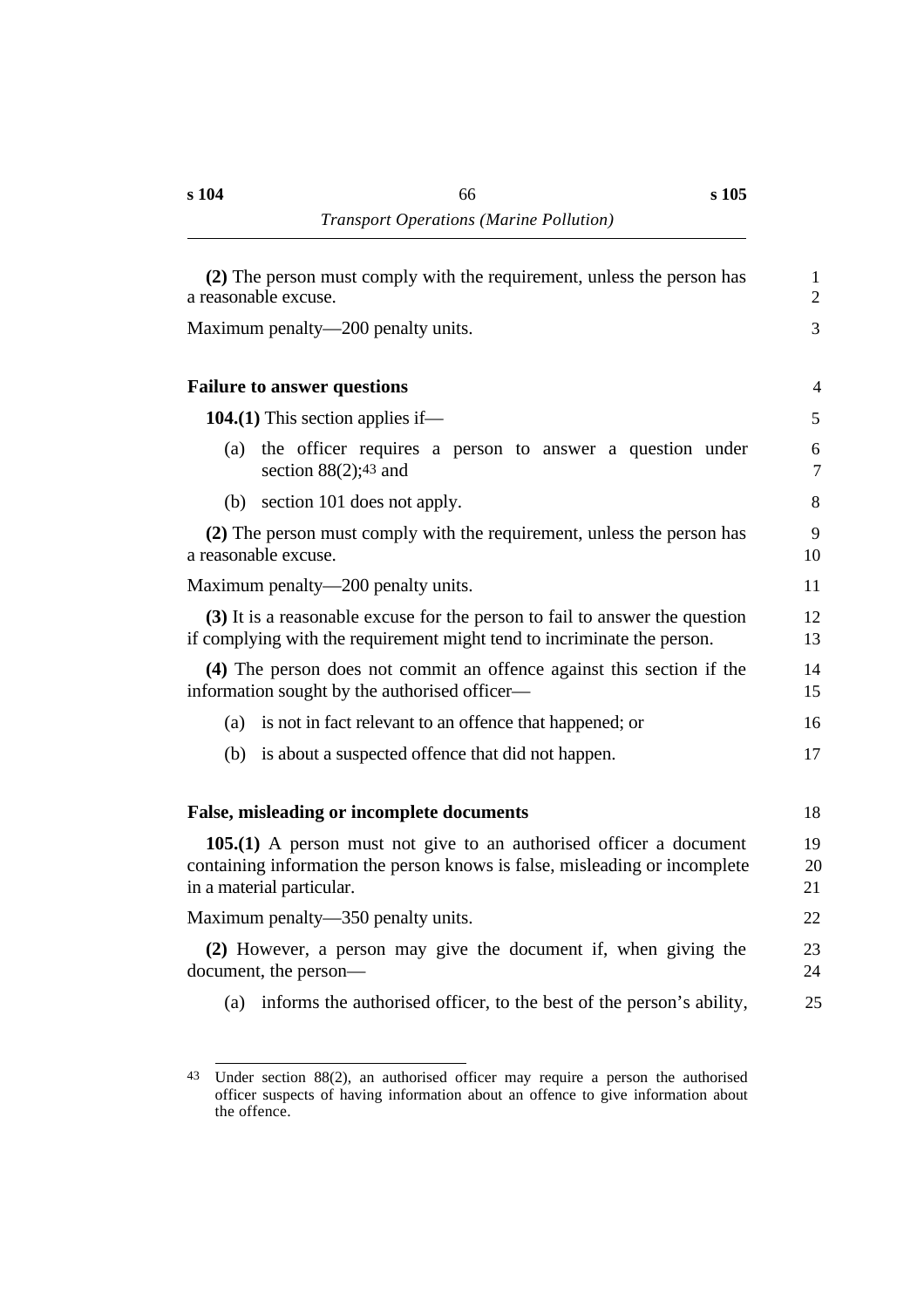how the document is false, misleading or incomplete; and 1 (b) gives the correct information to the officer if the person has, or 2 can reasonably obtain, the correct information. 3 **(3)** It is enough for a complaint against a person for an offence against 4 subsection (1) to state that the statement made was false, misleading or  $5$ incomplete to the person's knowledge. 6 **Track False** or misleading information **7** *T* **106.(1)** A person must not— 8 (a) state anything to an authorised officer the person knows is false or 9 misleading in a material particular; or 10 (b) omit from a statement made to an authorised officer anything 11 without which the statement is, to the person's knowledge,  $12$ misleading in a material particular. 13 Maximum penalty—350 penalty units. 14 **(2)** It is enough for a complaint against a person for an offence against 15 subsection  $(1)(a)$  or  $(b)$  to state that the statement made was false or 16 misleading to the person's knowledge. 17 **<u><b>Obstruction of authorised persons** 18</u> **107.(1)** In this section— 19 **"authorised person"** means— 20 (a) an authorised officer; or 21 (b) a person who is authorised by an authorised officer under 22 section  $95(2)(b)$  to take action.<sup>44</sup> 23 **(2)** A person must not obstruct an authorised person in the exercise of a 24 power under this Act, unless the person has a reasonable excuse. 25 Maximum penalty—350 penalty units. 26

<sup>44</sup> Section 95 deals with an authorised officer's powers in an emergency.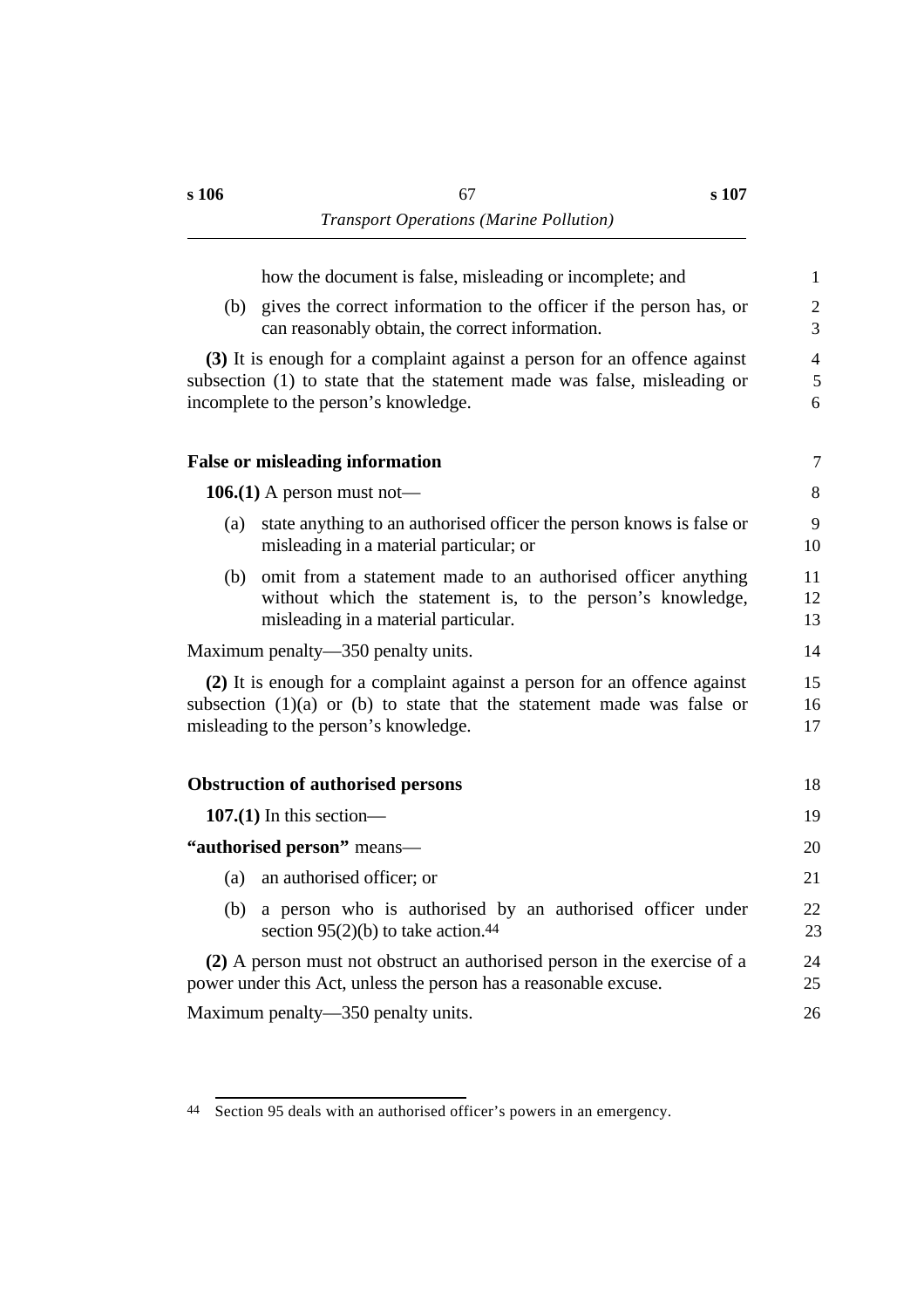|     | <b>Impersonation of authorised officer</b>                                                                                                                                                        | $\mathbf{1}$   |
|-----|---------------------------------------------------------------------------------------------------------------------------------------------------------------------------------------------------|----------------|
|     | <b>108.</b> A person must not pretend to be an authorised officer.                                                                                                                                | $\mathfrak{2}$ |
|     | Maximum penalty—200 penalty units.                                                                                                                                                                | 3              |
|     | <b>Division 9-General</b>                                                                                                                                                                         | 4              |
|     | Authorised officer to give notice of damage                                                                                                                                                       | 5              |
|     | 109.(1) This section applies if—                                                                                                                                                                  | 6              |
| (a) | an authorised officer damages anything in the exercise of a power<br>under this Act; or                                                                                                           | $\tau$<br>8    |
| (b) | a person who is authorised by an authorised officer to take action<br>under this Act <sup>45</sup> damages anything in taking the action.                                                         | 9<br>10        |
|     | (2) The authorised officer must promptly give written notice of the<br>particulars of the damage.                                                                                                 | 11<br>12       |
|     | (3) The notice must be given—                                                                                                                                                                     | 13             |
| (a) | if the thing is a ship or is on a ship—to the ship's master; or                                                                                                                                   | 14             |
| (b) | otherwise—to the person who appears to the authorised officer to<br>be the thing's owner.                                                                                                         | 15<br>16       |
|     | (4) If the authorised officer believes the damage was caused by a latent<br>defect in the thing or other circumstances beyond the officer's control, the<br>officer may state this in the notice. | 17<br>18<br>19 |
|     | (5) If, for any reason, it is not practicable to comply with subsection (3),<br>the authorised officer must—                                                                                      | 20<br>21       |
| (a) | leave the notice at the place where the damage happened; and                                                                                                                                      | 22             |
| (b) | ensure the notice is left in a reasonably secured way in a<br>conspicuous position.                                                                                                               | 23<br>24       |
|     | (6) This section does not apply to damage the authorised officer believes,<br>on reasonable grounds, is trivial.                                                                                  | 25<br>26       |

<sup>45</sup> See section 95(2)(b) (Authorised officer's powers in an emergency).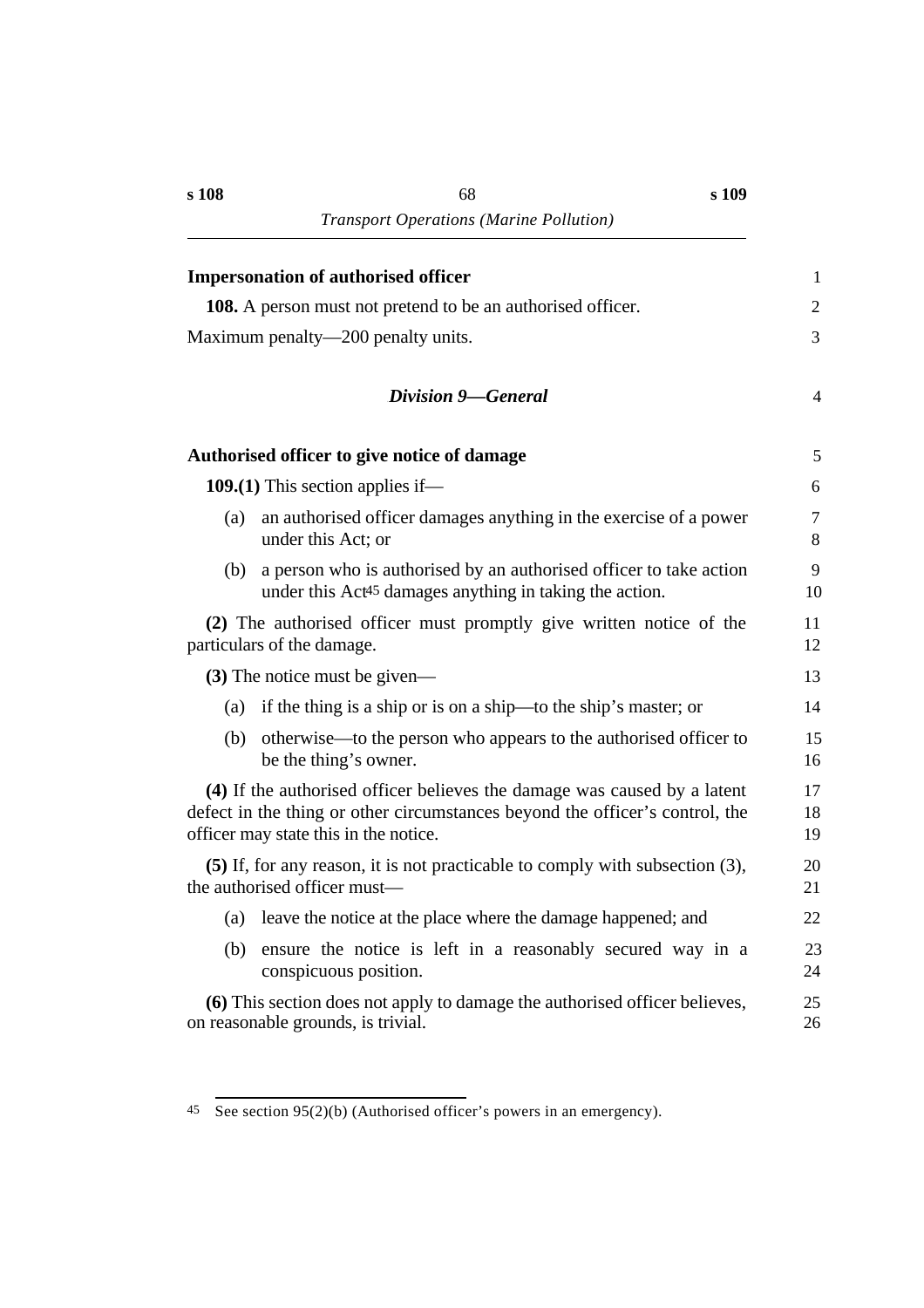### **<u>Compensation</u>** 1

**110. (1)** A person may claim compensation if the person incurs loss or 2 expense because of the exercise or purported exercise of a power under this  $\frac{3}{2}$ Part, including, for example, in complying with a requirement made of the 4 person under this Part. 5

**(2)** The compensation must be claimed from— 6

- (a) if the power or requirement that gives rise to the claim was 7 exercised or made by an authorised officer appointed by the chief 8 executive officer of a port authority or a person authorised by the 9 authorised officer to take action under this Act—the port 10 authority; or 11
- (b) otherwise—the State. 12

**(3)** Payment of compensation may be claimed and ordered— 13

- (a) in a proceeding brought in a court with jurisdiction for the 14 recovery of compensation; or 15
- (b) in a proceeding for an offence against this Act brought against the 16 person making the claim for compensation. 17

**(4)** A court may order the payment of compensation for the loss or 18 expense only if it is satisfied it is just to make the order in the circumstances 19 of the particular case. 20

**(5)** The regulations may prescribe matters that may, or must, be taken 21 into account by the court when considering whether it is just to make the 22 order. 23

# **†PART 13—SECURITY** 24

| <b>Definitions for Part</b>                                              | 25 |
|--------------------------------------------------------------------------|----|
| 111. In this Part—                                                       | 26 |
| "discharge expenses" means—                                              |    |
| the reasonable costs and expenses incurred by the State or a port<br>(a) | 28 |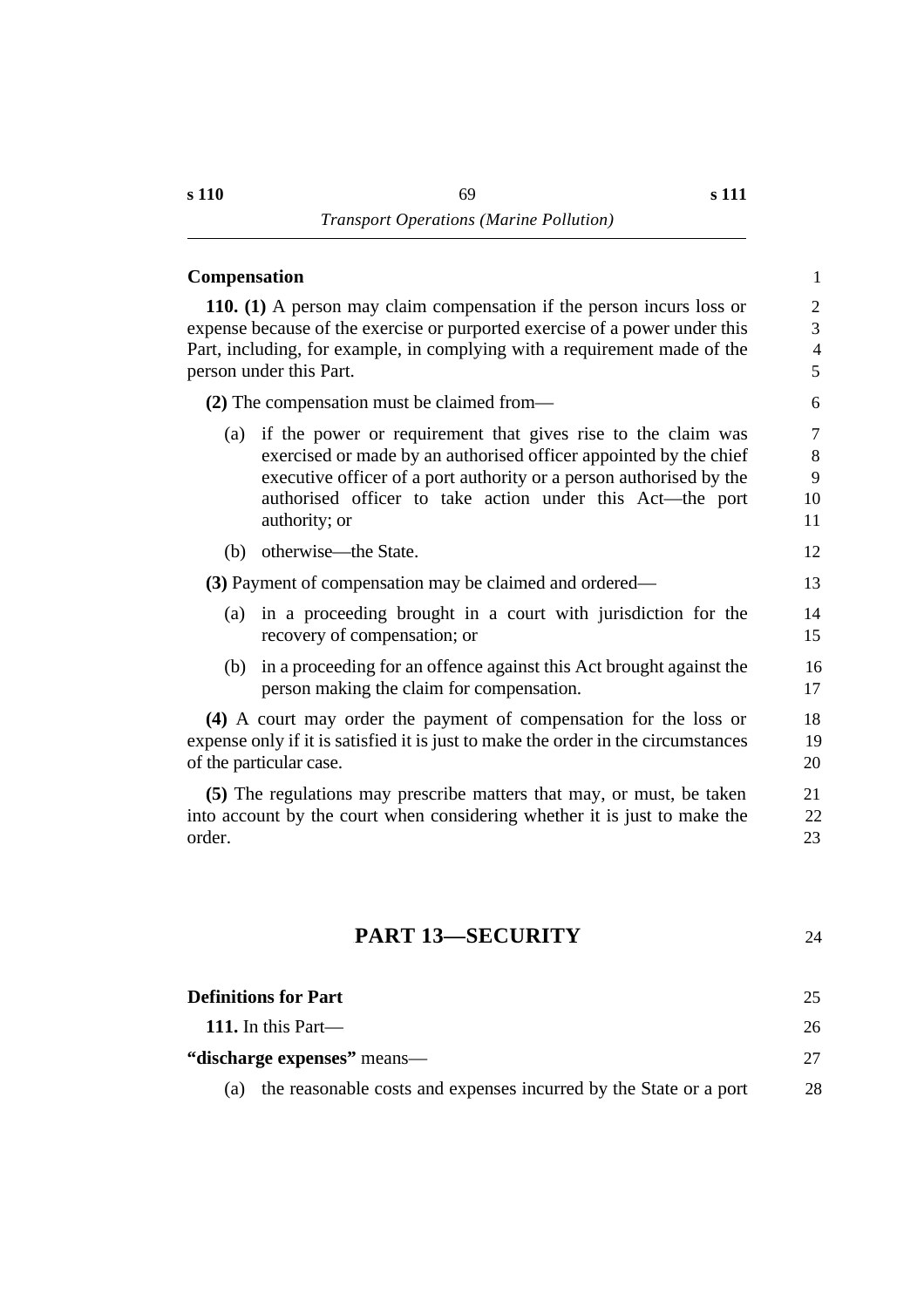|             | authority in-                                                                                                                                                                    | $\mathbf{1}$        |
|-------------|----------------------------------------------------------------------------------------------------------------------------------------------------------------------------------|---------------------|
|             | investigating a discharge of pollutant; and<br>(i)                                                                                                                               | $\overline{2}$      |
|             | (ii) preventing or minimising the effects of a discharge of<br>pollutant; and                                                                                                    | 3<br>$\overline{4}$ |
|             | (iii) treating animals and plants affected by a discharge of<br>pollutant; and                                                                                                   | 5<br>6              |
|             | (iv) rehabilitating or restoring Queensland's marine and coastal<br>environment; and                                                                                             | $\overline{7}$<br>8 |
| (b)         | an amount reasonably paid by the State or port authority under<br>section 110.                                                                                                   | 9<br>10             |
|             | "discharge offence" means a discharge offence within the meaning of<br>Part 4, 5, 6, 7, 8 or 9.                                                                                  | 11<br>12            |
|             | <b>Application of Part</b>                                                                                                                                                       | 13                  |
| this Act.46 | 112. This Part applies if an authorised officer has detained a ship under                                                                                                        | 14<br>15            |
|             | Detained ship must be released on giving security                                                                                                                                | 16                  |
|             | 113.(1) The chief executive must release the ship if a security or<br>guarantee is given under this section.                                                                     | 17<br>18            |
|             | (2) The amount of the security must be enough, in the chief executive's<br>opinion, to cover-                                                                                    | 19<br>20            |
| (a)         | the State's discharge expenses in relation to the ship and, if the<br>chief executive makes an election under subsection $(3)$ , the port<br>authority's discharge expenses; and | 21<br>22<br>23      |
|             | (b) the penalty likely to be payable if a successful prosecution for the<br>discharge offence were to be taken; and                                                              | 24<br>25            |
| (c)         | interest on the discharge expenses.                                                                                                                                              | 26                  |
|             | (3) The chief executive may elect to secure the port authority's discharge                                                                                                       | 27                  |

<sup>46</sup> See section 84 (Power to detain ship).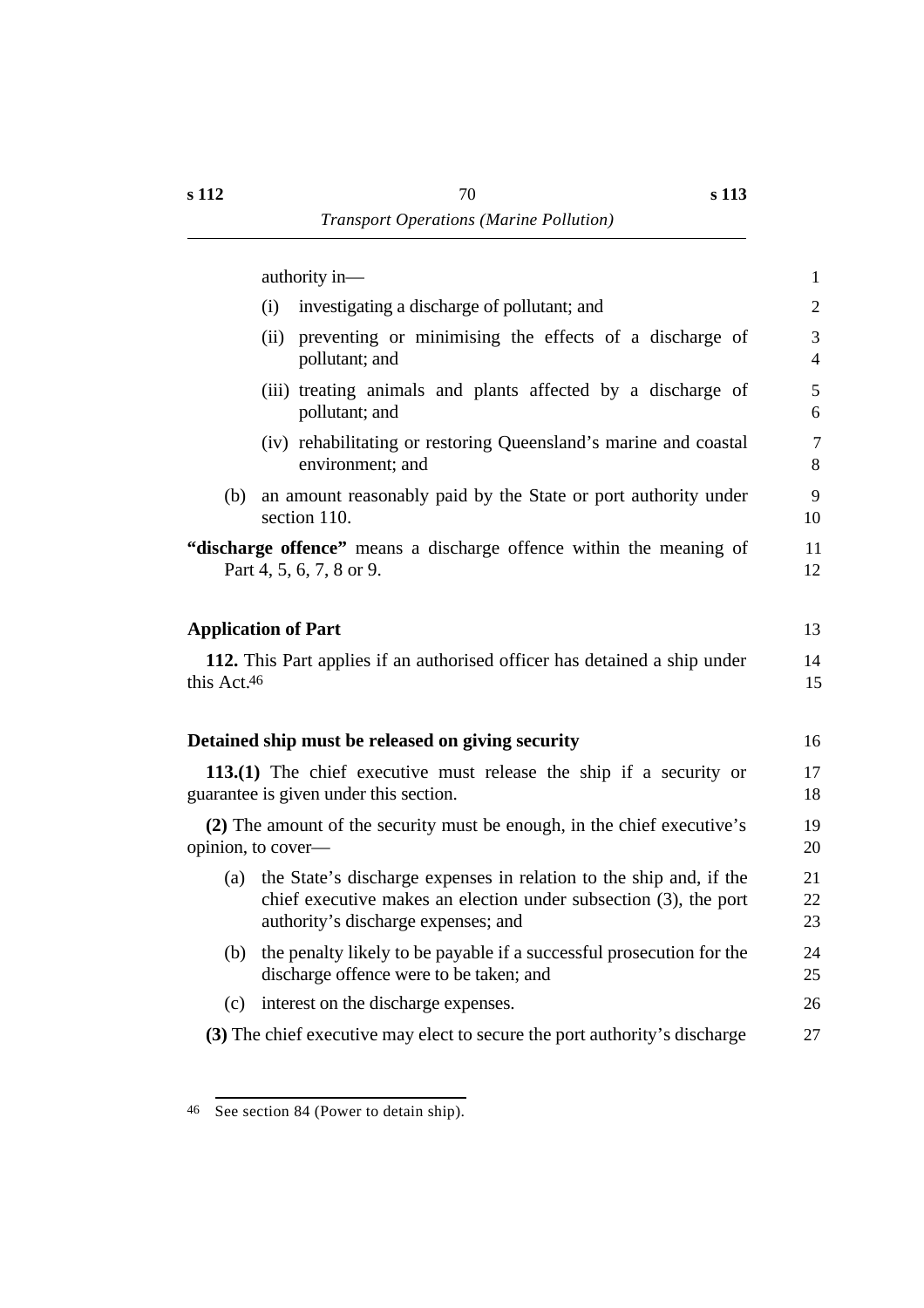| expenses if the authority asks.                                                                                                                                                                                          | $\mathbf{1}$         |
|--------------------------------------------------------------------------------------------------------------------------------------------------------------------------------------------------------------------------|----------------------|
| (4) The security may be provided in any 1 or more of the following<br>forms, or in another form, the chief executive considers appropriate—                                                                              | $\mathbf{2}$<br>3    |
| (a)<br>a bank guarantee;                                                                                                                                                                                                 | $\overline{4}$       |
| (b)<br>a bond;                                                                                                                                                                                                           | 5                    |
| an insurance policy.<br>(c)                                                                                                                                                                                              | 6                    |
| (5) The chief executive must make a decision about the amount and form<br>of security or guarantee within a reasonable time.                                                                                             | $\overline{7}$<br>8  |
| Other ways detained ship may be released                                                                                                                                                                                 | 9                    |
| <b>114.</b> A detained ship must also be released if—                                                                                                                                                                    | 10                   |
| a proceeding is started for a discharge offence involving the ship<br>(a)<br>and the proceeding is discontinued; or                                                                                                      | 11<br>12             |
| a proceeding started for a discharge offence involving the ship is<br>(b)<br>concluded, whether or not an appeal is pending, without anyone<br>being convicted or discharge expenses being awarded against<br>anyone; or | 13<br>14<br>15<br>16 |
| a proceeding for a discharge offence involving the ship is<br>(c)<br>concluded and all discharge expenses ordered to be paid and all<br>penalties imposed have been paid; or                                             | 17<br>18<br>19       |
| the chief executive has sought to recover discharge expenses as a<br>(d)<br>debt and the amount of the expenses has been paid; or                                                                                        | 20<br>21             |
| the chief executive decides for any other reason the ship should be<br>(e)<br>released.                                                                                                                                  | 22<br>23             |
| <b>Claims on security</b>                                                                                                                                                                                                | 24                   |
| 115.(1) This section applies if the State or a port authority incurs<br>discharge expenses in relation to a discharge of a pollutant from a ship into<br>coastal waters.                                                 | 25<br>26<br>27       |
| (2) The discharge expenses, including, if the chief executive makes an                                                                                                                                                   | 28                   |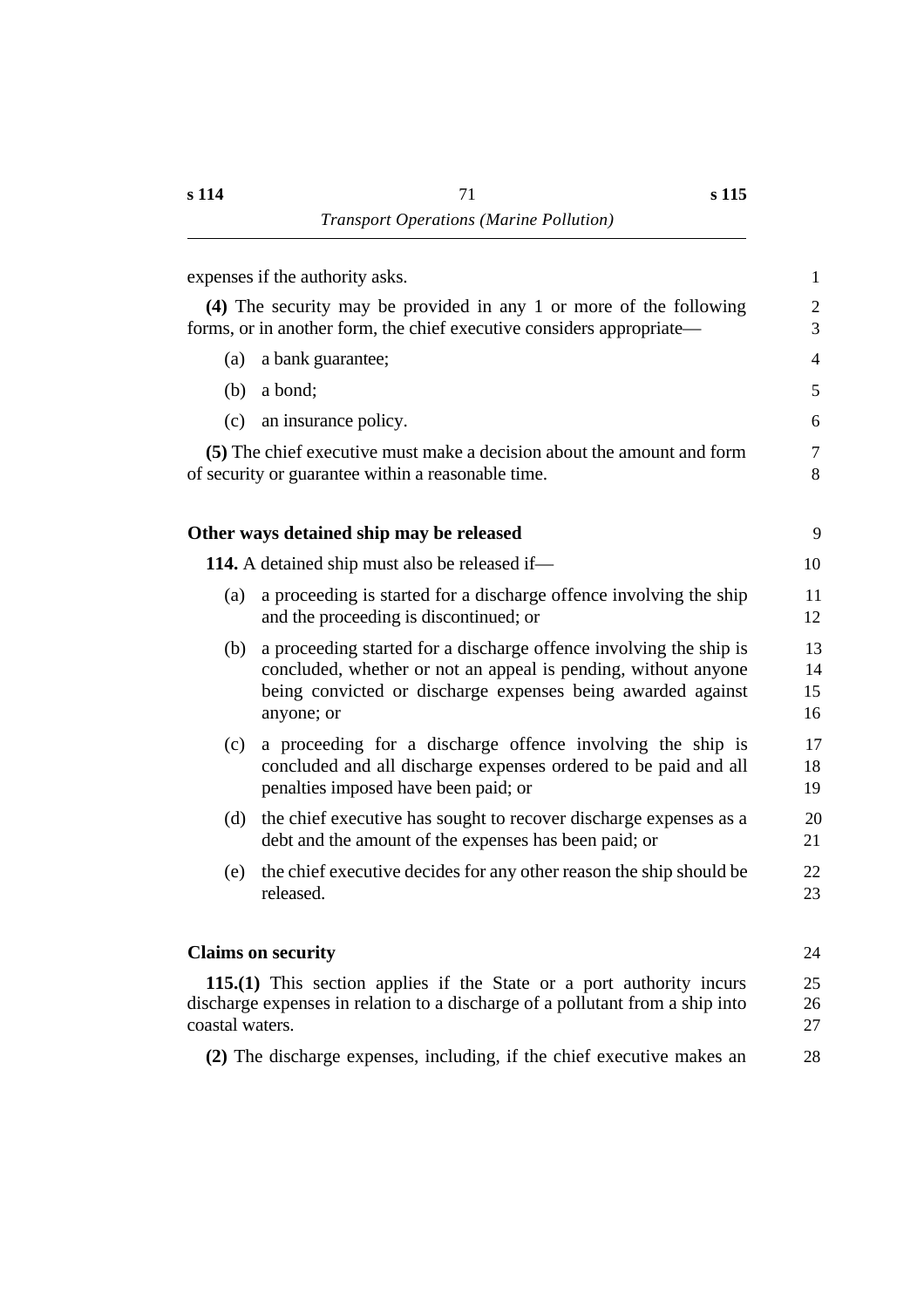|           | election under section $113(3)$ , 47 the port authority's discharge expenses, are<br>taken to be a debt payable to the State.                                                                                                                                                                                     | 1<br>$\overline{2}$  |
|-----------|-------------------------------------------------------------------------------------------------------------------------------------------------------------------------------------------------------------------------------------------------------------------------------------------------------------------|----------------------|
|           | (3) The administering authority may recover the discharge expenses by<br>making a demand against the security or part of it.                                                                                                                                                                                      | 3<br>4               |
|           | (4) Before making the demand against the security, the administering<br>authority must give to the security giver a written notice under this section.                                                                                                                                                            | 5<br>6               |
|           | $(5)$ The notice must—                                                                                                                                                                                                                                                                                            | $\tau$               |
| (a)       | outline the action taken; and                                                                                                                                                                                                                                                                                     | 8                    |
| (b)       | state the amount to be demanded against the security; and                                                                                                                                                                                                                                                         | 9                    |
| (c)       | invite the person to make written representations to the<br>administering authority to show, within a stated time of at least<br>30 days, why the demand should not be made.                                                                                                                                      | 10<br>11<br>12       |
|           | (6) If, after considering all written representations made within the stated<br>time, the administering authority decides grounds still exist to make the<br>demand for the amount or a lesser amount, the administering authority must<br>immediately give written notice to the security giver of the decision. | 13<br>14<br>15<br>16 |
|           | $(7)$ The notice must—                                                                                                                                                                                                                                                                                            | 17                   |
| (a)       | state the reasons for the decision; and                                                                                                                                                                                                                                                                           | 18                   |
| (b)       | state that the security giver may appeal against the decision to the<br>appropriate court within 30 days; and                                                                                                                                                                                                     | 19<br>20             |
| (c)       | enclose a copy of section 116.                                                                                                                                                                                                                                                                                    | 21                   |
|           | $(8)$ If notice is given under subsection $(7)$ , the administering authority<br>must not make the demand until-                                                                                                                                                                                                  | 22<br>23             |
| (a)       | the time to appeal against the decision has ended; and                                                                                                                                                                                                                                                            | 24                   |
| (b)       | if an appeal is made against the decision—the appeal is finally<br>decided.                                                                                                                                                                                                                                       | 25<br>26             |
| provider- | (9) If the administering authority makes the demand, the security                                                                                                                                                                                                                                                 | 27<br>28             |
|           | (a) is not required to inquire into the correctness or lawfulness of the                                                                                                                                                                                                                                          | 29                   |
|           |                                                                                                                                                                                                                                                                                                                   |                      |

 $47$  Under section 113(3), the chief executive may elect to secure a port authority's discharge expenses under a guarantee given for the release of a detained ship.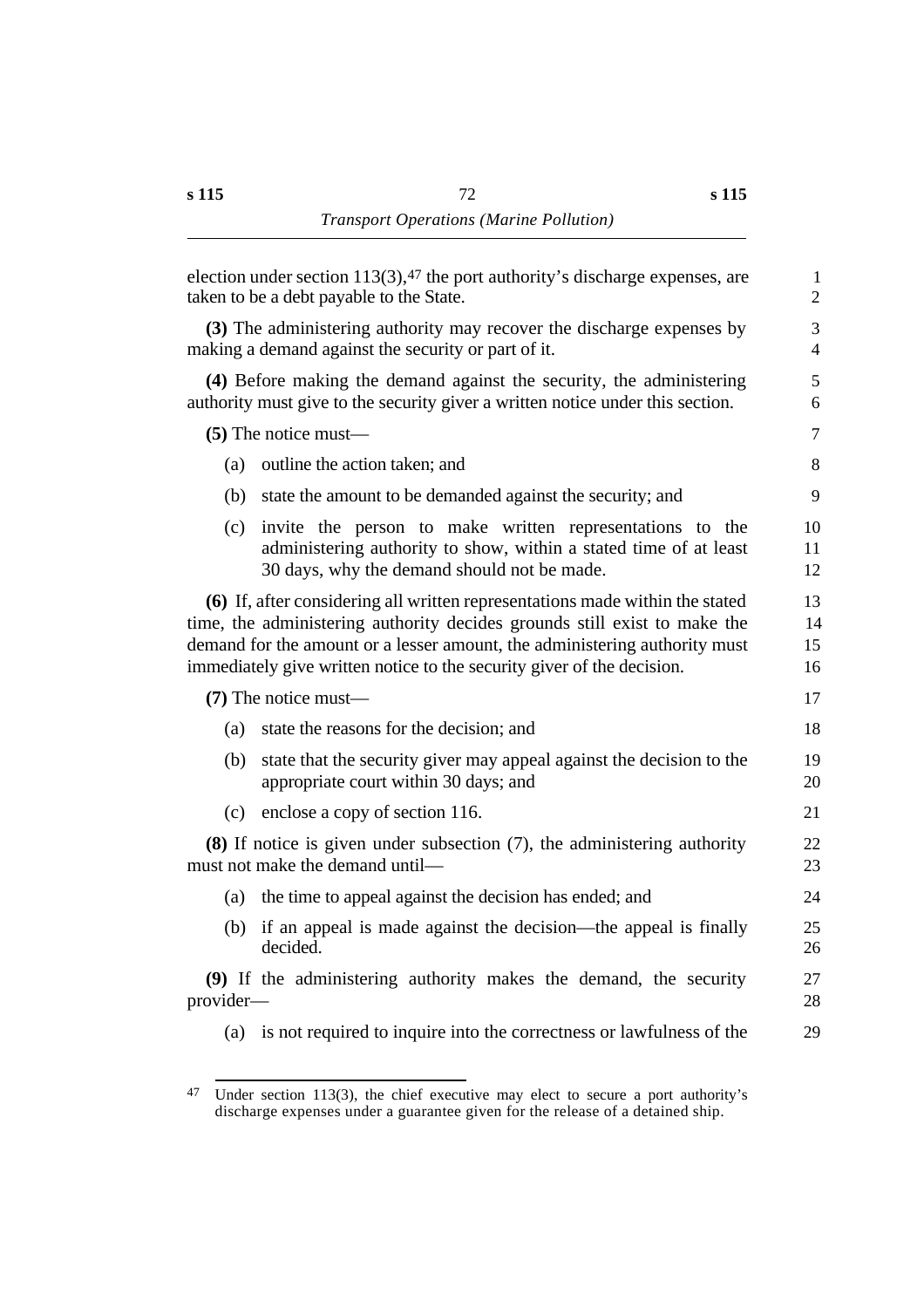administering authority's demand; and 1 (b) must pay the security or the part of it demanded to the 2 administering authority. 3 **(10)** An amount recovered for a port authority by the chief executive 4 must be reimbursed to the port authority. 5 **(11)** In this section— 6 **"security giver"** means the ship's owner or other person who arranged for  $\frac{7}{7}$ the security to be given. 8 **"security provider"** means the person providing the security. 9 *Appeals* 10 **116.(1)** A person whose interests are affected by a decision under 11 section  $115$  may appeal to the appropriate court in subsection  $(2)$ . 12 **(2)** The appropriate court is— 13 (a) if the amount the administering authority seeks to claim or realise 14 is an amount not more than the amount of the monetary limit that 15 could be recovered for a debt under section 66 of the *District* 16 *Courts Act 1967*—a District Court;48 or 17 (b) in other cases—the Supreme Court. 18 **Thearing procedures** 19 **117.(1)** The procedure for an appeal is to be in accordance with the 20 appropriate court's rules of court or, if the rules make no provision or 21 insufficient provision, in accordance with directions of a Judge of the 22 appropriate court. 23 **(2)** A party to an appeal may present new evidence at the appeal hearing. 24 **(3)** Costs of the appeal lie in the court's discretion. 25

<sup>48</sup> The monetary limit of the District Court is presently \$200 000.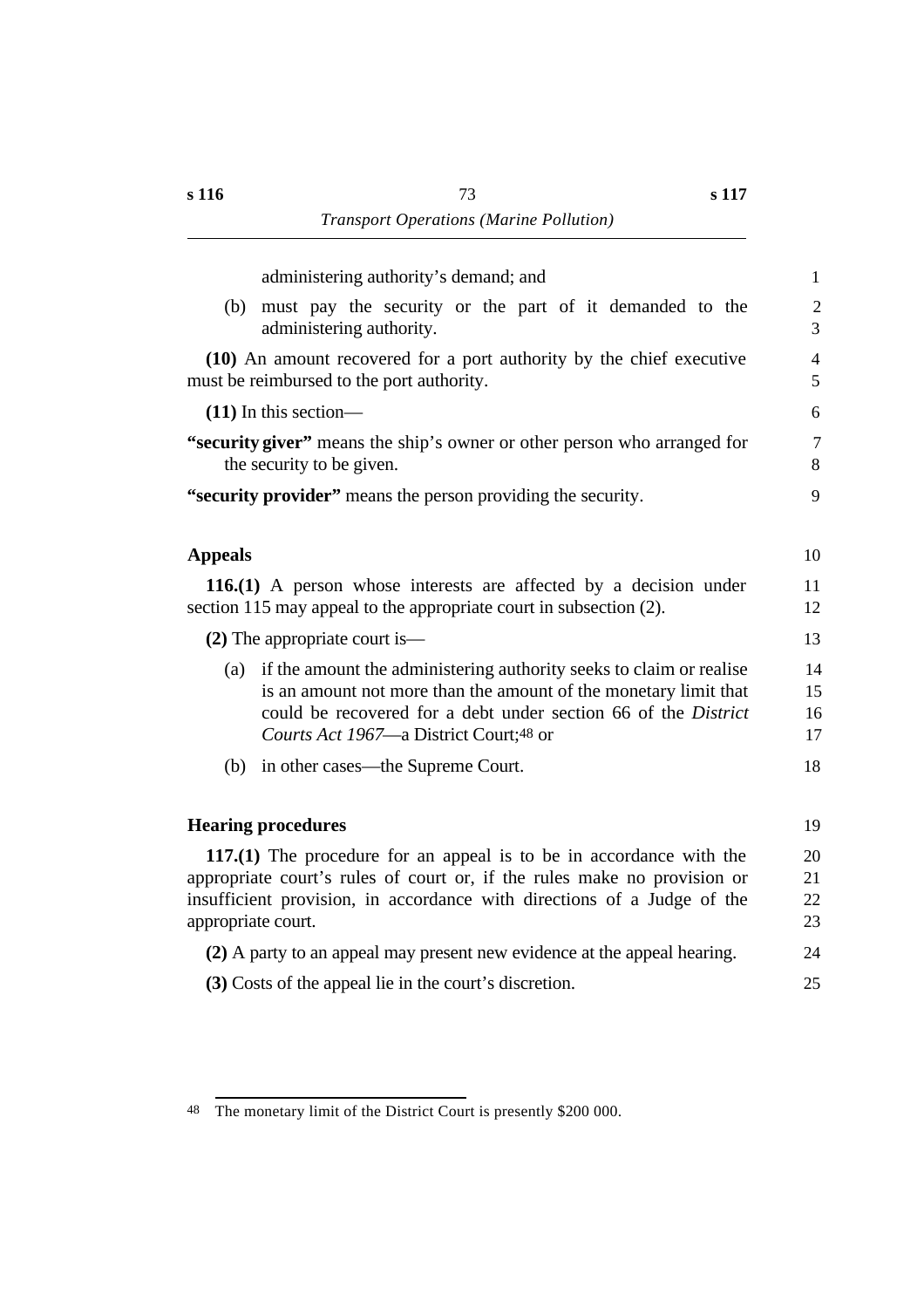## **†PART 14—LEGAL PROCEEDINGS** 1

|                               | <b>Division 1-Evidence</b>                                                                                                                                                                                                         | $\overline{2}$       |
|-------------------------------|------------------------------------------------------------------------------------------------------------------------------------------------------------------------------------------------------------------------------------|----------------------|
| <b>Evidentiary provisions</b> |                                                                                                                                                                                                                                    | 3                    |
| prescribed by regulation.     | <b>118.(1)</b> This section applies to a proceeding under this Act or another Act                                                                                                                                                  | $\overline{4}$<br>5  |
|                               | (2) Unless a party, by reasonable notice, requires proof of—                                                                                                                                                                       | 6                    |
| (a)                           | the appointment of the administering executive or an authorised<br>officer; or                                                                                                                                                     | $\overline{7}$<br>8  |
| (b)                           | the authority of the administering executive or an authorised<br>officer to do anything under this Act;                                                                                                                            | 9<br>10              |
|                               | the appointment or authority must be presumed.                                                                                                                                                                                     | 11                   |
| be.                           | (3) A signature purporting to be the signature of the administering<br>executive or an authorised officer is evidence of the signature it purports to                                                                              | 12<br>13<br>14       |
| in the certificate.           | (4) A certificate purporting to be signed by the Minister stating that a<br>stated person is or was the administering authority or administering<br>executive at a time or during a stated period is evidence of the matter stated | 15<br>16<br>17<br>18 |
|                               | (5) A certificate purporting to be signed by the administering executive<br>stating any of the following matters is evidence of the matter—                                                                                        | 19<br>20             |
| (a)                           | a stated document is—                                                                                                                                                                                                              | 21                   |
| (i)                           | an appointment or approval or a copy of an appointment or<br>approval; or                                                                                                                                                          | 22<br>23             |
| (ii)                          | a direction or decision, or a copy of a direction or decision,<br>given or made under this Act; or                                                                                                                                 | 24<br>25             |

- (iii) a record or document, a copy of a record or document, or an 26 extract from a record or document, kept under this Act; 27
- (b) on a stated day, or during a stated period, a stated person was or 28 was not the holder of an approval or a stated approval; 29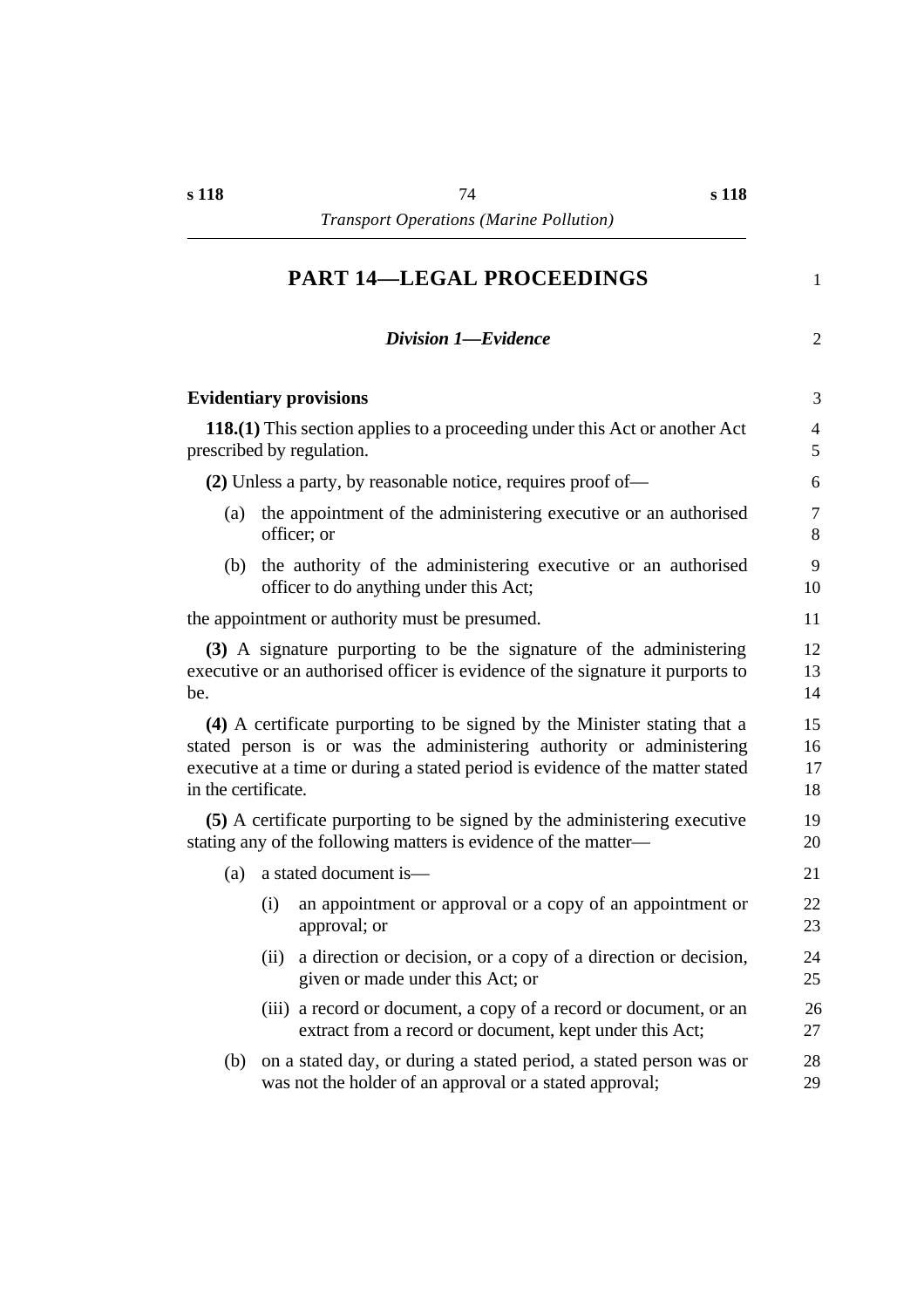| (c)            | a stated approval was or was not in force on a stated day or during<br>a stated period;                                                                                                                                                                                              | $\mathbf{1}$<br>$\overline{2}$ |
|----------------|--------------------------------------------------------------------------------------------------------------------------------------------------------------------------------------------------------------------------------------------------------------------------------------|--------------------------------|
| (d)            | on a stated day, a stated person was given a stated order or<br>direction under this Act;                                                                                                                                                                                            | 3<br>$\overline{4}$            |
| (e)            | a stated amount is payable under this Act by a stated person and<br>has not been paid;                                                                                                                                                                                               | 5<br>6                         |
| (f)            | a stated substance is a pollutant;                                                                                                                                                                                                                                                   | $\overline{7}$                 |
| (g)            | an instrument, equipment or installation was used in accordance<br>with conditions prescribed by regulation for its use;                                                                                                                                                             | $8\,$<br>9                     |
| (h)            | anything else prescribed by regulation.                                                                                                                                                                                                                                              | 10                             |
| of the matter. | (6) In a complaint starting a proceeding, a statement that the matter of the<br>complaint came to the complainant's knowledge on a stated day is evidence                                                                                                                            | 11<br>12<br>13                 |
|                | (7) The production by the prosecutor of a signed analyst's report stating<br>any of the following matters is evidence of them—                                                                                                                                                       | 14<br>15                       |
| (a)            | the analyst took, or received from a stated person, the sample<br>mentioned in the report;                                                                                                                                                                                           | 16<br>17                       |
| (b)            | the analyst analysed the sample on a stated day, or during a stated<br>period, and at a stated place;                                                                                                                                                                                | 18<br>19                       |
|                | (c) the results of the analysis.                                                                                                                                                                                                                                                     | 20                             |
|                | (8) Any instrument, equipment or installation prescribed by regulation<br>that is used by an authorised officer or analyst in accordance with the<br>conditions (if any) prescribed by regulation is taken to be accurate and<br>precise in the absence of evidence to the contrary. | 21<br>22<br>23<br>24           |
| them—          | (9) In a proceeding in which the administering authority applies to<br>recover the costs and expenses incurred by it in relation to the discharge of a<br>pollutant the following certificates are evidence of the matters stated in                                                 | 25<br>26<br>27<br>28           |
| (a)            | a certificate by the administering authority stating that stated costs<br>and expenses were incurred and the way and purpose for which<br>they were incurred;                                                                                                                        | 29<br>30<br>31                 |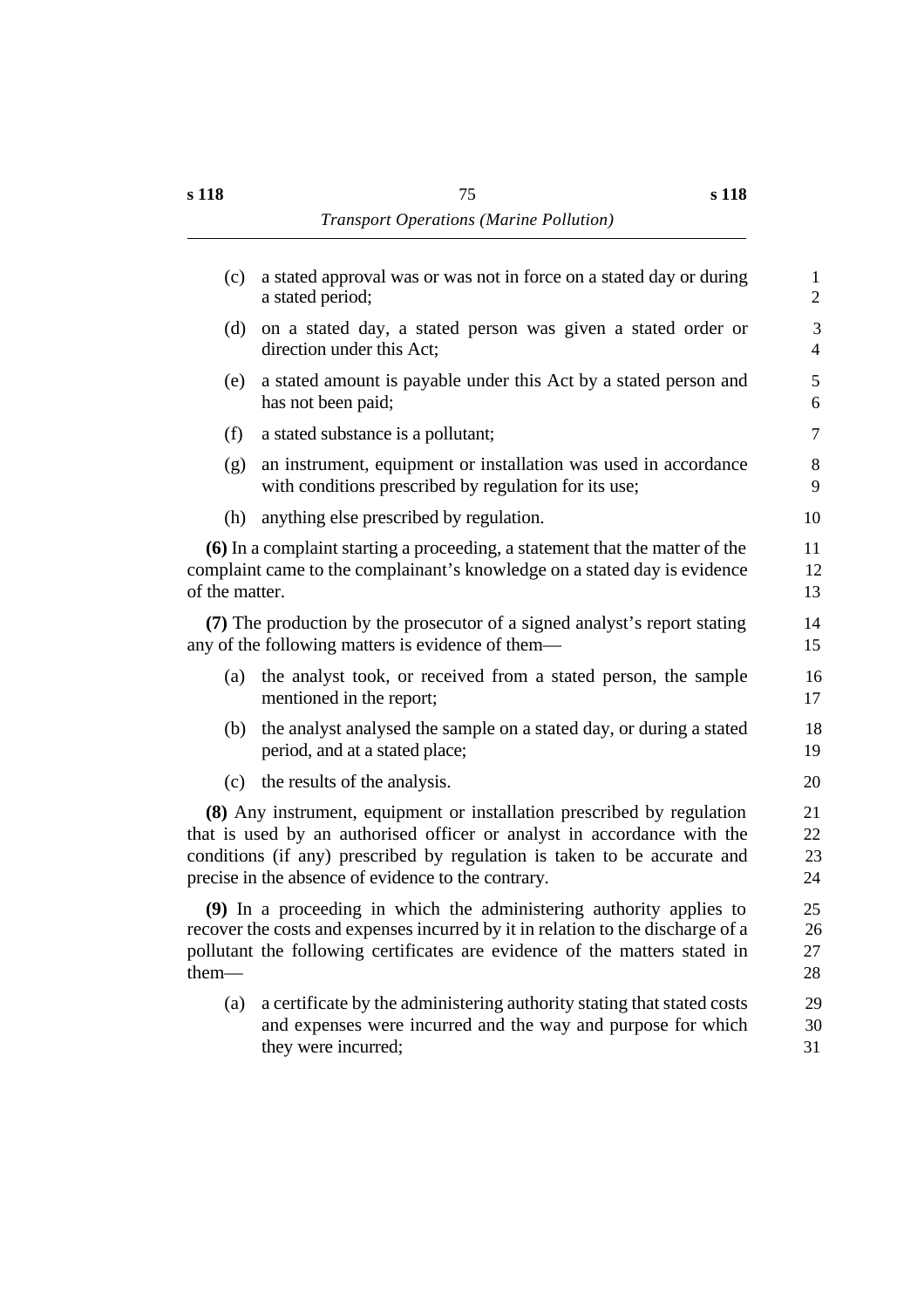| (b)             | a certificate by the chief executive that an election was made under<br>section 113(3) or 122(2).49                                                                                                                                                                                                                                                                                            | 1<br>$\overline{2}$              |
|-----------------|------------------------------------------------------------------------------------------------------------------------------------------------------------------------------------------------------------------------------------------------------------------------------------------------------------------------------------------------------------------------------------------------|----------------------------------|
|                 | Analyst's certificate or report produced by defendant                                                                                                                                                                                                                                                                                                                                          | 3                                |
|                 | 119.(1) The production by the defendant in a prosecution of a signed<br>analyst's report stating any of the following matters is evidence of them—                                                                                                                                                                                                                                             | 4<br>5                           |
| (a)             | the analyst took, or received from a stated person, the sample<br>mentioned in the report;                                                                                                                                                                                                                                                                                                     | 6<br>7                           |
| (b)             | the analyst analysed the sample on a stated day, or during a stated<br>period, and at a stated place;                                                                                                                                                                                                                                                                                          | 8<br>9                           |
| (c)             | the results of the analysis.                                                                                                                                                                                                                                                                                                                                                                   | 10                               |
|                 | (2) The defendant must send a copy of the report to the prosecutor at least<br>7 days before the day set down for the hearing.                                                                                                                                                                                                                                                                 | 11<br>12                         |
|                 | <b>Responsibility for acts or omissions of representatives</b>                                                                                                                                                                                                                                                                                                                                 | 13                               |
| enough to show— | 120.(1) If, in a proceeding for an offence against this Act, it is relevant to<br>prove a person's state of mind about a particular act or omission, it is                                                                                                                                                                                                                                     | 14<br>15<br>16                   |
| (a)             | the act or omission was done or omitted to be done by a<br>representative of the person within the<br>scope<br>of the<br>representative's actual or apparent authority; and                                                                                                                                                                                                                    | 17<br>18<br>19                   |
| (b)             | the representative had the state of mind.                                                                                                                                                                                                                                                                                                                                                      | 20                               |
| omissions.      | (2) An act or omission done or omitted to be done for a person by a<br>representative of the person within the scope of the representative's actual or<br>apparent authority is taken, in a proceeding for an offence against this Act,<br>to have been done or omitted to be done also by the person, unless the<br>person proves the person took all reasonable steps to prevent the acts or | 21<br>22<br>23<br>24<br>25<br>26 |

 $49$  Sections 113(3) and 122(2) deal with the chief executive's ability to elect to secure a port authority's discharge expenses if the authority asks.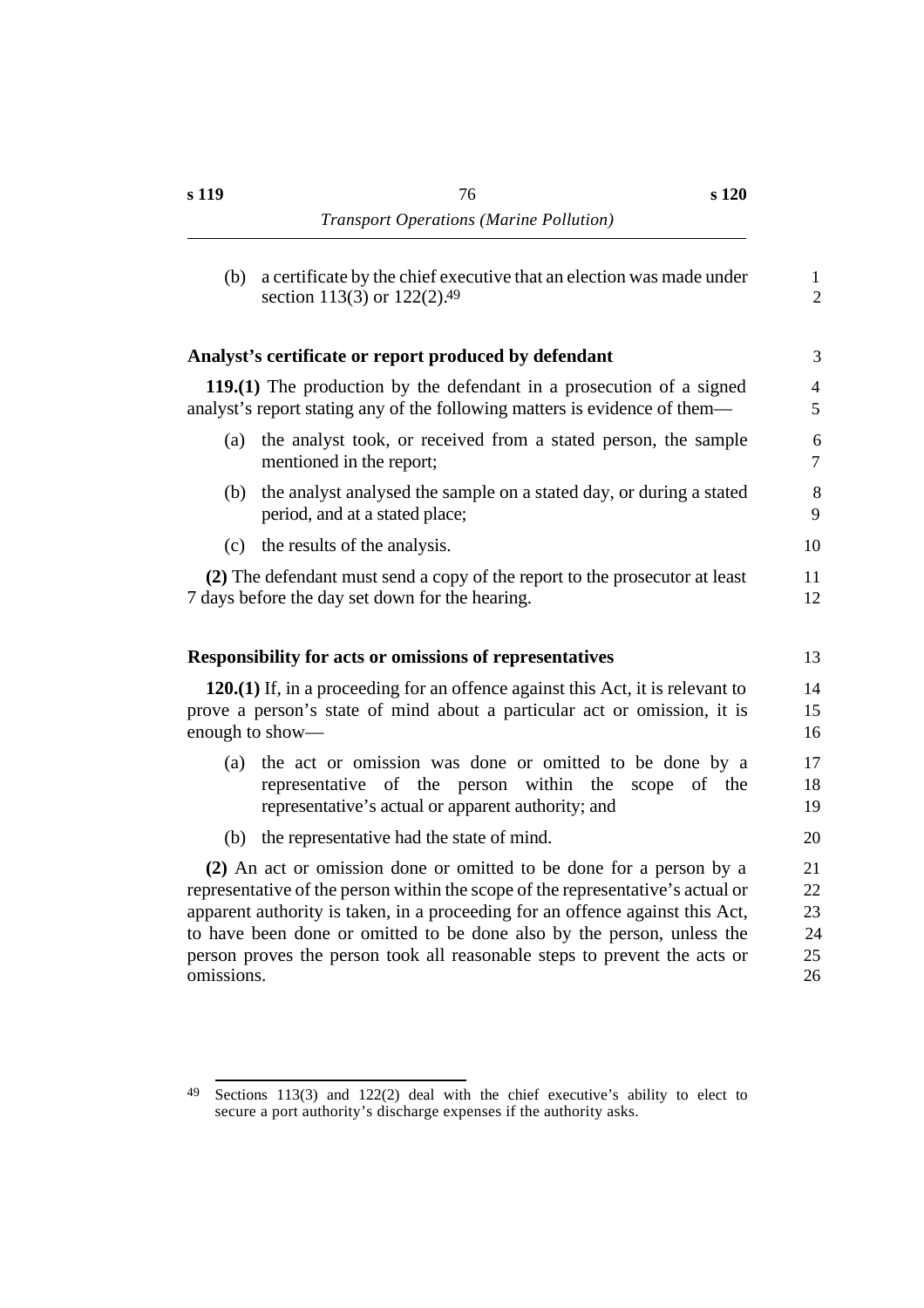#### **Executive officers must ensure corporation complies with Act** 1

**121.(1)** The executive officers of a corporation must ensure that the 2 corporation complies with this Act. 3

**(2)** If a corporation commits an offence against a provision of this Act, 4 each of the executive officers of the corporation also commit an offence, 5 namely, the offence of failing to ensure that the corporation complies with 6 this Act. 2012 **The State of the State of the State of T** 

Maximum penalty—the penalty for the contravention of the provision by an 8 individual. 9

**(3)** Evidence that the corporation has committed an offence against this 10 Act is evidence that each of the executive officers committed the offence of 11 failing to ensure that the corporation complies with this Act. 12

**(4)** However, it is a defence for an executive officer to prove that— 13

- (a) if the officer was in a position to influence the conduct of the 14 corporation in relation to the offence—the officer took all 15 reasonable steps to ensure the corporation complied with the 16 provision; or 17
- (b) the officer was not in a position to influence the conduct of the 18 corporation in relation to the offence. 19

#### $*Division 2*—*Legal proceedings* 20$

#### **˙Recovery of discharge expenses** 21

**122.(1)** The State or a port authority may recover discharge expenses as a 22  $\text{debt.50}$  23

**(2)** The chief executive may elect to recover a port authority's discharge 24 expenses if the port authority asks. 25

**(3)** If the chief executive makes an election under subsection (2), the 26 reasonable costs of the port authority are taken to be a debt payable to the 27 State and may be recovered accordingly. 28

<sup>50</sup> See also the *Protection of the Sea (Civil Liability) Act 1981* (Cwlth) and the *Protection of the Sea (Oil Pollution Compensation Fund) Act 1993* (Cwlth).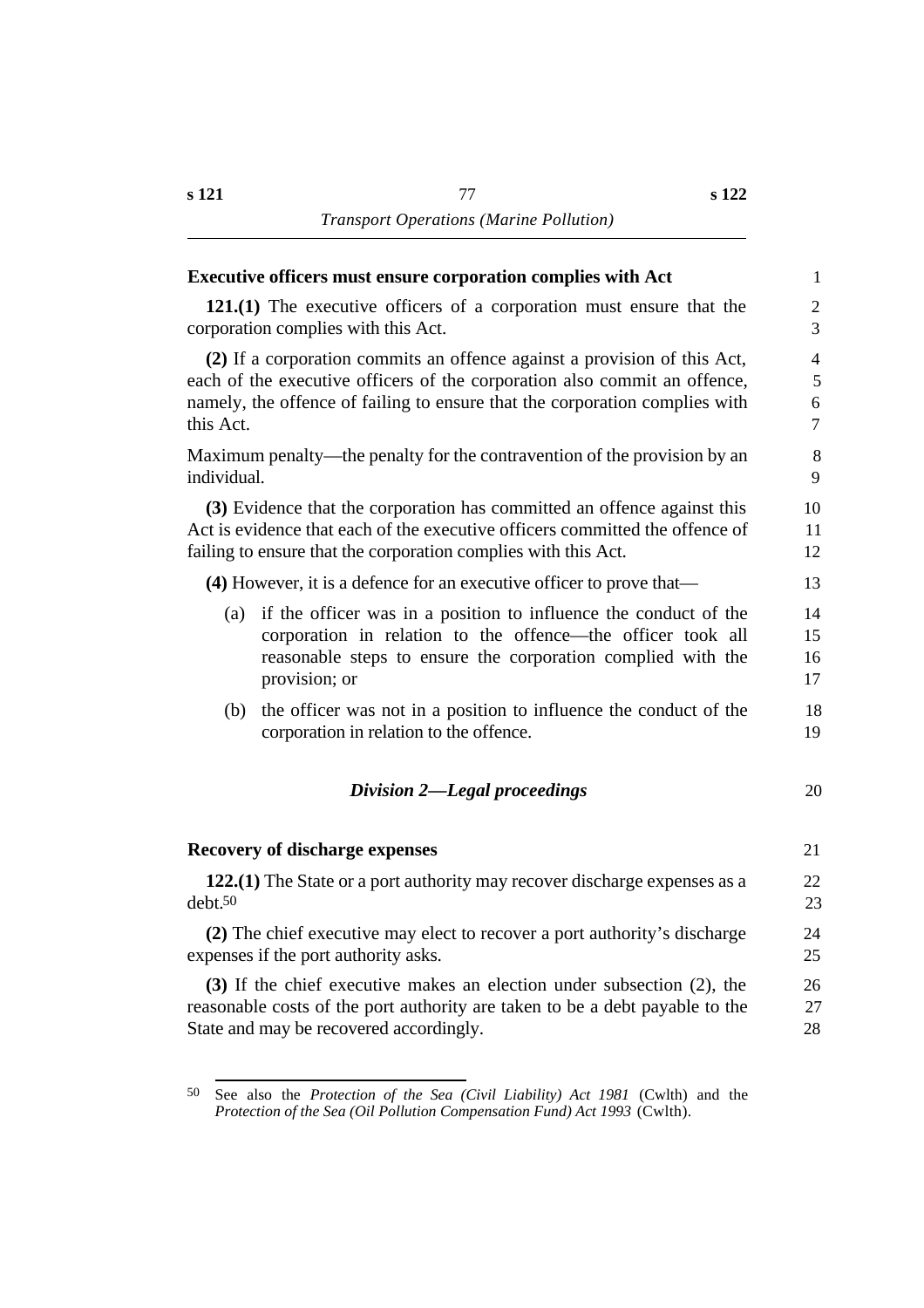|     | (4) An amount recovered for a port authority by the chief executive must<br>be reimbursed to the port authority.                                                                                           | 1<br>2               |
|-----|------------------------------------------------------------------------------------------------------------------------------------------------------------------------------------------------------------|----------------------|
|     | $(5)$ In this section—                                                                                                                                                                                     | 3                    |
|     | "discharge expenses" has the meaning given in Part 13.51                                                                                                                                                   | 4                    |
|     | <b>Indictable and summary offences</b>                                                                                                                                                                     | 5                    |
|     | 123.(1) An offence against this Act for which the maximum penalty is at<br>least 850 penalty units is an indictable offence.                                                                               | 6<br>7               |
|     | (2) Any other offence against this Act is a summary offence.                                                                                                                                               | 8                    |
|     | <b>Proceedings for indictable offences</b>                                                                                                                                                                 | 9                    |
|     | 124.(1) A proceeding for an indictable offence against this Act may be<br>taken, at the prosecution's election—                                                                                            | 10<br>11             |
| (a) | by way of summary proceedings under the <i>Justices Act 1886</i> ; or                                                                                                                                      | 12                   |
| (b) | on indictment.                                                                                                                                                                                             | 13                   |
|     | (2) A Magistrate must not hear an indictable offence summarily if—                                                                                                                                         | 14                   |
| (a) | the defendant asks at the start of the hearing that the charge be<br>prosecuted on indictment; or                                                                                                          | 15<br>16             |
| (b) | the Magistrate considers that the charge should be prosecuted on<br>indictment.                                                                                                                            | 17<br>18             |
|     | $(3)$ If subsection $(2)$ applies—                                                                                                                                                                         | 19                   |
| (a) | the Magistrate must proceed by way of an examination of<br>witnesses for an indictable offence; and                                                                                                        | 20<br>21             |
| (b) | a plea of the person charged at the start of the proceeding must be<br>disregarded; and                                                                                                                    | 22<br>23             |
| (c) | evidence brought in the proceeding before the Magistrate decided<br>to act under subsection (2) is taken to be evidence in the<br>proceeding for the committal of the person for trial or sentence;<br>and | 24<br>25<br>26<br>27 |

<sup>51</sup> Part 13—Security. See section 111 for the definition.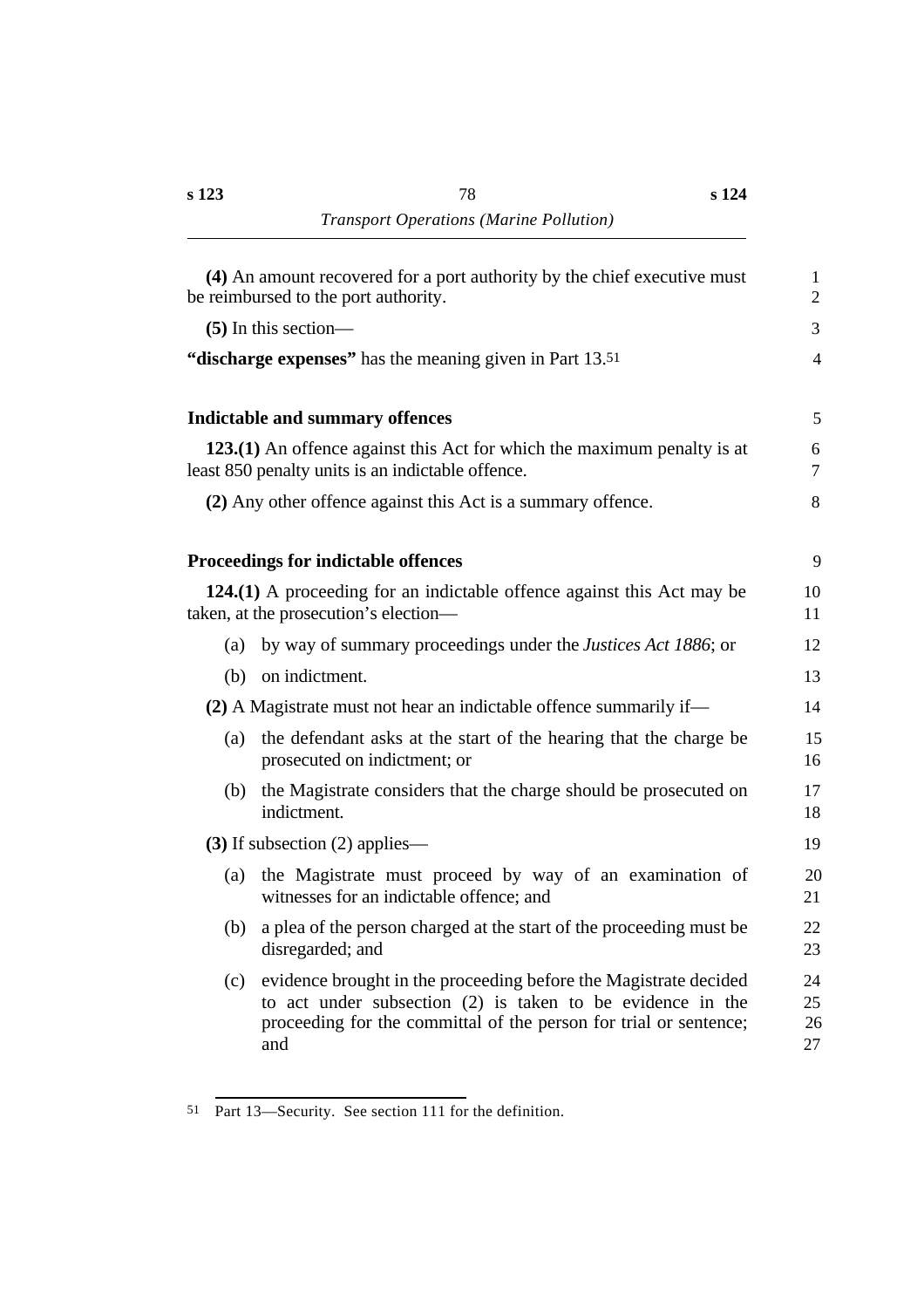|                   | (d) before committing the person for trial or sentence, the Magistrate<br>must make a statement to the person as required by<br>section $104(2)(b)$ of the <i>Justices Act 1886</i> .                                                                                                      | $\mathbf{1}$<br>$\sqrt{2}$<br>3 |
|-------------------|--------------------------------------------------------------------------------------------------------------------------------------------------------------------------------------------------------------------------------------------------------------------------------------------|---------------------------------|
|                   | (4) The maximum penalty that may be summarily imposed for an<br>indictable offence is 1 000 penalty units.                                                                                                                                                                                 | $\overline{4}$<br>5             |
|                   | Limitation on who may summarily hear indictable offence proceedings                                                                                                                                                                                                                        | 6                               |
|                   | 125.(1) A proceeding must be before a Magistrate if it is a proceeding—                                                                                                                                                                                                                    | $\tau$                          |
| (a)               | for the summary conviction of a person on a charge for an<br>indictable offence; or                                                                                                                                                                                                        | $\,8\,$<br>9                    |
| (b)               | for an examination of witnesses for a charge for an indictable<br>offence.                                                                                                                                                                                                                 | 10<br>11                        |
|                   | (2) However, if a proceeding for an indictable offence is brought before a<br>justice who is not a Magistrate, jurisdiction is limited to taking or making a<br>procedural action or order within the meaning of the Justices of the Peace<br>and Commissioners for Declarations Act 1991. | 12<br>13<br>14<br>15            |
|                   | Limitation on time for starting summary proceedings                                                                                                                                                                                                                                        | 16                              |
|                   | 126. A proceeding for an offence against this Act by way of summary<br>proceeding under the <i>Justices Act 1886</i> must start—                                                                                                                                                           | 17<br>18                        |
| (a)               | within 2 years after the commission of the offence; or                                                                                                                                                                                                                                     | 19                              |
| (b)               | within 2 years after the offence comes to the complainant's<br>knowledge, but within 3 years after the commission of the<br>offence.                                                                                                                                                       | 20<br>21<br>22                  |
|                   | Court may make orders about compensation and other matters                                                                                                                                                                                                                                 | 23                              |
| against this Act. | $127(1)$ This section applies to a prosecution on indictment for a offence                                                                                                                                                                                                                 | 24<br>25                        |
|                   | (2) If the court finds the defendant has discharged a pollutant into coastal<br>waters in contravention of this Act, the court may order the defendant to do<br>either or both of the following-                                                                                           | 26<br>27<br>28                  |
| (a)               | pay to the State or a port authority the amount the State or port                                                                                                                                                                                                                          | 29                              |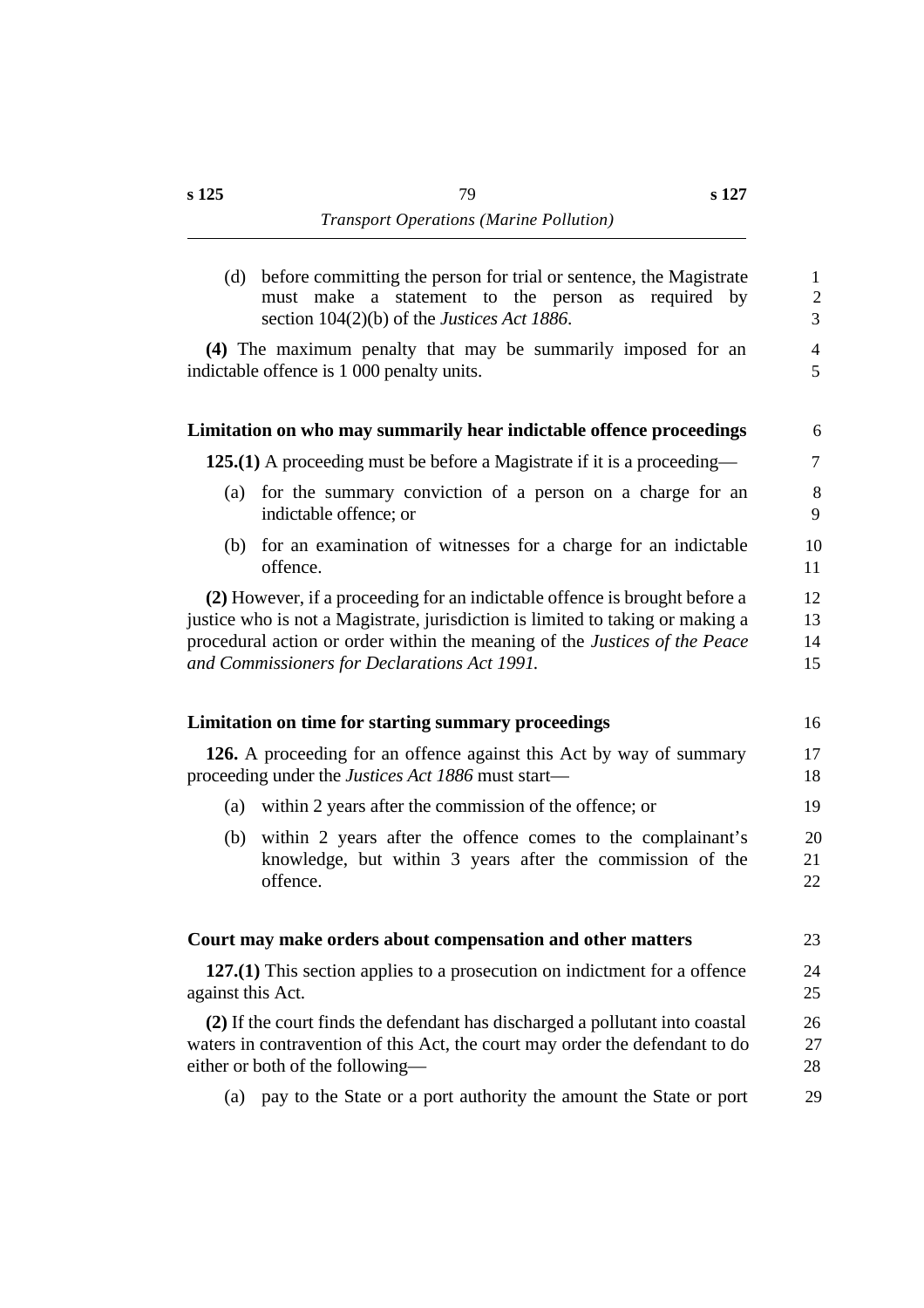|               | authority could have recovered under section $122(1)$ ; <sup>52</sup>                                                                                                               | $\mathbf{1}$        |
|---------------|-------------------------------------------------------------------------------------------------------------------------------------------------------------------------------------|---------------------|
| (b)           | take stated action to rehabilitate or restore Queensland's marine<br>and coastal environment damaged because of the contravention.                                                  | $\mathfrak{2}$<br>3 |
|               | (3) An order under subsection (2) is in addition to any penalty or other<br>order the court may make or impose under this Act.                                                      | $\overline{4}$<br>5 |
|               | (4) In particular, this section does not limit the court's powers under the<br>Penalties and Sentences Act 1992 or any other law.                                                   | 6<br>$\tau$         |
|               | <b>Division 3</b> -Service                                                                                                                                                          | 8                   |
|               | <b>Special provision for service of documents</b>                                                                                                                                   | 9                   |
|               | 128.(1) A document may be served on a ship's master by leaving it—                                                                                                                  | 10                  |
| (a)           | if, at the time of service, there is a person on board who is<br>apparently in charge of the ship—with the person after explaining<br>to the person the purpose of the document; or | 11<br>12<br>13      |
| (b)           | otherwise—in a reasonably secure way in a conspicuous position<br>near the ship's controls.                                                                                         | 14<br>15            |
| be served on— | (2) If a document is required or permitted to be served on a ship's master<br>and there is no master or apparently there is no master, the document may                             | 16<br>17<br>18      |
| (a)           | the ship's owner; or                                                                                                                                                                | 19                  |
| (b)           | the owner's agent.                                                                                                                                                                  | 20                  |
| served on-    | (3) A document is taken to be served on all owners of a ship if it is                                                                                                               | 21<br>22            |
| (a)           | any owner of the ship; or                                                                                                                                                           | 23                  |
| (b)           | the ship's master; or                                                                                                                                                               | 24                  |
| (c)           | an owner's agent.                                                                                                                                                                   | 25                  |
|               | (4) Nothing in this section affects—                                                                                                                                                | 26                  |
| (a)           | the operation of another law that requires or permits service of a                                                                                                                  | 27                  |
|               |                                                                                                                                                                                     |                     |

<sup>52</sup> Section 122 deals with recovery of discharge expenses.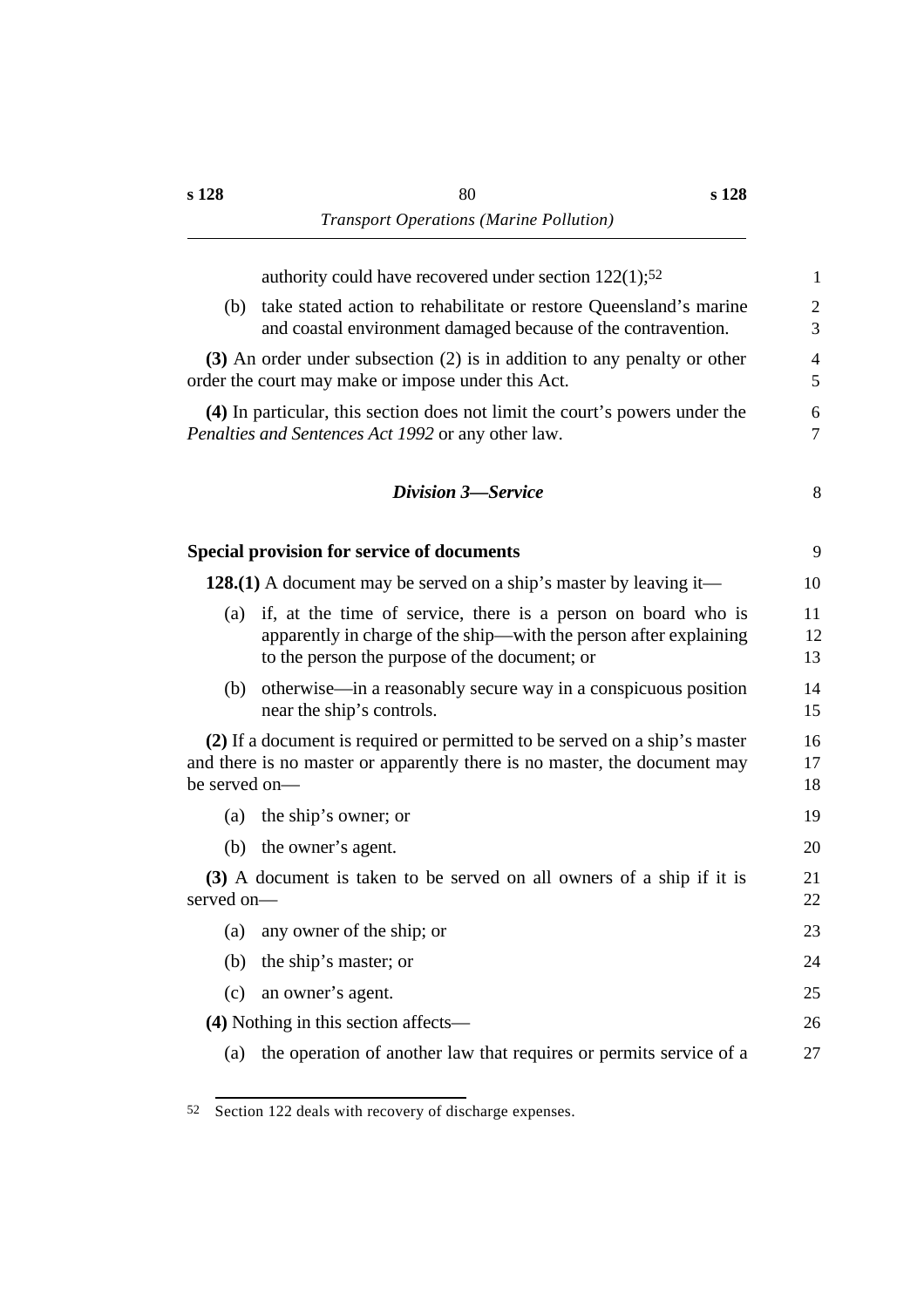**s 129**

| (b)      | document other than as provided in this section; <sup>53</sup> or<br>the court's power to authorise service of a document other than as<br>provided in this section.                                                                                      | 1<br>$\overline{2}$<br>$\overline{3}$ |
|----------|-----------------------------------------------------------------------------------------------------------------------------------------------------------------------------------------------------------------------------------------------------------|---------------------------------------|
|          | <b>PART 15-ADMINISTRATION</b>                                                                                                                                                                                                                             | 4                                     |
|          | Division 1-Devolutions                                                                                                                                                                                                                                    | 5                                     |
|          | <b>Devolution of powers</b>                                                                                                                                                                                                                               | 6                                     |
|          | 129.(1) The Governor in Council may, by regulation, devolve to the<br>board of a port authority, the administration and enforcement of this Act<br>within its port limits (other than for matters about the prosecution of<br>offences against this Act). | 7<br>8<br>9<br>10                     |
|          | $(2)$ On the commencement of the regulation—                                                                                                                                                                                                              | 11                                    |
| (a)      | the port authority becomes the administering authority for the<br>devolved matter; and                                                                                                                                                                    | 12<br>13                              |
| (b)      | the port authority's chief executive officer becomes the<br>administering executive for the devolved matter; and                                                                                                                                          | 14<br>15                              |
| (c)      | the administration and enforcement of the devolved matter is a<br>function of the port authority board to be performed by the board<br>within the port's limits.                                                                                          | 16<br>17<br>18                        |
| $about-$ | (3) The board may make resolutions, not inconsistent with this Act,                                                                                                                                                                                       | 19<br>20                              |
| (a)      | the fees that are payable to it for the devolved matter; or                                                                                                                                                                                               | 21                                    |
| (b)      | any matter necessary or convenient for carrying out or giving<br>effect to the devolved matter.                                                                                                                                                           | 22<br>23                              |
|          | (4) If the chief executive is satisfied the board has failed to do anything in<br>the administration or enforcement of the devolved matter-                                                                                                               | 24<br>25                              |

<sup>53</sup> See, for example, Part 10 of the *Acts Interpretation Act 1954*.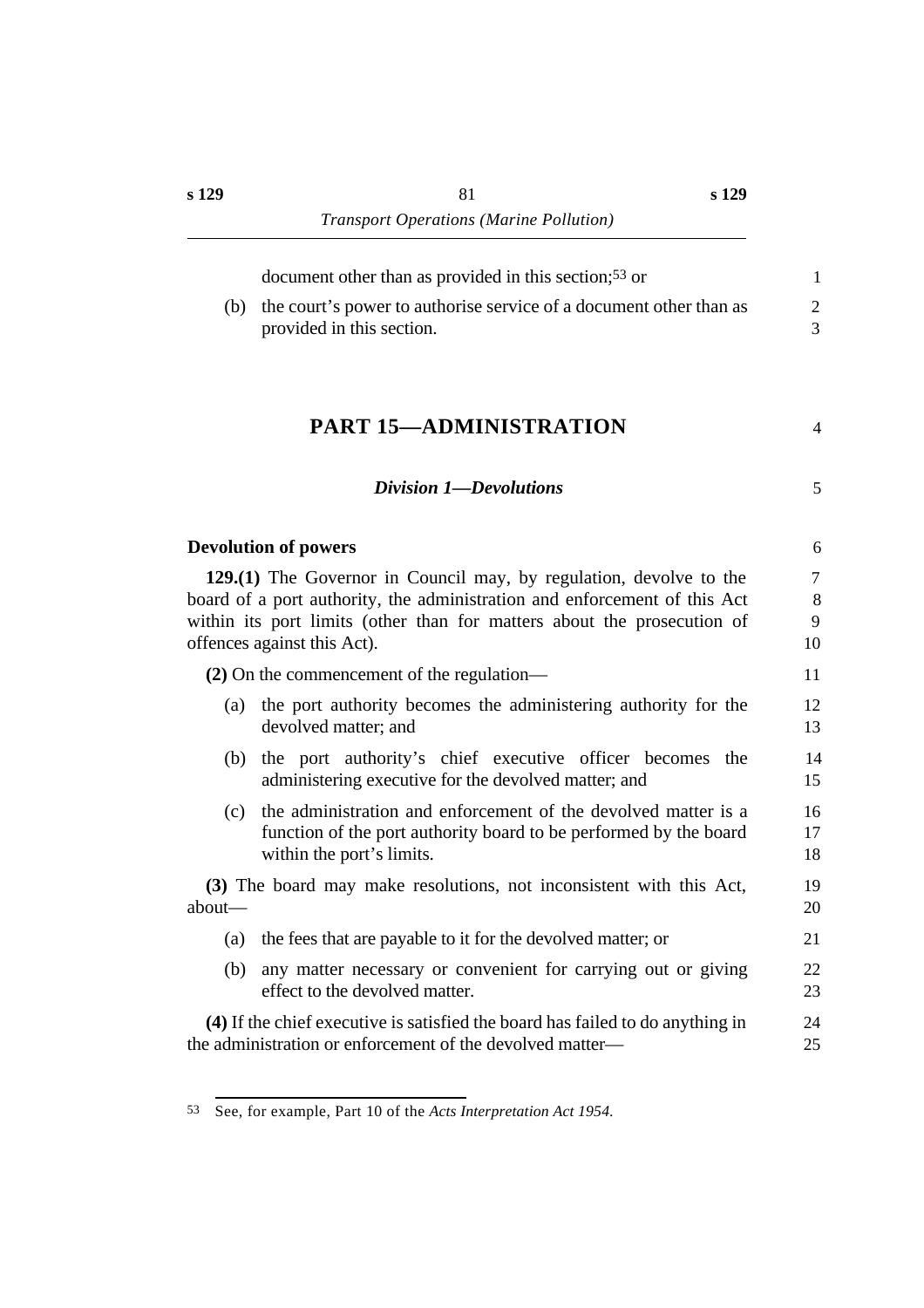| (a) | the chief executive may do the thing; and                                                                                                       | $\mathbf{1}$      |
|-----|-------------------------------------------------------------------------------------------------------------------------------------------------|-------------------|
| (b) | the reasonable costs and expenses incurred by the chief executive<br>are a debt payable by the port authority to the State.                     | $\mathbf{2}$<br>3 |
|     | Division 2-Delegations                                                                                                                          | $\overline{4}$    |
|     | Delegation by chief executive                                                                                                                   | 5                 |
|     | 130. The chief executive may delegate the chief executive's powers under<br>this Act to an authorised officer or officer of the public service. | 6<br>$\tau$       |
|     | Delegation by port authority's chief executive officer                                                                                          | 8                 |
|     | 131.(1) The port authority's board may delegate its powers under this<br>Act to the port authority's chief executive officer.                   | 9<br>10           |
|     | (2) The chief executive officer may delegate the chief executive officer's<br>powers and subdelegate delegated powers under this Act to-        | 11<br>12          |
| (a) | a committee of the port authority; or                                                                                                           | 13                |
| (b) | an authorised officer; or                                                                                                                       | 14                |
| (c) | an employee of the port authority; or                                                                                                           | 15                |
| (d) | a board or committee consisting of employees of the port<br>authority.                                                                          | 16<br>17          |
|     | <b>Division 3-Miscellaneous</b>                                                                                                                 | 18                |
|     | <b>Advisory committees</b>                                                                                                                      | 19                |
|     | 132.(1) The Minister may establish as many advisory committees as the<br>Minister considers appropriate for the administration of this Act.     | 20<br>21          |
|     | (2) An advisory committee has the functions the Minister decides.                                                                               | 22                |
|     | (3) A member of an advisory committee may be paid the fees and<br>allowances decided by the Governor in Council.                                | 23<br>24          |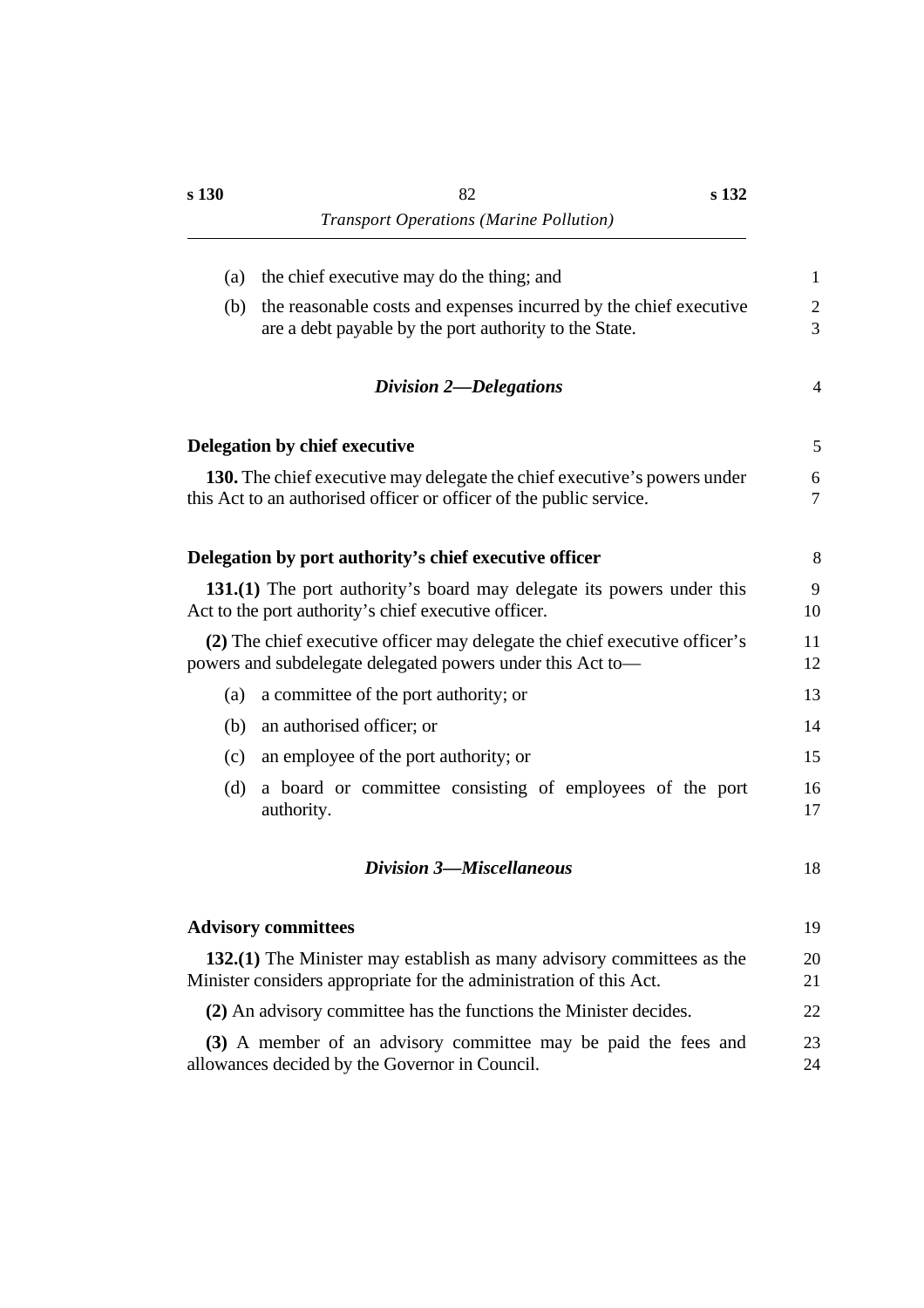# **†PART 16—MISCELLANEOUS** 1

| <b>Regulations</b> |                                                                                                                                                                         | $\overline{2}$           |
|--------------------|-------------------------------------------------------------------------------------------------------------------------------------------------------------------------|--------------------------|
|                    | 133.(1) The Governor in Council may make regulations under this Act.                                                                                                    | 3                        |
|                    | (2) A regulation may be made about any of the following matters—                                                                                                        | $\overline{4}$           |
| (a)                | marine pollution and issues about marine pollution;                                                                                                                     | 5                        |
| (b)                | a matter necessary or convenient for giving further effect to<br>MARPOL or another treaty, convention or international<br>agreement or document about marine pollution; | 6<br>$\overline{7}$<br>8 |
| (c)                | the way in which the tonnage of a ship is decided;                                                                                                                      | 9                        |
| (d)                | keeping oil pollution emergency plans, including shipboard oil<br>pollution emergency plans;                                                                            | 10<br>11                 |
| (e)                | the standard of holding tanks;                                                                                                                                          | 12                       |
| (f)                | the standard of reception facilities;                                                                                                                                   | 13                       |
| (g)                | keeping records, including, for example, an oil or cargo record<br>book, and the nature of the entries to be made in the records;                                       | 14<br>15                 |
| (h)                | the period for which, and the place at which, the records must be<br>kept;                                                                                              | 16<br>17                 |
| (i)                | records that must be sent to an administering authority and their<br>custody or disposal after receipt;                                                                 | 18<br>19                 |
| (j)                | imposition of fees;                                                                                                                                                     | 20                       |
| (k)                | taking and analysis of samples by an analyst;                                                                                                                           | 21                       |
| (1)                | ensuring the integrity and security of samples;                                                                                                                         | 22                       |
|                    | (m) prescribing the cost of labour used for a purpose connected with a<br>discharge of pollutant.                                                                       | 23<br>24                 |
| made—              | (3) Without limiting subsection $(1)$ or $(2)$ , a regulation may also be                                                                                               | 25<br>26                 |
|                    | (a) giving effect to Regulation 8 of Annex II to MARPOL; and                                                                                                            | 27                       |
| (b)                | declaring a stated liquid substance is—                                                                                                                                 | 28                       |
|                    | designated in Appendix II to Annex II; and<br>(i)                                                                                                                       | 29                       |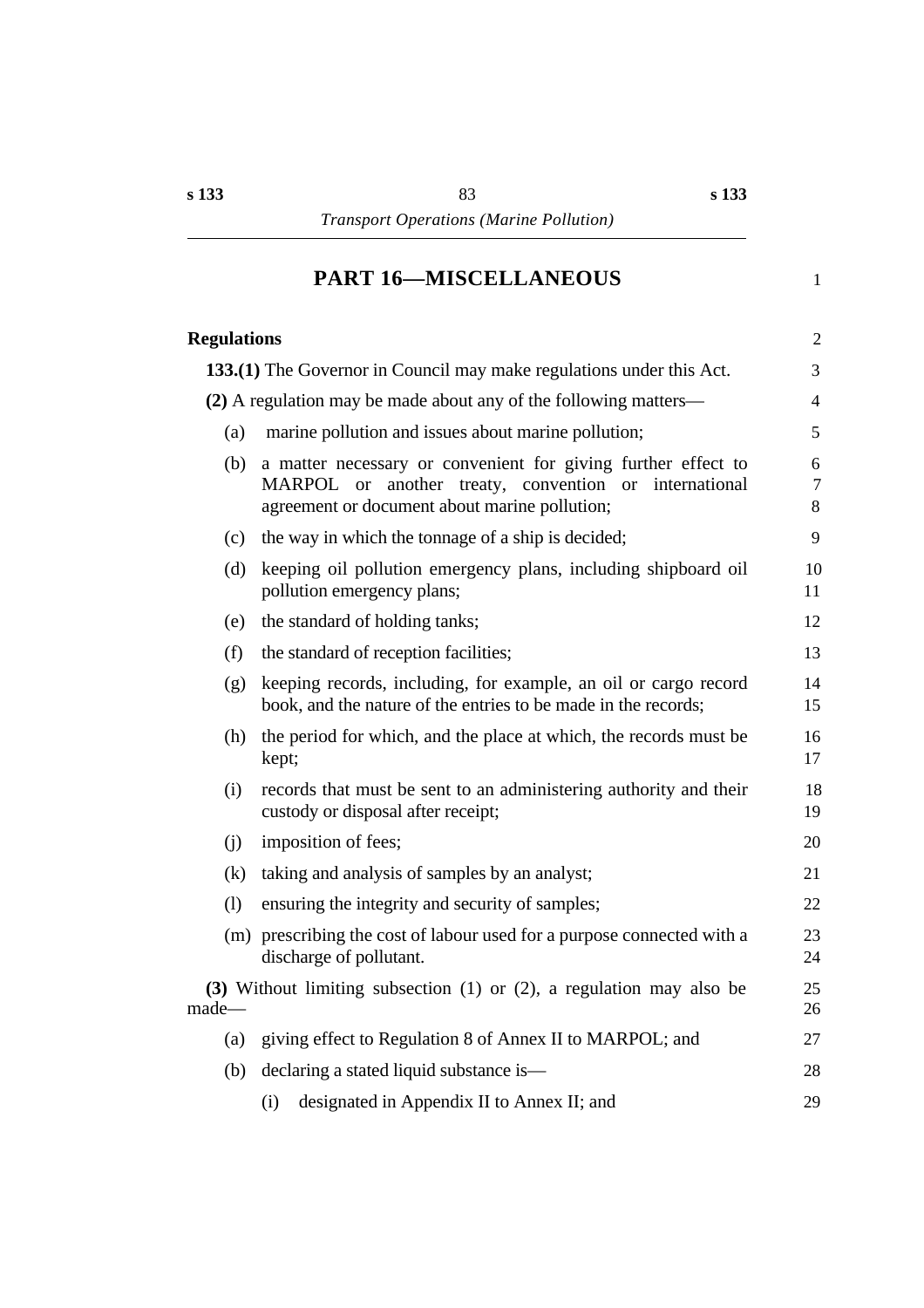|                      | (ii) categorised as a Category A, B, C or D substance; and                                                                                                                                              | $\mathbf{1}$                          |
|----------------------|---------------------------------------------------------------------------------------------------------------------------------------------------------------------------------------------------------|---------------------------------------|
| (c)                  | removing a stated noxious liquid substance from Appendix II;<br>and                                                                                                                                     | $\mathbf{2}$<br>$\overline{3}$        |
| (d)                  | declaring a stated liquid substance has been provisionally assessed<br>under regulation $3(4)$ in Annex II as a Category A, B, C or D<br>substance; and                                                 | $\overline{4}$<br>$\mathfrak{S}$<br>6 |
| (e)                  | recategorising a Category A, B, C or D substance; and                                                                                                                                                   | $\overline{7}$                        |
| (f)                  | for a Category A substance—declaring a residual concentration<br>stated in the regulation is taken to be the residual concentration<br>prescribed for the substance in column III or IV of Appendix II. | 8<br>9<br>10                          |
| units.               | (4) The regulations may provide that contravention of a regulation is an<br>offence and prescribe a maximum penalty of not more than 350 penalty                                                        | 11<br>12<br>13                        |
|                      | <b>Exemption of defence ships from Act</b>                                                                                                                                                              | 14                                    |
|                      | <b>134.</b> This Act does not apply to-                                                                                                                                                                 | 15                                    |
| (a)                  | a ship under the control of the Australian Defence Force; or                                                                                                                                            | 16                                    |
| (b)                  | a warship, naval auxiliary or other ship owned or operated by a<br>foreign country and used, for the time being, only on government,<br>non-commercial service of the country.54                        | 17<br>18<br>19                        |
| <b>Review of Act</b> |                                                                                                                                                                                                         | 20                                    |
|                      | 135.(1) The Minister must review this Act to decide whether its<br>provisions remain appropriate.                                                                                                       | 21<br>22                              |
|                      | (2) The review must be carried out as soon as practicable after the end of<br>the period of 10 years starting on the commencement.                                                                      | 23<br>24                              |
|                      | (3) As soon as practicable, but within 1 year after the end of the 10 year<br>period, the Minister must table a report of the review's outcome in the<br>Legislative Assembly.                          | 25<br>26<br>27                        |
|                      |                                                                                                                                                                                                         |                                       |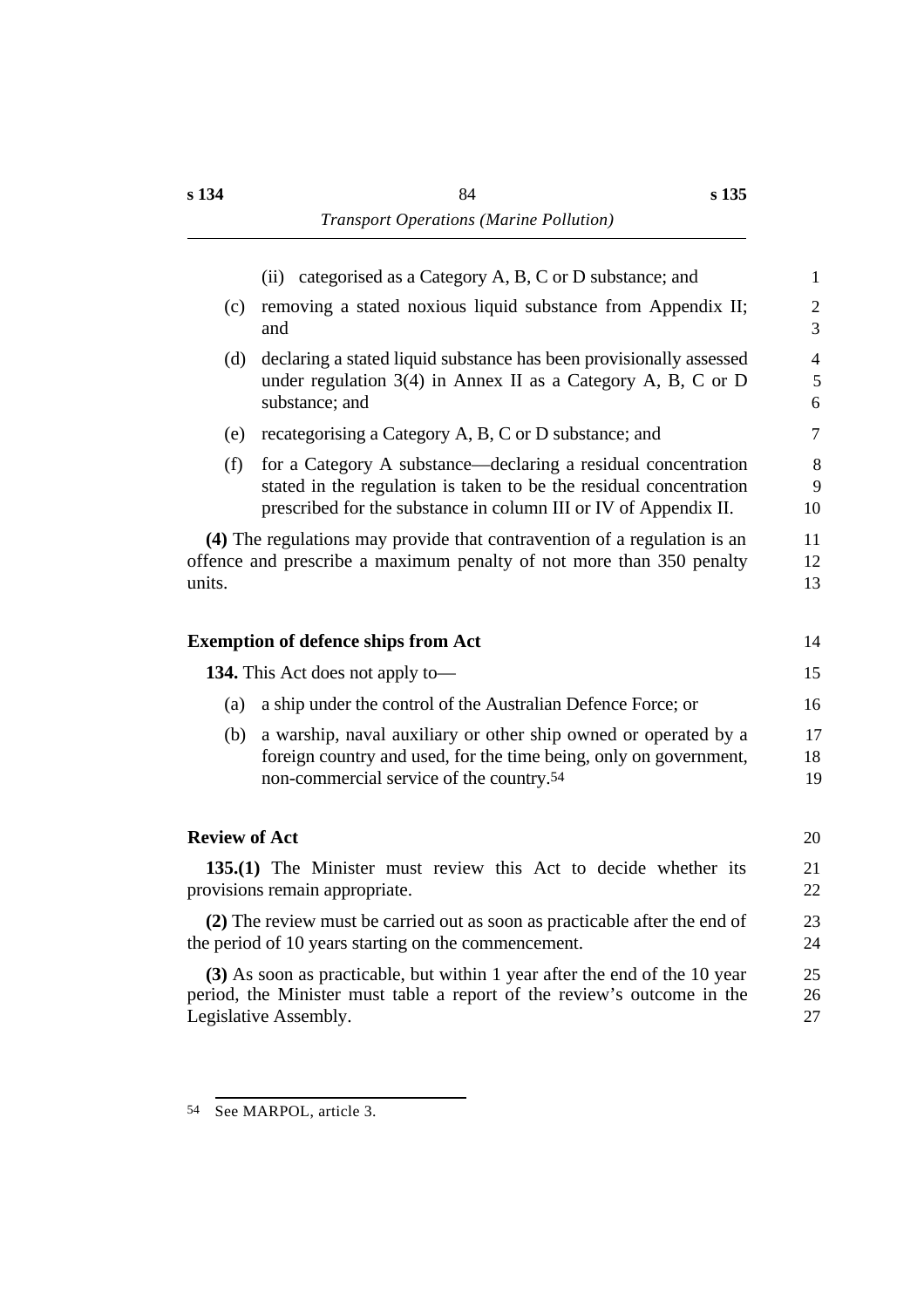## **†PART 17—REPEALS** 2

| Acts repealed                                                      | 3      |
|--------------------------------------------------------------------|--------|
| <b>136.</b> The following Acts are repealed—                       | 4      |
| Pollution of Waters by Oil Act 1973 No. 33<br>$\bullet$            | $\sim$ |
| Pollution of Waters by Oil Amendment Act 1992 No. 56.<br>$\bullet$ | 6      |
|                                                                    |        |

1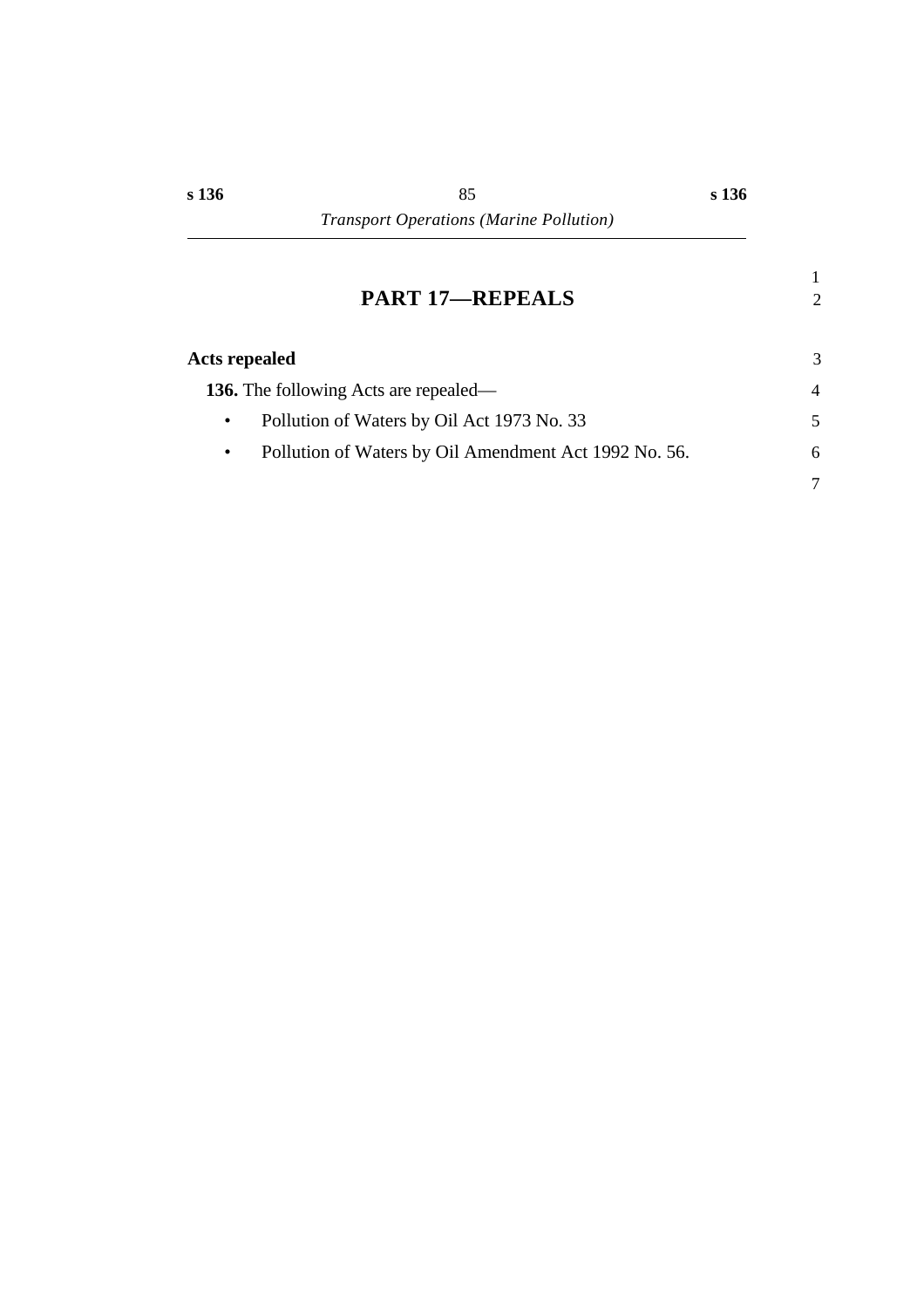| <b>SCHEDULE</b>                                                                                | $\mathbf{1}$   |
|------------------------------------------------------------------------------------------------|----------------|
| <b>DICTIONARY</b>                                                                              | 2              |
| section 4                                                                                      | 3              |
| "administering authority" means-                                                               | $\overline{4}$ |
| for a devolved matter—the port authority; or<br>(a)                                            | 5              |
| for something else—the chief executive.<br>(b)                                                 | 6              |
| "administering executive" means-                                                               | $\overline{7}$ |
| for a devolved matter—the chief executive officer of the relevant<br>(a)<br>port authority; or | 8<br>9         |
| for something else—the chief executive.<br>(b)                                                 | 10             |
| "agent" of a ship's owner see section 7.                                                       | 11             |
| "analyst" means-                                                                               | 12             |
| an appropriately qualified person appointed by the chief executive<br>(a)<br>as an analyst; or | 13<br>14       |
| someone else holding accreditation of a kind prescribed by<br>(b)<br>regulation.               | 15<br>16       |
| "approved" for a form or notice means approved by the chief executive.                         | 17             |
| "Australian Maritime Safety Authority" for Part 12, Division 7, see<br>section 97.             | 18<br>19       |
| "authorised officer" means a person who is appointed as an authorised<br>officer.55            | 20<br>21       |
| "cargo" for Part 12, Division 7, see section 97.                                               | 22             |

<sup>55</sup> Appointment of persons as authorised officers is made under section 72.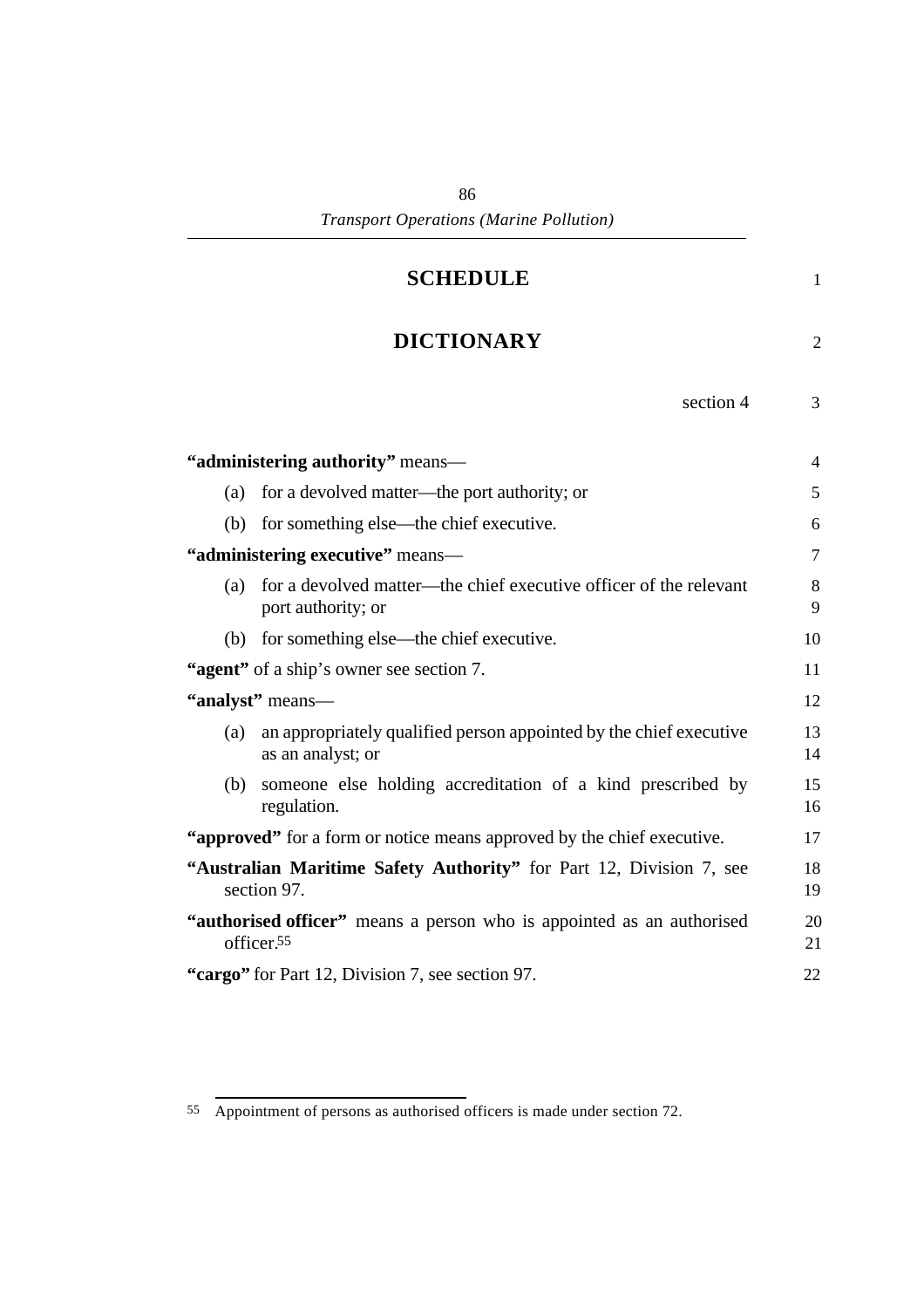| "chief executive officer" means the chief executive officer <sup>56</sup> of a port<br>authority.                                                                                      | $\mathbf{1}$<br>$\overline{2}$ |
|----------------------------------------------------------------------------------------------------------------------------------------------------------------------------------------|--------------------------------|
| "coastal waters" means the coastal waters of the State, <sup>57</sup> and includes other<br>waters within the limits of the State that are subject to the ebb and flow<br>of the tide. | 3<br>$\overline{4}$<br>5       |
| "commencement" for Part 7, see section 45.                                                                                                                                             | 6                              |
| "Commonwealth Navigation Act" means the Navigation Act 1912<br>$(Cwlth)$ .                                                                                                             | $\overline{7}$<br>8            |
| "condition" includes restriction.                                                                                                                                                      | 9                              |
| "devolved matter" means a matter the administration and enforcement of<br>which have been devolved to a port authority. <sup>58</sup>                                                  | 10<br>11                       |
| "discharge" see MARPOL.                                                                                                                                                                | 12                             |
| "discharge expenses" for Part 13, see 111.                                                                                                                                             | 13                             |
| "discharge offence" see-                                                                                                                                                               | 14                             |
| for Part 4-section 24                                                                                                                                                                  | 15                             |
| for Part 5—section 33                                                                                                                                                                  | 16                             |
| for Part 6-section 40                                                                                                                                                                  | 17                             |
| for Part 7-section 45                                                                                                                                                                  | 18                             |
| for Part 8—section 53<br>٠                                                                                                                                                             | 19                             |
| for Part 9—section 59                                                                                                                                                                  | 20                             |
| for Part $11$ —section $67(1)$<br>٠                                                                                                                                                    | 21                             |
| for section $84$ —section $84(6)$                                                                                                                                                      | 22                             |
|                                                                                                                                                                                        |                                |

<sup>56</sup> A distinction is drawn in the Act between a chief executive officer and the chief executive. For the meaning of "chief executive" see section 36 of the *Acts Interpretation Act 1954*.

<sup>57</sup> "coastal waters of the State" is defined in the *Acts Interpretation Act 1954*, section 36.

<sup>58</sup> See section 129 (Devolution of powers).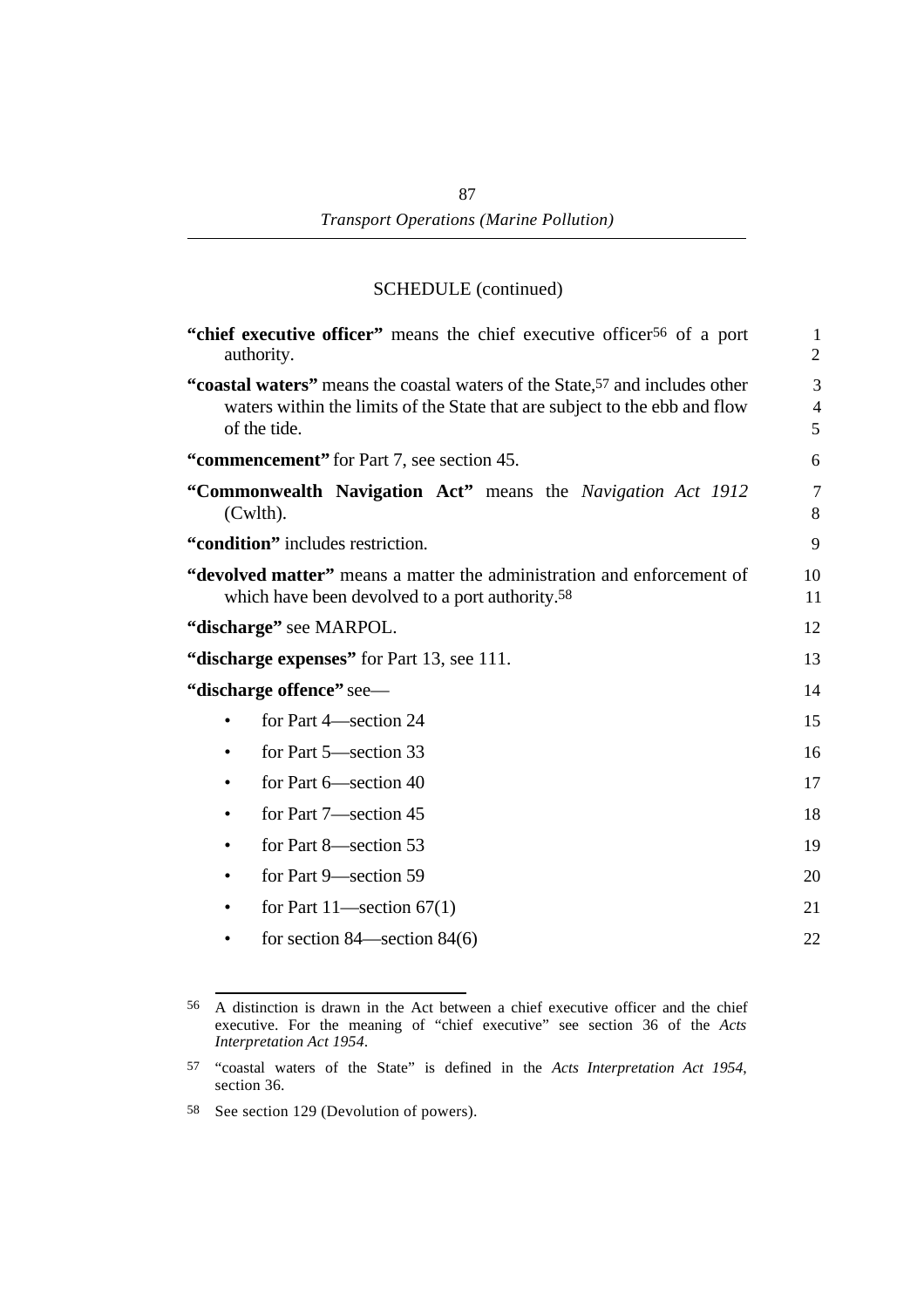| for Part 13—section 111.                                                                                                                                                                                                                     | $\mathbf{1}$                  |
|----------------------------------------------------------------------------------------------------------------------------------------------------------------------------------------------------------------------------------------------|-------------------------------|
| "environment" includes ecosystems.                                                                                                                                                                                                           | $\mathfrak{2}$                |
| "executive officer" of a corporation means a person who is concerned with,<br>or takes part in, the corporation's management, whether or not the<br>person is a director or the person's position is given the name of<br>executive officer. | 3<br>$\overline{4}$<br>5<br>6 |
| "existing ship" for Part 7, see section 45.                                                                                                                                                                                                  | 7                             |
| "garbage" see MARPOL <sup>59</sup> and, for Part 8, section 53.                                                                                                                                                                              | 8                             |
| "harmful substance" see MARPOL <sup>60</sup> and-                                                                                                                                                                                            | 9                             |
| for Part 6—section 40                                                                                                                                                                                                                        | 10                            |
| for Part 11—sections 67 and 40.                                                                                                                                                                                                              | 11                            |
| "high sensitivity zone" for Part 7, see section 45.                                                                                                                                                                                          | 12                            |
| "holding tank" for Part 7, see section 45.                                                                                                                                                                                                   | 13                            |
| "IMO" means the International Maritime Organization.                                                                                                                                                                                         | 14                            |
| "incident" see MARPOL.61                                                                                                                                                                                                                     | 15                            |
| "Intervention Convention" for Part 12, Division 7, see section 97.                                                                                                                                                                           | 16                            |
| "large ship" for Part 7, see section 45.                                                                                                                                                                                                     | 17                            |
| "length overall" of a ship, for Part 7, see section 46.                                                                                                                                                                                      | 18                            |
|                                                                                                                                                                                                                                              |                               |

<sup>59</sup> Under MARPOL, "garbage" means all kinds of victual, domestic and operational waste (other than fresh fish and parts of fresh fish) generated during the normal operation of the ship and liable to be disposed of continuously or periodically, but does not include other substances dealt with specifically in the convention, for example, oil.

<sup>60</sup> Under MARPOL, "harmful substance" means any substance that, if introduced into the sea, is liable to create hazards to human health, to harm living resources and marine life, to damage amenities or to interfere with other legitimate uses of the sea, and includes any substance subject to control by MARPOL.

<sup>61</sup> Under MARPOL, "incident" means an event involving the actual or probable discharge into the sea of a harmful substance, or effluent containing a harmful substance.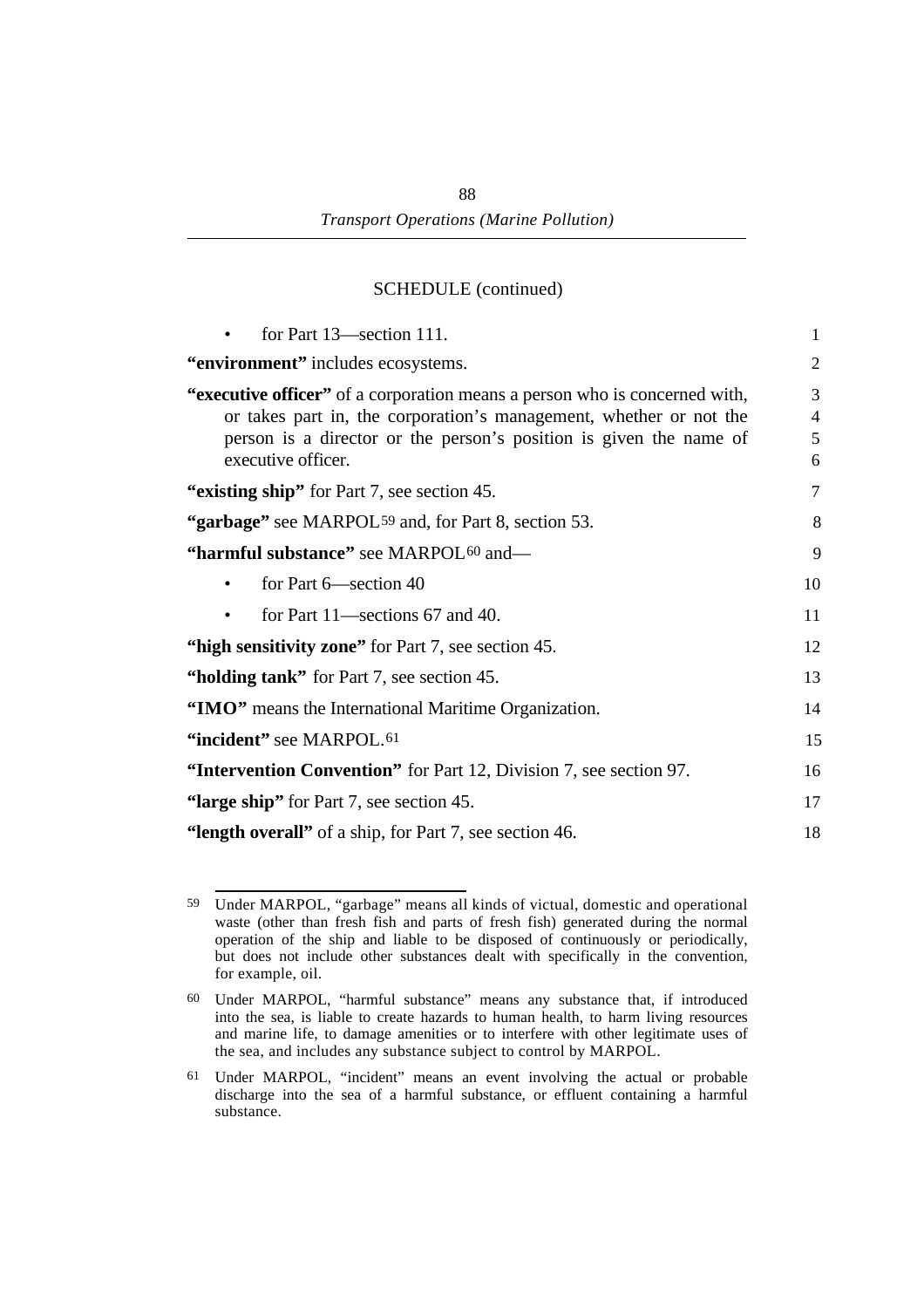| "low sensitivity zone" for Part 7, see section 45.                                                                | $\mathbf{1}$   |
|-------------------------------------------------------------------------------------------------------------------|----------------|
| "Marine Safety Act" means the Marine Safety Act 1994.                                                             | $\overline{2}$ |
| "maritime casualty" for Part 12, Division 7, see section 97.                                                      | 3              |
| "MARPOL" has the meaning given by section 6.                                                                      | $\overline{4}$ |
| "master" has the meaning given by the Marine Safety Act.                                                          | 5              |
| "medium ship" for Part 7, see section 45.                                                                         | 6              |
| "mixture" for Part 5, see section 33.                                                                             | $\overline{7}$ |
| "moderate sensitivity zone" for Part 7, see section 45.                                                           | 8              |
| "n mile" means an international nautical mile.                                                                    | 9              |
| "new ship" for Part 7, see section 45.                                                                            | 10             |
| "noxious liquid substance" see MARPOL and-                                                                        | 11             |
| for Part 5—section 33                                                                                             | 12             |
| for Part 9—sections 59 and 33<br>$\bullet$                                                                        | 13             |
| for Part 11—sections $67(1)$ and 33.                                                                              | 14             |
| "obstruct" includes-                                                                                              | 15             |
| (a)<br>assault, threaten, abuse, insult, intimidate or hinder; and                                                | 16             |
| (b)<br>attempt to obstruct.                                                                                       | 17             |
| "occupier" of a place includes a person who reasonably appears to be the<br>occupier, or in charge, of the place. | 18<br>19       |
| "oil" see MARPOL <sup>62</sup> and-                                                                               | 20             |
| for Part 4—section 24                                                                                             | 21             |
| for Part 5—sections 33 and 24                                                                                     | 22             |

<sup>62</sup> Under MARPOL, "oil" means petroleum in any form and includes crude oil, fuel oil, sludge, oil refuse and refined products (other than petrochemicals that are subject to the provisions of Annex II of MARPOL) and also includes the substances listed in Appendix I to Annex I.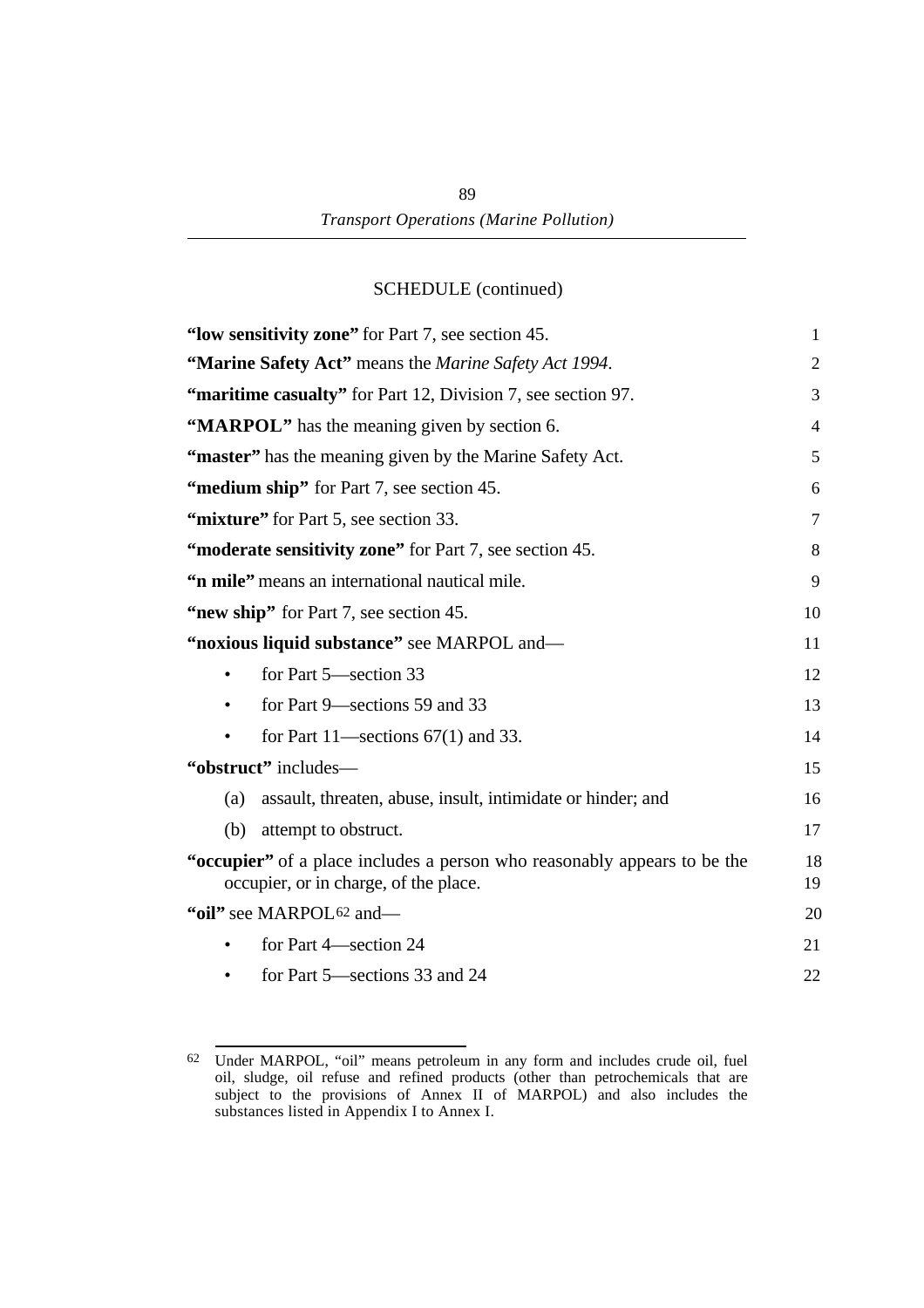| for Part 9-sections 59 and 24                                                                                                                                    | $\mathbf{1}$   |
|------------------------------------------------------------------------------------------------------------------------------------------------------------------|----------------|
| for Part 11—sections 67 and 24.                                                                                                                                  | $\overline{2}$ |
| "oil tanker" see MARPOL.63                                                                                                                                       | 3              |
| "owner" of a ship has the meaning given by the Marine Safety Act. <sup>64</sup>                                                                                  | $\overline{4}$ |
| "owner" of a seized thing includes the person from whom the thing is<br>seized unless the authorised officer concerned is aware of its actual<br>owner.          | 5<br>6<br>7    |
| "person in control" of a ship includes the person who has, or reasonably<br>appears to have, command or charge of the ship;                                      | 8<br>9         |
| "place" includes land and premises, but does not include a ship.                                                                                                 | 10             |
| "pollutant" means a harmful substance, and includes sewage.                                                                                                      | 11             |
| "port authority" has the meaning given by the <i>Transport Infrastructure</i><br>Act 1994.                                                                       | 12<br>13       |
| "port limits" of a port means the limits of the port under Chapter 5A (Port<br>Infrastructure) of the <i>Transport Infrastructure Act 1994</i> .                 | 14<br>15       |
| "premises" includes—                                                                                                                                             | 16             |
| a building or other structure or part of a building or other<br>(a)<br>structure; and                                                                            | 17<br>18       |
| land where a building or other structure is situated.<br>(b)                                                                                                     | 19             |
| " <b>public place</b> " means any place that the public is entitled to use, is open to<br>the public, or used by the public, whether or not on payment of money. | 20<br>21       |

<sup>63</sup> Under MARPOL, "oil tanker" means a ship constructed or adapted primarily to carry oil in bulk in its cargo spaces, and includes combination carriers and any "chemical tanker" as defined in Annex II of MARPOL when it is carrying a cargo or part cargo of oil in bulk.

<sup>64</sup> Under the Marine Safety Act (see section 9), "owner" of a ship is the person who owns the ship (whether or not the person is registered as the ship's owner), and includes a person who—

<sup>(</sup>a) exercises, or purports to exercise, powers of the owner; and

<sup>(</sup>b) operates the ship or causes or allows it to be operated by someone else.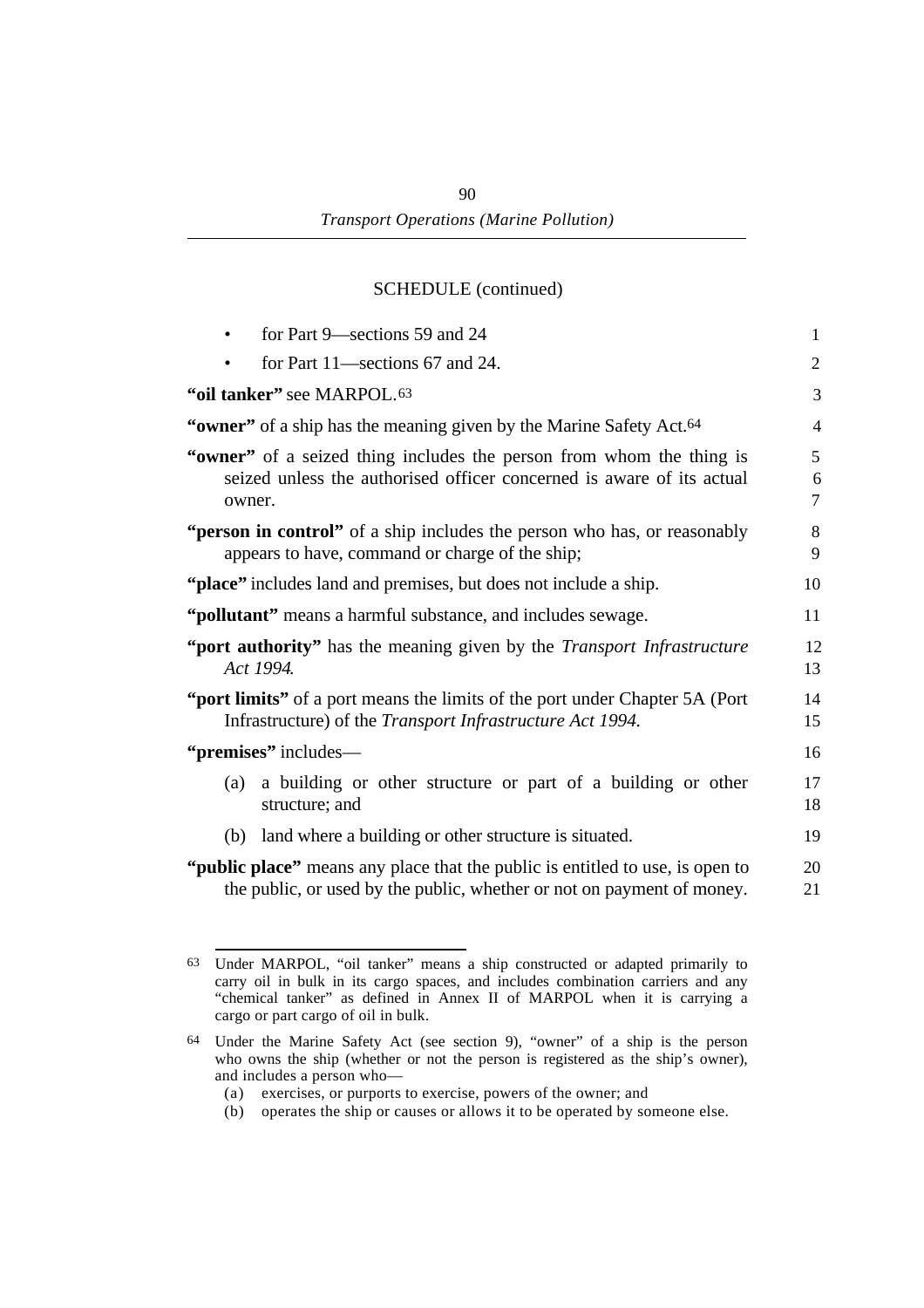| "related Queensland interests" means Queensland interests directly<br>affected or threatened by a maritime casualty, and include—                                   | $\mathbf{1}$<br>$\overline{2}$ |
|---------------------------------------------------------------------------------------------------------------------------------------------------------------------|--------------------------------|
| maritime coastal, port or estuarine activities, including, for<br>(a)<br>example, fishing activities, that are an essential means of<br>livelihood for persons; and | 3<br>$\overline{4}$<br>5       |
| tourist attractions; and<br>(b)                                                                                                                                     | 6                              |
| the health of Queenslanders and the wellbeing of Queensland.<br>(c)                                                                                                 | $\overline{7}$                 |
| "reportable incident" for Part 11, see section 67.                                                                                                                  | 8                              |
| "representative" of a person means—                                                                                                                                 | 9                              |
| if the person is a corporation—an executive officer, employee or<br>(a)<br>agent of the corporation; or                                                             | 10<br>11                       |
| if the person is an individual—an employee or agent of the<br>(b)<br>individual.                                                                                    | 12<br>13                       |
| "sewage" has the meaning given in Annex IV to the Convention, 65 and<br>includes human wastes.                                                                      | 14<br>15                       |
| "ship" has the meaning given by MARPOL, <sup>66</sup> and includes an aircraft<br>when it is on the surface of the water.                                           | 16<br>17                       |
| "small ship" for Part 7, see section 45.                                                                                                                            | 18                             |
| "state of mind" of a person includes—                                                                                                                               | 19                             |
| the person's knowledge, intention, opinion, belief or purpose; and<br>(a)                                                                                           | 20                             |
| Under MARPOL, "sewage" means-<br>65<br>drainage and other wastes from any form of toilets, urinals, and WC<br>(a)<br>scuppers;                                      |                                |
| drainage from medical premises (dispensary, sick bay, etc.) via wash<br>(b)                                                                                         |                                |

- basins, wash tubs and scuppers located in the premises;
- (c) drainage from spaces containing living animals; or
- (d) other waste waters when mixed with the drainages defined above.
- 66 Under MARPOL—
	- "ship" means a vessel of any type whatsoever operating in the marine environment and includes hydrofoil boats, air cushion vehicles, submersibles, floating craft and fixed or floating platforms.